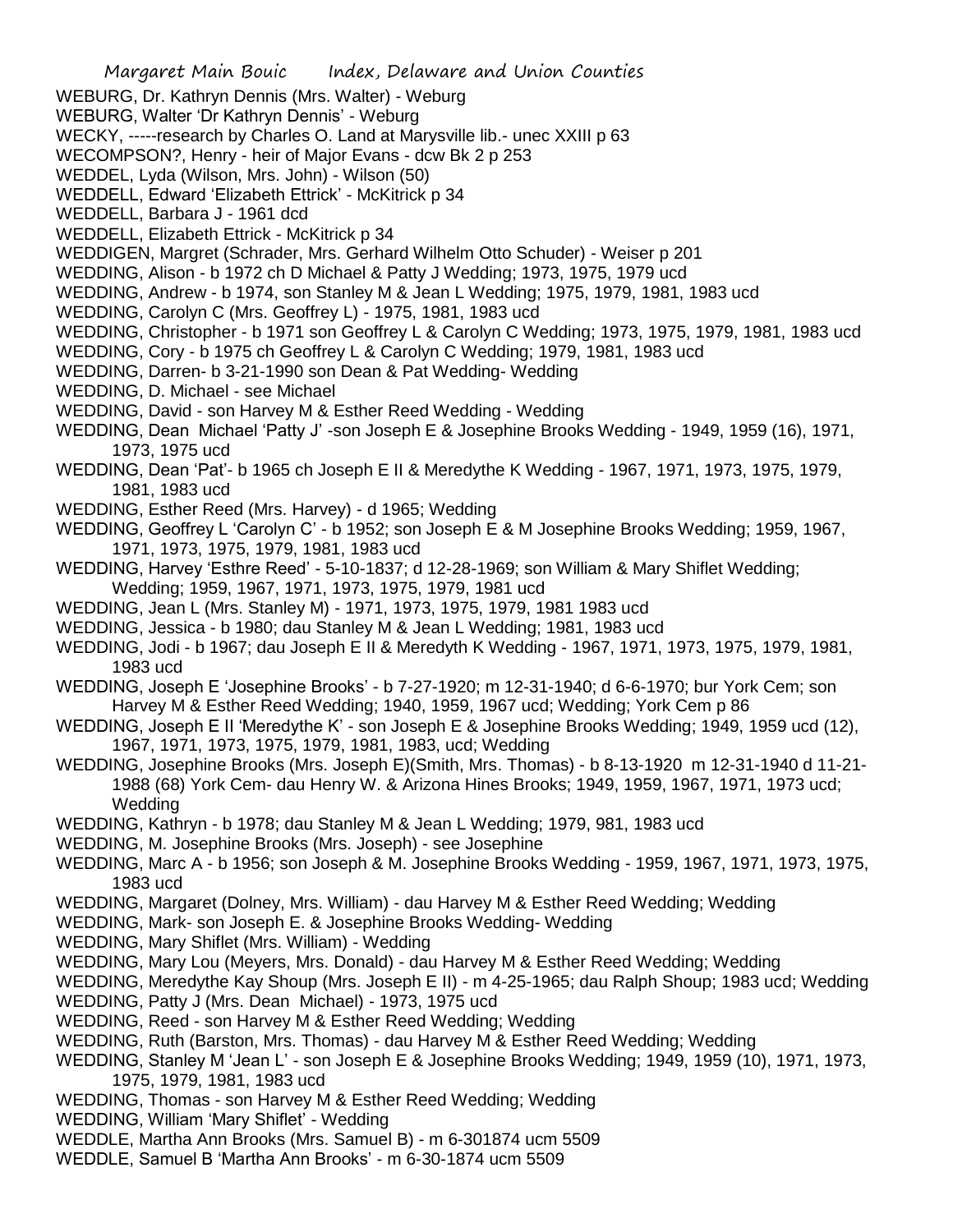WEDEKIND, Diane N (Mrs. Russell F) - 1971 dcd

WEDEKIND, Jennifer - b 1968, dau Russell F & Diane N Wedekind; 1971 dcd

WEDEKIND, Russell F 'Diane N' - 1971 dcd

- WEDEKIND, Valerie b 1966 dau Russell F & Diane N Wedekind; 1971 dcd
- WEDEL, Lawrence 'Mary Lee'- Wedel
- WEDEL, Mary "Russ" Lee (Mrs. Lawrence)- b 4-17-1943 Ala d 6-15-1995 (52) Oak Grove Cem dau Richard & Willie Maude Roper Lee- Wedel
- WEDEMEYER, Alexis Grace b 8-13-1996 dau Mary Wedemeyer- Wedemeyer
- WEDEMEYER, Daniel J 'Ruth Hall' 'Florence Salisbury' d 3-17-1977 (81); 1961, 1969, 1971 dcd; Wedemeyer
- WEDEMEYER, Florence Salisbury (Mrs. Daniel J) d 2-2-1975; 1961, 1969, 1971 dcd
- WEDEMEYER, Lois (Wolf, Mrs. ) dau Daniel J Wedemeyer; Wedemeyer
- WEDEMEYER, Lucille (Stone, Mrs. ) dau Daniel J Wedemeyer; Wedemeyer
- WEDEMEYER, Mary- mother of Alexis Grace- Wedemeyer
- WEDEMEYER, Ruth Hall (Mrs. Daniel J) Wedemeyer
- WEDEMEYER, Vernon son Daniel J Wedemeyer; Wedemeyer
- WEDERTZ, Emma Boger (Mrs. William) dau Peter & Mollie Strine Boger; Schultz
- WEDERTZ, William 'Emma Boger' Schultz p 7
- WEDGE, Joel 'Rebecca Cook' m 4-23-1854, ucm 2120, slip unec VIII p 20
- WEDGE, Lucy (Weiser, Mrs. Levi) Weiser p 518
- WEDGE, Rebecca Cook (Mrs. Joel m 4-23-1854 ucm 2120, slip unec VIII p 20
- WEDO, Frederick 1883 uch IV p 525, 527
- WEED, Annabel (Cornwell, Mrs. Glenn) dau Rev Judson A & Nellie G Weed; Weed
- WEED, Barbara A (Mrs. Dwight) d 1-31-1981 (65); 1967, 1971, 1980 dcd
- WEED, Christopher 'Hannah Wiley' dcq Harold Cellars: 14, Henry Colflesh :10; 1880 dch p 657; dcc Lawrence Colflesh 18
- WEED, Dennis Dwight son W Dwight & Barbara A Weed; Weed
- WEED, W. Dwight 'Barbara A' son Rev Judson A & Nellie G Weed; 1969, 1971, 1980 dcd; Weed
- WEED, Ebenezer hadc p 44; (Peru Tp)
- WEED, Eugene son Rev Judson A & Nellie G Weed; Weed
- WEED, Frank- son H. Reed- 1910C Liberty Tp 274 p 11B (15,O,O,O)
- WEED, Fred E. director of Admissions, O,W. U., 1981- dg 9-13-1986- Weed
- WEED, H,' '-1910C Liberty Tp Un Co 274 p 11B (47, O, O, O) section hand, Railroad
- WEED ----- (Mrs. H.)- 1910C Liberty Tp 274 p 11B (46,O,O,O) m 21y, 4 ch, 3 living
- WEED, Hannah Wiley (Mrs. Christopher) dcq Harold Cellers 15; Henry Colflesh 11; 1880 dch p 657; dcc Lawrence Colflesh 19
- WEED, Rev J Evarts 1915 uch p 225; 1883 uch V p 41
- WEED, Jer. hadc p 42; CCC (1849 Oxford Tp)
- WEED, Judith Anne dau W. Dwight & Barbara A Weed; Weed
- WEED, Rev. Judson A 'Nellie G' d 9-6-1973 (85) bur Walnut Grove; Weed
- WEED, Rev Jason A pmc p 3
- WEED, Mary (Scott, Mrs. Ebenezer) dcq Roy Scott 33; Pabst 1:69; Scott
- WEED, Mary Diehl (Colflesh, Mrs. John F) b 6-29-1814; m 12-24-1834; dau of Christopher & Hannah Wiley Weed; dcc Lawrence Colflesh 9; dcq Harold Cellars 7; dcq Henry Colflesh 5
- WEED, Miriam- dau H. Weed- 1910C Liberty Tp Un To 274 p 11B (-O,O,O)
- WEED, Nellie G (Mrs. Rev Judson) d 2-22-1972 (82) bur Walnut Grove; Weed
- WEED, Thurlow lawyer with Israel J Richardson & William H Seaward, dg 5-20-1870 Cry Ab p 80
- WEED, W. Dwight see Dwight
- WEED. William H.- son H. Weed- 1910C Liberty Tp un Co 274 p 11B (15,O,O,O)
- WEEDEN, Benjamin 1840C Brown Tp (20-30)
- WEEDON, George 1883 uch V p 486
- WEEDS, Jane (Mrs. William) d 8-1850 (26) mt 8-28-1850
- WEEDS, William 'Jane' mt 8-28-1850
- WEEGAR, Lois Jean (Fitzgerald, Mrs. John R) m 9-27-1975 dau Elwood Weegar; Weegar
- WEEK, Daniel- 1810 Tax duplicate, delge 1992, VIII p 55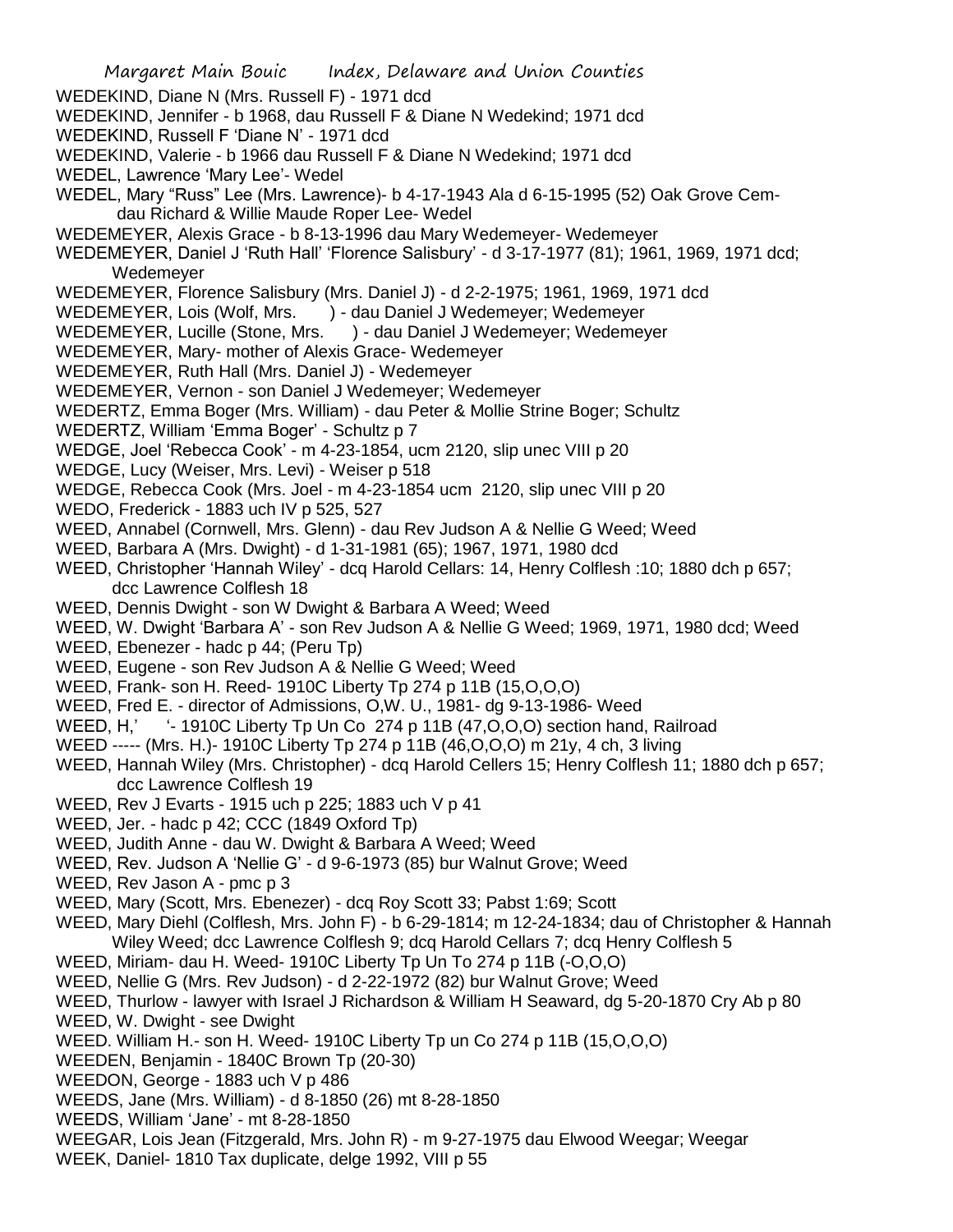- WEEKES, Elizabeth (Mrs. William) dcc Maxson Greene 1603, 1747
- WEEKES, George 'Jane Clap' d 10-27-1654; dcc Maxson Greene 3204
- WEEKES, Jane Clap (Mrs. George) dcc Maxson Greene 3205
- WEEKES, Renew (Carpenter, Mrs. Benjamin) b 1660/62; d 1706; dcc Maxson Greene 425, 801, 873
- WEEKES, William 'Elizabeth' son of Jane Clap & George Weekes; dcc Maxson Green 1602, 1746
- WEEKLEY, Diana R (Mrs. John F) 1980 dcd
- WEEKLEY, John F ' Diana R' 1980 dcd
- WEEKLEY, Julie b 1970, dau John F & Diana R Weekley; 1980 dcd
- WEEKLEY, June b 1967, dau John F & Diana R Weekley; 1980 dcd
- WEEKLEY, Leona Ruth McKitrick (Mrs. Raymond E) b 9-22-1903; m 11-7-1921; dau Charles Warren & Lavada Dell Cline McKitrick; McKitrick p 89, 90
- WEEKLEY, Lisa Ann b 1-31-1961 dau Raymond Edward & Virginia Ann Kraft Weekley; McKitrick p 90
- WEEKLEY, Matthew Bennington b 7-24-21959 son Raymond Edward & Virginia Ann Kraft Weekley; McKitrick p 90
- WEEKLEY, Norah (Freshwater, Mrs. James) Freshwater p 160A, 175
- WEEKLEY, Raymond E 'Leona Ruth McKitrick' b 12-4-1895; m 11-7-1921; d 5-31-1952; bur Parkersburg, W Va; McKitrick xii, 54, 56, 89, 90
- WEEKLEY, Raymond Edward 'Virginia Ann Kraft' b 12-29-1930; m 11-10-1956; son Raymond E & Leona Ruth McKitrick Weekley; McKitrick, p 90
- WEEKLEY, Ruth Ann (Stephens, Mrs. John F) b 10-25-1922; m 3-27-1948 dau Raymond E & Leona Ruth McKitrick Weekley; McKitrick p 90
- WEEKLEY, Virginia Ann kraft (Mrs. Raymond Edward) b 11-19-1934; m 11-10-1956; dau Claude & Marvene Kraft; McKitrick p 90
- WEEKLY, Gerald 1980 dcd
- WEEKLY, Theodore 1850C Berkshire Tp 36 p 4 (21,0)
- WEEKMAN, Kirtridge unclaimed letter Unec II p 46, April 1852
- WEEKS, \_\_\_\_\_\_\_ 1908 dch p 89, 90, 91
- WEEKS, Abigail- b 1824 dau Gilbert & Lucy Hatch Weeks- sister Dorman Weeks- query by Shirley Whitehead Weeks, delge 1992, VIII p 33, 68
- WEEKS, Abigail (Mrs. Merrit) 1850C Genoa Tp 394 p 41 (50,NY)
- WEEKS, Adaline Maise (Mrs. Jasper) Freshwater p 114
- WEEKS, Amanda Closson (Mrs. Stephen) m 5-8-1836 dcm
- WEEKS, Andy 'Leann' b 1966 son Harry D & Judy Weeks; Weeks; 1973, 1975, 1979, 1981, 1983 ucd
- WEEKS, Ann Elizabeth Mayer (Mrs. Roger)- m 8-27-1983 dau Burl & Dormalee Mayer- Weeks
- WEEKS. Infant- d 11-1984 Forest Grove Cem- dau Roger & Ann Mayer Weeks- Weeks
- WEEKS, Barak or Barack or Baruk 1820C Genoa Tp; 1880 dch p 611 Pabst 6 p 33, 43, 45; 1835 men p 27 #52 p 45 Genoa Tp
- WEEKS, Benjamin Freshwater p 236
- WEEKS, Betty Lou Kaley (Mrs. William H) b 9-15-1934; m 4-25-1954; dau Richard & Betty Fox Kaley; Weiser p 456
- WEEKS, Carl M 'Doris McCann' d 10-26-1985- Weeks; 1967, 1971, 1973, 1975, 1979, 1981, 1983 ucd
- WEEKS, Caroline (Sherwood, Mrs. Sidney) m 7-4-1848
- WEEKS, Cathy (Noteman, Mrs. Andrew) m 4-1-1800 Ross Co marr
- WEEKS, Charles son Jacob R & Margaret Weeks; 1850C Genoa Tp 515 p 50 (17,NY)
- WEEKS, Charles 1870C Jackson Tp 112-109 p 16 (25,0)
- WEEKS, Charles b 1963 son Harry & Judith Weeks; 1967 ucd
- WEEKS, Charles L.- Un Co Probate Deaths- Vol I p 42 (1867-1878)
- WEEKS, Charles T 'Sue E' 1971 dcd
- WEEKS, Christopher Scott- b 1-1-1988 son Scott & Loretta Young Weeks- Weeks
- WEEKS, Cornelia Pratt/Pyle (Mrs. James Wlliott)- ped Judith Lorene Killion Weber 21; unec VI p 64 WEEKS, Dr. D W - hmp p 160
- WEEKS, Daniel b 1741; d 2-19-1817 bur Galena (75-11-21); Powell p 14; Pabst 6 p iii; rsdc
- WEEKS, Daniel d 6-18-1826 (46-11-9); War 1812; Powell p 14 dcga p 65 Ohio State Gazette; delge 1992.
- VIII p 55 (1810 Tax duplicate); 1994, X p 34
- WEEKS, Daniel Jr 'Elizabeth Fisher' m 11-29-1807 onwq I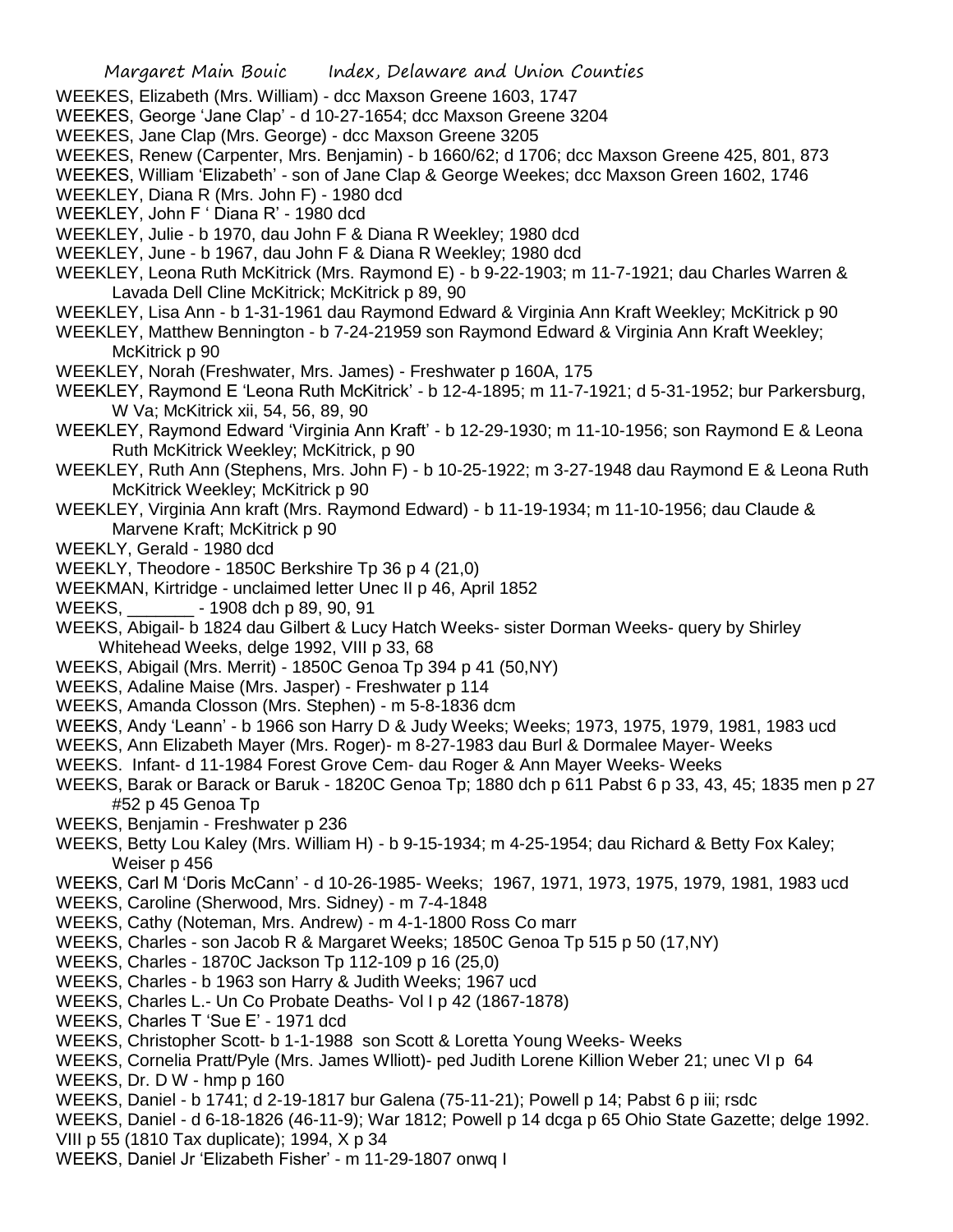WEEKS, David - 1880 dch p 606; 1908 dch p 453

- WEEKS, Doris McCann (Mrs. Carl) d 1973- Weeks; 1967, 1971, 1973, 1975 ucd
- WEEKS, Dorman- b c 1820 son Gilbert & Lucy Hatch Weeks- query by Shirley Whitehead Weeks, delge 1992, VIII p 33, 68
- WEEKS, Edward son Jacob R & Margaret Weeks; 1850C Geno Tp 515 p 50 (4,0)
- WEEKS, Edwin 1850C Genoa Tp 475 p 47 (17,0)
- WEEKS, Edwin son Merrit & Abigail Weeks; 1850C Genoa Tp 394 p 41 (19,0)
- WEEKS, Effie (Killion, Mrs. Asa Alvernon)- b 1885 d 1936 dau James Franklin & Eliza Jane Riggens Weeksped Judith Lorene Killion Weber # 91 5; unec VI p 64
- WEEKS, Eliza 1840C Berkshire Tp p 184 (50-60); 1850C Berkshire Tp 111 p 12 (60,NJ)
- WEEKS, Eliza Jane Riggens (Mrs. James Franklin)- b 1859 d 1898, ped Judith Lorene Killion Weber #91 11; unec VI p 64
- WEEKS, Elizabeth (Kinney, Mrs. William) m 10-8-1837 dcm
- WEEKS, Elizabeth Fisher (Mrs. Daniel Jr) m 11-29-1807 onwq I
- WEEKS, Eunice (Little, Mrs. Theophilus) b 9-11-1801; m 4-19-1825; d 1881; dau of Joseph and Mary Griffiths Weeks; dcc Margaret Little Potter 9; dg 3-17-1914 Cry Ab p 102
- WEEKS, Eunice Grist (Mrs. Gilbert) m 10-3-1837; dcm dau John B Grist; dcw Bk 2 p 148
- WEEKS, Eunice G b 1830; d 1914; Galena Cem; Powell p 14
- WEEKS, \_\_\_\_\_\_\_ (Kalz, Mrs. E D) dau Eunice Weeks, dg 3-17-1914 Cry Ab p 102
- WEEKS, \_\_\_\_\_\_\_ (Darbyshire, Mrs. ) dau Eunice Weeks, dg 3-17-1914 Cry Ab p 102
- WEEKS, \_\_\_\_\_\_\_ (Knap, Mrs. George) dau Eunice Weeks, dg 3-17-1914 Cry Ab p 102
- WEEKS, \_\_\_\_\_\_\_ (Flesher, Mrs. R B) dau Eunice Weeks, dg 3-17-1914 Cry Ab p 102
- WEEKS, \_\_\_\_\_\_\_ (Fisher, Mrs. ) dau Eunice Weeks, dg 3-17-1914 Cry Ab p 102
- WEEKS, Focion 1840C Concord Tp p 124 (20-30)
- WEEKS, Frdonic(?) 1850C Berkshire Tp 48 p 5 (24,0)
- WEEKS, Fred Pabst 6 p 23
- WEEKS, Gary Dean 'Kelly' son Harold E & Ruth Ann Fry Weeks; Weeks
- WEEKS, George Freshwater p 236
- WEEKS, George- b 6-1847 1900C York Tp 200-200 p B12 (63,O,O,O) farm laborer
- WEEKS, George son Jacob R & Margaret Weeks; 1850C Genoa Tp 515 p 50 (6,0)
- WEEKS, George son Gilbert & Margaret Weeks; 1850C Genoa Tp 396 p 41 (6,0)
- WEEKS, Gilbert 'Eunice Grist' m 10-3-1837 dcm
- WEEKS, Gilbert d 12-21-1826(43-2-12); War of 1812; 1820C Genoa Tp; Galena Cem; Powell p 14; delge 1994, X p 34
- WEEKS, Gilbert 'Margaret' 1850C Genoa Tp 396 p 41 (35, NY); hadc p 26
- WEEKS, Gregory Alan 'Kristine Carol Koch' m 8-5-1972; McKitrick p 249
- WEEKS, Hannah Keller (Mrs. ) dau Johannes Keller; Powers p 16, 20, 60, 66
- WEEKS, Harold E 'Ruth Ann Fry' b 3-7-1935; d 6-19-1993 (58) bur Forest Grove; McKitrick p 286; son Carl M & Doris McCann Weeks; Weeks
- WEEKS, Harry D 'Judy Smith' b 5-20-1937 m 6-16-1962 d 6-14-1987 (50) Forest Grove Cem- son Carl M & Doris McCann Weeks- Weeks; 1967, 1973, 1979, 1981, 1983 ucd;
- WEEKS, Hopey (Mrs. J R) d 4-7-1839 (33y 8m 7d); Galena Cem; Powell p 14
- WEEKS, Isaac son Samuel C & Jane Weeks 1850C Thomson Tp 37 p 187 (17, Md)
- WEEKS, J hadc p 16; CCC p 52 (1849 Berkshire Tp)
- WEEKS, Jabez Freshwater p 236
- WEEKS, Jacob d 5-17-1840 (71y); Galena Cem; Powell p 14; Pabst 6 p 52, 53
- WEEKS, Jacob R 'Margaret' 1840C Berkshire Tp p 179 (30-40); 1850C Genoa Tp 515 p 50 (47,NY); 1835 men p 26 #8 p 44 Genoa Tp
- WEEKS, James Pabst 6 p 23
- WEEKS, James Elliott 'Cornelia Pratt/Pyle'- b 1833 d 1918, ped Judith Lorene Killions Weber #91 20; unec VI p 64
- WEEKS, James Franklin 'Eliza Jane Riggens'- b 1859 d 1917 son James Elliott & Cornelia Pratt Weeks- ped Judith Lorene Killion Weber #91 10; unec VI p 64
- WEEKS, James son Jacob R & Margaret Weeks 1850C Genoa Tp 515 p 50 (19,NY)
- WEEKS, James son Merrit & Abigail Weeks; 1850C Genoa Tp 394 p 41 (11,0)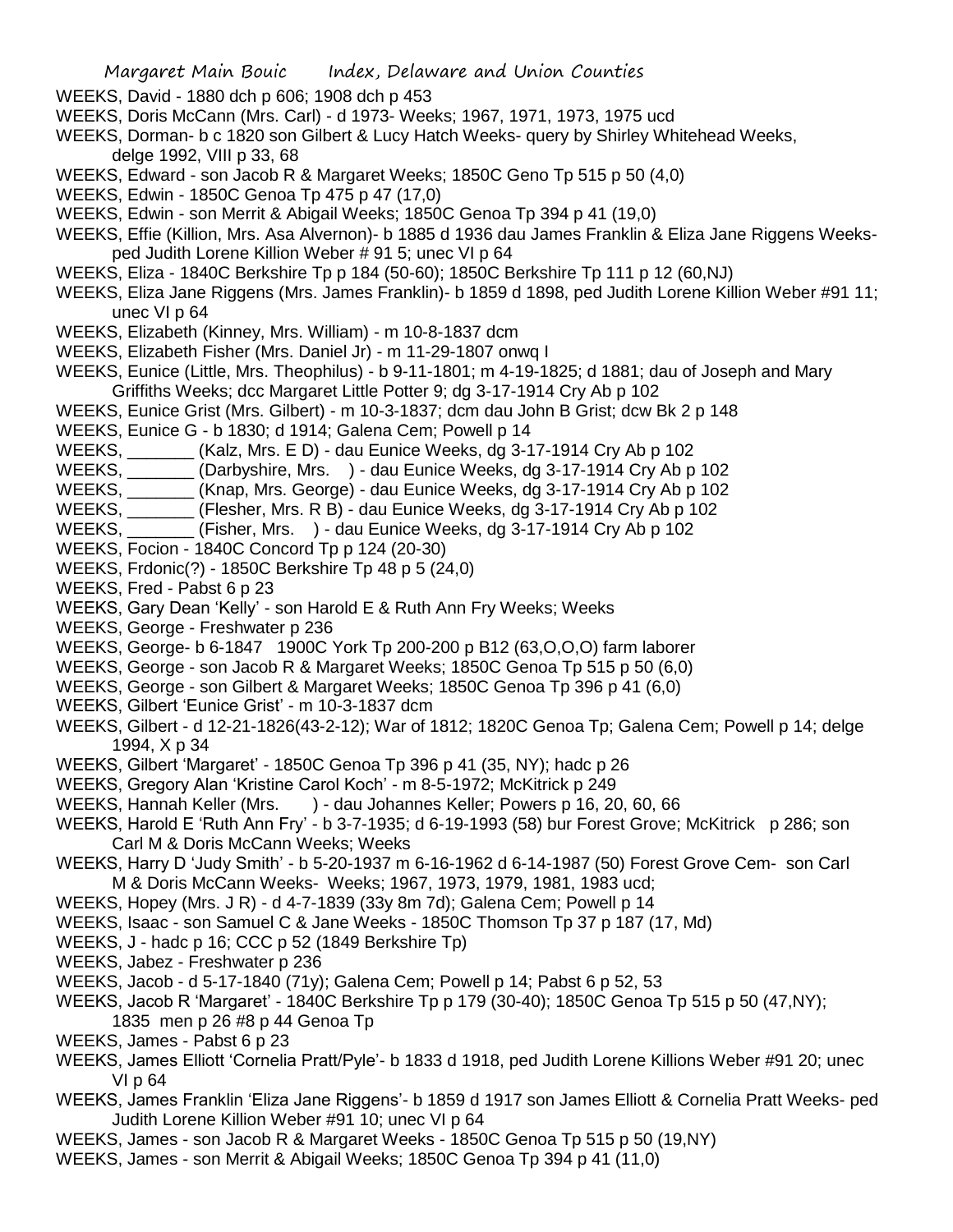- WEEKS, James H 'Polly Philbrick' m 2-6-1862 dcm; 1908 dch p 408
- WEEKS, (Mrs. James)- letter Jan. 1893; delge 1994, X p 65
- WEEKS, Jane (Mrs. Samuel) 1850C Thomson Tp 37 p 187 (45, Pa)
- WEEKS, Janet Marie b 1968; dau Harry D & Judy Weeks; 1973, 1975, 1979, 1981, 1983 ucd; engaged to Christopher Lee Johnston
- WEEKS, Jasper 'Adaline Maize' Freshwater p 114
- WEEKS, Jeffrey b 1966; son Harry D & Judy Weeks; 1967 ucd
- WEEKS, John 1835 men p 7 #102 p 5 Berkshire Tp
- WEEKS, John son Jacob R & Margaret Weeks; 1850C Genoa Tp 515 p 50 (14,0)
- WEEKS, John son Gilbert & Margaret Weeks; 1850C Genoa Tp 396 p 41 (11,0)
- WEEKS, John W Pabst 4 p8
- WEEKS, Judy Smith (Mrs. Harry D) m 6-16-1962 Weeks; 1967, 1973, 1975, 1979, 1981, 1983 ucd
- WEEKS, Kelly (Mrs. Gary Dean) Weeks
- WEEKS, Kristine Carol Koch (Mrs. Gregory Alan) b 1-30-1952; m 8-5-1972; dau Harry Carlton & Doethea Minnie Rudolph Koch; McKitrick p 249
- WEEKS, Laura M Drake (Mrs. Willis) m 7-25-1865 dcm
- WEEKS, Leann Spires (Mrs. Andy)- dau Joe & Sandy Scott Weeks
- WEEKS, Lillian V d 4-13-1862 (10m 7d) dau J E & E Weeks; Galena Cem; Powell p 14
- WEEKS, Loretta Young (Mrs. Scott)- dau Mary Young- parents of Christopher, Nathaniel- Weeks
- WEEKS, Lucinda (1) (Westfall, Mrs. Dr. L B) (2) (Roberts, Mrs. A H) b 4-19-1824 W Va; d 5-22-1890 (66y1m 3d) Delaware; dau William & Nancy Weeks, dg 5-27-1890 Cry Ab p 11
- WEEKS, Lucinda Lane (Mrs. Stephen) m 11-5-1840 dcm; dcw Bk 3 p 253; dau Margaret Lane
- WEEKS, Lucy Hatch (Mrs. Gilbert)- query by Shirley Whitehead Weeks- delge 1992, VIII p 33, 68 WEEKS, M - pabst 6 p 55
- WEEKS, Margaret (Mrs. Jacob R) 1850C Genoa Tp 515 p 50 (42, Pa)
- WEEKS, Margaret (Mrs. Gilbert) 1850C Genoa Tp 396 p 41 (32, O)
- WEEKS, Margaret E Reese (Mrs. Photion G) m 3-12-1840 dcm
- WEEKS, Mariah 1850C Genoa Tp 396 p 41 (10, O) dau Gilbert & Margaret Weeks
- WEEKS, Mary Alice (Davis, Mrs. Robert)- dau Carl M. & Doris McCann Weeks- Weeks
- WEEKS, Mary dau Gilbert & Margaret Weeks; 1850C Genoa Tp 396 p 41 (8,0)
- WEEKS, Mary d 8-11-1811 (59y); Galena Cem; Powell p 14
- WEEKS, Mary (Maine, Mrs. Washington I) Asp (746)
- WEEKS, Mary Augustine (Freshwater, Mrs. Hardy Felix) b 3–1883; m 9-4-1905 d 4-5-1930 dau Jasper & Adaline Maize Weeks- Freshwater p 113, 114
- WEEKS, Mary E dau Jacob R & Margaret Weeks; 1850C Genoa Tp 515 p 50 (1,0)
- WEEKS, Maryetta d 5-1-1835 (6m 5d); dau J R & H; Galena Cm; Powell p 14
- WEEKS, Mary J dau Samuel & Jane Weeks 1850C Thomson Tp 37 p 187 (13,0)
- WEEKS, Melona dau Gilbert & Margaret Weeks; 1850C Genoa Tp 396 p 41 (4,0)
- WEEKS, Merrit 'Abigail' 1850C Genoa Tp 394 p 41 (48, NY); 1835 men p 27 #53 p 45 Genoa Tp
- WEEKS, Minerva (Swenor, Mrs. Felix) m 2-22-1864 ucm 3543
- WEEKS, Miranda- b 1826 dau Gilbert & Lucy Hatch Weeks- query by Shirley Whitehead Weeks- delge 1992, VIII p 33, 68
- WEEKS, M M hadc p 26 (1849 Genoa Tp)
- WEEKS, Morgan son Jacob R & Margaret Weeks 1850C Genoa Tp 515 p 50 (8,0)
- WEEKS, Nancy (Mrs. Walton) 1870C Allen Tp 249-239 p 15 (69, RI)
- WEEKS, Nancy (Mrs. William) dg 5-27-1890 Cry Ab p 19
- WEEKS, Nathaniel Owen- b 7-14-1991 son Scott & Loretta Young Weeks- Weeks
- WEEKS, Nettie d 4-15-1862 diptheria (8 mos) dau T W & R Weeks; dg 4-25-1862 Cry Ab p 21
- WEEKS, Oliver son Samuel C & Jane Weeks; 1850C Thomson Tp 37 p 187 (9,0)
- WEEKS, Oliver W 1883 uch IV p 504, 507
- WEEKS, Oscar F son Merrit & Abigail Weeks; 1850C Thomson Tp 394 p 41 (14,0); 1908 dch p 408; Pabst 3 p 24; Powell p 10
- WEEKS, Patricia Lynette b 7-7-1957, dau William J & Betty Lou Kaley Weeks; Weiser p 518
- WEEKS, Phiidelia Carpenter (Mrs. ) heir of Moses Carpenter, dcw Bk 4 p 18 (3)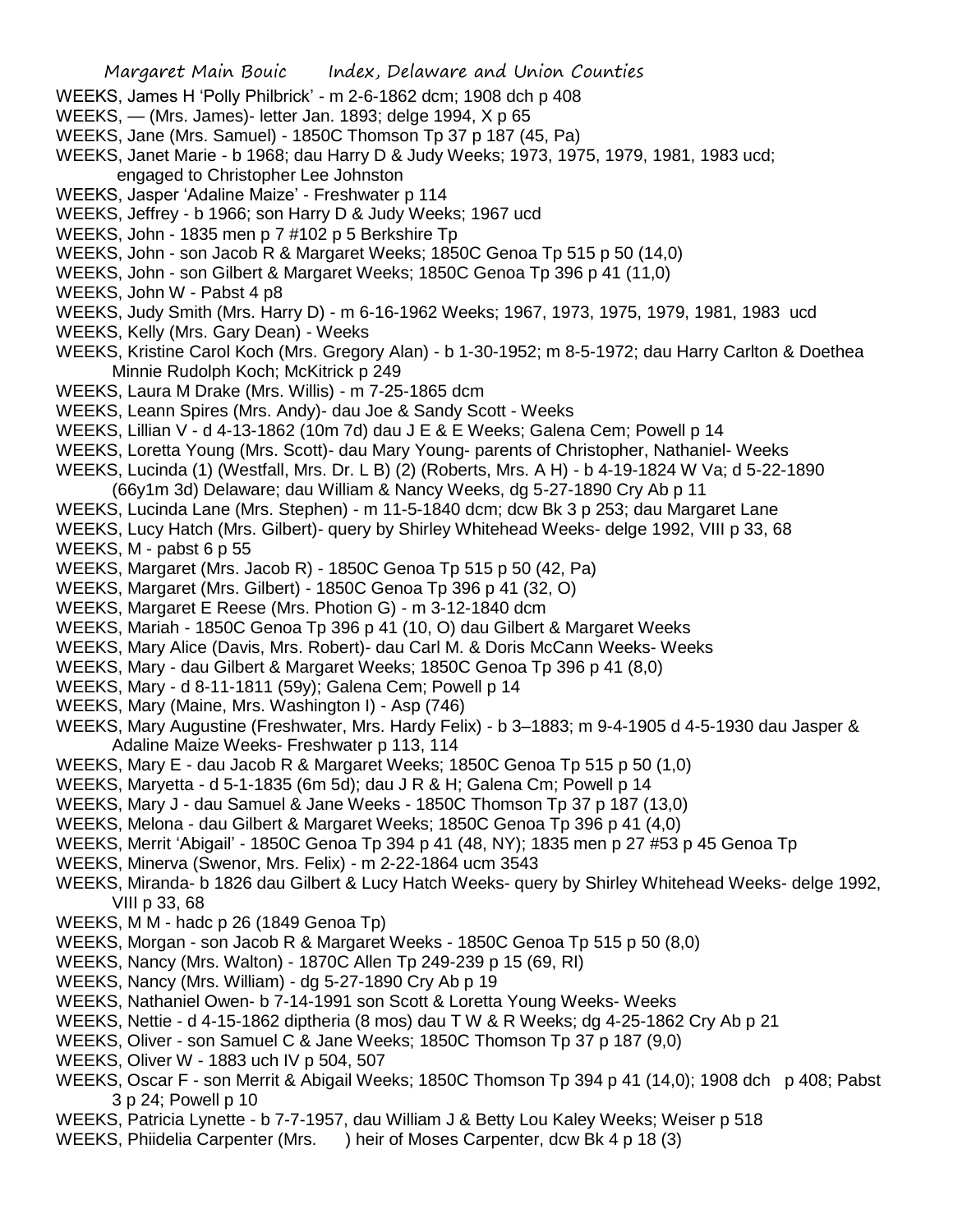WEEKS, Phoebe (Roberts, Mrs. John) - m 3-2-1837 dcm; 1880 dch p 853; 1869 wsc; dcga p 66 Olentangy Gazette

- WEEKS, Photion G 'Margaret E Reese' m 3-12-1840 dcm
- WEEKS, Polly Philbrick (Mrs. James H) m 2-6-1862 dcm
- WEEKS, R (Mrs. T W) parents of Nettie, dg 4-25-1862 Cry Ab p 21
- WEEKS, Rachel dau Jacob R & Margaret Weeks; 1850C Genoa Tp 515 p 50 (11,0)
- WEEKS, Reynold son Jacob R & Margaret Weeks; 1850C Genoa Tp 515 p 50 (9,0)
- WEEKS, Roger Dean 'Ann Elizabeth Mayer'- m 8-27-1983 son Harold E & Ruth Ann Fry Weeks;Weeks
- WEEKS, Ruth Ann Fry (Mrs. Harold) dau Walter & Clara Hinderer Fry; McKitrick p 286; Weeks
- WEEKS, Samuel C 'Jane' 1850C Thomson Tp 37 p 187 (45, Md); hadc p 52; dcw Bk 4 p 127 (15) exec of James Decker
- WEEKS, Sarah dau Gilbert & Margaret Weeks; 1850C Genoa Tp 396 p 41 (2,0)
- WEEKS, Scott 'Loretta Young'- b 1963;son Harry D & Judy Smith Weeks;1973, 1975, 1979, 1981, 1983 ucd
- WEEKS, Seba (Mrs. ) dau Mrs John Freece dg 11-11-1913 Cry Ab p 69
- WEEKS, Seth 1908 dch p 408
- WEEKS, Stephen Pabst 1 p 11; Pabst Pion I p 29
- WEEKS, Stephen 'Amanda Closson' m 5-8-1836 dcm
- WEEKS, Stephen 'Lucinda Lane' m 11-5-1840 dcm
- WEEKS, Sue E (Mrs. Charles T) 1971 dcd
- WEEKS, Theodore F b 1829; d 1910 Galena Cem; Powell p 14
- WEEKS, Thomas Freshwater p 236
- WEEKS, T W 'R' parents of Nettie, dg 4-25-1862 Cry Ab p 21
- WEEKS, Walton 'Nancy' 1870C Allen tp 249-239 p 15 (80, RI)
- WEEKS, Wesley G d 10-6-1861 (30y 5m 8d); son Samuel C & Jane Weeks; Powell p 268; 1850C Thomson Tp 37 p 187 (19,0)
- WEEKS, William J 'Betty Lou Kaley' b 9-11-1929; m 4-25-1954; Weiser p 518
- WEEKS, William Louis b 5-27-1956, son William J & Betty Lou Kaley Weeks; Weiser p 518
- WEEKS, Willis 'Laura M Drake' m 7-25-1865 dcm
- WEEMS, Ted- aassociate of Homer Rodeheaver- delge 2004 p 38

WEES, Edna - 1971 dcd

- WEESE, Ann Anesta (Mrs. ) dau Lanson B & Emily Keller Harvey, 1915 uch p 68
- WEESE, James E or Joseph E 'Janet' 1981 ucd as James; 1983 ucd as Joseph
- WEESE, Janet (Mrs. James E or Mrs. Joseph E) 1981 ucd as James; 1983 ucd as Joseph
- WEESE, Kimberley Lou b 8-30-1980; dau Robert & Wanda Vollrath Weese; 1981, 1983 ucd; Weese Rausch 1414361
- WEESE, Kori Lynn- dau Robert & Wanda Vollrath Weese- Weese
- WEESE, Kyle Elwood- b 12-31-1989 son Robert & Wanda Vollrath Weese- Weese
- WEESE, Robert 'Wanda Vollrath' son of James Weese; Weese Rausch (141436), (118326); 1983 ucd
- WEESE, Wanda Vollrath (Mrs. Robert) dau Harry Vollrath, Raush 141436, 118326; Weese; 1983 ucd
- WEFERLING, Anna (Jansson, Mrs. Gerhard) dau Karl Christian & Hermine Ella Lass Weferling; Weferling WEFERLING, Betty Dolan (Mrs. Walter Paul) - m 5-22-1948; Weferling
- 
- WEFERLING, Elizabeth (Beits, Mrs. Herman) dau Karl Christian & Hermine Ella Lass Weferling; **Weferling**
- WEFERLING, Ella (Jooss, Mrs. Albert) dau Karl Christian & Hermine Ella Lass Weferling; Weferling
- WEFERLING, Hilda (Brown, Mrs. Virgil) m 8-15-1941 dau Karl Christian & Hermine Ella Lass Weferling; Weferling
- WEFERLING, Janet S (Fleischer, Mrs. Robert) dau Walter Paul & Betty Dolan Weferling; Weferling
- WEFERLING, Michael P son Walter Paul & Betty Dolan Weferling; Weferling
- WEFERLING, Walter Paul 'Betty Dolan' b 11-20-1922 Germany; m 5-22-1948; d 5-12-1993 (70); Oakwood Cem, Warren; son Karl Christian & Hermine Ella Lass Weferling; Weferling; WWII
- WEFERLING, Wendy K (Davis, Mrs. Larry) dau Walter Paul & Betty Dolan Weferling; Weferling WEFFER/WEAVER, family 1723-1993, group sheets, unec XIV p 28
- WEGAND, Thad E 1983 ucd
- WEGGNER, Lulu funeral 'Thursday'dg 5-29-1914 Cry Ab p 125; Kilbourne Cem, dg 5-29-1914 Cry Ab p 125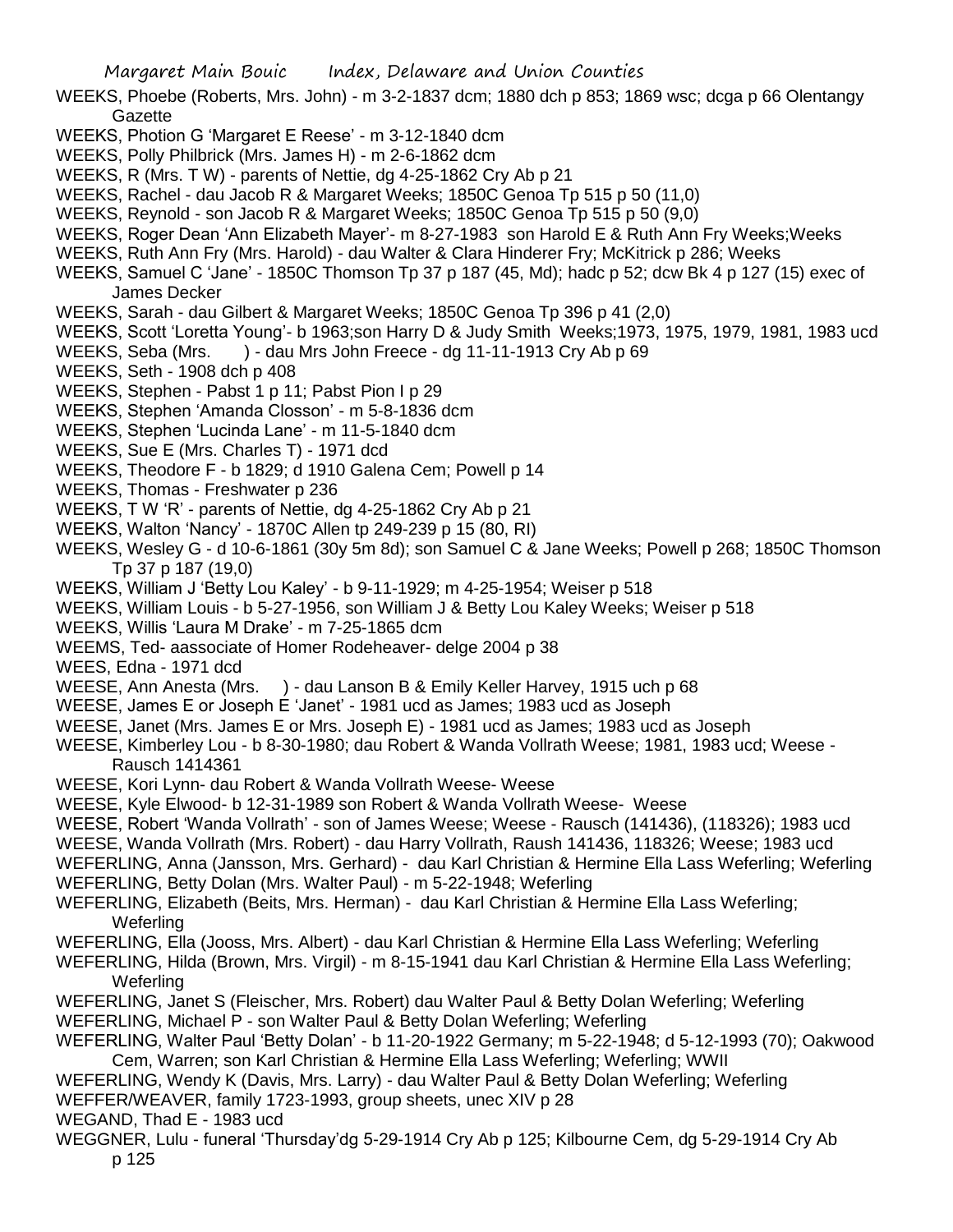- WEGMILLER, Jodie Gatton (Mrs. Philip)- dau James, Jr. & Terri Gatton Wegmiller- Wegmiller WEHE, Frances - dau Frank & Nancy Ellen Coles Wehe; Wehe
- WEHE, Linna b 6-28-1888; d 2-6-1968; dau Frank & Nancy Ellen Coles Wehe; bur Maple Grove Cem; Wehe
- WEHE, Frank 'Nancy Ellen Coles' Wehe
- WEHE, Nancy Ellen Coles (Mrs. Frank) Wehe
- WEHMEYER, Alma (Mueller, Mrs. )- dau Herman & Lydia Niewakl Wehmeyer- Wehmeyer
- WEHMEYER, Emma (Scheer, Mrs. )- dau Herman & Lydia Niewakl Wehmeyer- Wehmeyer
- WEHMEYER, George- son Herman & Lydia Niewakl Wehmeyer- Wehmeyer
- WEHMEYER, Helen L. (Blumenschein, Mrs. Edward)- b 4-23-1912 Mo. m 10-28-1950 Mo. d 12-31-1990
- (78) St. John's Lutheran Cem- dau Herman & Lydia Niewakl Wehmeyer- Wehmeyer
- WEHMEYER, Herman 'Lydia Niewakl'- Wehmeyer- parents of Helen L. Blumenschen
- WEHMEYER, Herman- son Herman & Lydia Niewakl Wehmeyer- Wehmeyer
- WEHMEYER, Hulda (Linenbroker, Mrs. )- dau Herman & Lydia Niewakl Wehmeyer- Wehmeyer
- WEHMEYER, Lydia Niewakl (Mrs. Herman)- Wehmeyer
- WEHMEYER, Marie (Sander, Mrs. )- dau Herman & Lydia Niewakl Wehmeyer- Wehmeyer
- WEHMEYER, Ruth- dau Herman & Lydia Niewakl Wehmeyer- Wehmeyer
- WEHMEYER, Theodore- son Herman & Lydia Niewakl Wehmeyer- Wehmeyer
- WEHR, Nevin 'Pauline Susan Brungart' Weiser p 601
- WEHR, Pauline Susan Brungart (Mrs. Nevin) b 10-10-1921; dau William Reuben & Velma E Hasterman Brungart: Weiser p 601
- WEHRLE, Linda Link, member Thurston Family, delge 2004 p 16
- WEHRKAMP, Bernadine (Rabold, Mrs. Homer Roy) b 7-7-1899; m 3-26-1917; d 11-18-1922; Weiser p 718
- WEHRLE, Chris son Ruth Ann Milam Wehrle; Wehrle
- WEHRLE, Michael son Ruth Ann Milam Wehrle; Wehrle
- WEHRLE, Susan dau Ruth Ann Milam Wehrle; Wehrle
- WEHRLE, Tammy dau Ruth Ann Milam Wehrle; Wehrle
- WEIAND, Ralphetta Jean (Schleger, Mrs. Carl Edward) b 6-3-1928; m 12-29-1947; Weiser p 3
- WEIANT, Alice (Dwinnell, Mrs. William) dau Thomas & Mary McKinley Weiant; 1908 dch p 875; dg 3-22-1907
- WEIANT, Catherine Brewer (Campbell, Mrs. ) (Mrs. Thomas) dau Richard Brewer, 1908 dch p 875
- WEIANT, Etta M d 12-10-1967 (83), bur Green Mound; sister Harry Allen Weiant; 1961 dcd; Weiant
- WEIANT, Harry Allen d 4-26-1972 (75), brother Etta M Weiant; bur Green Mound Cem' 1961, 1969, 1971 dcd; Weiant
- WEIANT, Henry 'Mary Sigenfoose' 1908 dch p 872
- WEIANT, Ida (Williams, Mrs. Eugene) dau Thomas & Mary McKinley Weiant; 1908 dch p 875; dg 3-22- 1907
- WEIANT, Mary Sigenfoose (Mrs. Henry) 1980 dch p 872
- WEIANT, Mary McKinley (Mrs. Thomas) 1980 dch p 875
- WEIANT, Miley funeral 'tomorrow' in Worthington, dg 4-19-1898 Cry Ab p 153
- WEIANT, Nancy (Waldron, Mrs. Cornelius) dcq MWS:9; 1908 dch p 779; Waldron p 1
- WEIANT, Rebecca McKinley (Mrs. Thomas) b Williams Co, Oh 1-19-1830; m 4-2-1872 no children; d 3- 10-1907; dg 3-22-1907; sister Mary McKinley; 1908 dch p 875; Weiant
- WEIANT, Thomas 'Mary McKinley' 'Rebecca McKinley' 'Catherine Brewer' son Henry & Mary Sigenfoose Weiant; 1908 dch p 872; m 4-2-1872 dg 3-22-1907;
- WEIANT, Robert son Thomas & Mary McKInley Weiant 1908 dch p 875; dg 3-22-1907
- WEIBLE, Barbara Benzen (Schaffner, Mrs. Daniel S.)- b 8-5-1800 Switzerland d 1-10-1846 Switz. ped Robert Michael Cody 25; unec XIV p 46
- WEIBLE, Frank 'Myrtle Harney Wilson (1432)
- WEIBLE, Jane dau Frank & Myrtle Harney Weible Wilson 14321
- WEIBLE, Myrtle Harney (Mrs. Frank) dau John & Jennie McIlvain Harney Wilson 1432
- WEIBLE, Saloma T. (Krock, Mrs. John Frederick)- b 1826 d 1897 ped Rosemary Ann Koons Romine #73, 21; unec VI p 33
- WEICHMANN, John H 'Mary Weiser' b 1883; d 1929; Weiser p 672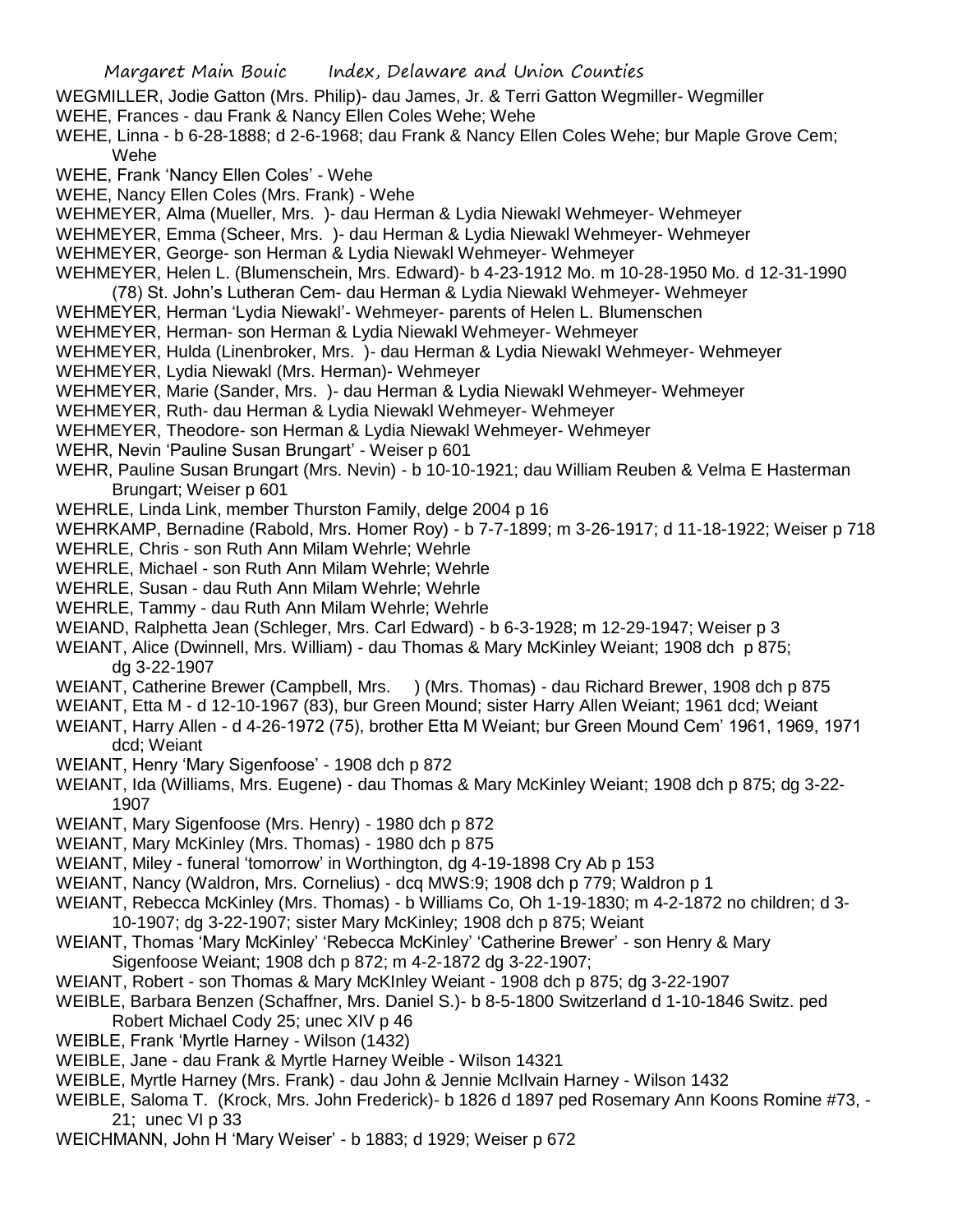- WEICHMANN, Mary Weiser (Mrs. John H) b 180; d 1956; dau Samuel Young & Maria H. Roberts Weiser-Weiser p 672
- WEIDAW, Charles brother Frederick A Weidaw; Weidaw
- WEIDAW, Harry brother Frederick A Weidaw; Weidaw
- WEIDAW, Frederick A 'Ola M' d 3-21-1944; bur Oak Grove; Weidaw
- WEIDAW, Grace (Mrs. Wayne W) Weidaw
- WEIDAW, Harvey brother Frederick A Weidaw; Weidaw
- WEIDAW, Helen L (Clouse, Mrs. Robert) dau Frederick A. & Ola M Weidaw; Weidaw
- WEIDAW, James son Wayne W & Grace Weidaw; Weidaw
- WEIDAW, Kenneth R son Frederick A & Ola M Weidaw; dg 8-27-1976; Weidaw
- WEIDAW, Nancy (Graham, Mrs. ) dau Wayne W & Grace Weidaw; Weidaw
- WEIDAW, Ola M (Mrs. Frederick A) d 1-7-1980 (91); pabst 8 p 33, 40, 42; 1961, 1969, 1971 dcd
- WEIDAW, Robert son Wayne & Grace Weidaw; Weidaw
- WEIDAW, Robert A son Frederick A & Ola M Weidaw; Weidaw
- WEIDAW, Wayne W 'Grace' d 10-30-1963 bur Oak Grove; son Frederick A. & Ola M Weidaw; Weidaw
- WEIDAW, William son Wayne & Grace Weidaw; Weidaw
- WEIDENBUSCH, Albert C Weidenbusch
- WEIDENBUSCH, Gale (Wallar, Mrs. James C) m 1971; dau Albert C. Weidenbusch; Weidenbusch
- WEIDENGER, John Mr & Mrs brother-in-law and sister of Anna Marguerite Distler Ebenhack; dg 8-18- 1916; Cry Ab p 84
- WEIDENTHAL, Dr. Nathan 1908 dch p 234
- WEIDER, Albert dg 3-18-1913 Cry Ab p 24
- WEIDER, Henry Klein infant son of Mr. & Mrs. Albert Weider d 'Saturday' (9mos 12d), dg 3-18-1913 Cry Ab p 25
- WEIDEMAN, Beverly Jean Maugans (Mrs. James Robert) b 4-25-1943; dau John Roscoe & Ruth Armstrong Maugans; Maugans Anc p 70
- WEIDEMAN, Delores (Mrs. James) Maugans Anc p 70
- WEIDEMAN, James Robert 'Beverly Jean Maugans' son James & Delores Weideman; Maugans p 70 WEIDEMAN, James 'Delores' - Maugans Anc p 70
- WEIDEMAN, James Robert Jr. son James Robert & Beverly Jean Maugans Weideman; Maugans p 70 WEIDEMAN, John Roscoe - son James Robert & Beverly Jean Maugans Weideman; Maugans p 70 WEIDERHOLT, Wilford 'Yulah West'- Weiderholt
- WEIDERHOLT, Rev. Yulah West (Mrs. Wilford)- b 11-28-1898 NJ d 4-10-1997 (98) bur Tampa, Fla. dau Theodore & Julia Van Brunt West- minister of Spiritualist Church- Weiderholt
- WEIDMAN, unec May 1, 1981
- WEIDMAN, Blymyer (Mrs. ) dau Dr. A Blymer, dg 8-11-1896 Cry Ab p 80, 81
- WEIDMAN, Adam- Un Co Probate Deaths- Vol 1 p 74 (1867-1878)
- WEIDMAN, Adam- d 11-5-1906 Un Co Probate Deaths, Vol 3
- WEIDMAN, Adam b 1824 1900C Paris Tp 106-109 p A7 (76,Germany, Germany, Germany) wid
- WEIDMAN, Adam son of Adam & Catherine Weidman, 1870C Paris Tp 181-182 p 24 (15,0)
- WEIDMAN, Adam 'Catherine' 1870C Paris Tp 181-182 p 24 (51, Germany)
- WEIDMAN, Adam 'Elizabeth' 1880 C Paris Tp 113-116 p 12 (59, Germany, Germany, Germany)
- WEIDMAN, Agada dau Adam & Catherine Weidman, 1860C Marysville 1447-1437 p 191 (9,0)
- WEIDMAN, Agatha (Hattie) (Daum, Mrs. John P) m 4-16-1882 ucm 7159
- WEIDMAN, Andrew son John & Maria Weidman 1860C Marysville 1447-1437 p 191 (6,O)
- WEIDMAN, Ann M (Nicol, Mrs. George) 1985 uch p 139
- WEIDMAN, Ann Margaret Nicol (Mrs. John George) b 12-4-1834; m 3-23-1854; d 1916 mt 1-19-1916; dau Lewis & Catherine Weidman; 1850C Paris Tp 667-681 p 101 (15, Germany); 1883 uch V p 213;
	- 1915 uch p 1061
- WEIDMAN, Anna (Baker, Mrs. Otto)- parents of John E. , Richard, Mary Baker- Weidman
- WEIDMAN, Anna (Dellinger, Mrs. George) m 12-8-1855 ucm 2363
- WEIDMAN, Anna Elizabeth (Vollrath, Mrs. Johann Adam) 1985 uch p 141; came to U.S. in 1852 WEIDMAN, Anna L (Hudson, Mrs. Frank) - dau John & Mary Jane Ferguson Weidman; 1915 uch p 1060;
- 1870C MarysvilleParis Tp p 25 (3,0); 1880C Marysville 389-430 p 28 (13,O,Ger,NY)
- WEIDMAN, Anna Marie von der Au (Mrs. Johann Conrad) 1985 uch p 121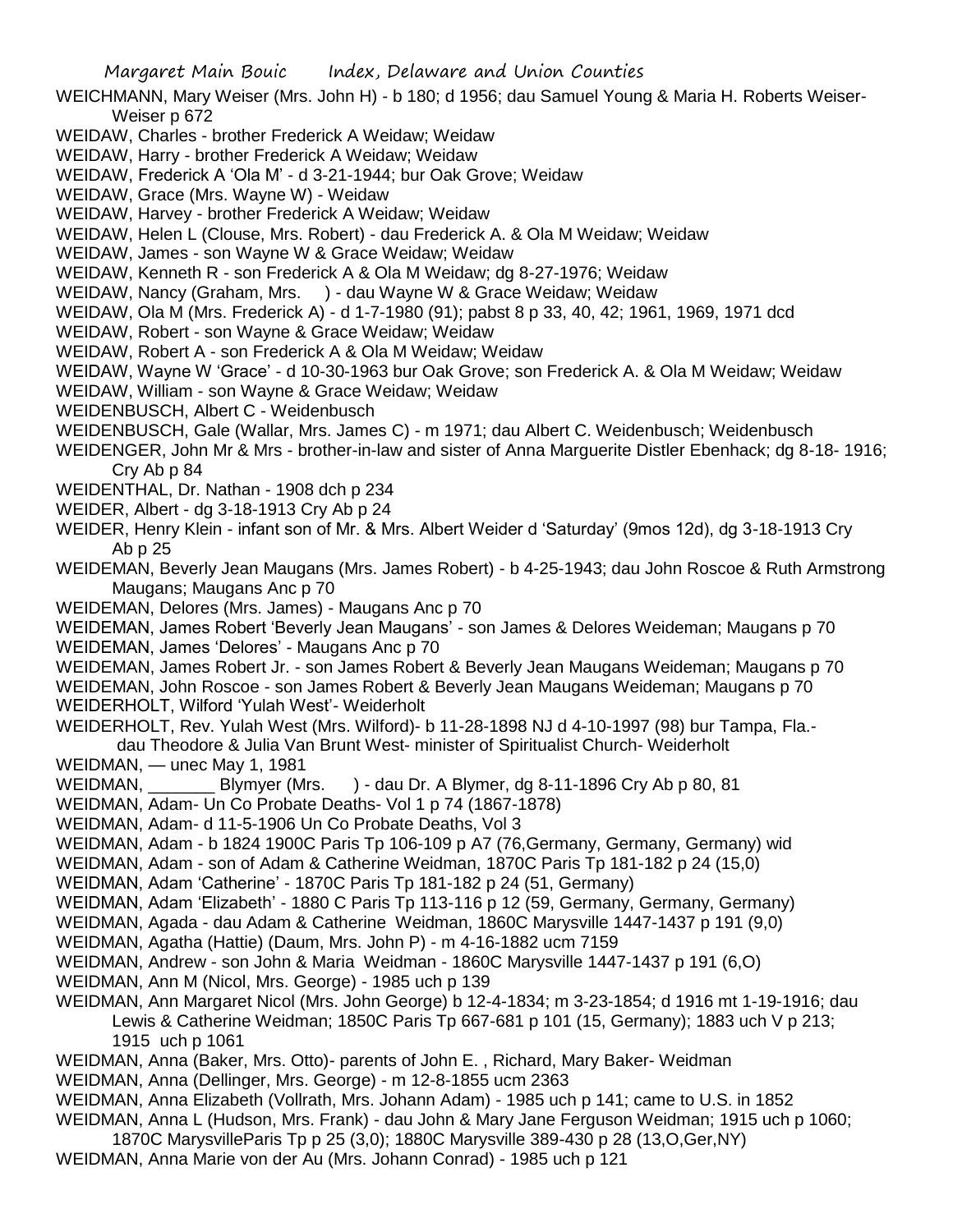- WEIDMAN, Annie twin dau Lewis & Margaret Rupright Weidman; 1880C Paris Tp 539-589 p 54 (3/12, 0) born March (twin is Mary)
- WEIDMAN, Barbara (Vanderau, Mrs. Philip) m 10-7-1866 ucm 4052; dau Lewis & Elizabeth Gates Weidman; unec XXII p 68; 1850C Paris Tp 667-681 p 101 (4,0)
- WEIDMAN, Barbara dau Sebastine Elte & Catharine M Weidman, 1850C Union Tp 1299-1317 p 195
- WEIDMAN, Bennett son Adam & Catharine Weidman 1870C Paris Tp 181-182 p 24 (12,0)
- WEIDMAN, Carol Jean Ash (Mrs. Edward) b 12-28-1944; m 12-21-1968; d 5-4-1993 (48); dau Melvin Edward & Ida Bell Berry Ash; Weidman
- WEIDMAN, Caroline (Mrs. Edward E.)- 1910C Paris Tp 229-231 p 11B (31,O,Md, Ger) m 10y, no ch
- WEIDMAN, Carrie Burns (Mrs. Edward) dau Emanuel & Anna Bishop Burn; 1915 uch p 1051
- WEIDMAN, Catharine (Mrs. Adam) 1870C Paris Tp 181-182 p 24 (44, Germany)
- WEIDMAN, Catherine (Mrs. Lewis) 1883 uch V p 213
- WEIDMAN, Catherine (Mrs. Sebastine) 1850C Union Tp 1299-1317 p 195 (25, Germany)
- WEIDMAN, Catherine (Daum, Mrs. George L) m 6-14-1877 ucm 6077
- WEIDMAN, Catharine (Grow, Mrs. ) dau Louis & Elizabeth Gates Weidman, mt1-19-1916; 1850C Paris Tp 667-668 p 101 (1,0)
- WEIDMAN, Catharine M (Ell, Mrs. Sebastian) m 10-11-1842 ucm 826
- WEIDMAN, Cathrine C.- b 3-1885 1900C Daarby Tp 208-216 p A11 (15,O,O,O)
- WEIDMAN, Charles son John & Maria Weidman; 1860C Marysville 1447-1437 p 191 (1,0)
- WEIDMAN, Charlie son Conrad & Mary Vanderau Weidman; 1883 uch V p 148; 1880C Paris Tp 89-104 p 49 (8,0)
- WEIDMAN, Cherie Ann Powell (Mrs. Matt)- dau Mrs. Linda Rose- parents of Cole Thomas, Emly Leeann Weidman Weidman
- WEIDMAN, Christiana dau Lewis & Elizabeth Gates Weidman; 1850C Paris Tp 667-681 p 101 (12, Germ)
- WEIDMAN, Christine b 5-1889 dau John & Sophia Weidman, 1900C Marysville 1st Ward 282-291 p B12  $(11,0,0,0)$
- WEIDMAN, Cole Thomas- b 10-20-1997 twin son of Matt & Cherie Powell Weidman- Weidman
- WEIDMAN, Conrad 1840C Darby Tp 994 (40-50)
- WEIDMAN, Conrad 'Mary Vanderau' b 4-11-1833; m 10-21-1858 ucm 2788; d 10-4-1906; Oakdale Cem 2087 (16B); son Louis & Elizabeth Gates Weidman; Maysville p 22; 1883 uch V p 148; 1850C Paris Tp 667-681 p 101 (17, Ger); 1860C Paris Tp 1416-1406 p 187 (26, Ger); 1880C Paris Tp 89-104 p 49 (47, Ger, Herrse, Dan); 1900C Marysville 3rd Ward 51-54 p B2 (67,Ger, Ger, Ger) carpenter; m 42y; uccp p 21 intention JB2 b2 VI; uccp p 28 NAT JB3 p 176
- WEIDMAN, Conrad A 'Mary Lou'- son Conrad W & Inez Browning Weidman Weidman
- WEIDMAN, Conrad W 'Inez Browning' b 11-22-1898; m 4-24-1929; d 10-30-1978; son Theodore & Elizabeth Kasper Weidman - Weidman; 1900C Marysville 3rd Ward p B1 (1,0,0,0); 1910C ParisTp, Marysville 169-173 p 7A (11,O,O,O)
- WEIDMAN, Courat (Conrad?) 'Margaret' -1850C Union Tp 1299-1317 p 194 (61, Ger); OGS Vol XIXI p19 WEIDMAN, Courat - son Sebastine Ette & Catherine Weidman; 1850C Union Tp 1299-1317 p 195 (7,0)
- WEIDMAN, Dora or Dolly dau Lewis & Margaret Rupprecht Weidman 1870C Paris Tp 196-197 p 27 (1,0); 1880C Paris Tp 539-589 p 54 (11,0)
- WEIDMAN, Drusilla d 1-23-1972 (91) cremated, bur Oakdale; dau Conrad & Mary Vanderau Weidman; 1883 uch V p 148; b2 1881; 1900C Marysville 3rd Ward 51-54 p B2 (19,0,Germany,Germany) milliner
- WEIDMAN, Dwight C.- son James & Katherine Weidman- 1910C Marysville 4th ward 34-38 p 2A (6,O,O,O)
- WEIDMAN, Dwight 'Nellie M. Rogers'- Weidman
- WEIDMAN, Edward 'Carrie Burns' Weidman
- WEIDMAN, Edward son Lewis & Margaret Rupprecht Weidman, 1880C Paris Tp 539-589 p 54 (6,0,0,0)
- WEIDMAN, Edward D. 'Carol Jean Ash''Joellyn Larrick Patterson' b 3-24-1945 m 12-21-1968 (2) d 5-13- 1995 (50) bur Cambridge- son Louis Emanuel & Eloise J Heizer Weidman, 1959 ucd (14); 1967 ucd; Weidman
- WEIDMAN, Edward E. 'Caroline'- 1910C Paris Tp 229-231 p 11B (36,O,O,O) m 10y
- WEIDMAN, Edward 'Rose C' b 2-1874, 1900C Paris Tp 43-43 p A3 (26,0,0,0) farm laborer
- WEIDMAN, Elizabeth (Mrs. Adam) 1880C Paris Tp 113-116 p 12 (56, Germany, Germany, Germany)
- WEIDMAN, Elizabeth (Bauer, Mrs. ) -dau Louis & Elizabeth Gates Weidman; 1850C Paris Tp 667 p 10(9,0)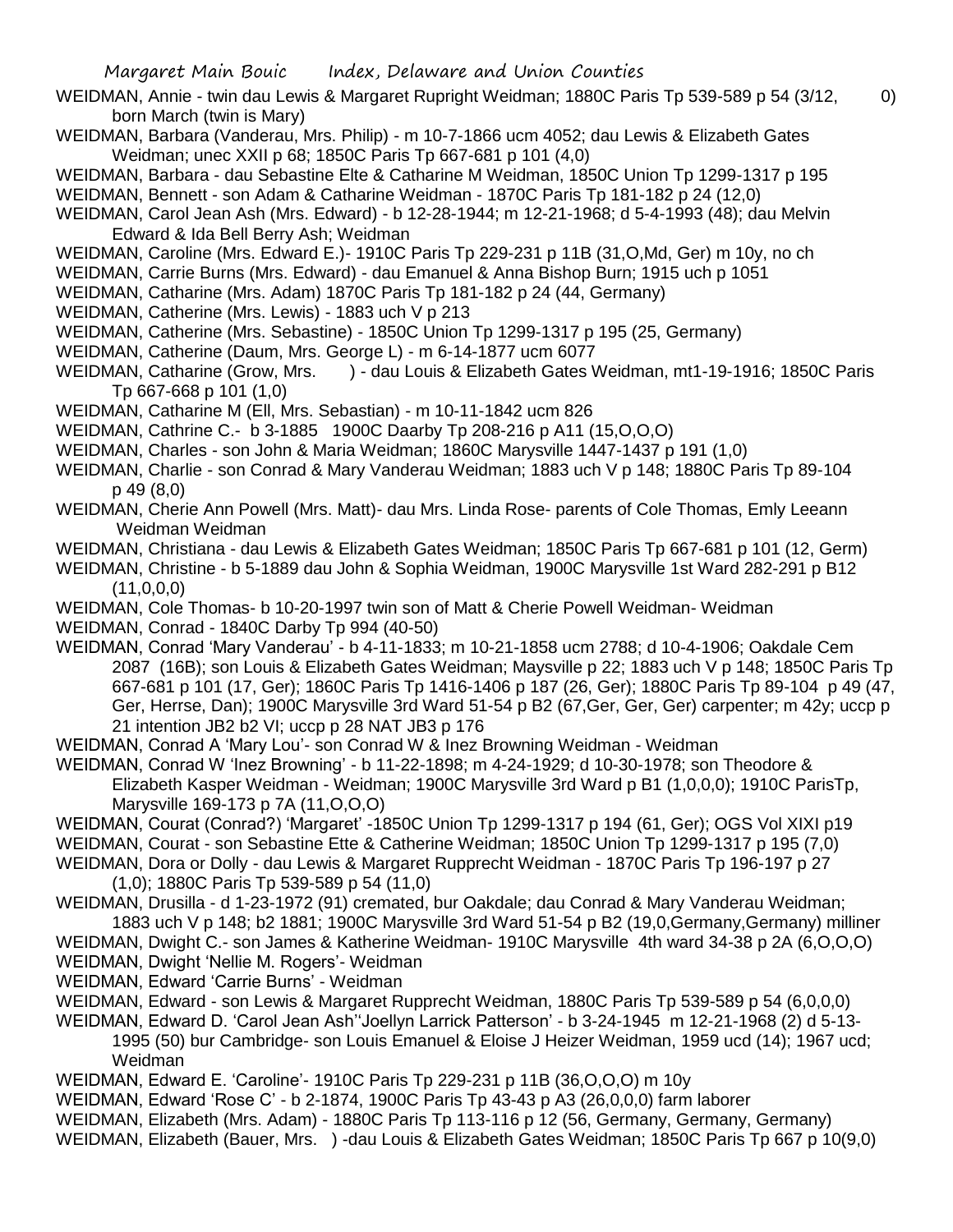- WEIDMAN, Elizabeth A. (Grisham, Mrs. Robert) m 8-12-1967 Trinity Lutheran Church- dau Conrad W & Inez Browning Weidman - Weidman
- WEIDMAN, Elizabeth C.- Un Co Probate Deaths, Vol II (1879-1886)

WEIDMAN, Elizabeth Gates (Mrs. Louis) d 2-15-1882; 1883 uch V p 148; 1850C Paris Tp 667-681 p 101 (43, Ger); 1870C Paris Tp 196-197 p 27 (65) Darmstadt; 1880C Paris Tp 539-389 p 54 (78,Ger, Ger Ger)

WEIDMAN, Elizabeth (Mrs. John)- 1910C Paris Tp, Marysville 151-155 p 6B (28,-,-,-) m 6y, no ch

WEIDMAN, Elizabeth Kasper (Mrs. Theodore) - dau Michael Casper- unec XIV p 65; Weidman; 1910C Paris Tp, Marysville 169-173 p 7A (34,O,Ger,Ger) m 12y, 1 ch

- WEIDMAN, Elizzie dau Conrad & Mary Vanderau Weidman, 1860C Paris Tp 1416-1406 p 187 (1,0)
- WEIDMAN, Eloise J Heizer (Mrs. Louis Emanuel) (Boerger, Mrs. Chris J) m(2) 5-4-1980; Rausch (1472);
- 1959, 1967, 1971, 1973, 1975, 1979 ucd; Weidman; Boerger
- WEIDMAN, Emily Leeann- b 10-20-1997 twin dau Matt & Cherie Powell Weidman- Weidman
- WEIDMAN, Essie Maria Rupprecht (Mrs. Frank M) b 6-16-1888; m 5-23-1912; day Theodore & Rettie Richey; 1900C Marysville 3rd Ward (11,0,0,0); 1985 uch p 12
- WEIDMAN, Francis b 8-1896; dau William & Harriett Weidman; 1900C Marysville 3rd Ward 74-78 p B3 (3,0,0,0); 1910C Marysville 218-186 p 7B (13,O,O,O)
- WEIDMAN, George- Un Co Probate Deaths Vol I p 74 (1867-1878)
- WEIDMAN, George son Adam & Catharine Weidman, 1870C Paris Tp 181-182 p 24 (18,0)
- WEIDMAN, George son Lewis & Margaret Rupprecht Weidman; 1870C Paris Tp 196-197 p 27 (3,0); 1880C Paris Tp 539-589 p 54 (13,0)
- WEIDMAN, Godlish 1880C Paris Tp 122-137 p 53 (13,0,Germany, Germany) hired hand for George A Roush
- WEIDMAN, Gotlieb son Adam & Elizabeth Weidman, 1880C Paris Tp 113-116 p 12 (14,0,Germ, Germ) WEIDMAN, Grace (Raab, Mrs. ) dau Willis & Mary Pearson Weidman; Weidman
- WEIDMAN, Harriett (Mrs. William) b 2-1865, 1900C Marysville 3rd Ward 74-78 p B-3 (35,0,Pa,NJ) m 12y, 1 ch; 1910C B 218-186 (45,O,Pa,NJ) m 23y, 1 ch
- WEIDMAN, Hellen b 6-1893, dau John & Sophia Weidman; 1900C Marysville 1st Ward 282-291 p B12 (6,0,0,0); 1910C b 33-34 p 2A (16,O,O,O)
- WEIDMAN, Herbert son Willis & Mary Pearson Weidman; Weidman
- WEIDMAN, Howard W 'Ruth' b 3-3-1910; d 9-5-1993 (83); son Willis & Mary Pearson Weidman; Weidman
- WEIDMAN, Inez E. Browning (Mrs. Conrad W) b 10-3-1909 Berea, O. m 4-24-1929 d 11-23-1997 (88) Oakdale Cem- dau Joseph & Effie Guy Browning- Weidman
- WEIDMAN, James C. 1910C Marysville Pais Tp (36,o,Ger,O0 carpenter
- WEIDMAN, James b 10-1868; son Conrad & Mary Vanderau Weidman; 1883 uch V p 148; 1880 Tp 89-104 p 49 (11,0,Md,Md); 1900C Marysville 3rd Ward 51-54 B2 (31,0,Germany, Germany) carpenter
- WEIDMAN, James 'Katherine'- 1910C Marysville 4th ward 34-38 p 10B (34,O,Ger,NY)
- WEIDMAN, James son John C & May Weidman, 1870C Marysville Paris Tp 113-113 p 13 (1,0)
- WEIDMAN, James son John Weidman, b 5-1873; 1900C Marysville 1st Ward 150-150 p B6 (27,0,Ger, Ger)
- WEIDMAN, Finfant son of James & C Weidman d 9-25-1902, Oakdale Cem 1569 (16B) WEIDMAN, James C - p 48
- WEIDMAN, James- son John C. & May Weidman- 1870C Marysville Paris Tp 113-113 p 13 (1,O)
- WEIDMAN, James O son John & Mary Jane Ferguson Weidman; 1915 uch p 1060; 1880C Marysville 389- 430 p 28 (9,p.Ger,Ger)
- WEIDMAN, Jessie M -dau Theodore & Rettie Richey Weidman,1900C Marysville 3rd Ward(14, Missouri,
- O,O); 1910C Paris Tp Marysville 169-173 p 7A (28,O,O,O) clerk dry goods store
- WEIDMAN, Joellyn Larrick (Patterson, Mrs. )(Mrs. Edward D.)- Weidman
- WEIDMAN, Johann Conrad 'Anna Marie von der Au'- 1985 uch p 121
- WEIDMAN, John 1870C Union Tp 41 p 6 (54,0)
- WEIDMAN, John son Adam & Elizabeth Weidman, 1880C Paris Tp 113-116 p 12 (10,0,Ger, Ger)
- WEIDMAN, John 'Elizabeth'- 1910C Paris Tp Marysville 152-155 p 6A (38,O,O,O) m 6y cabinet maker WEIDMAN, John - b 3-1872 son Lewis & Margart Rupright Weidman - 1880C Paris Tp 539-589 p 54
- (8,0,0,0); 1900C Darby Tp 208-216 p A11 (28.O,O,O)
- WEIDMAN, John b 12-1835; 1900C Marysville 1st Ward 150-150 p B6 (64, Ger, Ger, Ger) carpenter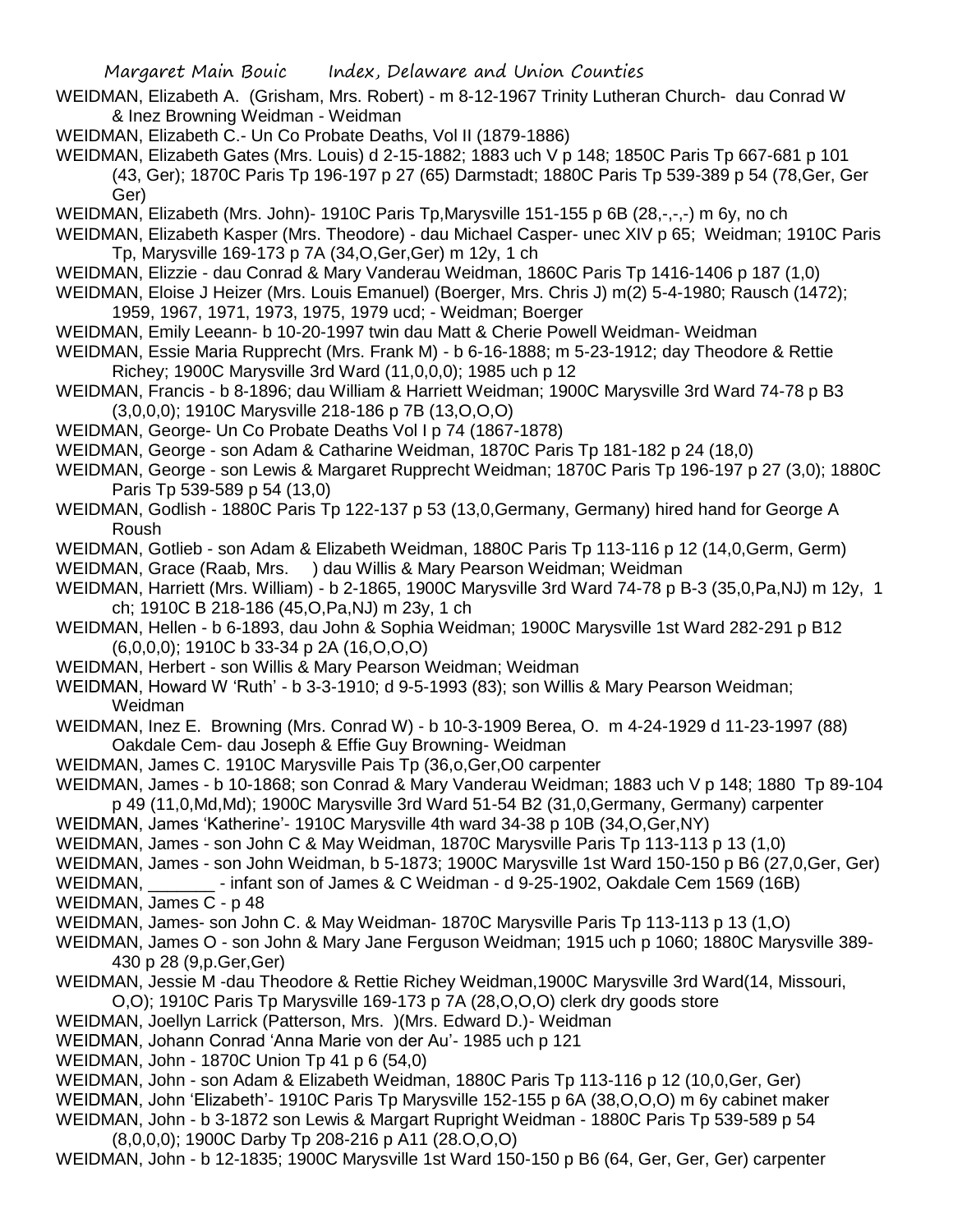WEIDMAN, John 'Maria' - 1860C Marysville 1447-1437 p 191 (27,Germany)

WEIDMAN, John 'Mary Jane Ferguson' - d 1-16-1912 (81y 1m); 1915 uch p 1060, 1061; son Louis & Elizabeth Gates Weidman; 1850C Paris Tp 667-681 p 101 (19, Germany)1883 uch V 51; 1870C Marysville Paris Tp 222-223 p 25 (39, Hesse, Darmstadt) carpenter; 1880C Marysville 389-430 p 28 (49,Ger, Ger, Ger)

WEIDMAN, John 'Sophia' - b 12-185?, 1900C Marysville 1st Ward 282-291 p 12B (46,0,Germany, Germany) architect, m 13y; 1910C B 33-34 p 2A (56,O,Ger,Ger( n 28y

WEIDMAN, John C 'May' - 1870C Marysville Paris Tp 113-113 p 13 (37, Hesse, Darmstadt) carpenter

WEIDMAN, John C - son John and (1st wife) Weidman - 1915 uch p 1060, 1061, 529; 1870C Marysville Paris Tp 222-223 p 25 (17,0); 1880C Marysville 389-430 p 28 (26,O,Ger,Ger) carpenter

- WEIDMAN, John C d 2-10-1909 (42y 6m) Oakdale Cem 2168 (238E)
- WEIDMAN, Kate (Rittenhouse, Mrs. Benjamin E) 1915 uch p 1021

WEIDMAN, Katherine (Mrs. James)- 1910C Marysville 4th ward 34-38 p 2A (48,O,O,O) n 8y, 4 ch, 3 living WEIDMAN, Katy - dau Adam & Catharine Weidman - 1870C Paris Tp 181-182 p 24 (10,0)

- WEIDMAN, Laura Lentz (Mrs. Walter R) m 5-22-1902, dau Charles F & Ludia Mooney Lentz 1915 uch p 610, 1062, MR-DAR p 8; 1910C Marysville 350-238 p 10B (31,O,O,NY) m 7y, no ch
- WEIDMAN, Lewis son Lewis & Elizabeth Gates Weidman, 1850C Paris Tp 667-681 p 101 (6,0)
- WEIDMAN, Lewis 'Catherine' 1883 uch V p 213

WEIDMAN, Lewis (Louis) 'Elizabeth Gates' - d 3-1863; 1883 uch V p 148; 1840C Darby Tp 993 p (30-40); 1850C Paris Tp 667-681 p 401 (47, Germany); 1915 uch p 1061 sib Louis Weidman; uccp p 21 intention-uccp p 21 JB2 p 254; uccp p 28 NAT JB3 p 176

WEIDMAN, Lewis 'Margaret Roupright or Rupright' -b 1843 m 6-10-1866, ucm 3974; unec XXII p 43; 1870C Paris Tp 196-197 p 27 (28,0); 1880C Paris Tp 539-189 p 54 (36,0,Ger, Ger); 1900 C Darby Tp 208-216 (56,O,Ger,Ger) m 34y; 1910C Darby Tp 173 o 9A (66,O,Ger,Ger)

- WEIDMAN, Libby Lou (Shaw, Mrs. Ronnie Paul) m 12-18-1976 dau Conrad A Weidman; Weidman
- WEIDMAN, Lillie (Tillie) dau Conrad & Mary Vanderau Weidman, 1883 uch V p 148; 1880C Paris Tp 89-104 p 49 (6,0)
- WEIDMAN, Lintell son John C & May Weidman, 1870C Marysville, Paris Tp 113-113 p 13 (7,0)
- WEIDMAN, Lizzie dau Conrad & Mary Vanderau Weidman; 1883 uch V p 148; 1880C Paris Tp 89-104 p 49 (20,0,Germany, Hesse)
- WEIDMAN, Lizzie (Mrs. Theodore) b 10-1876, 1900C Marysville 3rd Ward 17-20 p A-(23,0,Germany, Germany) m 2y, 1ch

WEIDMAN, Louis Emanuel 'Eloise J Heizer' - b 9-13-1913; d 12-22-1970, son Edward & Carrie Burns Weidman; 1959, 1967, 1975, ucd; Weidman

WEIDMAN, Ludwig - OGS Vol XIX p 19

WEIDMAN, Lu Tell - ch Conrad & Mary Vanderau Weidman, 1883 uch V p 148; 1880C Paris Tp 89-104 p 49  $(10, 0, Md, Md)$ 

- WEIDMAN, Luther son Conrad & Mary Vanderau Weidman; 1883 uch V p 148
- WEIDMAN, Maggie M dau Margaret Weidman 1870CUnion Tp 41 p6 (2,0)
- WEIDMAN, Margaret -dau Sebastine Ette & Catherine Weidman;1850C Union Tp 1299-1317 p195(3,0)
- WEIDMAN, Margaret (Mrs. Courat) 1850C Union Tp 1299-1317 p 195 (48, Germany)
- WEIDMAN, Margaret 1870C Union Tp 41 p6 (28, Ireland)
- WEIDMAN, Margaret E dau John C & May Weidman, 1870C Marysville Paris Tp 113-113 p 13 (10,0)
- WEIDMAN, Margaret Roupright or Rupright (Mrs. Lewis) b 8-1845 m 6-10-1866 ucm 3974; dau John
	- C & Catherine Kritline Rupright; 1915 uch p 1029; unec XXII p 43; 1870C Paris Tp 196-197 p 27 (26,0); 1880C Paris Tp 539-589 p 55 (34,0,Ger,Ger); 1900C Darby Tp 208-216 p AH
	- (54,O,Ger,Ger) m 39y, 10ch, 8 living; 1910C Darby Tp 173-173 (63,O,Ger,Ger) m 43y, 8 ch

WEIDMAN, Margrete - dau Conrad & Mary Vanderau Weidman; 1900C Marysville 3rd Ward 51-54 p

- B-2 (40,0,Germany, Germany) dressmaker
- WEIDMAN, Maria d 12-31-1865 (32y 8m); Oakdale Cem 847 (C144)
- WEIDMAN, Maria (Mrs. John) 1860C Marysville 1447-1437 p 191 (24, Germany)

WEIDMAN, Maria- dau John & Mary J. Weidman- 1880C Marysville 389-430 p 28 (14,O,Ger,Ger)

WEIDMAN, Marianne (Hines, Mrs. -) dau Louis E & Eloise J Heizer Weidman- Weidman;1959 ucd (17)

WEIDMAN, Marie (Rupright, Mrs. Frank) - 1915 uch p 1029; Marysville p 16 dau Theodore & Elizabeth Kasper Weidman- 1910C Paris Tp Marysville 164-173 p 7A (21,O,O,O)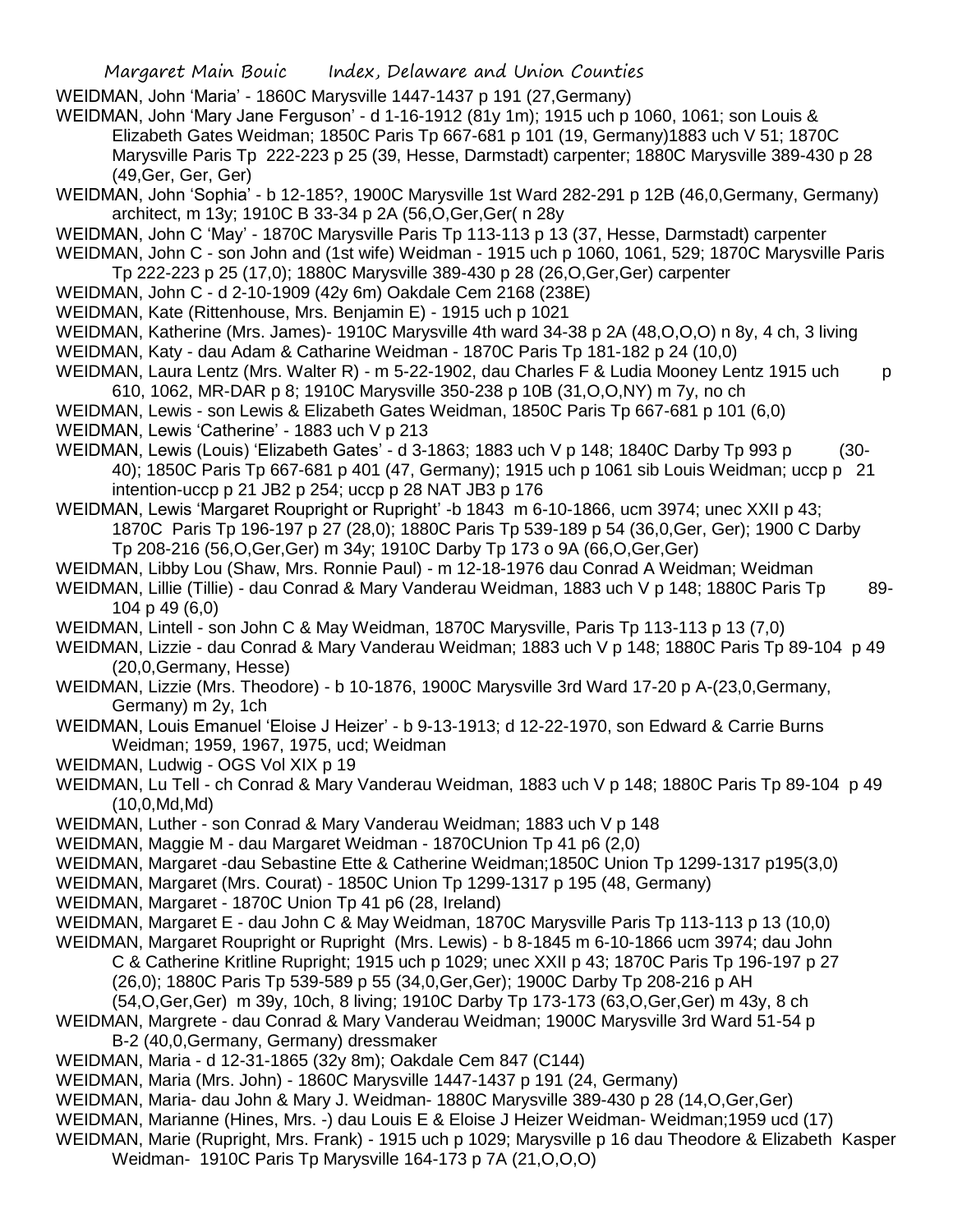- Margaret Main Bouic Index, Delaware and Union Counties WEIDMAN, Mary - b 3-1880 twin dau Lewis & Margaret Rupright Weidman, 1880C Paris Tp 539-589 p 54 (3/12,0,0,0) (twin is Annie); 1910C Darby Tp 173-173 p 9A (30,O,O,O) WEIDMAN, Mary - dau John & Maria Weidman - 1860C Marysville 1447-1437 p 191 (3,0); 1870C Marysville Paris Tp 222-223 p 25 (14,0) WEIDMAN, Mary - dau John & Mary J Weidman, 1870C Marysville Paris Tp 222-223 p 25 (4,0) WEIDMAN, Mary E.- dau John & Mary J. Weidman- 1880C Marysville 389-430 p 28 (22,O,Ger,Ger) seamstress WEIDMAN, Mary E Vanderau (Mrs. Conrad) - m 10-21-1858, ucm 2788; d 3-21-1903 Oakdale Cem 1610 (16B) (68y 3m); dau John & Margaret Vanderau; 1880C Paris Tp 89-104 p 49 (45, Ger, Hesse, Dan) - 1883 uch V p 148; 1900C Marysville 3rd Ward 51-54 p B2 (65, Ger , Ge, Ger) 8 ch, 7 living; WEIDMAN, Mary Jane Ferguson (Mrs. John) - b Rochester, NY; d 3-12-1894 (50y) bur Oakdale Cem 91 (120D); 1915 uch p 1060; 1870C Marysville Paris Tp 222-223 p 25 (26,NY)' 1880C Marysville 389- 430 p 28 (35,NY,Irel,Irel); Deaths, Un Co Probate, Vol 3 WEIDMAN, Mary M.- dau James & Katherine Weidman-1910C Marysville 4th ward 34-38 p2A(2,O,O,O) WEIDMAN, Mary-sister-in-law Otto & Anna Baker-1910C Marysville 284-244 p 10A(30,O,O,O) dry gd WEIDMAN, Mary Pearson (Mrs Willis) - Weidman WEIDMAN, Matt 'Cherie Powell'- son Conrad A. & Mary Lou Weidman- Weidman WEIDMAN, May (Mrs. John C) - 1870C Marysville Paris Tp 113-113 p 13 (34,Hesse,Darmstadt) WEIDMAN, Mina (Hundobel mrs. Charles) - dau John & (1st wife) Weidman - 1915 uch WEIDMAN, Mince - dau John Weidman - b 12-1866, widow 1900C Marysville 1st Ward 150-150 p B6 (33,0,Germany, Germany) 2 ch WEIDMAN, Minnie – d 1-8-1912 (12hrs) Oakdale Cem 2434 (57F) WEIDMAN, Mollie (Kreischer, Mrs. ) - dau John & (1st wife) Weidman; 1915 uch p 1061 WEIDMAN, Nellie M. Rogers (Mrs. Dwight)- b 12-23-1898 d 1-20-1986 (87) Oakdale Cem- dau William & Jennie Bonnet Rogers- Weidman WEIDMAN, Pearl (McKee, Mrs ) - dau Willis & Mary Pierson Weidman; Weidman WEIDMAN, Pearl R - ch John & Mary Jane Ferguson Weidman - 1915 uch p 1060; 1880C Marysville 389-430 p 28 (9,(O,Ger,NY) WEIDMAN, Philip - son Sebastine Ette & Catharine Weidman; 1850C Union Tp 1299-1317 p 195 (6/12,0) WEIDMAN, Philip - son Lewis & Margaret Rupright Weidman, 1880C Paris Tp 539-589 p 55 (3,0,0,0) WEIDMAN, Rachel (Mrs. Staley A) - Weidman WEIDMAN, Ralph E.- b 9-1894 grandson Lewis & Margaret Rupright Weidman- 1900C Darby Tp 208- 216 p A11 (5,O,O,O) WEIDMAN, R G 'Estella McCrory' - Weidman WEIDMAN, Retta May - d 12-8-1893 (27y) Oakdale Cem 973 (B16) WEIDMAN, Rettie Richey (Mrs. Theodore) - dau Jefferson Lewis & Idy Ann Longbrake Richey, 1985 uch p 121 WEIDMAN, Richard- b 4-1883 son Lewis & Margaret Rupright Weidman- 1900C Darby Tp 208-216 p A11 (17,O,O,O) WEIDMAN, Robert Lewis - b 6-2-1919, son R. G & Estella McCrory Weidman - Weidman WEIDMAN, Rose C (Mrs. Edward) - b 3-1874; 1900C Paris Tp 43-43 p A3 (26,0,Md,Germany), no ch WEIDMAN, Ruth (Mrs. Howard W) - Weidman WEIDMAN, Ruth - dau Willis & Mary Pearson Weidman; Weidman WEIDMAN, Sarah (Vollrath, Mrs. )- dau louis Emanual & Eloise J. Weidman- Weidman WEIDMAN, Sebastine Ette - son Courat & Margaret Weidman; 1850C Union Tp 1299-1317 p 195 (28, Germany) WEIDMAN, Sophia (Mrs. John) - b 7-1866; 1900C Marysville 1st Ward 282-291 p B12 (33,0,Ger,Ger) m 13y, 2 ch; 1910C Marysville 33-34 p 2A (43,O Ger,Ger) m 23ym 2 ch WEIDMAN, Staley A (Sheep) 'Rachel' - d 1-22-1966 (59)- son James & Katherine Weidman-, Weidman; 1910C Marysville 4th ward 34-38 p 2A (4,O,O,O) WEIDMAN, T - 1915 uch p 265 WEIDMAN, Theodore - son Conrad & Mary Vanderau Weidman; Marysville p 22; 1883 uch V p 148;
	- 1880C Paris Tp 89-194 p 49 (18,0,D,D); 1910C Paris Tp Marysville 169-173 p 7A (48,O,Ger,Ger) m2 12 y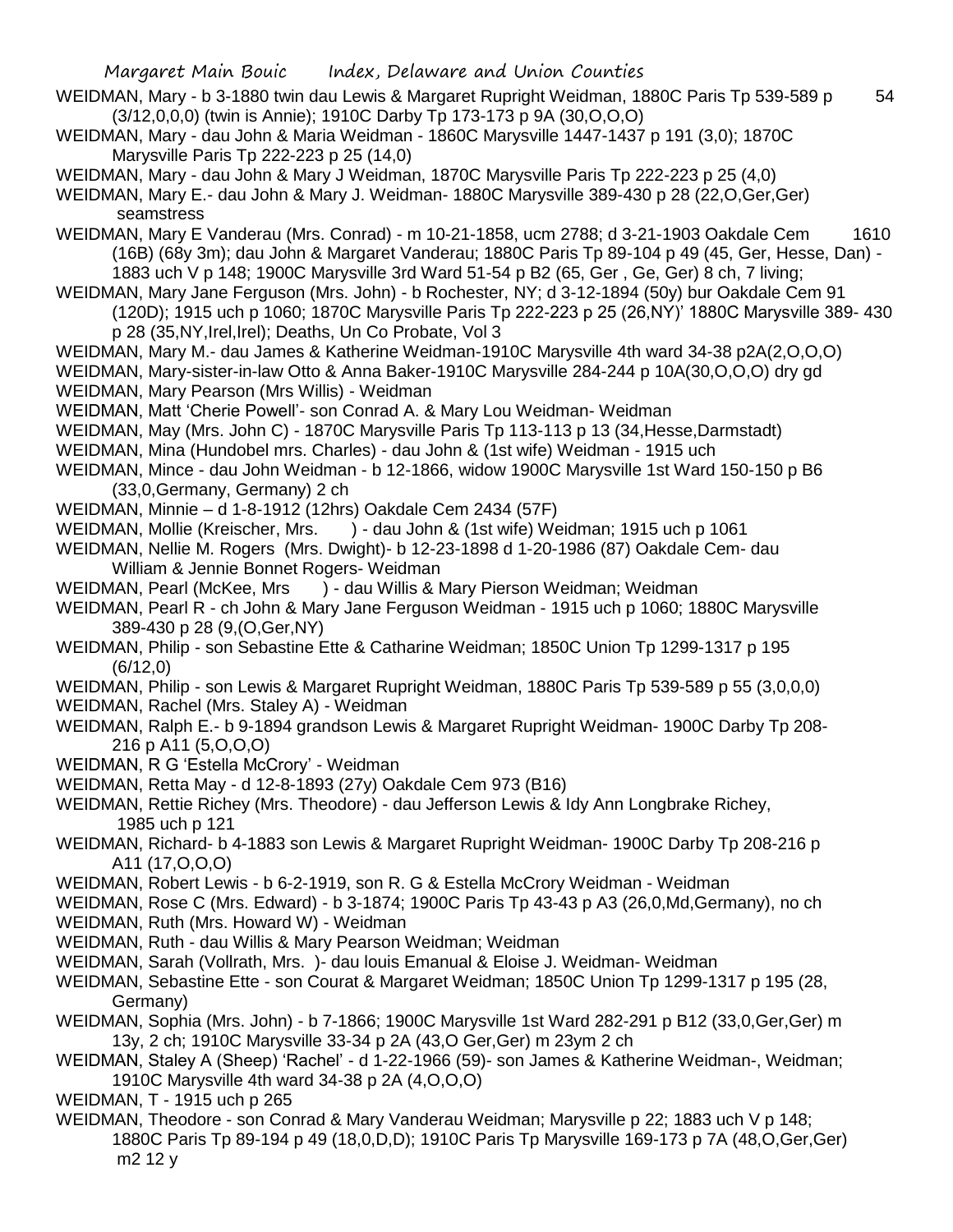- Margaret Main Bouic Index, Delaware and Union Counties WEIDMAN, Theodore 'Lizzie' - son John C & May Weidman, 1870C Marysville Paris Tp 113-113 p 13 (8,0); 1900C Marysville 3rd Ward 17-20 p A-1 (38,0,Ger,Ger) m 2y WEIDMAN, Theodore 'Rettie Richey' - son Johann Conrad & Anna Marie von der Au Weidman, 1985 uch p 121 WEIDMAN, Theodore 'Elizabeth Kasper' - Weidman WEIDMAN, W - 1883 uch V p 61 WEIDMAN, Walter R 'Laura Lentz' - b 1-12-1875 son John & Mary Jane Ferguson; 1915 uch p 610; 1061, 1062; Weidman; 1880C Marysville 389-430 p 28 (5,O,Ger,NY)1900C Marysville 1st Ward 150- 150 p B6 (24,0,Germany,Germany); 1910C Marysville 350-238 p 10B (34,O,Ger,NY) WEIDMAN, William - 1883 uch IV p 557 WEIDMAN, William L - son John & (1st wife) Weidman; 1915 uch p 1061; 1870C Marysville Paris Tp 222-223 p 25 (9,0); 1880C B 389-430 p 28 (19,O,Ger,Ger) WEIDMAN, Willis 'Mary Pearson' - Weidman WEIDMAN, William 'Harriett' - b 4-1861; 1900C Marysville 3rd Ward 74-78 p B3 (39,0,Ger,Ger) carpenter m 12y; 1910C Marysville 218-186 p 7B (48,O,Ger,Ger) m 23y WEIDNER, Christian- Ekelberry Ledger Book 1805-1826, delge 1994, X p 54 WEIDNER, John- Ekelberry Ledger Book 1805-1826, delge 1994, X p 54 WEIDOW, Grace E. (Mrs. Wayne)- b 7-2-1922 Ore. d 12-9-1988 (66) Newark,Oak Grove Cem - Weidow WEIDOW, James B.- son Wayne & Grace E. Weidow- Weidow WEIDOW, Nancy L. (Merryman, Mrs. )- dau Wayne & Grace E. Weidow- Weidow WEIDOW, Robert F.- son Wayne & Grace E. Weidow- Weidow WEIDOW, Wayne 'Grace E.'- d 1963- Weidow WEIDOW, William W.- son Wayne & Grace E. Weidow- Weidow WEIERICK, Dianne E - b 11-1-1947, dau Ernest & Marjorie E Miller Weierick; Weiser p 774 WEIERICK, Ernest 'Marjorie E Miller' - b 5-11-1923; Weiser p 774 WEIERICK, Marjorie E Miller (Mrs. Ernest) - b 12-17-1925 dau Elmer J & Minerva Weiser Miller; Weiser p 774 WEIERICK, Rebecca A - b 4-9-1946 dau Ernest & Marjorie E Miller Weierick; Weiser p 774 WEIERICK, Robert B - b10-9-1949; son Ernest & Marjorie E Miller Weierick; Weiser p 774 WEIGAND, Elizabeth (Richter, Mrs. William) - m 1858; 1883 uch V p 214 WEIGAND, Jo A (Carpenter, Mrs. Jack M.)- m 4-8-1944 p Weigand WEIGANS, John 'Mary Malony' - m 11-7-1865 dcm WEIGANS, Mary Malony (Mrs. John) - m 11-7-1865 dcm WEIGARD, Carolyn, researched Bonnette, Dodge, Keeran, Knotts- unec XXIII p 63 WEIGEL, Rev Clyde L 'Myrna' - 1969, 1971 dcd WEIGEL, Ellen (Herd, Mrs. James) - m 11-15-1827; 1883 uch V p 407 WEIGEL, Julia - b 1969, dau Clyde L & Myrna Weigel, 1971 dcd WEIGEL, Miriam - b 1968, dau Clyde L & Myrna Weigel, 1969, 1971 dcd WEIGEL, Myrna - 1969, 1971 dcd WEIGHT, Sarah (Williams, Mrs. John F D) - m 3-3-1845 dcm WEIGHTMAN, Kthleen (Schultz, Mrs. Paul) - Schultz p 6 WEIGL, Aldegusada (Anderson, Mrs. Robert Fern) - Maugans Anc p 14 WEIGLE, Mary Jane Weiser (Smyser, Mrs. Jacob) (Mrs. Nathaniel) - b 9-2-1827; m(1) 2-19-1850; d 4-14- 1910 Pa, dau John Jacob & Sarah Kraber Weiser; Weiser p 802 WEIGLE, Nathaniel 'Mary Jane Weiser' - b 4-12-1823; d 4-28-1895; Weiser p 802 WEIGLER, Irene Hall (Mrs. Paul) - 1985 uch p 129; dau Oliver Perry & Gertrude Schaeffing Hall; 1985 uch p 129, 66 WEIGLER, Paul 'Irene Hall' - 1985 uch p 66, 129 WEIHRAUCH, Barbara - 1971 ucd WEIHRAUCH, Cheryl - b 1955 dau Barbara Weihrauch, 1971 ucd WEIHRAUCH, Debbie - b 1961 dau Barbara Weihrauch, 1971 ucd WEIHRAUCH, Elizabeth - b 1971; dau James M & Elsie L Weihrauch; 1980 dcd WEIHRAUCH, Elsie L (Mrs. James M) - 1969, 1980 dcd WEIHRAUCH, James M 'Elsie L' - b 1959, son Barbara Weihrauch; 1969, 1971, 1980 dcd
- WEIHRAUCH, Michael b 1968; son James M & Elsie L Weihrauch; 1969, 1980 dcd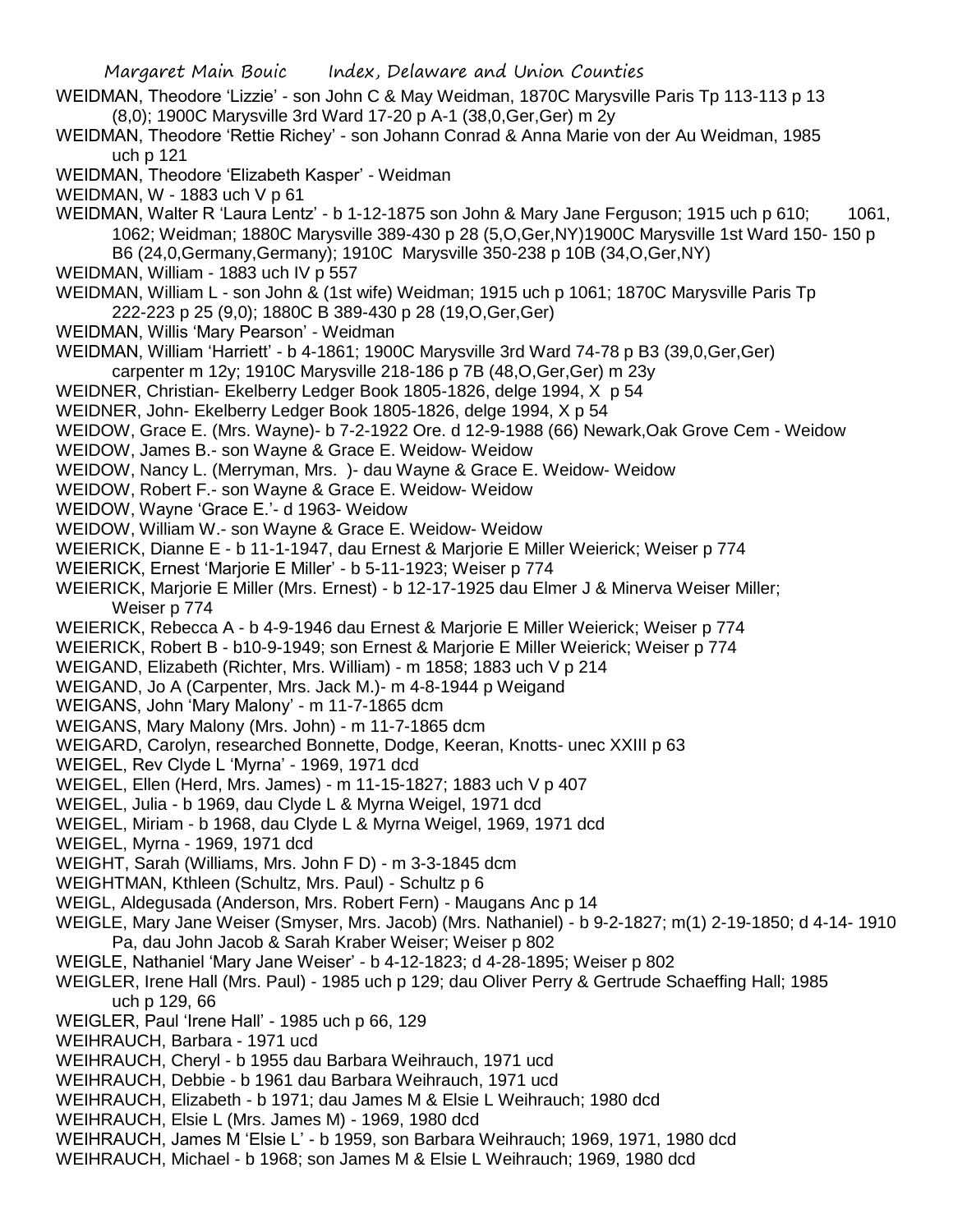- WEIHRAUCH, Scott b 1957 son Barbara Weihrauch, 1971 ucd
- WEIHRUCH, Diane Finks (Mrs. Michael)- dau Larry & Bea Finks- Weihruch
- WEIHRUCH, Elsie (Mrs. Mike)- Weihruch
- WEIHRUCH, Lisa Renee- b 5-15-1990 dau Michael & Diane Finks Weihruch- Weihruch
- WEIHRUCH, Michael 'Diane Finks'- son Mike & Elsie Weihruch- parents of Lisa Renee- Weihruch
- WEIHRUCH, Mike 'Elsie'- Weihruch
- WEIKEL, Emma Kerstetter (Mrs. Nelson) b 12-14-1924; m 9-20-1947; dau Leon V & Eliza Henninger Kerstetter; Weiser p 829
- WEIKEL, Nelson 'Emma Kerstetter' m 9-20-1947; Weiser p 829
- WEIKEL, Sally A McKitrick xiii
- WEIKEL, Todd b 8-14-1950, son Nelson & Emma Kerstetter Weikel; Weiser p 828
- WEIKER, Mary (Mrs. Rev Nelson) 1979 ucd
- WEIKER, Mary b 1968, dau Rev Nelson & Mary Weiker; 1979 ucd
- WEIKER, Minnie hadc p 105 (1000 Kingston Tp)
- WEIKER, Naomi Lea (Webb, Mrs. James W) m 9-8-1979, dau Rev Nelson Weiker; Weiker; Webb WEIKER, Rev Nelson 'Mary' - 1979 ucd; Weiker
- WEIKERT, Cary Lemar b 4-7-1952, son Richard Ellsworth & Julia Elizabeth Weiser Weikert; Weiser p 500
- WEIKERT, Deborah Rose b 4-2-1955 dau Richard Ellsworth & Julia Elizabeth Weiser Weikert; Weiser p 500
- WEIKERT, Florence Viola Kennel (Mahan, Mrs. Clarence Everett) b 9-24-1913; m 12-4-1953; Weiser p 500
- WEIKERT, Julia Elizabeth Weiser (Loker, Mrs. Mervin Edward) (Mrs. Richard Ellsworth) b 9-8-1925;
- m(1) 9-13-1944; m(2) 9-6-1958; dau Elmer Merle & Julia Elizabeth Walton Weiser; Weiser p 500
- WEIKERT, Richard Ellsworth 'Julia Elizabeth Weiser' b 8-21-1910; m 9-6-1958; Weiser p 500
- WEIKLE, Chris- son Dave Weikle- Work-witness team, Missions Outreach- 1985- Weikle
- WEIKLE, Chris b 1972, ch Robert S & Pauline J Weikle; 1981, 1983 ucd
- WEIKLE, Jenny b 1975 dau Robert S & Pauline J Weikle; 1981, 1983 ucd
- WEIKLE, Pauline J (Mrs. Robert S) 1981, 1983 ucd
- WEIKLE, Robert S 'Pauline J' 1981, 1983 ucd
- WEIKLE, Teresa b 1978; dau Robert S & Pauline J Weikle; 1981, 1983 ucd
- WEIKWIRE, Mary (Mrs. ) sister Ella Silverwood Willey (Mrs. Samuel) dg 9-4-1900 Cry A p 33
- WEIL, Clara Ida Kehl (Mrs. Wesley) b 2-22-1878; dau John Michael & Arabella Beck Kehl; Weiser p 531
- WEIL, Conrad- b 1-1-1909 son Conrad & Kathrine Schulteis Weil- dcbirths correction
- WEIL, Conrad 'Kathrine Schulteis'- ((42-1909) b Austria-Hungary- dcbirths correction
- WEIL, Edna Elizabeth (Parrott, Mrs. Larry) dau Wesley & Clara Ida Kehl Weil; Weiser p 531
- WEIL, John 'Wilma Glass' son Wesley & Clara Ida Kehl Weil; Weiser p 531
- WEIL, Kathrine Schulteis (Mrs. Conrad)- (31-1909) b Austria-Hungary- dcbirths -Conrad
- WEIL, Louise (Gutelius, Mrs. Daniel Brungart) m 1-17-1910; Weiser p 587
- WEIL, Rosannah (Mrs. Abraham) d 9-20-1835 (23y 8m) Oak Grove Cem; Powell p 96
- WEIL, Rev \_\_\_\_ 1880 dch p 399; 1908 dch p 247
- WEIL, Wesley 'Clara Ida Kehl' Weiser p 531
- WEIL, Wilma Glass (Mrs. John) Weiser p 775
- WEILAND, Elizabeth (Smith, Mrs. Harry) Weiser p 775
- WEILAND, James 1980 dcd
- WEILAND, Luay (Humphreys, Mrs. John Wasson) m 1-27-1881; Powers p 319
- WEILBACHER, Charles 1980 dcd; Pabst Pion II p 149
- WEILE,  $\qquad \qquad$  ' Rick' Weiser p 839
- WEILEIN, Albert F 'Marilyn' 1971, 1975 ucd
- WEILEIN, Marilyn (Mrs. Albert F) 1971, 1975 ucd
- WEILER, A N dpc p 80
- WEILER, Alice (Cochran, Mrs. Robert P) b 9-15-1934; m 11-22-1956; dau Nelson & Valita Ell Weiler; Rausch 113341; III p 260
- WEILER, Edward 'Nancy Davis' m 10-1-1865 ucm 3802
- WEILER, Julia b 1881; d 1882 Oak Grove Cem; Powell p 443
- WEILER, Laura Louise (Bollman, Mrs. Frederick Godshalk) b 2-14-1908; m 3-2-1929; Weiser p 480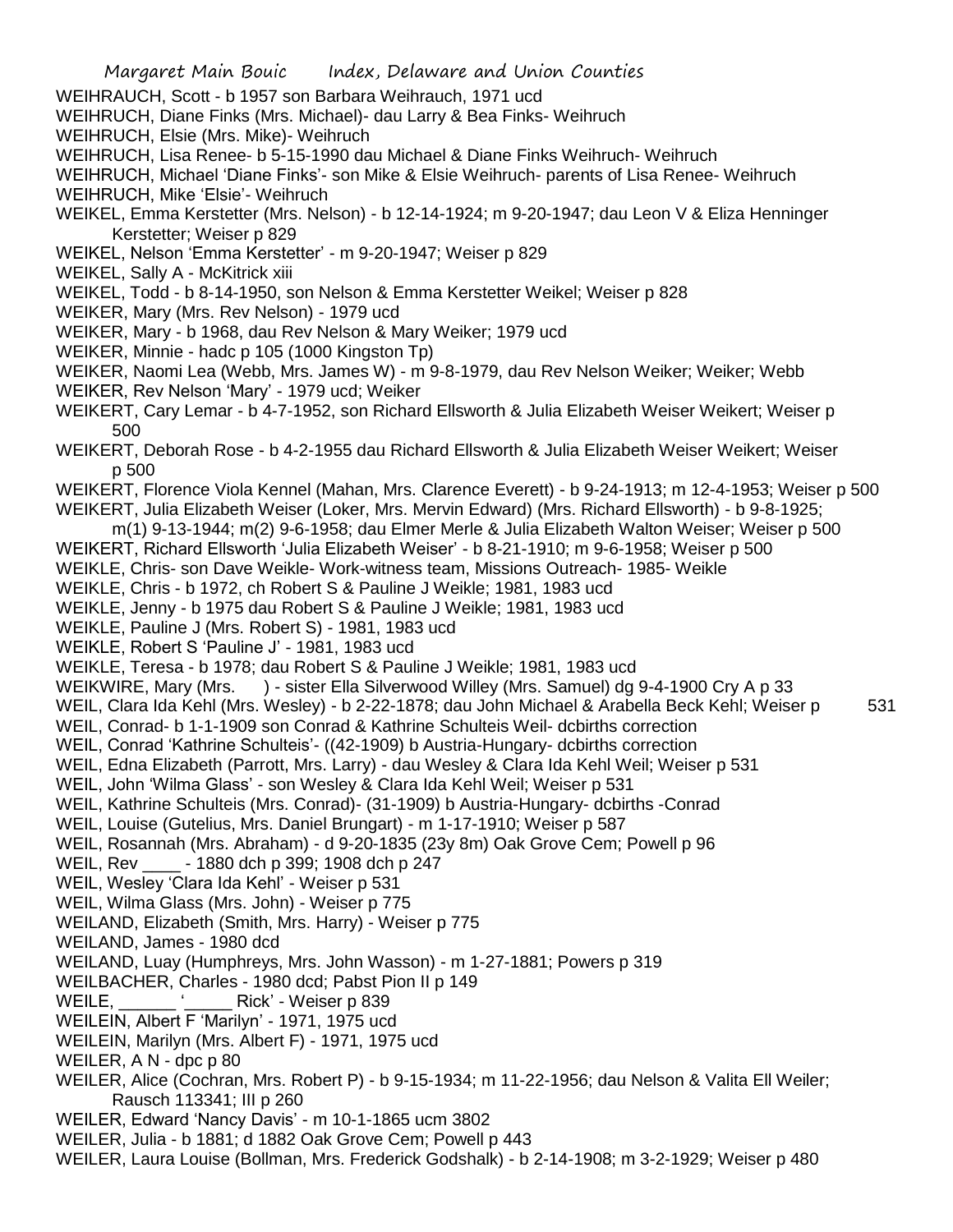- WEILER, Marjorie Lou (Mason, Mrs. David Arthur) m 8-24-1958 dau Nelson & Valita Ell Weiler; Rausch 113342, III p 260
- WEILER, Nancy Davis (Mrs. Edward) m 10-1-1865 ucm 3802
- WEILER, Nelson 'Valita Ell' m 4-2-1933; Rausch (11334), III p 260
- WEILER, Valita Ell (Mrs. Nelson) b 3-28-1911; m 4-2-1933; dau Peter & Lydia Rausch Ell; Rausch 11334, II p 260, III p 260
- WEILING, Mrs. G A dau Dr. J M & Louisana Gooding Cherry dg 1-3-1890 Cry Ab p 178
- WEILL, Abraham 'Rosannah' dbg p 16
- WEILL, Rosannah (Mrs. Abraham) d 9-20-1835 (23y 8m)dbg p 16
- WEILNAU, Duane D 'Sandra K' 1971 dcd
- WEILNAU, Sandra K (Mrs. Duane D) 1971 dcd
- WEIMER, Betty Fulls (Mrs. Kenneth) b 5-27-1913 or 5-26-1915; m 1937; Rausch (18211) II p 279, III p 305 WEIMER, Catharine Markel (Mrs. Jacob) - m 7-16-1835 dcm
- WEIMER, Earl 'Margaret Gruenbaum' b 6-23-1892; Rausch (1821) II p 279
- WEIMER, Jacob 'Catharine Markel' m 7-16-1835 dcm
- WEIMER, Kenneth 'Betty Fulls' b 5-28-1916; m 1937; son Earl & Margaret Gruenbaum Weimer; Rausch 18211; II p 279
- WEIMER, Margaret Gruenbaum (Mrs. Earl) b 4-10-1892 dau Elizabeth Rausch Gruenbaum; Rausch 1821, II p 279
- WEIMER, Marjorie (Greding, Mrs Raymond) b 6-26-1920, dau Earl & Margaret Gruenbaum Weimer; Rausch 18212, III p 305
- WEIMER, Patricia Ann (Knapp, Mrs. Roger) m 1957, dau Kenneth & Betty Fulls Weimer; Rausch 182111, III p 305
- WEINER, Catharine 1870C Darby Tp 90-79 p 12 (71,Va) lived with Hugh & Nancy McCormick
- WEINBERG, Fred 'Myrtle Rebecca Warrington' Warrington 4(11) p 14
- WEINBERG, Myrtle Rebecca Warrington (Mrs. Fred) b 3-22-1886, dau Franklin Charles & Rosia Yagle Warrington - Warrington 4(11) p 14
- WEINBERG, Virginia-b 6-6-1911,dau Fred & Myrtle Rebecca Warrington Weinberg;Warrington 5(1) p14 WEINBERGER, Ann (Gangluff, Mrs. Melvin)- dau Otto & Helen M. Osterwalder Weinberger- Weinberger WEINBERGER, Helen M. Osterwalder (Mrs. Otto)- b 10-5-1907 m 7-19-1934 d 5-22-1997 Milcrest- bur
	- Tiffin- dau Harry & Lettie Bume Osterwalder- Weinberger
- WEINBERGER, Otto 'Helen M. Osterwalder'- m 7-19-1934 d 3-21-1976- Weinberger
- WEINGARTNER, Cecelia (Mrs. Charles)- Weingartner
- WEINGARTNER, Charles 'Cecelia'- Weingartner
- WEINGARTNER, John Thomas b 8-4-1910 d 11-12-1990 (80) bur Sidney- son Charles & Cecelia Weinegartner- Weingartner
- WEINHAM, Baden Pabst 2 p 86
- WEINLEIN, Albert 'Louise'- son Howard A. & Katherine Herre Weinlein- Weinlein
- WEINLEIN, Albert 'Marilyn Iona Bedford' m 8-8-1946 Rausch(17651) II p 278; 1949, 1959, 1967, 1973, 1979, 1981, 1983 ucd; 1985 uch p 69
- WEINLEIN, Anna C b 8-1890; dau Jacob & Mary B Weinlein; 1900C Paris Tp 48-49 p B3 (9,0,0,0)
- WEINLEIN, Barbara Jean b 9-11-1948 dau Albert & Marilyn Iona Bedford Weinlein; Rausch 176512; 1949, 1959 ucd
- WEINLEIN, Carol Beddow (Mrs. David) m 4-7-1984 dau Thomas Beddow- Weinlein
- WEINLEIN, David 'Carol Beddow'- b 6-3-1957 m 4-7-1984; son Albert & Marilyn Iona Bedford Weinlein; Rausch 176516; 1959, 1967, 1971, 1973, 1979, 1983 ucd
- WEINLEIN, Catherine (Nicol, Mrs. Ernces M C) b 8-2-1890; m 1914; d 3-30-1924; dau Jacob & Mary Brodcorb Weinlein; 1915 uch p 796; Rausch 1343 II p 265
- WEINLEIN, Howard A. 'Katherine Herre' 1985 uch p 69, son Albert
- WEINLEIN, Howard A b 1-1893; son Jacob & Mary B Weinlein; 1900C Paris Tp 48-49 p B3 (7,0,0,0)' 1910C Paris Tp 235-238 p 12A (17,O,O,O)
- WEINLEIN, Howard A 'Patricia' 'Karin C' b 8-2-195?, son Albert & Marilyn Iona Bedford Weinlein;
- Rausch 176514; 1959, 1967, 1971, 1973, 1975, 1979, 1981, 1983 ucd; 1985 uch p 69; Weinlein WEINLEIN, Jacob 'Mary Brodcorb' - 1915 uch p 796; 1900C Paris Tp 48-49 pB3 (38,0,Ger,Ger), farmer; 1910C Paris Tp 235-238 p 12A (48,O,Ger,Ger) m 21y, farmer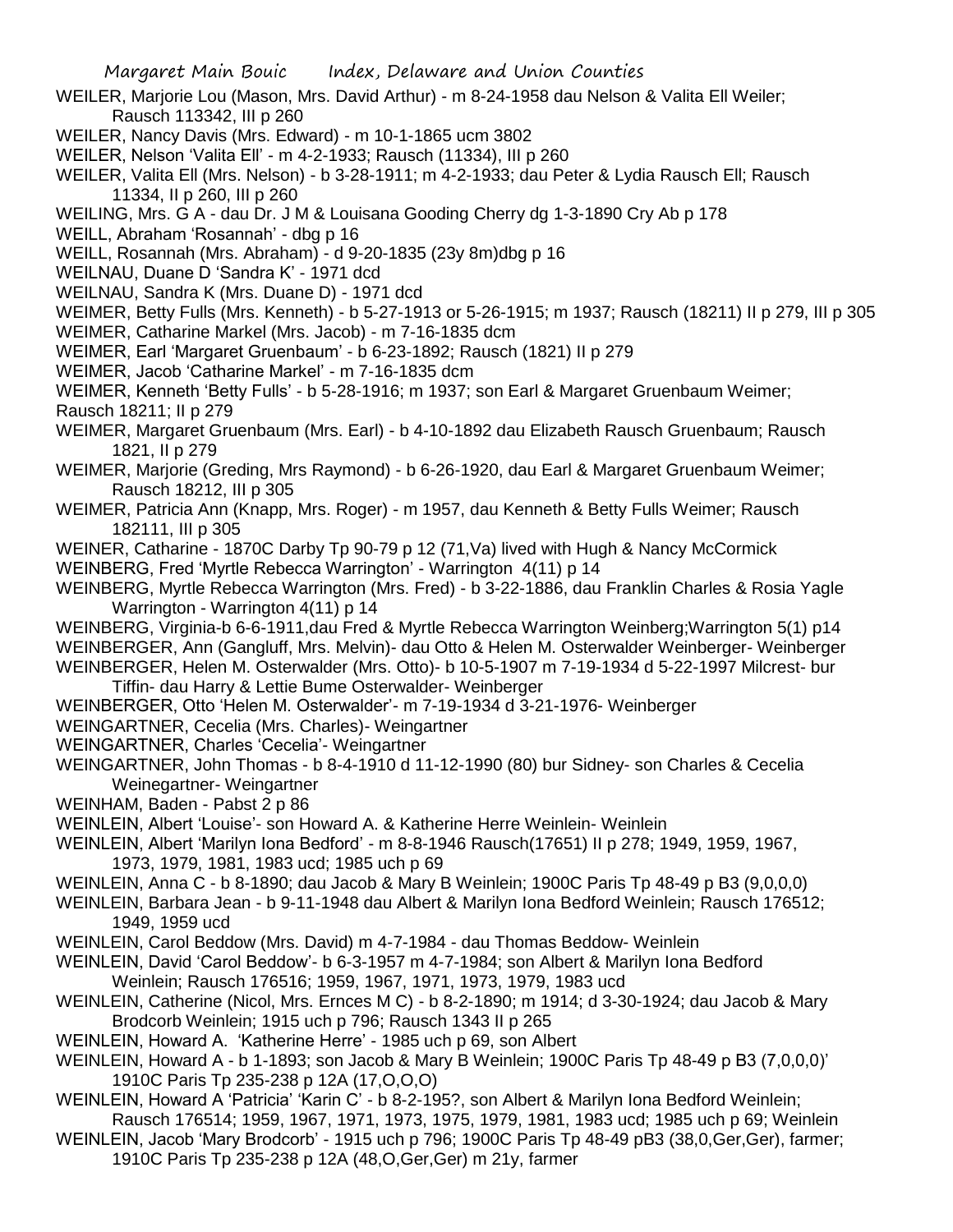WEINLEIN, Jacob - b 1974, son Howard A & Patricia Weinlein; 1975, 1979, 1981 ucd; Rausch

WEINLEIN, Jane Elizabeth - b 9-14-1974; dau Albert & Marilyn Iona Bedford Weinlein; Rausch 176511, III p 303; 1949, 1959 ucd

WEINLEIN, Karin C (Mrs. Howard A) - Weinlein; 1983 ucd

WEINLEIN, Katherine Herre (Mrs.Howard A.) - b 11-19-1899 m 2-6-1947 d 8-17-1988 (88)- dau Phillip & Katherine Nuber Herre- 1985 uch p 69; Weinlein

WEINLEIN, Louise (Mrs. Albert)- Weinlin

WEINLEIN, Mary Brodcorb (Mrs. Jacob) - b 11-1868; 1915 uch p 796; 1900C Paris Tp 48-49 p B3 (34,0,Ger,Ger) 2 ch, m 11y; 1910C Paris Tp 235-238 p 12A (44,-,Ger,Ger)

- WEINLEIN, Mary Ann (Hyland, Mrs. Robert) b 12-16-1940; m 8-4-1962 dau Urlin & Marie Nicol Weinlein; Rausch 13(11)31, III p 277
- WEINLEIN, Marie Nicol (Mrs. Urlin) b 11-2-1902; m 11-10-932 d 8-6-1981 (72) Oakdale Cem- dau John L & Anna Barbara Rausch Nicol; Rausch 13(11)3, III p 277; Weinlein

WEINLEIN, Marilyn Iona Bedford (Mrs. Albert) - b 7-2-1928; m 8-8-1946 d 5-20-1985 (55) Oakdale Cem- dau Lloyd S & Elizabeth Rebecca Berger Bedford - Rausch 17651, III p 303, II p 278; 1949, 1959, 1967, 1973, 1979, 1981, 1983 ucd

- WEINLEIN, Mary Ann (Hyland, Mrs. Robert)- dau Urlin & Marie Anna Nicol Weinlein- Weinlein
- WEINLEIN, Mary Kathryn b 11-13-1950; dau Albert & Marilyn Iona Bedford Weinlein Rausch 176513; 1959, 1967,1971, 1973 ucd
- WEINLEIN, Katharine (Nicol, Mrs. Ernest C M) see Catherine

WEINLEIN, Patricia (Mrs. Howard A) - 1973, 1975, 1979, 1981 ucd

- WEINLEIN, Ruth Ann b 1-4-1955, dau Albert & Marilyn Iona Bedford Weinlein; Rausch 176515; 1959, 1967, 1971, 1973 ucd
- WEINLEIN, Urlin 'Marie Nicol' b 10-10-1905; m 11-10-1932 d 12-25-1966- son Jacob & Mary B.

Weinlein- ; Rausch (13(11)3), III p 277; Weinlein; 1910C Paris Tp 235-238 p 12A (4,O,O,O)

WEINSTOCK, Cleo (Mrs. Willard W) - 1969, 1971, 1980 dcd

WEINSTOCK, Laura (Mrs. Harry) - d 1-19-1978 (85) bur Union Cem; 1969 dcd; Weinstock

WEINSTOCK, Myla - b 1959 ch Willard W & Cleo Weinstock; 1969, 1971 dcd

- WEINSTOCK, Virginia (Ewen, Mrs. ) dau Laura K Weinstock; Weinstock
- WEINSTOCK, Willard W 'Cleo' son Laura K Weinstock; 1969, 1971, 1980 dcd; Weinstock
- WEIR, Andrew "Emily Figley' m 10-27-1857, mt 10-28-1857; ucm 2622
- WEIR, Constance (Shawley, Mrs. Calvin Edward) b 9-30-1927; Weiser p 772
- WEIR, Eleanor (Singer, Mrs. )- dau Henrietta C. Weir- Weir
- WEIR, Elizabeth McKitrick (Hillas, Mrs. ) (Mrs. ) dau William & Elizabeth Gordon McKitrick; McKitrick p 450
- WEIR, Emily Figley (Mrs. Andrew) m 10-27-1857, mt 10-28-1857; ucm 2622
- WEIR, Rev George funeral service of Mrs. Elizabeth Durfey, dg 4-9-1915 Cry Ab p 37; funeral service Of Elizabeth Good Green, dg 4-13-1915, Cry Ab p 39; funeral service of George Ira Levings (8y20d) Oak Grove Cem dg 9-1-1914, Cry Ab p 121
- WEIR, Rev \_\_\_\_\_\_ funerals for: Joshua Freshwater, dg 1-7-1913 Cry Ab p 2; Clinton McKinnie, dg 3-18-1913, Cry Ab p 24; Mrs. Eleanor Watson, dg 5-16-19113 Cry Ab p 37; Susan Smith Freese dg 11-18- 913 p 71; Mary Ann Siegfied, dg 1-19-1914 p 84; James Martin, dg 12-20-1912 Cry Ab p 179
- WEIR, Harry son William & Matilda Rebecca Arnold Weir; Weiser p 746
- WEIR, Henrietta C. b Pa d 12-14-1986 Grady bur Freeport, Pa- Weir
- WEIR, Ida E (Wingard, Mrs. Charles L) (Saylor, Mrs. ) b 1880; d 1945; dau William & Matilda Rebecca Arnold Weir; Weiser p 746
- WEIR, James H.- son Henrietta C. Weir- Weir
- WEIR, Rev James W unvmec p 28
- WEIR, James M unvmec p 40
- WEIR, \_\_\_\_\_ (Mrs. James R) dpc p 112
- WEIR, John- dg 1-7-1908 p 2; delge 1992, VIII p 28
- WEIR, Mamie dau William & Matilda Rebecca Arnold Weir; Weiser p 746
- WEIR, Marjorie (Schuh, Mrs. Harold) b 1-17-1907; m 6-12-1933; Weiser p 31
- WEIR, Mary Jane (Hamilton, Mrs. Jack) m 4-17-1942; Maugans Anc p 160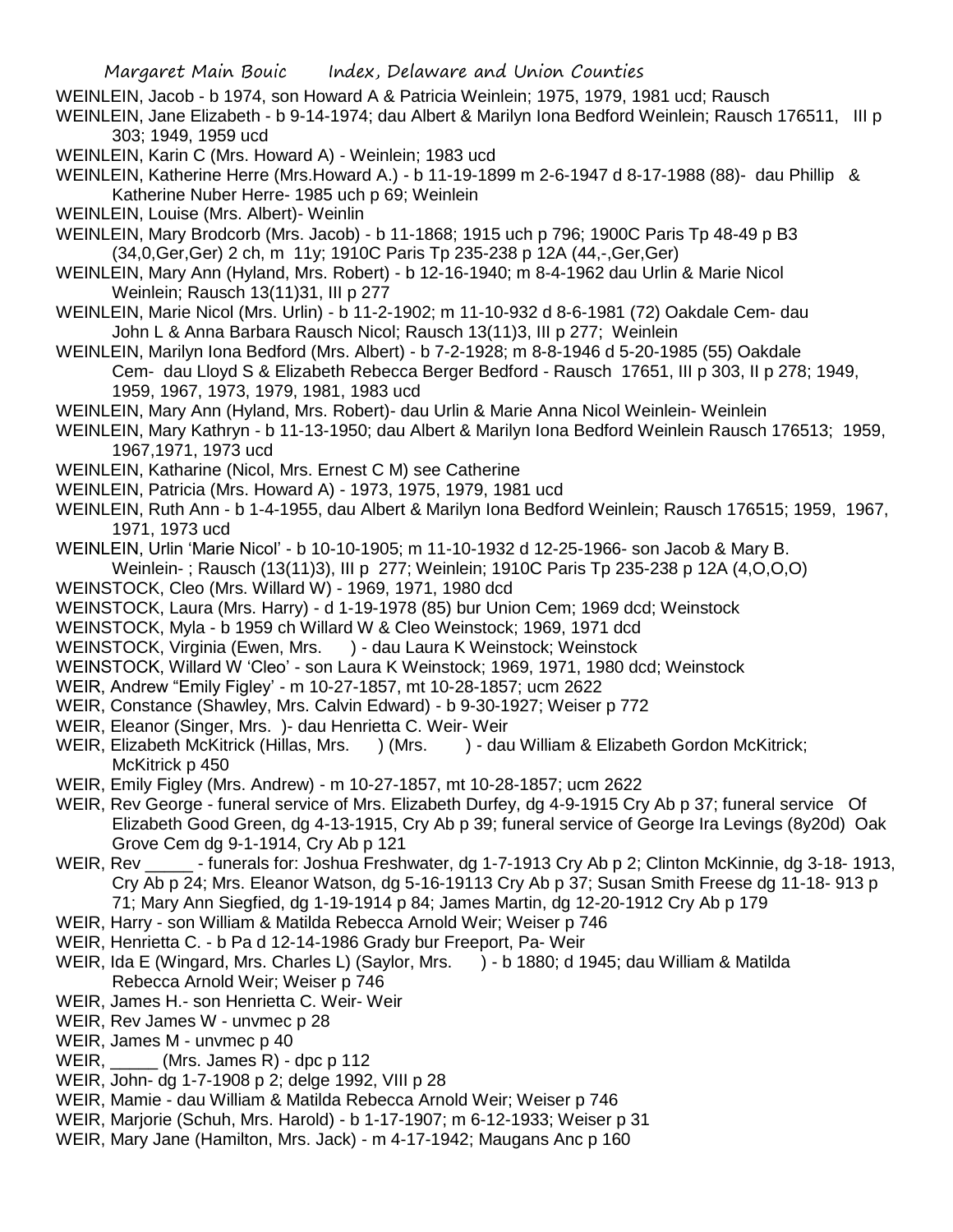- WEIR, Matilda Rebecca Arnold (Mrs. William) b 8-1848; d 1913; dau George & Elvina Weiser Arnold; Weiser p 746
- WEIR, Peggy Joan (McKitrick, Mrs. Robert Lewis) b 10-20-1938; McKitrick p 276
- WEIR, Rabbi **...** funeral of Miss Helen Rosenberg, dg 11-3-1893 Cry Ab p 138
- WEIR, Sarah (Dement, Mrs. William) m 3-14-1821; Maugans Anc p 168 or Weir
- WEIR, Vivian (Mrs. ) dau Dr. L. S. & Lucinda Weeks Westfall, dg 5-27-1890 Cry Ab p 12, 20; dg 5-23-1890, Cry Ab
- WEIR, William 'Matilda Rebecca Arnold'- Weiser p 746
- WEIRICH, Christopher 'Sarah' dumch p 244
- WEIRICH, Elizabeth (McCracken, Mrs. Joseph) b 1809; dau Christopher & Sarah Weirich; dumch p 244 WEIRICH, Sarah (Mrs. Chistopher) - dumch p 244
- WEIROUCH, Ilo Ethel Keck (Mrs. John) (Kesseler, Mrs. Charles) dau Edward & Bertha Stockton Keck; Graham 18(11)54
- WEIROUCH, John 'Ilo Ethel Keck' Graham (18(11)54)
- WEIROUCH, Lavonne dau John & Ilo Ethel Keck Weirouch; Graham 18(11)541
- WEIROUCH, Robert Eugene son John & Ilo Ethel Keck Weirouch; Graham 18(11)542
- WEIRS, Kelly b 1967; ch William & Virginia Weirs; 1971, 1973, 1975 ucd
- WEIRS, Scott b 1973; son William & Virginia Weirs; 1971, 1973, 1975 ucd
- WEIRS, Tracy b 1965; ch William & Virginia Weirs; 1971, 1973, 1975 ucd
- WEIRS, Virginia (Mrs. William) 1971, 1973, 1975 ucd
- WEIRS, William 'Virginia' 1971, 1973, 1975 ucd
- WEIS, Catharine Bean or Beam (Mrs. John) m 1-7-1868 ucm 4316; unec XXIII p 78
- WEIS, Charles M. 'Elizabeth Munce'- Weis
- WEIS, Christine (Boysel, Mrs. Paul E., Jr)- m 1978- Weis
- WEIS, Dawn Le Ray (Walters, Mrs. Raymond Joseph) b 5-4-1926; m 2-15-1947; dau Harry H & Harriet T Hepner Weis; Weiser p 369
- WEIS, Elizabeth Jane Flynn (Mrs. Judd Warren)- m 9-2-1989 dau Mr. and Mrs. Frank Flynn- Weis
- WEIS, Elizabeth Munce (Mrs. Charles M.)- d 7-27-1989 (66) Women's Army Corps, WWII -Weis
- WEIS, Elizabeth Sohnlein (Mrs. Francis) m 10-1-1845 dcm
- WEIS, Francis 'Elizabeth Sohnlein' m 10-1-1845 dcm
- WEIS, Rev H 1915 uch p 238
- WEIS, Harriet T Hepner (Mrs. Harry H) b 5-29-1898; m 9-30-1916 dau Lot &Martha Ellen Hupp Hepner; Weiser p 369
- WEIS, Harry H 'Harriet T Hepner' b 12-3-1890; m 9-30-1916; Weiser p369
- WEIS, Janet I. Yoshida (Mrs. Jay Patrick)- m 1987 dau Mr. and Mrs. Herbert Yoshida- Weis
- WEIS, Jay Patrick 'Janet I. Yoshida'- m 1987 son Leon P & Marilyn White Weis; Weis
- WEIS, Jeffrey Scott b 12-15-1961; d 3-21-1962; bur Oakdale Cem; son Leon P ;& Marilyn White Weis; Weis
- WEIS, Jerry D.- son Leon D. & Mildred A. Weis- Weis
- WEIS, Joel Joseph- b 6-14-1996 son Judd Warren & Elizabeth Jane Flynn Weis- Weis
- WEIS, Joel 'Mary'- son Judd Warren & Elizabeth Jane Flynn Weis- Weis
- WEIS, John 'Catharine Bean or Beem' m 1-7-1868 ucm 4316; unec XXIII p 78
- WEIS, Judd Warren'Elizabeth Jane Flynn' m 9-2-1989' son Rick & Marilyn Weis- Weis
- WEIS, Karl- son Charles M. & Elizabeth Munce Weis- Weis
- WEIS, Lauretta b 9-21-1948 dau Robert H & Mary Devlin Weis; Weiser p 369
- WEIS, Leah A. (May, Mrs. )- dau Leon D. & Mildred A. Weis- Weis
- WEIS, Leon D. 'Mildred A. '- Weis
- WEIS, Leon P 'Marilyn White' son Leon D. & Mildred A. Weis- Weis
- WEIS, Marilyn White (Mrs. Leon P) Weis
- WEIS, Mildred A. (Mrs. Leon D.)- b Coldwater, O. d 1-15-1997 (96) Weis
- WEIS, Mary Devlin (Mrs. Robert H) b 12-24-1921; m 1-12-1942; Weiser p 369
- WEIS, Natalie b 11-7-1946; dau Robert H & Mary Devlin Weis; Weiser p 369
- WEIS, Nicolas William- b 6-14-1996 San Jose, Cal.- son Joel & Mary Weis- Weis
- WEIS, Norman M 'Rhoda Marie McDevitt' b 10-3-1931; m 5-22-1954; son Harry H & Harriet T Hepner Weis; Weiser p 369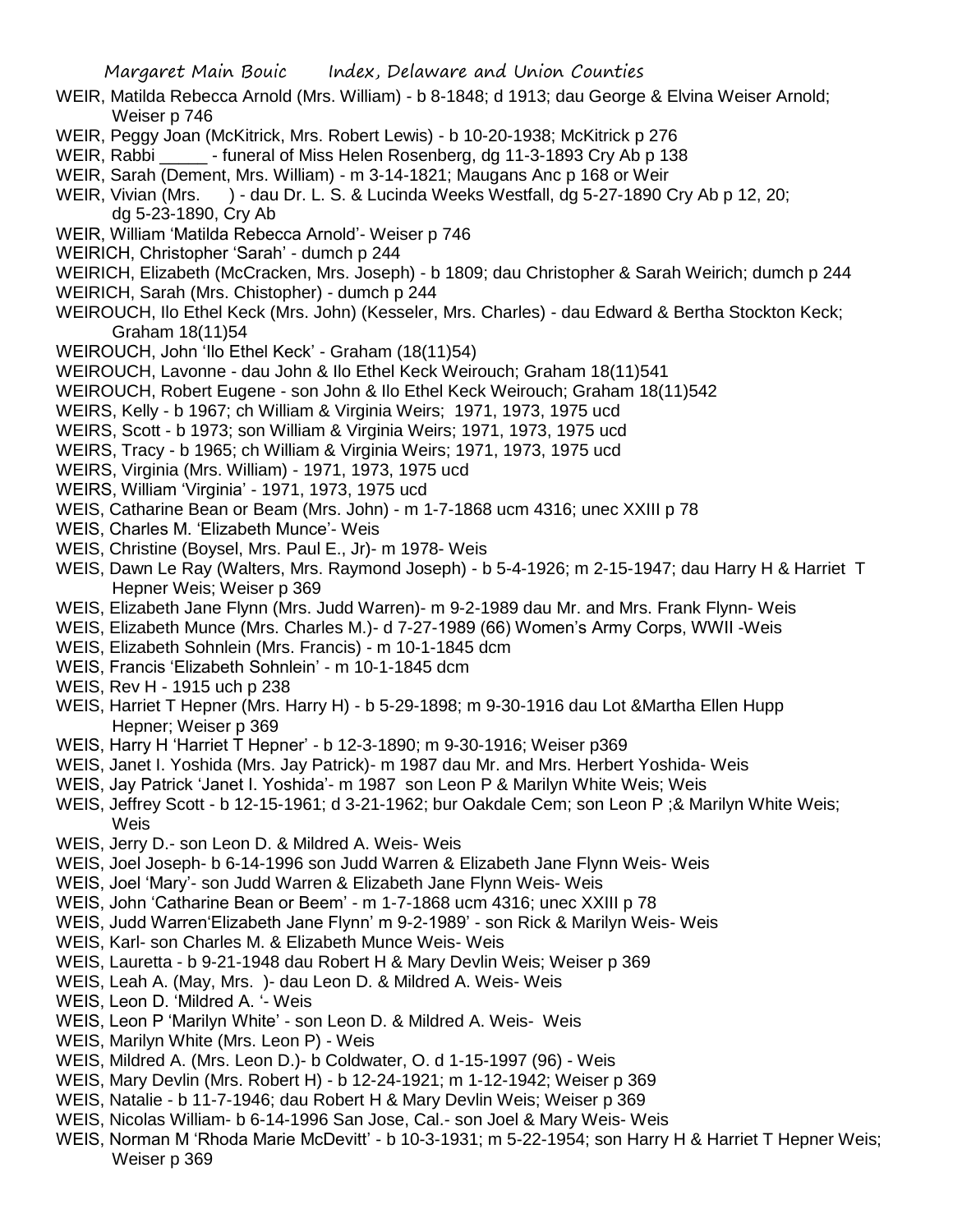Margaret Main Bouic Index, Delaware and Union Counties WEIS, Rhoda Marie McDevitt (Mrs. Norman M) - b 6-1-1932; m 5-22-1954; Weiser p 370 WEIS, Rick 'Marilyn- Weis WEIS, Robert H 'Mary Devlin' - b 11-1-1921 m 1-12-1942, son Harry H & Harriet T Hepner Weis; Weiser p 369 WEIS, Taylor Nicole - b 4-7-1993; dau Judd Warren & Elizabeth Jane Flynn Weis; Weis WEIS, Virginia- dau Charles M. & Elizabeth Munce Weis- Weis; engaged to Mark Patterson WEISBARGER, George 'May Newhouse' - Newhouse p 50 WEISBARGER, May (Adda) Newhouse (Mrs. George) - dau James Harvey & Isabelle Bryson Newhouse; Newhouse p 50 (131(10)2; b 1869; 1880 dch p 732; 1870C Scioto Tp 83; Richey 5 WEISBROD, John - 1883 uch IV p 557 WEISBRODT, J - 1915 uch p 317 WEISE, Caroline (Pfeifer, Mrs. George) - ped Faye Bowman Close #12 7 unec II p 44 WEISE, Eva R (Mrs. ) - b May 1845, 5 ch, 4 living, widowed, 1900 Allen Tp 126-130 p (55,0,Ger,Ger) WEISE, John L - b June 1882, son Eva R Weise, 1900C Allen Tp 126-130 p 6B (17,0,Ger,0) WEISE, John S - b Oct 1879, son Eva R Weise, 1900C Allen Tp 126-130 p 6B (20,0,Ger,0) WEISE, Meta (Klein, Mrs. Frank) -d 9-26-1984 (86) Oakdale Cem- Weise WEISEL, R. S - brother-in-law of Miss Ella Petty who died at 48, dg 1-24-1913 Cry Ab p 9 WEISENBERGER - \_\_\_\_\_ (Mrs. Andrew) - dau John Cannon, dg 3-14-1911 Cry Ab p 18 WEISENBERGER - Betty - 1981 ucd WEISENBERGER - Cameron - b 1976 son Betty Weisenberger; 1981 ucd WEISENBERGER, David - 1880C Richwood 349-366 p D306 (35, Hungary, H,A) clothier, boarder WEISENBERGER, Herman- Un Co Probate Deaths Vol, II p 24 (1879-1886) WEISENBERGER - Jamie - b 1967, ch Betty Weisenberger; 1981 ucd WEISENBERGER - Kristy - b 1965, ch Betty Weisenberger; 1981 ucd WEISENBERGER, Lois "Sam" (Day, Mrs. Charles Knopp)- m 9-2-1967, Norwalk-WEISENBERGER - Terrance - 1981 ucd WEISENFLUH, Michelle- dau Rick & Angela Weisenfluh- Youth Recognition Award- Weisenfluh WEISENSTEIN, Betty J (Mrs. Richard G) - 1961 dcd WEISENSTEIN, Jack E 'Joanne M' - 1961, 1980 dcd WEISENSTEIN, Jackie - b 1972; ch Jack E & Joanne M Weisenstein; 1980 dcd WEISENSTEIN, Joanne M (Mrs. Jack E) - 1980 dcd WEISENSTEIN, Latisha - b 1968; dau Jack E & Joanne M Weisenstein; 1980 dcd WEISENSTEIN, Richard G 'Betty G' - 1961 dcd WEISENSTEIN, Roy - b 1974; son Jack E & Joanne M Weisenstein; 1980 dcd WEISENSTEIN, Ruth - 1980 dcd WEISENSTEIN, Thomas - son Richard G & Betty J Weisenstein; 1961 dcd WEISENSTINE, Ruth I - 1971 dcd WEISER, –reunion, delge 1994, X p 8, 9, 28 WEISER, - research by Nancy Earl delge 1998.XIV p 19; query by Terry Brown- delge 2003 p B11 WEISER, Capt - Co F, 96th OVI, dg 4-10-1863 Cry Ab p 30; dg 7-28-1871 Cry Ab p 89 WEISER, Mr.  $-$  lpc p 4 WEISER, \_\_\_\_\_ (Bishop, Mrs. J H) - d 'Sunday' (41), dau J A Weiser, Sister Bernice Weiser & Ada Simmons, dg 6-13-1916, Cry Ab p 68 WEISER, Patton (Mrs. ) sister William Patton, dg 9-22-1893 Cry Ab p 134 WEISER, Aaron 'Mary Ann Hoffa' - b 8-6-1806; m 7-7-1833; d 5-25-1878 Pa; son Philip & Magdalena Huber Weiser; Weiser p 60, 61 WEISER, Aaron - d young twin son Samuel & Elizabeth Snavely Weiser;Weiser p 764 WEISER, Abbie Bullis (Mrs. Charles John Sr) - b 8-12-1873; d 2-12-1955; Weiser p 806 WEISER, Abbie Cail (Vogel, Mrs. Jack) - b 12-30-1929; m 11-25-1957 dau Horace Spangler & Mary Inman Weiser; Weiser p 806 WEISER, Abigail (Keim, Mrs. Benjamin) - b 10-29-1817; m 1843; d 2-9-1894; dau Jacob & Catharine Levan Weiser; Weiser p 844 WEISER, Abner 'Anna Maria Simpson' - b 4-10-1818; d 3-14-1883, son John & Sarah Spitler Weiser; Weiser p 493, 494

WEISER, Abraham - son Joshua & Susanna Campbell Weiser; Weiser p 505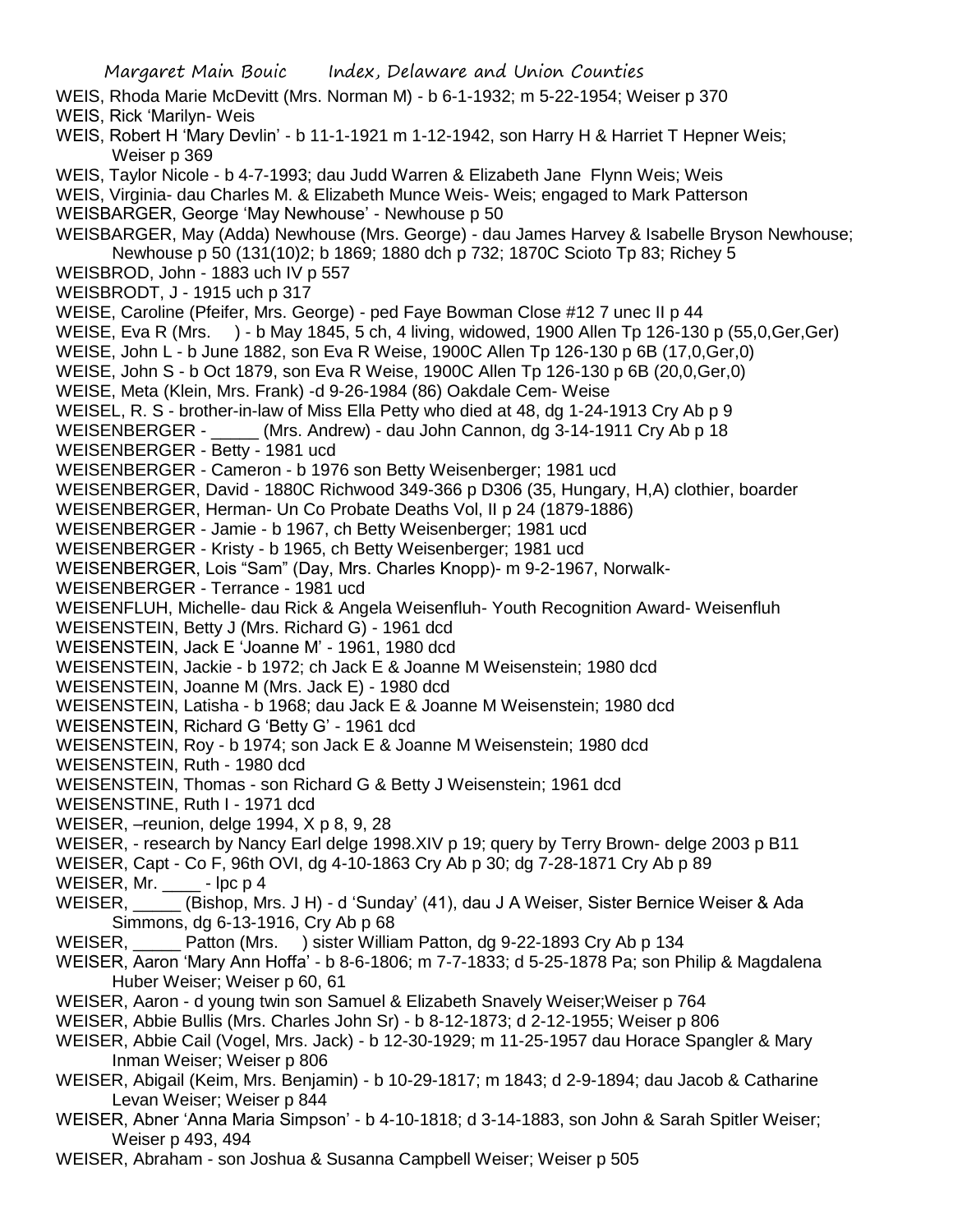WEISER, Abraham - b 12-19-1850, son George Washington & Susanna Bayler Weiser; Weiser p 507

- WEISER, Abraham 'Sarah Shuck' b 8-19-1775; m 4-1-1798; d ca 5-9-1835, son David & Maria DeTurk Weiser; Weiser p 844
- WEISER, Abraham Haines 'Harriet G Kreiger' b 9-11-1874; m 7-9-1909; d 5-4-1955, son John L & Matilda Haines Weiser; Weiser p 506
- WEISER, Ada Stelle (Mrs. Franklin) Weiser p 742
- WEISER, Adah Pearl (Simmons, Mrs George B) b 10-9-1880; m 5-28-1910; d 7-1-1956; dau Joseph Augustus & Mary Ann Zehring Weiser; dg 6-13-1916 Cry Ab p 68; Weiser p 285; secretary Weiser Reunion, delge 1994, X p 9, 28
- WEISER, Ada Lee (Florek, Mrs. Francis) b 8-29-1931; m 6-25-1955; dau Robert Vernon & Dorothy Esther Shanor Weiser; Weiser p 742
- WEISER, Adalina August Schoen (Mrs. Charles Luther) b 8-15-1868; m 1-23-1889; d 8-6-1918; Weiser p 262

WEISER, Adam - b 6-9-1883, son Adam & Catherine Ann Mast Weiser; Weiser p 784

WEISER, Adam 'Catherine Ann Mast' - b 10-1-1845; d 1919, son John & Magdalena Hummelbergar Weiser; Weiser p 783

- WEISER, Adam 'Elizabeth' Weiser p 845
- WEISER, Adam 'Susan Bender' b 9-24-1911(12); m 11-30-1836; d 3-24-1896, son William & Barbara Creutzer Weiser; Weiser p 847
- WEISER, Adam H 'Barbara E Lyburger' b 6-11-1852; m 10-22-1874; d 5-4-1938, son Adam & Susan Bender Weiser; Weiser p 847
- WEISER, Adelaide Ann (Carl, Mrs. Jeremiah) b 7-27-1836; m 1-10-1861; d 2-23-1897; dau Charles & Anna Maria Spangler Weiser; Weiser p 807
- WEISER, Adele Kathryn (Henry, Mrs. Robert) b 1-1-1913; m 6-29-1940; dau Paul William & Kathryn Fredericka Wilkie Weiser; Weiser p 265
- WEISER, Adele Roselle b 4-10-11853; d 7-1-1890; dau Philip & Catherine Zerbe Greiff Weiser; Weiser p 93
- WEISER, Adelina Phillips (Mrs. George Washington) b 2-10-1950; Weiser p 670
- WEISER, Agnes d 10-9-1872 (4-1-3) dcdeaths; dau Philip & Mary J Culp Weiser; Weiser p 848
- WEISER, Albert d young, son George & Anna Cook Weiser; Weiser p p 671
- WEISER, Albert son Peter & Mary Reed Weiser; 1880 dch p 784
- WEISER, Albert b 11-11-1843; d 9-20-1846, Oak Grove Cem; Powell p 44, son William & Sarah Miller Weiser; Weiser p 16; will of Josephine Miller- 1st cousin once removed, delge 2003, p D45
- WEISER, Albert 'Olive M Rogers' 'Ida Mae Norman' b 1833; m(1) 1860; m(2) 1875; d 1894 Minn; son Samuel Weiser; Weiser p 799
- WEISER, Albert Loy b 3-4-1849, son Solomon B & Esther Werlein Weiser; Weiser p 93; 1850C Delaware Town 1050 p 82 (1,0); dcw Bk 4 p65(8)
- WEISER, Albert Luther 'Lamona Shawyer' b 3-22-1893; m 9-18-1920; son Charles Luther & Adalina Augusta Schoen Weiser; Weiser p 267
- WEISER, Albert Norman b 5-7-1884; d 7-30-1912; son Albert & Ida Mae Norman Weiser; Weiser p 800
- WEISER, Alexander S b 6-9-1815; d 8-14-1869 Pa; son Samuel Weiser; Weiser p 799
- WEISER, Alfred b 9-26-1843; d before 1849, son Daniel & Ann High Weiser; Weiser p 37
- WEISER, Alice (App, Mrs. John G) b 1853; d 1918, dau Jonathan & Mary Gilfillan Weiser; Weiser p 813
- WEISER, Alice Cora Hoke (Mrs. Jacob Monroe) b 5-1-1878; m 4-4-1900; d 2-5-1945; Weiser p 410
- WEISER, Alice E (Sherman, Mrs. ) b 8-9-1857; d 12-3-1920; dau Adam & Susan Bender Weiser; Weiser p 847
- WEISER, Alice Ida Haus (Mrs. John Solomon) m 1-19-1865; d 3-3-1893; Weiser p 96
- WEISER, Alice Patton b 11-14-1858; d 1946; dau George Washington & Priscilla Morris Patton Weiser; Weiser p 670
- WEISER, Alice Thomas (Mrs. William F) b 7-27-1867; m 4-15-1893; d 12-31-1947; Weiser p 15
- WEISER, Allen Bomberger 'Mary Frances Pletz' b 3-10-1926; m 6-6-1948; son Warren Grove & Barbara Mary Bomberger Weiser; Weiser p 500
- WEISER, Allen Melvin b 4-25-1942; son Samuel Adam & Nellie Blanche Dishong Weiser;Weiser p 783
- WEISER, Alma J (Smith, Mrs. George L) b 9-22-1910; m 1-18-1929; dau Charles A & Hannah E Hauck Weiser; Weiser p 508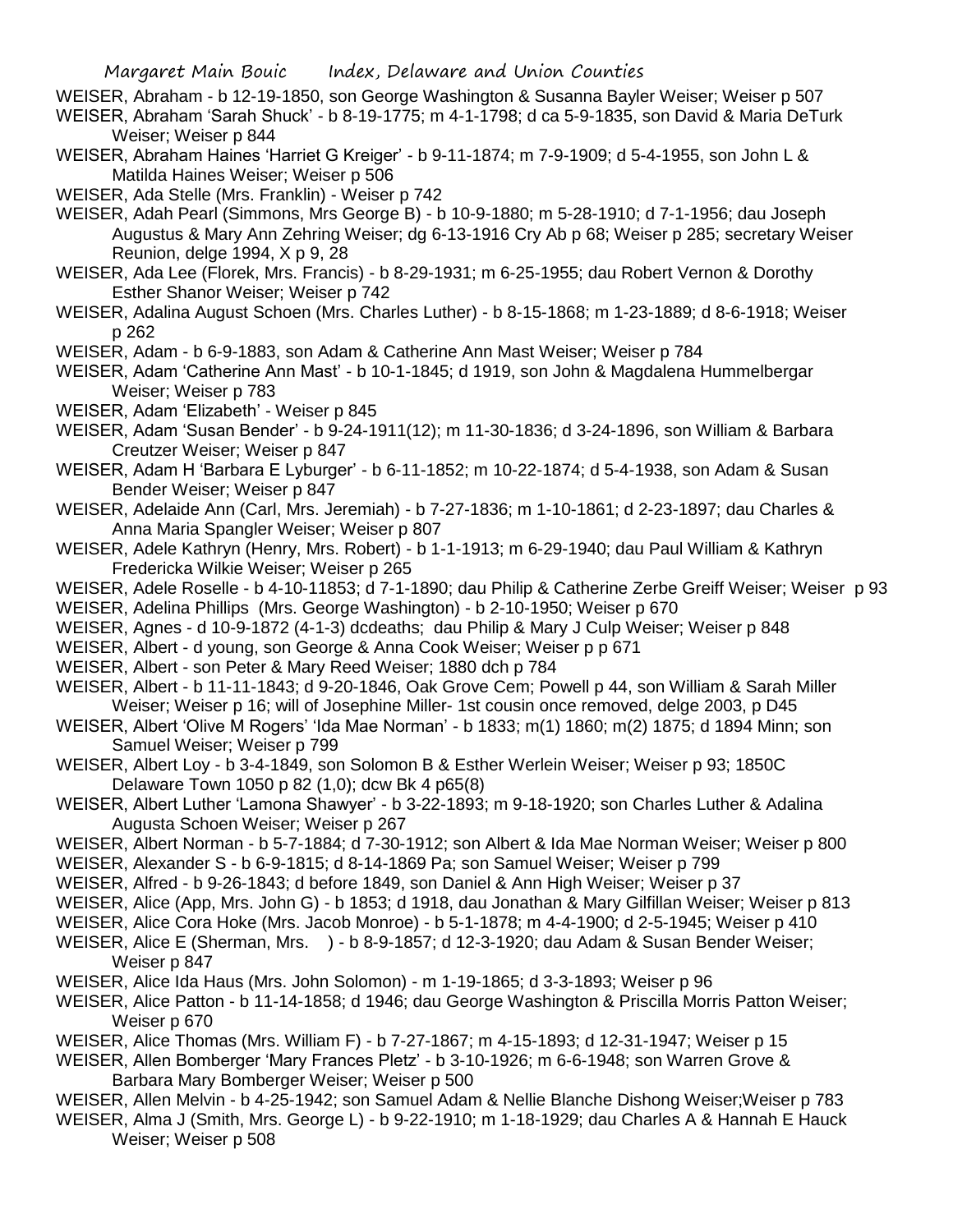- WEISER, Almeda Emma (Schaffner, Mrs. John) b 11-11-1859; m 5-13-1891; d 8-27-1918; dau Samuel & Eve Ann Carris Weiser; Weiser p 652; Macklin p 58
- WEISER, Almedia Eugenia Goold (Mrs. Earl Victor) b 12-30-1909; m 6-10-1931; Weiser p 268 WEISER, Alvah Victor 'Drusila Florence Courtright' 'Tillie Warner Hartman' - b 5-3-1860; m(1) 5-4-
- 1892;m(2) 1904;d 6-12-1943;son Andrew Jackson & Margaret Effie Green Weiser;Weiser p 640, 656 WEISER, Alvin J - b 11-25-1941, son Donald D & pauline Killian Weiser; Weiser p 509
- WEISER, Amanda b 12-11-1851; d 12-12-1878; dau Jacob & Margaret Niemond Weiser; Weiser p 814
- WEISER, Amada Abie- b 6-24-1870; d 7-20-1871;dau William & Anna M Schrock Weiser;Weiser p 785
- WEISER Amanda Christina-b 3-4-1922; d 12-7-1854;dau John Jacob & Sarah Kraber Weiser;Weiser 801
- WEISER, Amanda Frances (Woolridge, Mrs. John) b 4-26-1858; dau John Jacob Shaffer & Margaret Towser Weiser; Weiser p 95,106
- WEISER, Amanda Lucretia b 4-21-1850, dau Samuel & Elizabeth Harman Weiser; Weiser p 85
- WEISER, Amelia (Green, Mrs. Meredith S) b 9-4-1934; m 10-25-1872; dau Charles & Anna Maria Spangler Weiser; Weiser p 806
- WEISER, Amelia Ann (Alton, Mrs. Mancel D) b 5-23-1857; m 3-1-1876; d 2-27-1923; dau Solomon & Mary Ann Miller Weiser; Weiser p 429, 432
- WEISER, Amelia Main (Mrs. E E) dau Mary Louise Biggs Main dg 4-7-1911 Cry Ab p 25; stepdau Joseph C Main; dg 3-28-1911 Cry Ab p 21
- WEISER, Amelia Wood (Mrs. Everett E) m 12-25-1 | dau Mary Biggs & Asa Wood; dcc Jarrod Weiser 9
- WEISER, Amos, son Henry & Jane Oberdorf Weiser; Weiser p 506
- WEISER, Amy b 11-4-1865; d 11-11-1865; dau John Solomon & Ida Ada Haus Weiser; Weiser p 96
- WEISER, Amy Kate Snoddy (Mrs. Elmer Sherman) b 11-13-1874; m 3-13-1893; d9-27-1959; Weiser p 497
- WEISER, Amy Spangler (Carlisle, Mrs. Edwin) b 7-5-1861; m 2-21-1880; d 6-14-1940; dau Horace Spangler & Louise M Amy Weisr; Weiser p 805
- WEISER, Andrew Jackson b 2-10-1868; m 1-17-1860; d 6-14-1921; Weiser p 632, 656
- WEISER, Andy b 1970, son Dennis & Susan Weiser; 1971, 1973 ucd
- WEISER, Angelina (Smick, Mrs. John E) b 7-19-1821; m 11-12-1850; d 8-6-1898, dau George & Barbara Oswald Weiser; Weiser p 669
- WEISER, Ann Pabst 2 p 83
- WEISER, Ann (Kohlfrat, Mrs. ) dau George & Elizabeth Weiser; Weiser p 845
- WEISER, Ann Carol b 10-6-1949; dau David Warren & Auda LaVerne Hunsaker Weiser; Weiser p 267
- WEISER, Ann Eliza b 8-11-1834; d 3-9-1837; dau John Jacob & Margaret Towser; Weiser p 95
- WEISER, Ann High (Mrs. Daniel) m 5-4-1837 dcm; m 11-4-1837; Weiser p 36
- WEISER, Ann Lanius (Mrs. John Jacob) b 6-8-1798; m 11-9-1837; d 11-15-1874; Weiser p 801
- WEISER, Ann Liggett (Mrs. John Conrad) b 1-1-1929; m 5-3-1951; Weiser p 267
- WEISER, Ann Teresa Farrell(Mrs. Thomas Boyd) -b 6-12-1824;m 2-22-1846;d 11-19-1894;Weiser p 835 WEISER, Anna - d young, dau Samuel & Elizabeth Hartman Weiser; Weiser p 85
- WEISER, Anna (Mrs. Jacob) b ca 1628; d 7-6-1696(68); dcc Marjorie Brookens Humes 1665
- WEISER, Anna b 4-9-1738; dau Christopher Frederick & Elizabeth Weiser; Weiser p 786
- WEISER, Anna (Mrs. Jacob)-b c 1628 d 7-6-1696 (68y); Weiser p 2;dcc Marjorie Brookens Humes 1665
- WEISER, Anna(Heaffer, Mrs. George) -m 11-29-1803, dau David & Maria DeTurk Weiser;Weiser p 844
- WEISER, Anna (Jones, Mrs. Robert) dau Horace Spangler & Louise M Amy Weiser; Weiser p 805
- WEISER, Anna Amelia Zoeller (Mrs. Frederick) m 12-3-1751; d. ca 1801; dau Catharine & John Zeller Weiser p 227, 229, 231, 627; dcc Marjorie Brookens Humes 209
- WEISER, Anna Barbara b 10-17-1700, dau John Conrad & Anna Magdalena Ubelen Weiser;Weiser p 5

WEISER, Anna Barbara - b 4-1-1867; d 1948; dau George Washington & Priscilla Morris Patton Weiser; Weiser p 669

- WEISER, Anna Barbara (Mrs. Friedrich Gottlieb) Weiser p 2
- WEISER, Anna Baum (Mrs. John) b 5-21-1891; m 11-25-1911; Weiser p 783
- WEISER, Anna Bernice Phillips (Mrs. George Washington) m 8-4-1913; d 2-28-1949; Weiser p 670
- WEISER, Anna Betts (Mrs. Henry) Weiser p 85
- WEISER, Anna Bredimus (Mrs. Charles Luther) b 1856; m 9-20-1877; d 5-30-1888; Weiser p 262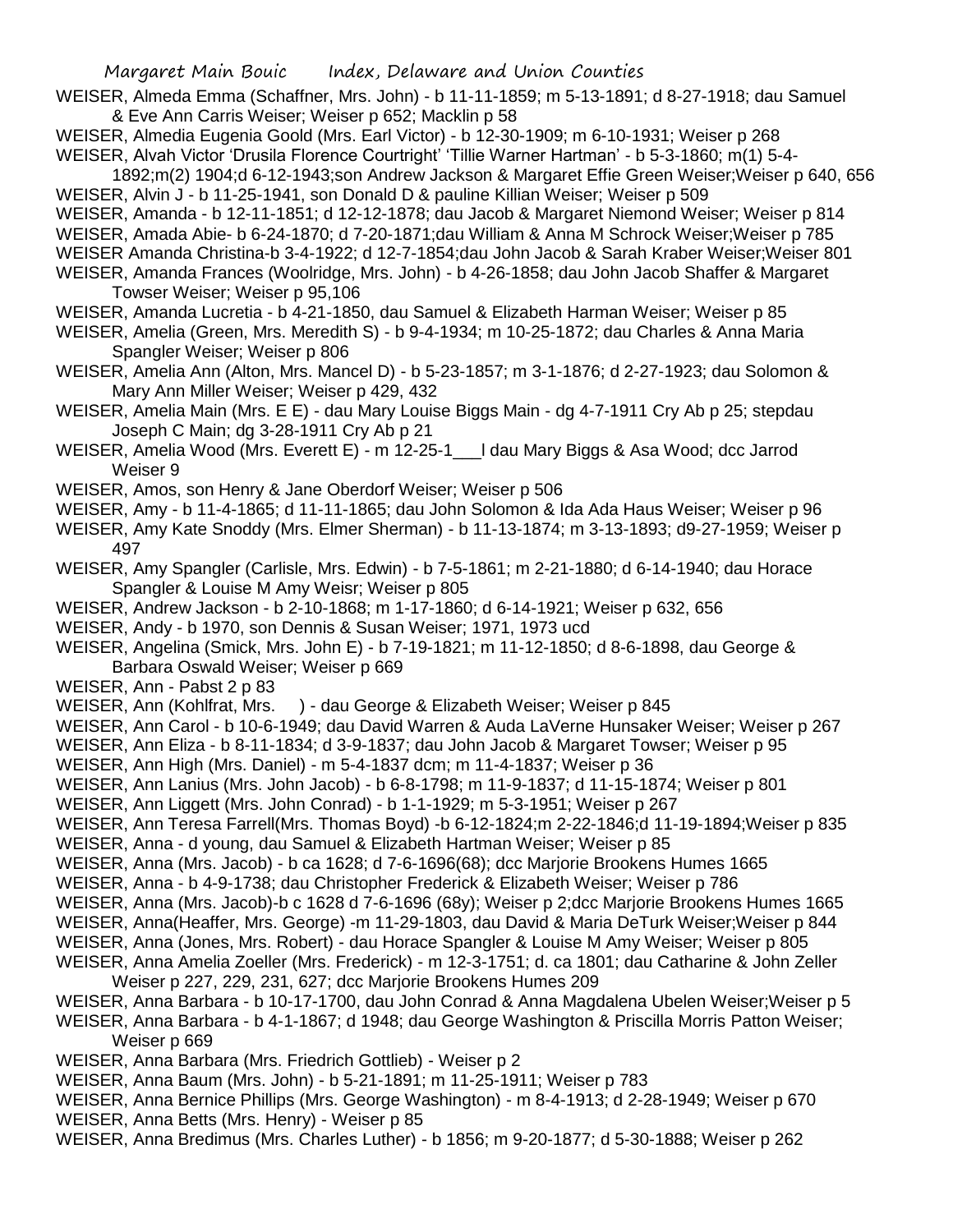- WEISER, Anna Catharine (Kehl, Mrs. John Jacob) m 11-28-1780; d 1840; dau Frederick & Anna Amelia Zeller Weiser; Weiser p 229, 526
- WEISER,Anna Catharine(Mader, Mrs. Daniel)-b 7-8-1783; m 12-17-1809;d 8-11-1858;Weiser p 485,486
- WEISER, Anna Catharine (Strecker, Mrs. Ulrich) b 12-20-1696; m 7-16-1720; dau Hans Michael & Maria Magdalena Weiser; Weiser p 3
- WEISER, Anna Catharine Hummer (Mrs. John Frederick) (Hetrick, Mrs. Peter) b 2-26-1718 d 12-8-1793; Weiser p 843
- WEISER, Anna Catharine Linda (Mrs. Johann Konrad) b 1655; m 8-15-1676; d 6-25-1733; Weiser p 2
- WEISER, Anna Cook (Mrs. George) d 2-24-1896; Weiser p 670
- WEISER, Anna Dora (Miller, Mrs. McCoy) b 10-24-1876; m 12-25-1889; d 2-4-1957, dau George E & Mary Ann Grimes Weiser; Weiser p 741
- WEISER, Anna Elizabeth b 9-24-1872; d 8-14-1873; dau Henry Hess & Catherine Long Weiser; Weiser p 772
- WEISER, Anna Elizabeth (Etschberger, Mrs. John Peter) b 12-23-1763; d 6-10-1837; dau Jacob & Anna Elizabeth Kurr Weiser; Weiser p 772
- WEISER, Anna Elizabeth (Wadsworth, Mrs. Raymond William) b 6-26-1922; m 8-16-1943; dau John Herbert & Helen Inez Dunn Weiser; Weiser p 499
- WEISER, Anna Elizabeth Kurr (Mrs. Jacob) b 6-5-1740; d 10-1-1805; Weiser p 811
- WEISER, Anna Elizabeth Mechling (Mrs. Jacob) dau John Peter & Elizabeth Mechling; Macklin p 11
- WEISER, Anna Eva b 2-12-1761, dau John Conrad & Maria Margaret Battorf Weiser Weiser p 787
- WEISER, Anna Eva b 9-15-1758, dau John Conrad & Maria Margaret Battorf Weiser, Weiser p 787
- WEISER, Anna Eva (Womelsdorf, Mrs. Daniel) (Collins, Mrs. ) b 7-5-1755; m 1-31-1774; Weiser p 229, 445
- WEISER, Anna Eva Feck (Mrs. John Conrad) b ca 1705; m 11-22-1720; d 6-11-1781; dau Peter & Anna Maria Feck- Weiser p 7, 10; dcc Marjorie Brookens Humes 417
- WEISER, Anna Fay (Blust, Mrs. Daniel Franklin) b 10-22-1919; m 12-22-1945; dau Clarence Sherman Ressler Weiser; Weiser p 498
- WEISER, Anna Isabel Sailer (Mrs. Henry Shearer) b 4-19-1872; m 11-29-1898; Weiser p 750
- WEISER, Anna Laura b 1-3-1887; d 1-2-1944; dau Peter & Emma Jane Riland Weiser; Weiser p 416
- WEISER, Anna M (Zeigler, Mrs. David) m 5-17-1858 dau Samuel Weiser; Weiser p 799
- WEISER, Anna M Schrack (Mrs. William) b 10-19-1844; d 1-4-1901; Weiser p 785
- WEISER, Anna Magdalena b 1-13-1725; d 3-16-1742; dau John Conrad & Anna Eva Feck Weiser; Weiser p 8
- WEISER, Anna Magdalena Ubelen (Mrs. John Conrad) d 5-1-1709; dau Hans Ubelen; dcc Marjorie Brookens Humes 833; Weiser p 3, 5
- WEISER, Anna Margaret (Zimmerman, Mrs. Henry Clarence) b 10-21-1881; m 9-14-1907; dau Samuel Henry & Rachel Kline Weiser; Weiser p 101
- WEISER, Anna Margarete b 12-1-1681, dau Hans Michael & Anna Maria Aichele Weiser; Weiser p 2
- WEISER, Anna Margarete d 1748; dau Conrad & Anna Magdalena Ubelen Weiser; Weiser p 5
- WEISER, Anna Maria (Muhlenberg, Mrs. Rev Henry Melchior)- b 6-24-1727; d 8-23-1802; Weiser p 8, 166
- WEISER, Anna Maria (Mrs. Hans Michael) m 1680; Weiser p 2
- WEISER, Anna Maria b 1766 d. young, dau Frederick & Anna Amelia Zeller Weiser; Weiser p 229
- WEISER, Anna Maria b 11-3-1791, dau John & Justina Kehl Weiser; Weiser p 485
- WEISER, Anna Maria (Hall, Mrs. ) b 9-21-1855, dau George Washington & Susana Bayler Weiser; Weiser p 507
- WEISER, Anna Maria (Spyker, Mrs. John Henry) b 4-1-1754; d 10-11-1829; dau John Conrad & Maria Margaret Battorf Weiser; Weiser p 787, 791
- WEISER, Anna Maria (Ilig, Mrs. George) b 5-17-1778; m 4-2-1799; dau Jacob & Anna Elizabeth Kurr Weiser; Weiser p 812
- WEISER, Anna Maria Levan (Mrs. Benjamin) b 5-4-1780; m 6-28-1798; d 9-13-1862, Pa; Weiser p 757
- WEISER, Anna Maria Simpson (Mrs. Abner) b 5-15-1814; d 6-4-1893; Weiser p 494
- WEISER, Anna Maria Spangler (Mrs. Charles) b 4-1-1800; m 3-26-1822; d 1-5-1873; Weiser p 803
- WEISER, Anna Marie Gaynor (Mrs. Guy A) m 9-1-1920; Weiser p 16
- WEISER, Anna Marie Ilgenfritz (Mrs. Samuel) b 5-18-1808; d 1-23-1876 Pa; Weiser p 797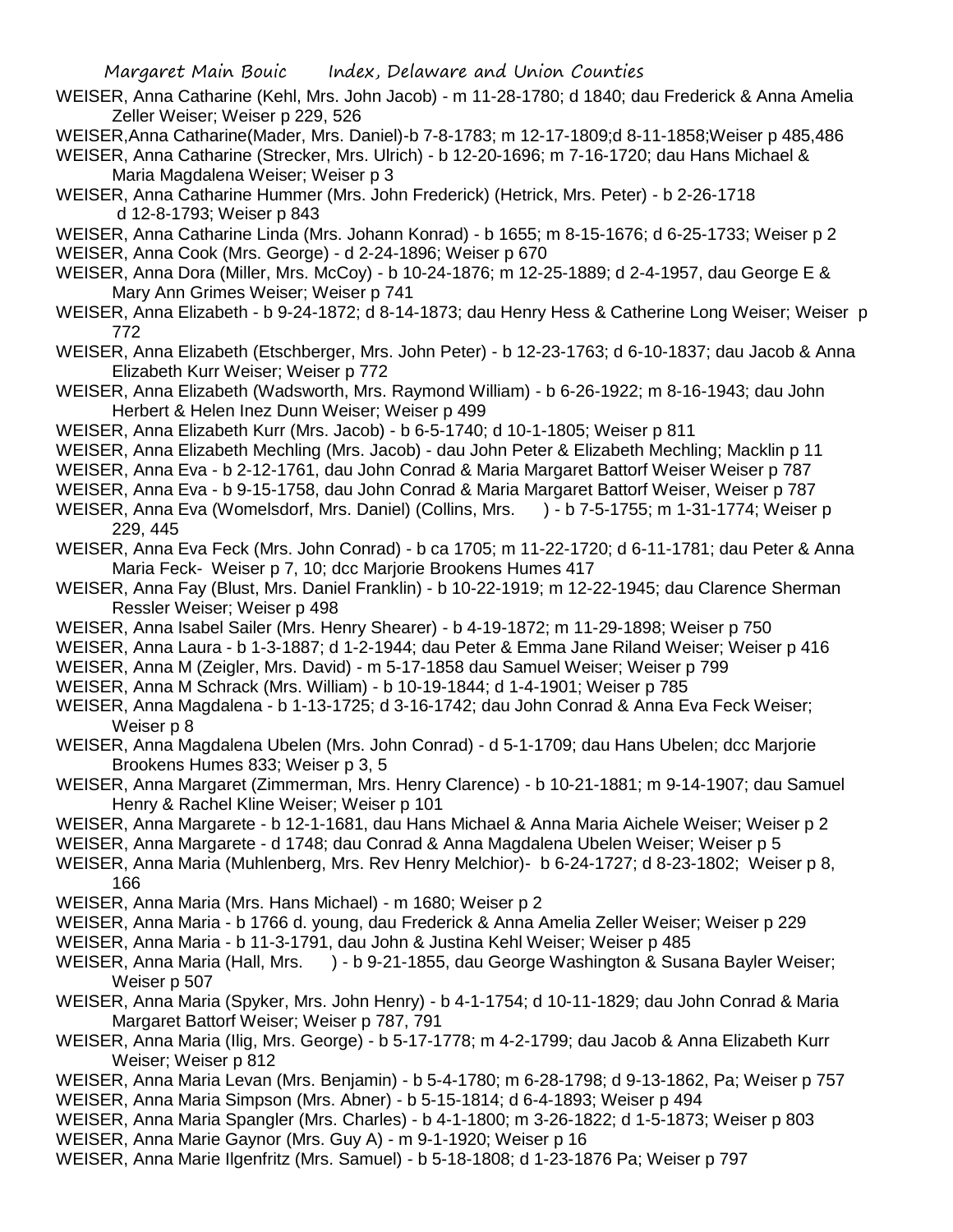- WEISER, Anna Mary- b 4-5-1867; d 5-2-1867;dau John solomon & Alice Ada Haus Weiser; Weiser p 96 WEISER, Anna Mary Haus (Mrs. John Solomon) - m 7-4-1894; d 12-1896; Weiser p 96
- WEISER, Anna Mary (Keen, Mrs. James Calvin) m 1892; dau Benjamin Franklin & Sophie Jane Weiser; Weiser p 773
- WEISER, Anna May Ressler (Mrs. Clarence Sherman) b 10-6-1898; m 4-14-1919; d 5-20-1960; Weiser p 497

WEISER, Anna Miller (Mrs. John Conrad) - Weiser p 843

- WEISER, Anna Priscilla (Stevens, Mrs. Samuel) b 6-9-1841; m 11-10-1861, dau Philip & Catharine Zerbe Greiff Weiser; Weiser p 92
- WEISER, Anna Spangler (Gillespie, Mrs. Dr. Franklin) b 12-8-1867; m 11-11-1897; d 2-8-1935; dau John A & Mary Jane Upp Weiser; Weiser p 805
- WEISER, Anna Susanna (Heidman, Mrs. George Henry) b 8-29-18 34 Del O; m 1-9-1862; d 1-11-1916 Iowa; dau Peter & Elizabeth Kline Weiser; Weiser p 243
- WEISER, Anne Codner (Tatum, Mrs. Robert) b 6-8-1927; m 4-21-1951; d 2-10-1953; dau Ardie Brighton & Hazel K Codner Weiser; Weiser p 652
- WEISER, Anne Deborah b 11-14-1877; dau William & Anna M Schrack Weiser; Weiser p 785
- WEISER, Anne Marie dau Henry & Sybella Weiser; Weiser p 843
- WEISER, Annetta Rosella (Baueris, Mrs. William F) b 4-5-1853, Del O; m 1-19-1876; d 1934; dau Solomon B & Esther Werlein Weiser; Weiser p 93; prob Nettie in dcw Bk4 p 65 (8)
- WEISER, Annette b 1839 dau Samuel D & Mary Schroeder Weiser; Weiser p 844
- WEISER, Annette Van Buskirk (Mrs. Russell Eurgene) m 3-30-1958; Weiser p 505
- WEISER, Annie (Coleman, Mrs. ) (Mrs. Samuel H); Weiser p 505
- WEISER, Annie Catherine (Kline, Mrs. Isaac Dewitt) b 11-15-1885; d 12-22-1958, dau Jonathan H & Fietta Schlegal Weiser; Weiser p 815;
- WEISER, Annie E (Leisenring, Mrs. ) dau Nelson & Elmira Mussey Weiser; Weiser p 848
- WEISER, Annie Emma (Durant, Mrs. Floyd) b 4-19-1913; m 1-21-1934; dau John & Anna Baum Weiser; Weiser p 783
- WEISER, Annie Franklin(Mrs. Erastus Hay)- b 9-30-1830; m 10-12-1852; d 4-16-1871, Pa; Weiser p 805
- WEISER, Annie H (Mrs. William Franklin) Weiser p 785
- WEISER, Annie Kate b 1-20-1868, dau Augustus & Catharine C Hoke Weiser; Weiser p 798
- WEISER, Annie M Parker (Mrs. Thomas Davis) m 6-1-1859; Weiser p 808
- WEISER, Annie Mack (Mrs. Samuel H) Weiser p 505
- WEISER, Annie May Hoover (Mrs. George Washington) b 5-13-1863; m 7-12-1882; d 12-17-1929; Weiser p 502
- WEISER, Annie Sue b 2-27-1868, dau Marcellus Gotwalt & Martha Ellen Rively Weiser; Weiser p 798
- WEISER, Anna Susanna (Heidman, Mrs. George Henry) b 8-29-1834; m 1-9-1862; d 1-11-1916 Iowa; Weiser p 243; Pabst 2 p 78
- WEISER, Arabella Catherine b 8-17-1832; d 12-13-1868; dau Charles & Anna Maria Spangler Weiser; Weiser p 806
- WEISER, Ardrie Brighton 'Hazel K Codner' b 3-21-1890; m 6-19-1919, son Calvin Wallace & Mary Boyer Weiser; Weiser p 651
- WEISER, Arlene (Delp, Mrs. Glenn W) b 7-12-1922; m 11-19-1943; dau Mark Everett & Ethel I Trump Weiser; Weiser p 103
- WEISER, Arlene Mae Heavlin (Mrs. Edmund LeRoy) b 8-25-1929; m 1-6-1951; Weiser p 289
- WEISER, Arthur Clinton b 6-19-1888; d 4-1951; son Oliver & Rowena B List Weiser; Weiser p 808
- WEISER, Arthur E 'Lucinda Keller'-b 11-8-1878; son William H & Sarah Ann Landis Weiser;Weiser p 788
- WEISER, Arthur George 'Estelle Irene Shively' b 6-3-1880; m 3-13-1904; d 10-12-1955; son Charles Luther & Anna Bredimus Weiser; Weiser p 262
- WEISER, Arthur- will of Josephine Miller, 1st cousin, once removed- delge 2003 p D45
- WEISER, Arthur Nelson 'Lucille' son Robert Milton & Nellie St John Weiser; Weiser p 743
- WEISER, Arthur Nelson Jr son Arthur Nelson & Lucille Weiser; Weiser p 743
- WEISER, Arthur S son Hugh B Weiser; Weiser p 132
- WEISER, Auda Lavern Hunsaker (Mrs. David Warren) b 11-7-1919; m 8-7-1942; Weiser p 267
- WEISER, Augustus 'Sarah Ann Gotwalt' b 12-5-1813; m 10-27-1839; d 12-19-1879; son Samuel Weiser; Weiser p 798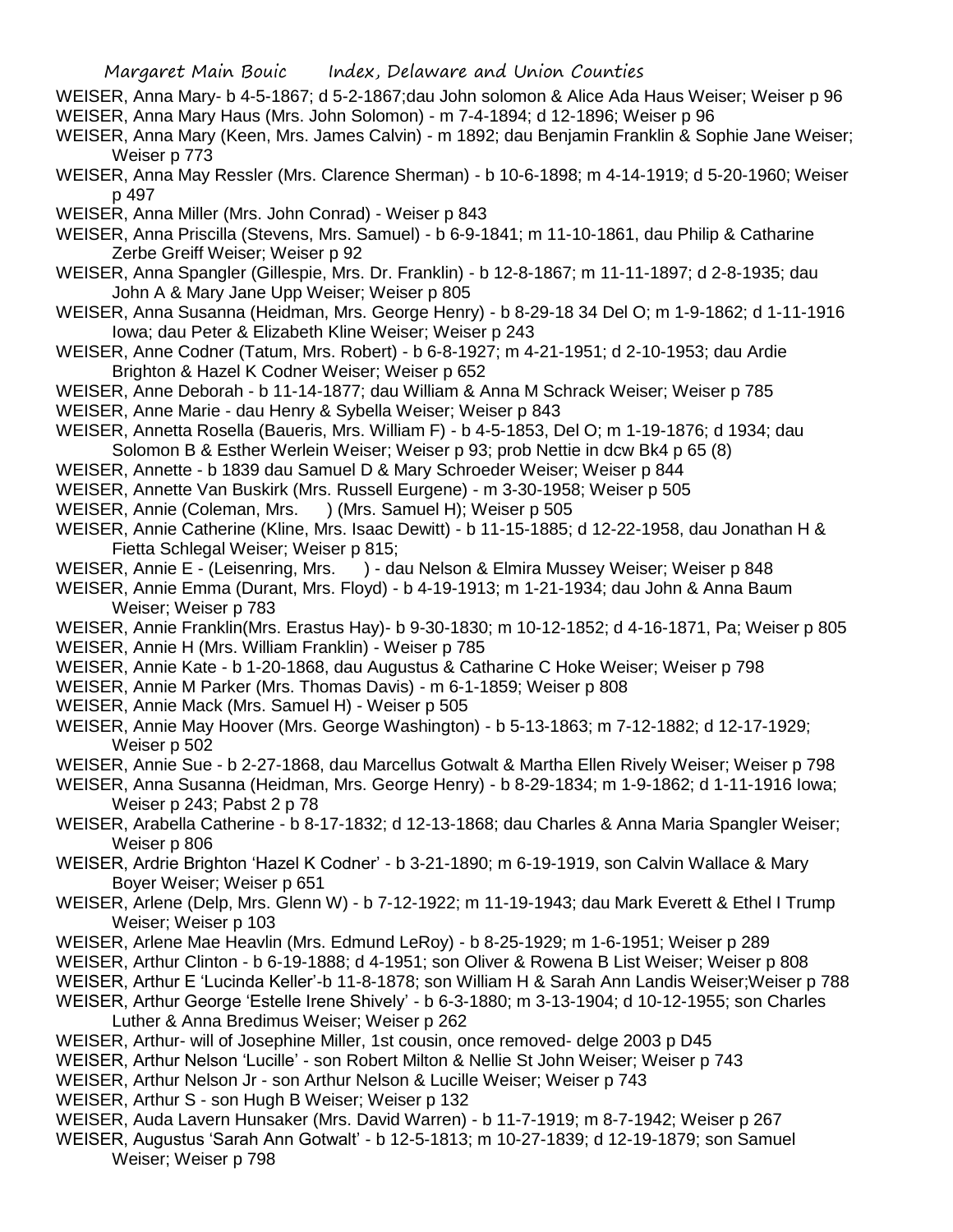- WEISER, B H 1883 uch IV p 481
- WEISER, Barbara b 9-7-1833; d young, dau Aaron & Mary Ann Hoffa Weiser; Weiser p 61
- WEISER, Barbara b 6-25-1953; dau Donald D & Marian Wagner Weiser; Weiser p 768
- WEISER, Barbara b 2-2-1946, dau Matthew Stanley Weiser; Weiser p 808
- WEISER, Barbara (Mrs. Christopher) Weiser p 792
- WEISER, Barbara (Mrs. David) Weiser p 797
- WEISER, Barbara (Dick, Mrs. David) b 5-14-1842; m 3-11-1862; d 10-16-1928; dau Adam & Susan Bender Weiser; Weiser p 847
- WEISER, Barbara (Witman, Mrs. Christopher) (Mrs. John) Weiser p 783
- WEISER, Barbara Ann Ripseed (Mrs. Henry) b 2-14-1754; d 5-10-1837; Weiser p 846
- WEISER, Barbara Beyer (Mrs. Conrad) d 12-15-1825; Weiser p 12
- WEISER, Barbara Creutzer (Mrs. William) b 7-30-1784; m 7-6-1807; d 7-1844; Weiser p 847
- WEISER, Barbara E Lyburger (Mrs. Adam H) b 9-18-1851; m 10-22-1874; d 4-30-1910; Weiser p 847
- WEISER, Barbara Eileen- b 1-20-1946;dau George Wilson & Caroline Julia Weber Weiser;Weiser p 507
- WEISER, Barbara J Stults (Mrs. Stanley Eugene) b 6-21-1931; m 12-9-1950; 1961 dcd; Weiser p 289
- WEISER, Barbara Louise (Snyder, Mrs. Charles) b 6-24-1933; m 6-24-1953; dau Melvin Ralph & Margaret Sarah Bartlow Weiser; Weiser p 505
- WEISER, Barbara M -b 8-4-1857; d 8-22-1857;dau Henry Kanloch & Matilda Ziegler Weiser;Weiser p 789
- WEISER, Barbara Mary Bomberger (Mrs. Warren Grove) b 12-20-1903; m 6-12-1924; Weiser p 500
- WEISER, Barbara Oswald (Mrs. George) b 12-31-1798; m 1-1-1821; d 10-3-1872; Weiser p 668
- WEISER, Barbara Sophie Stahle (Mrs. Franklin Samuel) b 10-20-1827; m 3-25-1852; d 1-22-1886 Pa; Weiser p 811
- WEISER, Beatrice Monzella (Orr, Mrs. Walter) b 2-2-1884; m 12-21-1905; d 12-7-1950; dau Samuel Henry & Rachel Kline Weiser; Weiser p 101
- WEISER, Belle McGimpsey (Mrs. George Edmond) m 10-10-1899; Weiser p 672
- WEISER, Benjamin b 7-18-1736; d 10-1736; son John Conrad and Anna Eva Feck Weiser; Weiser p 8
- WEISER, Benjamin b 8-12-1744; son John Conrad & Anna Eva Feck Weiser; Weiser p 8, 229
- WEISER, Benjamin b 1773; son Conrad & Barbara Beyer Weiser; Weiser p 12,13
- WEISER, Benjamin b 8-16-1785; son John & Justina Kehl Weiser; Weiser p 485
- WEISER, Benjamin b 5-18-1778; son John Philip Weiser; Weiser p 706
- WEISER, Benjamin son Jonathan & Magdalene Diener Weiser; Weiser p 845
- WEISER, Benjamin 'Anna Maria Levan' b 1766; d 1826; son Samuel & Judith Levan Weiser; Weiser p 757, 774, 764, 776
- WEISER, Benjamin 'Catharine Baumgardner' b 2-10-1780; m 9-13-1801; d 9-9-1854; son Martin & Maria Catherine Weiser; Weiser p 789
- WEISER, Benjamin 'Catharine Hyde' '\_\_\_\_\_ Smith' b 11-10-1778; son Benjamin & Esther Levan Weiser- Weiser p 833, 839
- WEISER, Benjamin 'Eleanora or Judith Redinger' son Benjamin & Anna Maria Levan Weiser; Weiser p 757, 758
- WEISER, Benjamin 'Esther Levan' b 3-8-1740; 2-7-1772; son Christopher Frederick & Elizabeth Weiser; Weiser p 786, 833
- WEISER, Benjamin 'Sarah'- b 3-12-1829; d 3-4-1895, Pa; son John K & Elizabeth Weiser; Weiser p 788
- WEISER, Benjamin Franklin 'Sophia Jane' 'Ellen Smith' b 7-12-1849; d 8-4-1891, Pa; son Samuel & Elizabeth Snavely Weiser; Weiser p 765, 773
- WEISER, Benjamin Frederick b 1-5-1842; son Daniel & Ann High Weiser; 1850C Troy Tp 2654 p 138 (8,0); Weiser p 37
- WEISER, Benjamin Henry 'Catharine Stine' b 2-11-1823; d 1-28-1883; son Benjamin & Catharine Baumgardner Weiser; Weiser p 790
- WEISER, Benton d Mich; son Isaac & Catherine Houseworth Weiser; Weiser p 819
- WEISER, Berniece (Mrs. ) sister Mrs. J H Bishop dg 6-13-1916 Cry Ab p 68
- WEISER, Bertha (Krouse, Mrs. Louis) b 1-5-1887; m 6-28-1916; dau George & Anna cook Weiser; Weiser p 671
- WEISER, Bertha (Breon, Mrs. Charles)- b 1882; d 1954;dau Samuel & Clara Cantner Weiser;Weiser p 765
- WEISER, Bertha (Croll, Mrs. Robert Dondel) b 7-14-1860; m 4-15-1886; d 5-22-1940, Pa; dau John A & Mary Jane Upp Weiser; Weiser p 804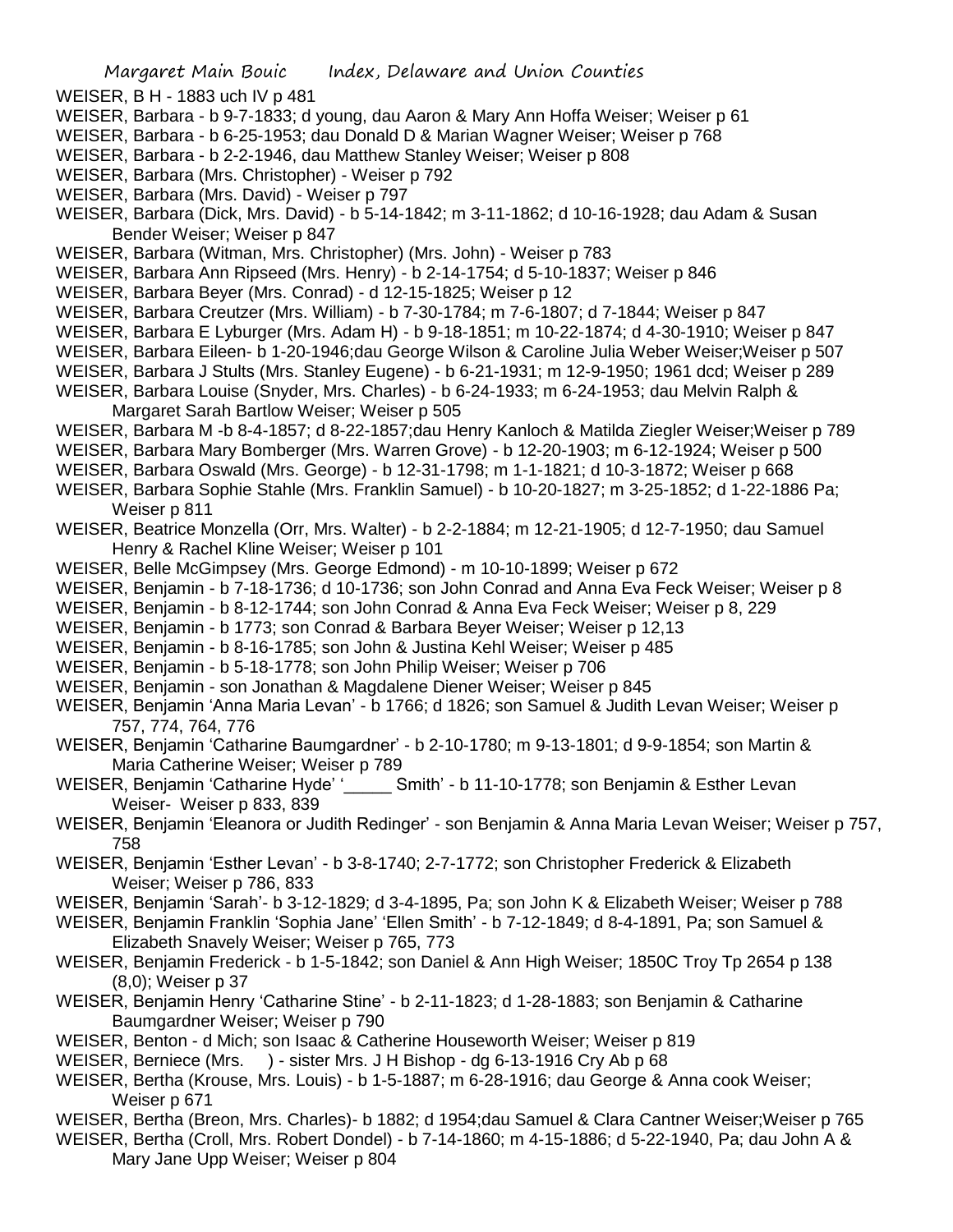- WEISER, Bertha Miller (Mrs. John Monroe) b 10-19-1903; m 6-23-1933; Weiser p 98
- WEISER, Bessie Hay (Strode, Mrs. Charles F) b 5-24-1876; m 11-5-1904, dau Amanda Frances Weiser-Weiser p 106
- WEISER, Bessie May Luse (Mrs. John Palmer) b 8-29-1884; m 7-3-1906; Weiser p 507
- WEISER, Bessie Naomi b 10-5-1878; d 6-5-1903, dau Joseph Augustus & Mary Ann Zehring Weiser; Weiser p 285; dg 6-5-1903 Cry Ab p 187
- WEISER, Bessie Steigleman (Mrs. Frederick Penrose) m 10-27-1904, div; Weiser p 101
- WEISER, Beth Irene b 2-18-1951, dau Robert Luther & Elsie Blanche Saville Weiser; Weiser p 264
- WEISER, Betty () (Bimley, Mrs. Rolla) dau Robert Milton & Nellie St John Weiser; Weiser p 743
- WEISER, Betty dau Herbert & Fannie Hormell Weiser; 1949 ucd; Weiser
- WEISER, Betty Ann (Cook, Mrs. Carlton) b 3-19-1930, dau Emerson Frederick & Nellie Ethel Morgan Weiser; Weiser p 766
- WEISER, Betty Ann Nunn (Mrs. David Robert) b 9-12-1939; m 3-8-1958; Weiser p 742
- WEISER, Betty Brown (Mrs. Robert) Weiser p 520
- WEISER, Betty Jo b 1-19-1952; dau Robert Hoffhines & Charlotte Flynn Weiser; Weiser p 654
- WEISER, Betty Jo Woltz (Mrs. Richard Conrad) b 8-3-1926; m 6-18-1949; Weiser p 652
- WEISER, Betty Joan (Casteel, Mrs. Donald D) b 4-6-1921; dau Paul Thomas & Nina J Johnson Weiser; Weiser p 15; Weiser
- WEISER, Betty Lou Gallagher (Mrs. John Frederick) b 6-7-1922; m 12-7-1941; Weiser 281
- WEISER, Beulah Fay b 5-8-1898; dau William Franklin & Annie H Weiser; Weiser p 785
- WEISER, Beulah Helen (Kampschroer, Mrs. Edwin J) (Fricker, Mrs. ) b 11-1886; dau Albert & Ida Mae Norman Weiser; Weiser p 800
- WEISER, Beulah Irene (Blair, Mrs. Harry E) b 7-13-1894; m 7-4-1917; dau Cyrus William & Cudrida Cannon Weiser; Weiser p 438
- WEISER, Beverly Ann (Eshenaur, Mrs. Earl Wilbur Jr) b 6-28-1940; m 6-28-1958; dau Clarence Sherman Jr & Clara L Barbush Weiser; Weiser p 498
- WEISER, Billy Gene 'Deanna' b 8-26-1934; m 11-1955; son Roy W & Elizabeth Jane Elliott Weiser; Weiser p 742
- WEISER, Billy Jo b 4-30-1948; ch Raymond Everett & Josephine Jetters Weiser; Weiser p 741
- WEISER, Blanche (Densten, Mrs. ) b 9-1-1870; d 3-16-1952; dau Reuben & Caroline Virginia Semler Weiser; Weiser p 132
- WEISER, Blanche Marie (Jones, Mrs. I Elmer) (Williams, Mrs Percy Q) b 12-11-1891; m(1) 8-15-1917; m(2) 5-31-1950; dau George Renaldo & Olive Weeks Shultz Weiser; Weiser p 649
- WEISER, Bonita Jones (Mrs. Ernest Franklin Jr) b 12-22-1922; m 10-1947; Weiser p 265
- WEISER, Bonnie Lee b 6-5-1949; dau Donald Eugene & Rose Marie Barbara Weiser; Weiser p 500
- WEISER, Bonnie Sue b 10-14-1945; dau William Wesley & Helen Madge Weiser; Weiser p 740
- WEISER, Brenda Kay (Aills, Mrs. Marlin Lee) b 1-9-1956; m 2-2-1974; dau Stanley Eugene & Barbara J Stults Weiser; Weiser p 289; 1961 dcd
- WEISER, Brent Charles b 4-30-1953; son Paul Kenneth & Mavis Orla Sutter Weiser; Weiser p 264
- WEISER, Bruce 'Debbie Cole' parents of Joshua & Melissa Weiser; Weiser
- WEISER, Bruce Allen b 8-2-1954; son Robert Bruce & Mary Ann Robers Weiser; Weiser p 16
- WEISER, Bruce Duane ' Cole' b 12-29-1956; son Stanley Eugene & Barbara J Stults Weiser; Weiser p 289; 1961 dcd
- WEISER, Burton R 'Julia Mix' b 2-2-1875; son Henry & Louise B Grange Weiser; Weiser p 519
- WEISER, C E (Springer, Mrs. William) tcmc p 6
- WEISER, Calvin Wallace 'Mary Boyer' b 8-13-1857; m 9-29-1886; d 12-2-1944, Columbus; son Samuel & Eve Ann Carris Weiser; Weiser p 651
- WEISER, Camilla Adda b 10-10-1844; dau Samuel Weiser; Weiser p 801
- WEISER, Camilla Jane b 12-26-1841; d 11-25-1844 dau Charles & Anna Maria Spangler Weiser; Weiser p 807
- WEISER, Cara Janine b 3-6-1980; ch Jon Eric & Julianne K Weiser, 1980 dcd; Weiser
- WEISER, Carl'Ina Davis' b 9-26-1905; son George Edmond & Belle McGimpsey Weiser;Weiser p 672
- WEISER, Carol Ann- b 1-21-1957;dau Warren Grove Jr & Margaret Mary Hollcraft Weiser; Weiser p 50
- WEISER, Carol Dieter (Mrs. William V) Weiser p 16
- WEISER, Carolina Julia Weber (Mrs. George Wilson) m 7-21-1932; Weiser p 506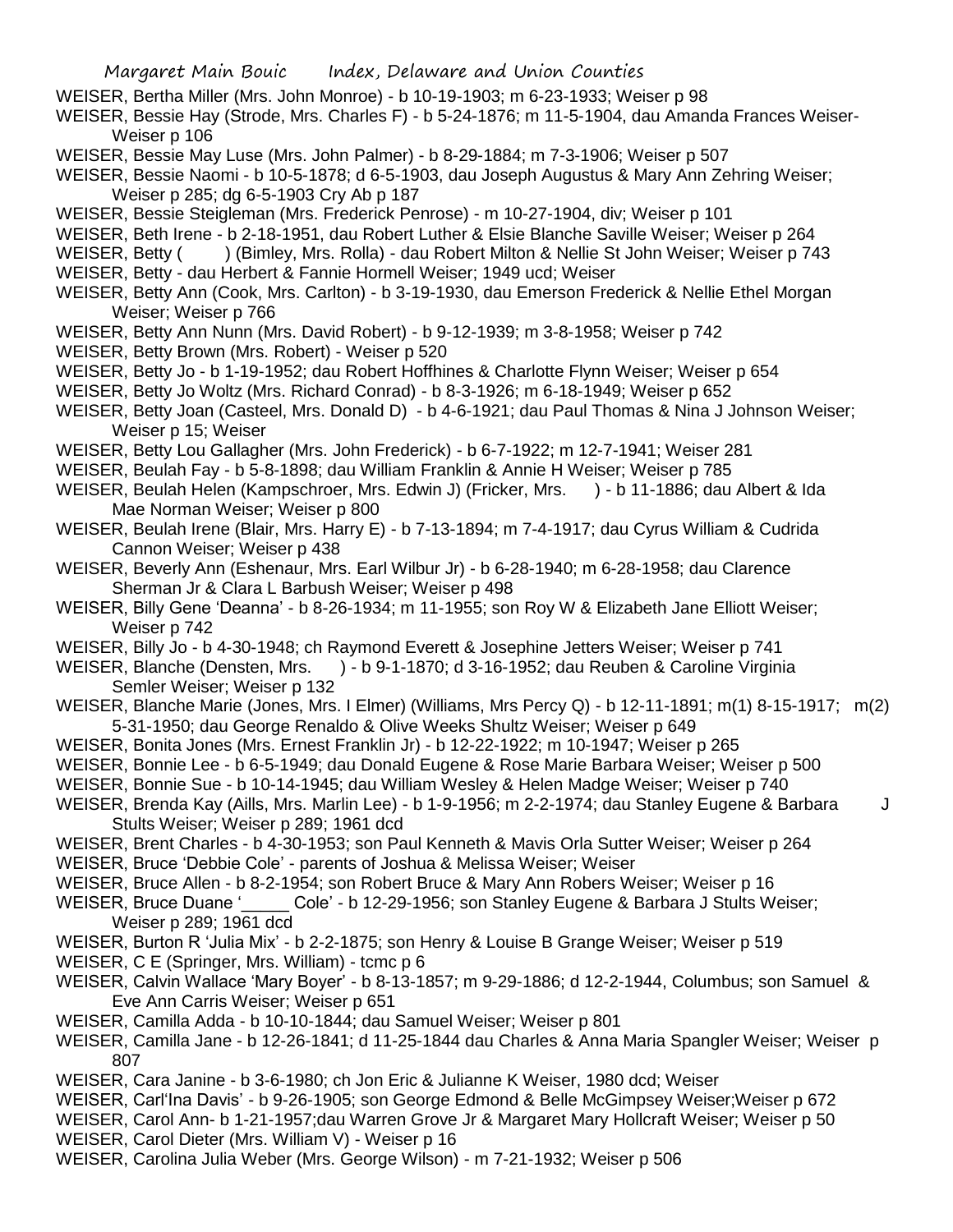WEISER, Carolina (Mrs. Jacob) - Weiser p 847

- WEISER, Caroline b 6-1-1857; d 4-30-1861; dau Martin Haller & Caroline Jane Peiffer Weiser; Weiser p 790
- WEISER, Caroline (Conway, Mrs. Joseph) m 11-28-1861 dcm
- WEISER, Caroline (Eckert, Mrs. Jacob) m 12-14-1835; dau John & Elizabeth Anspach Weiser; Weiser p 813
- WEISER, Caroline (Kline, Mrs. Henry) b 2-5-1832; m 12-3-1853; dau Jacob & Maria Magdalena Eicholtz Weiser; Weiser p 830
- WEISER, Caroline A Renner (Mrs. Joseph Augustus) m 2-11-1902; m 11-15-1940; Weiser p 285
- WEISER, Caroline Boyer (Mrs. Daniel) Weiser p 55
- WEISER,Caroline Jane Peiffer(Mrs. Martin Haller) -b 1826; m 5-13-1851; d 3-15-1864, Pa;Weiser p 790
- WEISER, Caroline Miller (Mrs. William) (see Sarah) dau Jacob & Lydia Miller; 1880 dch p 784
- WEISER, Caroline Schwartz (Mrs. Edwin) Weiser p 774
- WEISER, Caroline Virginia (Semler, Mrs. Reuben) b 1847; m 7-16-1868; d 1887; Weiser p 132
- WEISER, Carolyn (Mrs. John) parents of Hannah Leigh Weiser (Hanna Leigh b 3-11-1995); Weiser
- WEISER, Carolyn Pfiffner (Mrs. Earl W) m 10-20-1920; Weiser p 16
- WEISER, Carrie (Eddie, Mrs. ) (Mrs. John Salomon) m 5-28-1902; Weiser p 96
- WEISER, Carrie B (Reed, Mrs. Clarence A) m 9-12-1878, ucm 6310
- WEISER, Carrie Emogene (Masterman, Mrs. Hale Clair) b 10-16-1910; m 3-26-1932; dau Stephen Bertram & Mona Belle Thompson Weiser; Weiser p 261; Weiser
- WEISER, Carrie Violet (Raber, Mrs. John Henry, Jr) b 3-16-1898; m 1-23-1917; dau George Washington & Annie May Hoover Weiser; Weiser p 502
- WEISER, Carrie Weitkamp (Mrs. Francis James) b 11-1-1881; Weiser p 788
- WEISER, Carrol Jeanne (Bingham, Mrs. George Joseph) b 8-22-1938; dau George Wilson & Carolina Julia Weber Weiser; Weiser p 507
- WEISER, Cassandra (Zeigler, Mrs. Emanuel) 1836, dau Samuel & Eva Catharine Pfluger Weiser; Weiser p 797, 807
- WEISER, Catharina b 9-1817; d young; dau Samuel & Margaret Hart Weiser; Weiser p 632
- WEISER, Catharina Juliana Pfalzgraf (Mrs. Christoph Friedrich) m 6-1-1723; Weiser p 2
- WEISER, Catharine dau John E & Nancy Faust Weiser; Weiser p 93
- WEISER, Catharine b 9-8-1778; not m; d 8-5-1825; dau John Conrad & Elizabeth Klinger Weiser; Weiser p 230,295; dcga p 51 Ohio State Gazette
- WEISER, Catharine b 3-7-1856; d 10-21-1920; dau Jacob & Margaret Niemond Weiser; Weiser p 814
- WEISER, Catharine b 8-7-1903; d 1-14-1926; dau James & Jestie M Weygand Weiser; Weiser p 62
- WEISER, Catharine (Mrs. Daniel P) Weiser p 807
- WEISER, Catharine (Mrs. Jacob) Weiser p 845
- WEISER, Catharine (Mrs. John) b 1776; d 3-12-1852; Weiser p 787
- WEISER, Catharine (Mrs. Peter) Weiser p 705
- WEISER, Catharine (Mrs. William W) b 10-5-1850; d 5-23-1921, Pa; Weiser p 62
- WEISER, Catharine (Attinger, Mrs. George W) b 1865; d 1909; dau Isaac & Catherine Houseworth Weiser; Weiser p 817
- WEISER, Catharine (Bassler, Mrs. John) b 2-27-1789; dau John Conrad & Barbara Beyer Weiser; Weiser p 12, 52
- WEISER, Catharine (Cope, Mrs. Joseph) b 9-25-1843; m 12-29-1866; d 1-25-1925; Pabst 2 p81; 1850C Delaware Tp 1411 p 99 (6,0); dau Peter & Elizabeth Kline Weiser; dcq Dale A Johnson:7; Weiser p 243, 252;
- WEISER, Catharine (Hilborn, Mrs. James) b 1-16-1825; m 11-7-1844; d 2-3-1895, dau Henry & Elizabeth Rinehart Weiser; Weiser p 509, 510
- WEISER, Catharine (Hoffert, Mrs. William Peter) b 6-15-1824; m 9-17-1849; d 6-5-1897; dau Peter & Mary Elizabeth Krunkelman Weiser; Weiser p 707, 708
- WEISER, Catharine (Kriegbaum, Mrs. Daniel) b 3-5-1808; m 5-3-1829; d 4-23-1884; dau John & Catharine Fengel Weiser; Weiser p 63, 82
- WEISER, Catharine (Prewett, Mrs. William H) b 1-1-1853; m 10-7-1869; d 2-5-1938; dau William & Mary Myers Weiser; Weiser p 282
- WEISER, Catharine Ann b 3-26-1856; d 3-1-1881; dau John & Magdalena Hummelberger Weiser; Weiser p 785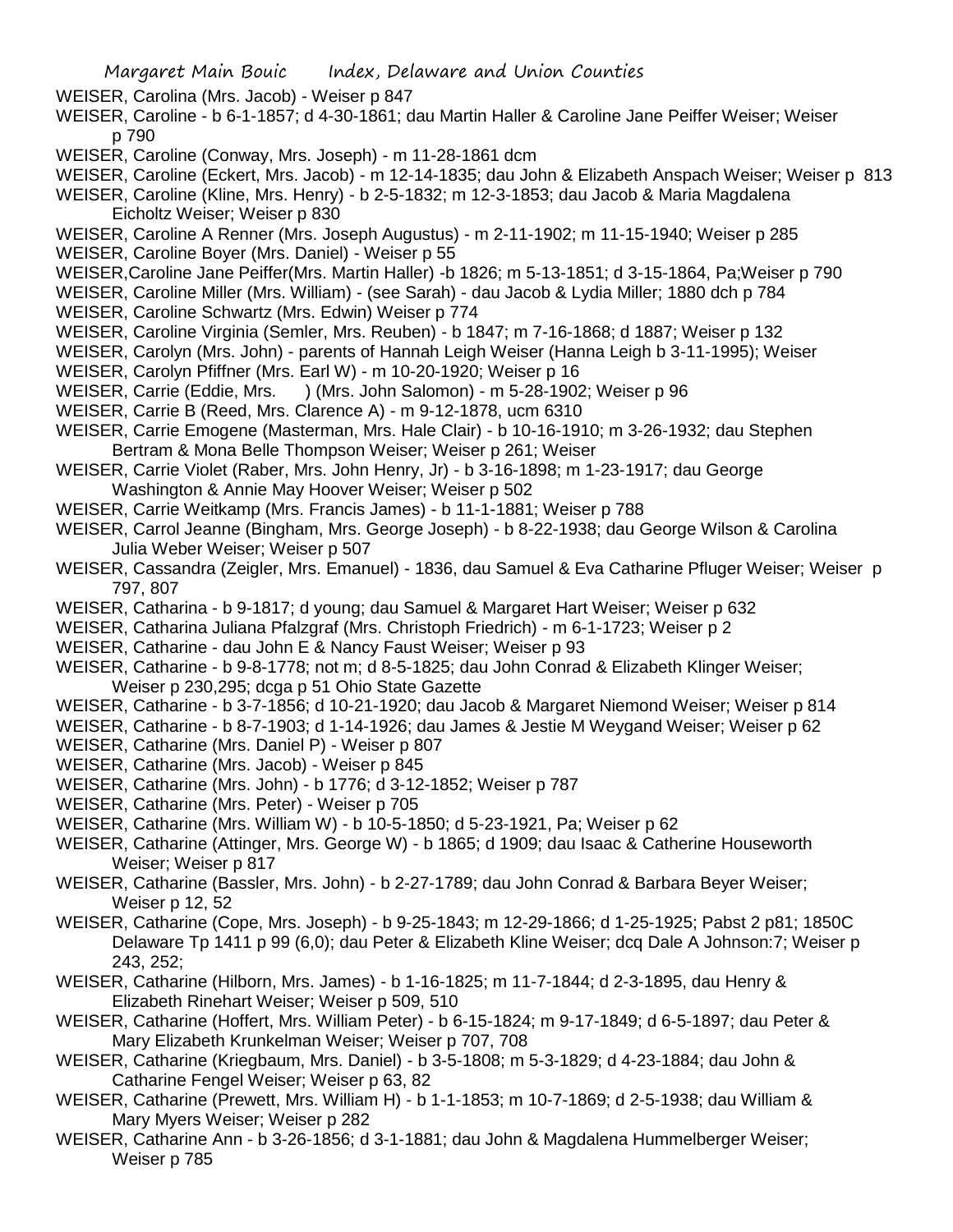WEISER, Catharine Ann Mast (Mrs. Adam) - Weiser p 783

- WEISER,Catharine Baumgardner (Mrs. Benjamin)- b 10-19-1785; m 9-13-1801;d 1-24-1855;Weiser p789
- WEISER, Catharine Belle Mosher (Mrs. Orville Samuel) b 12-29-1871; m 8-27-1891; Weiser p 287
- WEISER, Catharine C Hoke b 1840; m 7-5-1865; d 1923; Weiser p 798
- WEISER, Catharine Dorothea (Scholl, Mrs. Jacob D) b 4-16-1831; m 6-12-1851, dau Daniel B & Margaret Matilda Pentz Weiser; Weiser p 789
- WEISER, Catharine Elizabeth (Morehead, Mrs. John) b 6-8-1836; m 1861; dau Philip & Catharine Zerbe Greiff Weiser; Weiser p 87
- WEISER, Catharine Elizabeth (Salzgeber, Mrs. John) b 1-23-1750; m 6-18-1771, dau John Conrad & Maria Margaret Battorff Weiser; Weiser p 787
- WEISER, Catharine Fengels (Mrs. John) m 12-9-1800; d 5-30-1850 Del Co; Weiser p 62, 84; dcc Paul Barrett 25
- WEISER, Catharine Haller (Mrs. Martin Jonathan) b 5-29-1792; d 2-13-1882 Pa; Weier p 790 Cem;
- WEISER, Catharine Heim (Mrs. Frederick) b 7-3-1780; m 5-10-1800; d 8-30-1861; bur Oak Grove ;
- dau John Heim; dcc Marjorie Brookens Humes 53; Weiser p 231, 234, 243, 272, 273, 281, 284, 290 WEISER, Catharine Herb (Mrs. Lewis) -Weiser p 845
- WEISER, Catharine Houseworth (Mrs. Isaac) b 6-10-1831; m 12-8-1848; d 6-22-1881; Weiser p 814
- WEISER, Catharine Hyde (Mrs. Benjamin) (Smith, Mrs. ) m(1) 12-15-1802 Weiser p 839
- WEISER, Catharine Jane (Reitz, Mrs. Peter M) b 4-18-1837; d 10-23-1909; dau Peter & Sarah Moor Weiser; Weiser p 823
- WEISER, Catharine Levan (Mrs. Jacob) b 12-24-1785; d 9-9-1810; Weiser p 844
- WEISER, Catharine Long (Mrs. Henry Hess) Weiser p 765
- WEISER, Catharine Louisa b 7-15-1838; dau George & Barbara Oswald Weiser; Weiser p 669
- WEISER, Catharine Louise (Musselman, Mrs. William Henry) b 7-15-1838; m 12-23-1857; d 7-28-1909; dau George & Barbara Oswald Weiser; Weiser p 678
- WEISER, Catharine M dau Solomon & Elizabeth Shaffer Weiser; Weiser p 94
- WEISER, Catharine M (Propbst, Rev John Augustus) dau Samuel & Eva Catherine Pfluger Weiser; Weiser p 797, 803
- WEISER, Catharine Malick (Mrs. John Philip) b 8-24-1788; m 10-27-1811; d 3-31-1852; dau David & Mary Conrad Malick; Weiser p 411
- WEISER, Catharine Margaret b 6-22-1843; d 9-10-1845, Pa; dau Daniel P & Catharine Weiser; Weiser p 808
- WEISER, Catharine Mullin (Mrs. Samuel Henry) m 1-28-1897; Weiser p 98
- WEISER, Catharine Samaile (Mrs. Samuel) m 1867; Weiser p 84;
- WEISER, Catharine Stine (Mrs. Benjamin Henry) d 10-26-1907; Weiser p 799
- WEISER, Catharine Zerbe Greiff (Mrs. Philip) dau William & Susanna Catharine Zerbe Greiff; b 12- 25-1815; m 11-3-1834; d 3-26-1885; Weiser p 86
- WEISER, Caty (Peck, Mrs. George) m 1-26-1792; dau Adam Weiser; Weiser p 846
- WEISER, C. E. (Springer, Mrs. William)- tcmc p 6
- WEISER, Cecil Courtright b 12-21-1899; d 3-18-1906; ch Alvah Victor & Drusilla Florence Courtright Weiser; Weiser p 640, 656
- WEISER, Cecil Ray 'Edna Burton' b 11-5-1898; son Joseph &Nora Coons Weiser; Weiser p 519
- WEISER, Charles b 8-28-1838, son Daniel & Ann High Weiser; Weiser p 36
- WEISER, Charles 1850C Troy Tp 2547 p 135 (13,0)
- WEISER, Charles b 3-23-1844; d 1-15-1855; son Samuel & Elizabeth Hartman Weiser; Weiser p 85
- WEISER, Charles d young, son George & Anna Cook Weiser; Weiser p 671
- WEISER, Charles b 4-16-1871; son Erastus Hay & Annie Franklin Weiser; Weiser p 805
- WEISER, Charles son Peter & Elizabeth Kline Weiser, delge 2003 p B11 query from Terry Brown
- WEISER, Charles b 12-15-1876; d 6-21-1952; son Isaac Daniel & Eliza Heister Weiser; Weiser p 784
- WEISER, Charles b 3-24-1867; d 8-31-1867;son Charles Smyser & Isadora Brown Weiser; Weiser p 807
- WEISER, Charles 1908 dch p 408
- WEISER, Charles 'Anna Maria Spangler' b 12-29-1796; m 3-26-1822; d 1-17-1867, Pa; son Samuel & Eva Catherine Pfluger Weiser; Weiser p 797, 803
- WEISER, Charles 'Emma' b 4-8-1856; son Thomas Boyd & Ann Teresa Farrell Weiser; Weiser p 837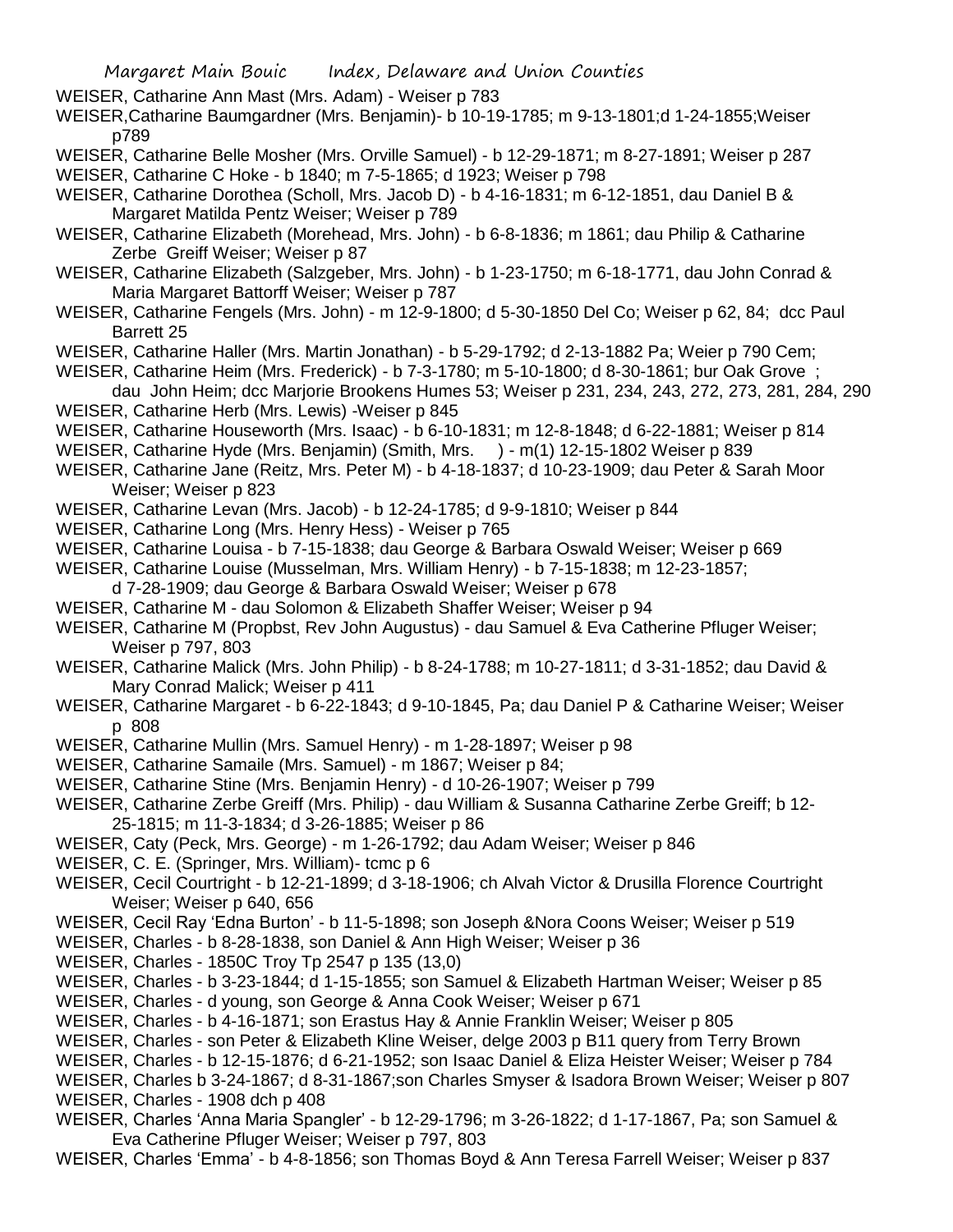- WEISER, Charles 'Mary Louise Otto' b 1844; d 1921; son Samuel & Elizabeth Snavely Weiser; Weiser p 765
- WEISER, Charles A 'Hannah E Hauck' b 10-27-1874; m 7-31-1900; d 10-25-1955 Pa; son Joshua & Juliana Millhouse Weiser; Weiser p 508
- WEISER, Charles Augustus b 4-26-1873; d 5-11-1873; son John Solomon & Alice Ada Haus Weiser; Weiser p 96
- WEISER, Charles B b 7-23-1862; d 9-15-1882, Pa; son John B & Elizabeth Musselman Weiser; Weiser p 671
- WEISER, Charles Brandt b 6-8-1861; d 10-17-1905; son Jonathan & Mary Gilfillan Weiser; Weiser p 813
- WEISER, Charles Bruce 'Martha Richardson' b 7-26-1926; m 5-20-1950; son Ernest & Mary P Bruce Weiser; Weiser p 265
- WEISER, Charles D son Mrs. Sarah Weiser, dg 4-6-1906 Cry Ab p 90
- WEISER, Charles Deemer 'Olive Willey' b 8-1865; d 12-30-1925; Fairview Cm p 18; 1908 dch p 806; Pabst 7 p 18; Weiser p 14
- WEISER, Charles Earl b 6-9-1942, son Raymond Everett & Josephine Jetters Weiser; Weiser p 741
- WEISER, Charles F 'Nancy Jane Swank' b 12-25-1854; m 10-3-1880; d 11-1-1951; son Samuel & Eve Ann Carris Weiser; Weiser p 650
- WEISER, Charles Franklin- b 9-5-1855;d 10-15-1887, son John C & Leah Jane Myers Weiser; Weiser p 788
- WEISER, Charles Harrison b 9-12-1838; d 4-18-1937; son George Washington & Annie May Hoover Weiser; Weiser p 502
- WEISER,Charles Henry'Harriet Klumstra' b 11-19-1905; son Joseph & Nora Coons Weiser;Weiser p 520
- WEISER, Charles Herbert b 1864; d 1870; son George E & Mary Ann Grime Weiser; Weiser p 740
- WEISER, Charles Jacob b 10-1-1873; d 9-15-1882 Pa; son Saumel Henry & Rachel Kline Weiser; Weiser p 98
- WEISER, Charles John Sr 'Abbie Bullis' b 1864; d 1944; son Horace Spangler & Louise M Amy Weiser; Weiser p 806
- WEISER, Charles John Jr 'Dorothy Reeves' b 12-31-1901; m 1-12-1924; son Charles John Sr & Abbie Bullis Weiser; Weiser p 806
- WEISER, Charles John III b 2-7-1933; son Horace Spangler II & Mary Inman Weiser; Weiser p 806
- WEISER, Charles K son Charles W & Sarah A Kistler Weiser; Weiser p 848
- WEISER, Charles Leon 'Henrietta Zeiser' b 5-7-1862; d 10-10-1931; son George Bucher & Susan Ressler Weiser; Weiser p 794
- WEISER, Charles Luther b 2-3-1910; d 4-5-1910; son Arthur George and Estelle Irene Shively Weiser; Weiser p 263
- WEISER, Charles Luther 'Anna Bredimus' 'Adalina Augusta Schoen'- 2-15-1851; m(1) 9-20-1877; m(2) 1-23-1889; d 10-6-1921; Weiser p 243, 262; Pabst 2 p 80
- WEISER, Charles M b 10-2-1940; son Donald D & Pauline Killian Weiser; Weiser p 509
- WEISER, Charles Peter Shindel 'Sarah C Brosius' b 8-7-1827; d 5-23-1862; son George & Elizabeth Bucher Weiser; Weiser p 796
- WEISER, Charles R b 6-27-1896; d 7-5-1896; son James & Jestie M Weygand Weiser; Weiser p 62
- WEISER, Charles S son Lewis Phillip & Gertrude Weiser; Weiser
- WEISER, Charles S 'Roberta J Yost' b 1-26;1902; m 12-2-1950; son George Upp & Sarah Catharine Eyster Weiser; Weiser p 804
- WEISER, Charles Smyser 'Isadora Brown' b 3-13-1839; d 1909; son Charles & Anna Maria Spangler Weiser; Weiser p 807
- WEISER, Charles W 'Sarah A Kistler' son Nelson & Elmira Mussey Weiser; Weiser p 848
- WEISER, Charles W d 4-22-1865 (7m 20d); son J & E; Mayfield Cem; Powell p 172
- WEISER, Charles Wesley 'Clara Helena Ten Haeff' b 7-29-1877; m 11-26-1912; d 5-16-1941; son Benjamin Franklin Weiser; Weiser p 774
- WEISER, Charles William b 8-1-1859; d 3-26-1860; son William M & Sarah Elizabeth Weiser; Weiser p790
- WEISER, Charles Young- b 1-12-1941;son Philip Arthur & Jeanette Vivian Young Weiser;Weiser p 263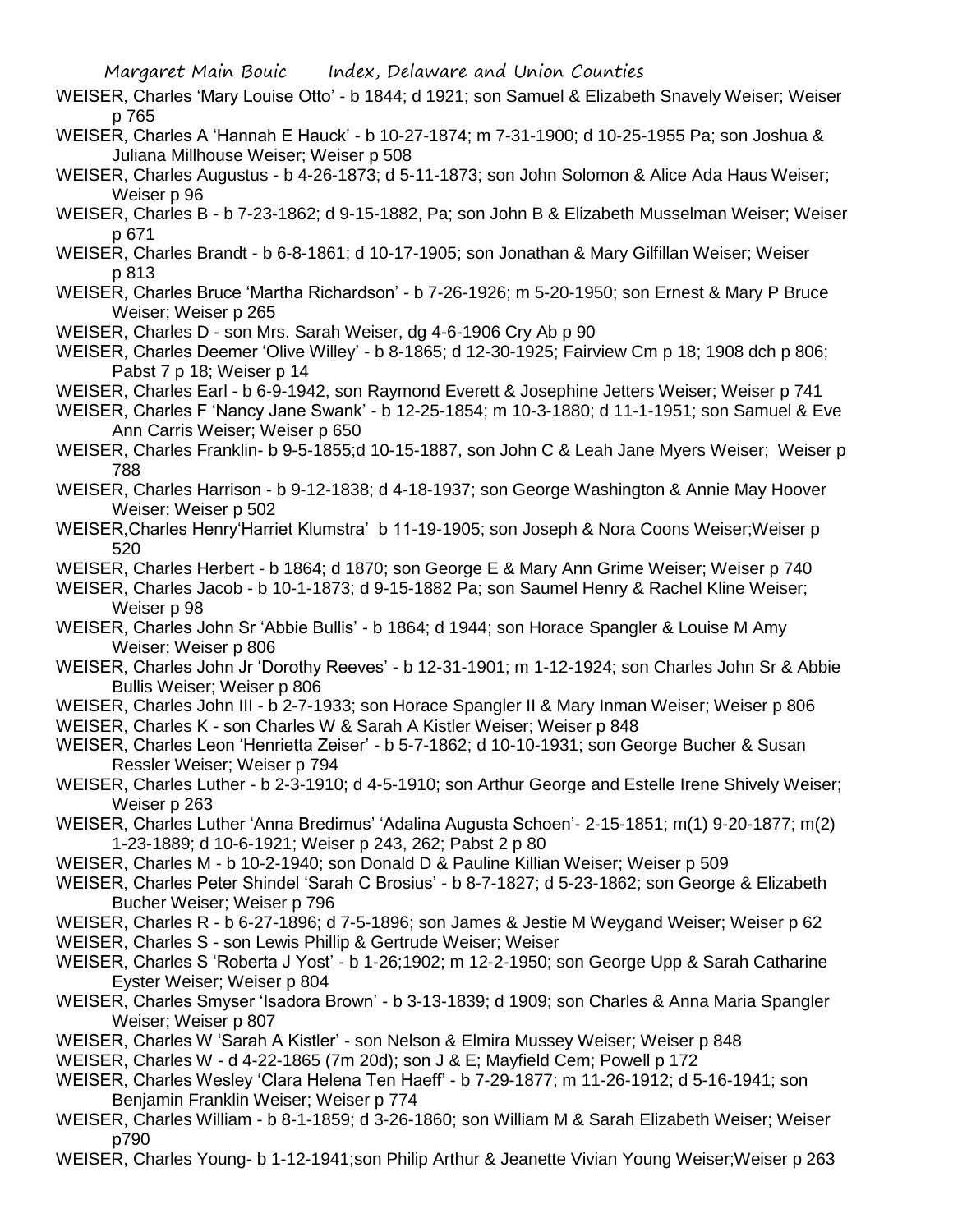WEISER, Charley- Miller Reunion, delge 1994, X p 9

- WEISER, Charlotte Amelia (Merfert, Mrs. Edward B) (Coleman, Mrs. Absalom) b 3-6-1856; m(1) 9-6- 1886; m(2) 5-20-1897; d 7-9-1915 Morrow Co Oh; dau Peter & Elizabeth Kline Weiser; Weiser p 243, 270; delge 2003 p B11 query from Terry Brown
- WEISER, Charlotte Flynn (Mrs. Robert Hoffhines) m 11-16-1944; Weiser p 654
- WEISER, Charlotte Mae b 6-30-1922; dau David D & Helen E Kreamer Weiser; Weiser p 708
- WEISER, Charlotte Marsh b 6-27-1900; d 8-23-1940; dau Emilius James & Grace E Marsh Weiser; Weiser p 800
- WEISER, Charlotte Rowena-b 11-1-1953;dau Herman Joshua Jr & Frances Workman Weiser;Weiser 499
- WEISER, Chester Howard ' Jane Adell Burt' b 1-19-1892; m 6-17-1914; d 3-14-1950; son Cyrus William & Gudrida Canon Weiser; Weiser p 438
- WEISER, Chrisleener '\_\_\_\_ Anderson' ch Adam Weiser; Weiser p 846
- WEISER, Christian 1908 dch p 408
- WEISER, Christian 'Magdalena Lobach' b 3-5-1741; d 1-22-1807; son David & Catherine Weiser; Weiser p 844
- WEISER, Christian 'Susannah' Weiser p 846
- WEISER, Christiann b 11-23-1844; son Raymond & Hanna Palm Weiser; Weiser p 62
- WEISER, Christina Elizabeth- b 1-8-1770 dau John Conrad & Maria Margaret Battorf Weiser; Weiser p 787
- WEISER, Christina May- b 11-1-1954;dau Wilbur Kenneth & Patrecia Isabel Runyan Weiser;Weiser p 262
- WEISER, Christine -b 7-31-1797 d before 1805;dau John Conrad & Elizabeth Klinger Weiser; Weiser p 230
- WEISER, Christopher b 2-15-1731; d 5-1731; son John Conrad & Anna Eva Feck Weiser; Weiser p 8
- WEISER, Christopher b 11-18-1731; d young; son Christopher Frederick & Elizabeth Weiser; Weiser p 786
- WEISER, Christopher- b 10-25-1780; d 10-25-1813 Pa; son Christopher & Barbara Weiser; Weiser p 793 WEISER, Christopher 'Barbara' - b 4-9-1756; d 3-30-1818 Pa; Weiser p 787, 792
- WEISER,Christopher Bruce -b 10-31-1951;son Charles Bruce & Martha Richardson Weiser;Weiser 265
- WEISER, Christopher Columbus b 5-25-1849; d 7-20-1850; son William & Mary Myers Weiser; Weiser p 282
- WEISER, Christopher Frederick 'Elisabeth' 'Maria Catharine Roeder' b 2-24-1699; d 6-16-1768, Pa; son John Conrad & Anna Magdalena Ubelen Weiser; Weiser p 5, 786, 787, 808, 809, 811, 833
- WEISER, Christy Lynn b 1-13-1945; dau Spencer Kenneth & Florence Mildred Randolph Weiser; Weiser p 796
- WEISER, Cindy Sue (Crowl, Mrs. John Michael) b 1957; dau Gerald E & Frena A Weiser; 1961, 1969, 1971 dcd; Weiser
- WEISER, Cinthia Louis b 2-16-1945; dau Richard Paul & Dorothy Sunday Weiser; Weiser p 766
- WEISER, Clair D 'Lorene Martin' b 1903; son Henry Kurtz & Emma C Wicker Weiser; Weiser p 767
- WEISER, Clara b 5-12-1839; d 7-20-1839; dau Peter & Elizabeth Kline Weiser; Weiser p 243
- WEISER, Clara Anna Ulmer (Mrs. Hans Adam) m 4-30-1715; dau Conrad Ulmer; Weiser p 3
- WEISER, Clara Cantner (Mrs. Samuel) b 1858; m 11-14-1875; d 1932; Weiser p 765
- WEISER, Clara Emogene (Waldron, Mrs. Louis Fletcher) b 11-12-1876 Del Co, Oh; m 6-9-1904; dau
- Stephen Peter & Mary Emogene Haughawout Weiser;Weiser p 258;Weiser reunion,delge 1994, X p WEISER, Clara Evaline (Brenner, Mrs. Henry Newton) - b 6-29-1868; m 5-15-1895; d 5-26-1935; dau Samuel & Eve Ann Carris Weiser; Weiser p 655
- WEISER, Clara Helena Ten Haeff (Mrs. Charles Wesley) m 11-26-1916; Weiser p 774
- WEISER, Clara J b 2-7-1866; d 12-10-1912, Pa; dau William & Anna M Schrack Weiser; Weiser p 785
- WEISER, Clara L Barbush (Mrs. Clarence Sherman) b 12-22-1916; m 11-25-1939; Weiser p 498
- WEISER, Clara Mae Rudd (Mrs. Walter T Jr) b 4-20-1905; m 9-4-1943; Weiser p 281
- WEISER, Clare Kline (Mrs. Herman Eugene) 7-10-1933; m 11-3-1951; div; Weiser p 498
- WEISER, Clarence C b 2-8-1889; d 6-15-1914; son William H & Sarah Ann Landis Weiser; Weiser p 788
- WEISER, Clarence Sherman 'Anna May Ressler' b 9-8-1893; m 4-14-1919; son Elmer Sherman & Amy Kate Snoddy Weiser; Weiser p 497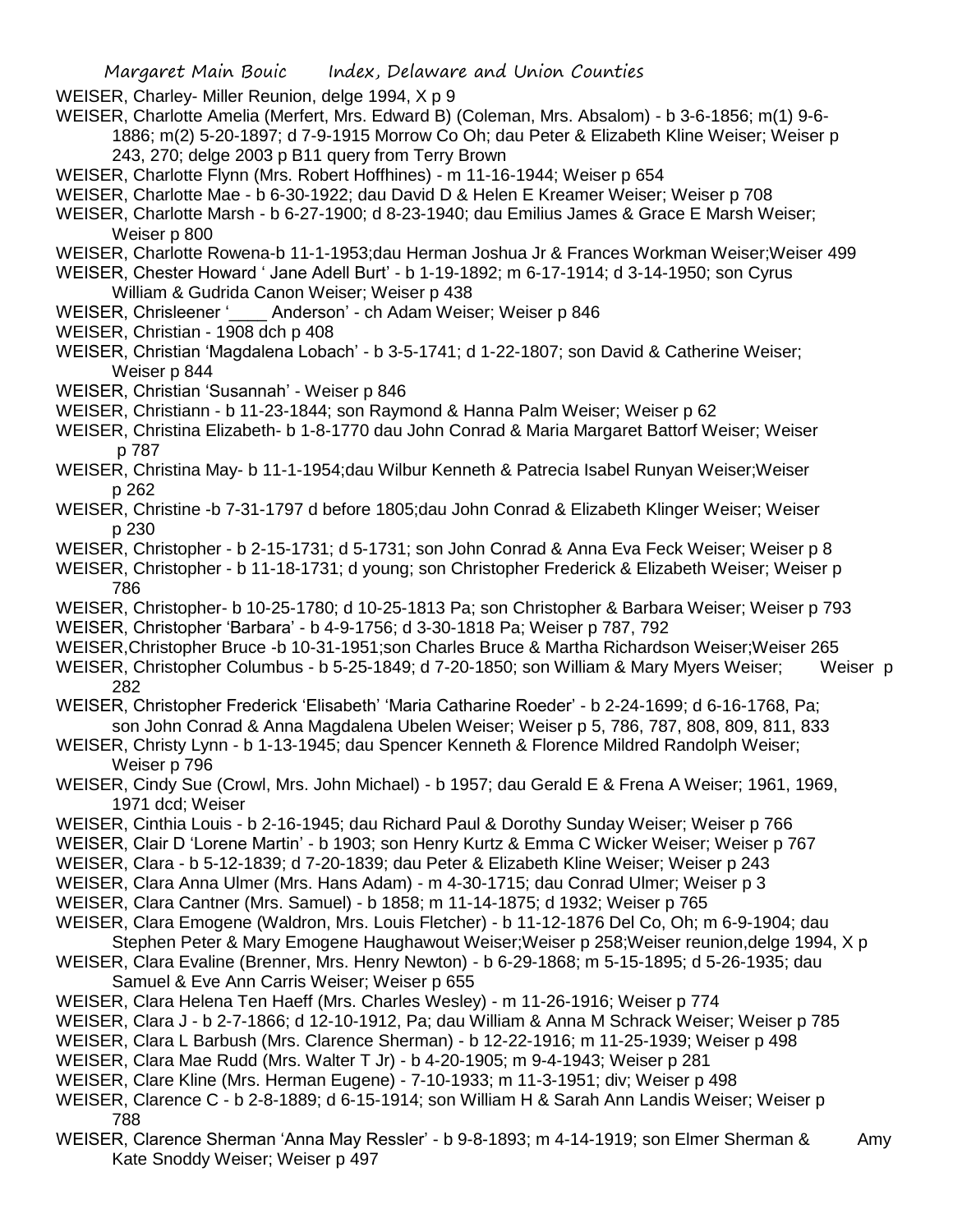- WEISER, Clarence Sherman Jr 'Clara L Barbush' b 6-23-1921; m 11-25-1939; son Clarence Sherman & Anna May Ressler Weiser; Weiser p 498
- WEISER, Clarence William (Charles) b 10-7-1903; son William Wesley & Sarah Jennie Bixler Weiser; Weiser p 821

WEISER, Claudine Thompson (Mrs. Wilbur Kenneth) - m 4-8-1948; Weiser p 262

WEISER, Clement (Clinton) George 'Helen Brundige' - b 12-12-1871; m 2-14-1893; d 3-27-1954; son George & Rosa Howald Weiser; Weiser p 80; dg 6-7-1904 Cry Ab p 250; dg 6-3-1904 Cry Ab p 248

WEISER, Clement Zwingli 'Louisa C Gutelius' - b 10-29-1830; m 7-13-1859; d 3-1-1898; son Daniel & Caroline Boyer Weiser; Weiser p 56

- WEISER, Clementine (Wentzel, Mrs. )-dau Jacob & Maria Magdalena Eicholtz Weiser; Weiser p 831
- WEISER, Clyde Alden 'Edith Mae Ashbrooke' b 2-11-1905; m 10-12-1927; son Thomas Hamer & Nelle Florence Black Weiser; Weiser p 655
- WEISER, Clyde Robert 'Gladys May Coleman' b 5-24-1910; m 6-6-1936; son elmer Sherman & Amy Kate Snoddy Weiser; Weiser p 501
- WEISER, Cochran A b 9-28-1867; d 10-18-1870;son David R & Rebecca Krotzer Weiser; Weiser p 828
- WEISER, Coleen Ann (Wilson, Mrs. Rufus William) b 10-10-1932; m 12-21-1956; dau Wayne Willard & Hazel Hortense Beeson Weiser; Weiser p 262
- WEISER, Conrad son Philip & Sophia Riem Weiser; Weiser p 57, 58
- WEISER, Conrad b 8-1-1755; d 1757; son John Frederick & Anna Catherine Weiser; Weiser p 843
- WEISER, Conrad Arthur b 10-2-1954; son Frank Robert & Ruth Ann Ramsdell Weiser; Weiser p 795
- WEISER, Conrad Dennis b 5-9-1947; son Mark Everett & Olive Starry Weiser; Weiser p 103
- WEISER, Conrad Ernest b 12-2-1949; son Ernest Franklin Jr & Bonita Jones Weiser; Weiser p 265
- WEISER, Conrad John 'Jo Ann Tryznka' b 6-20-1935; m 12-27-1953; son Virgil Leonard & Ruth Jensine Halderson Weiser; Weiser p 263
- WEISER, Cora Alice b 6-12-1884; dau William & Anna M Schrack Weiser; Weiser p 785
- WEISER, Cora Ellen b 8-31-1891; dau William H & Sarah Ann Landis Weiser; Weiser p 788
- WEISER, Cora Evadne Zunkle (Mrs. George Richard ) b 1-1-1920; m 4-20-1939; Weiser p 264
- WEISER, Cora Herrold (Mrs. William Henderson) b 3-30-1873; m 9-28-1893; d 8-9-1950;Weiser p 795
- WEISER, Cotta Me b 10-20-1885; d 7-22-1952; dau Peter & Emma Jane Riland Weiser; Weiser p 416
- WEISER, Curtis 'Pearl Courtner' son Samuel Hartman & Catharine Smaile Weiser; Weiser p 84
- WEISER, Curtis Augustus b 10-9-1869; son Marcellus Gotwalt & Isabella Weiser; Weiser p 798
- WEISER,Cynthia Charlton(Mrs. Henry Jr) -b 11-3-1787; m 6-6-1811; d 1-14-1866;Weiser p 846(Wysor)
- WEISER, Cyrus b 9-13-1884; d 1885 son Joshua & Susanna Campbell Weiser; Weiser p 506 WEISER, Cyrus William 'Gudrida Cannon - b 7-8-1868; m 7-16-1890; d 10-1-1922; son Solomon &

Mary Ann Miller Weiser; Weiser p 430, 438

- WEISER, (Mrs. D M) dau J M Cellars, dg 8-19-1902 Cry Ab p 148; sister William D Cellars, dg 7-27-1906; Cry Ab p 111
- WEISER, Daina Louise b 3-11-1947; dau Robert Elwood & Gladys Myers Weiser; Weiser p 678
- WEISER, Dale 'Linda Factor' m 10-14-1977 son Stanley E & Barbara J Weiser; 1961 dcd (3)
- WEISER, Dale Alan b 9-7-1958 son Donald Edward & Nancy Park Weiser; Weiser p 742
- WEISER, Dale Robert b 8-5-1946; son Clyde Robert & Gladys May Coleman; Weiser p 501
- WEISER, Daniel 1835 men p 62 #66 p 115 Troy Tp
- WEISER, Daniel son Solomon & Elizabeth Shaffer Weiser; Weiser p 94
- WEISER, Daniel b 11-24-1792; d 10-8-1816; son Christopher & Barbara Weiser; Weiser p 797
- WEISER, Daniel son Christian & Magdalena Lobach Weiser; Weiser p 844
- WEISER, Daniel 'Ann High' m 11-4-1837 dcm; d 1849; son John Frederick & Mary Worline Weiser; Weiser p 14, 36
- WEISER, Daniel 'Caroline Boyer' b 1-13-1799, son Conrad & Barbara Beyer Weiser; m 1-2-1827; d 12- 9-1875; Weiser p 12, 55
- WEISER, Daniel 'Elizabeth Aiken' m 12-11-1851 dcm; son Peter & Mary Reed Weiser; hadc p 56; 1880 dch p 784; Weiser p 14; 1850C Troy tp 2583 p 136 (20,Pa)
- WEISER, Daniel 'Elizabeth Copeland' bap1-15-1776; m 1-1797; son Benjamin & Esther Levan Weier; Weiser p 833
- WEISER, Daniel 'Elizabeth Reeder' b 4-21-1811; d 7-25-1890; son Jacob & Catherine Levan Weiser; Weiser p 844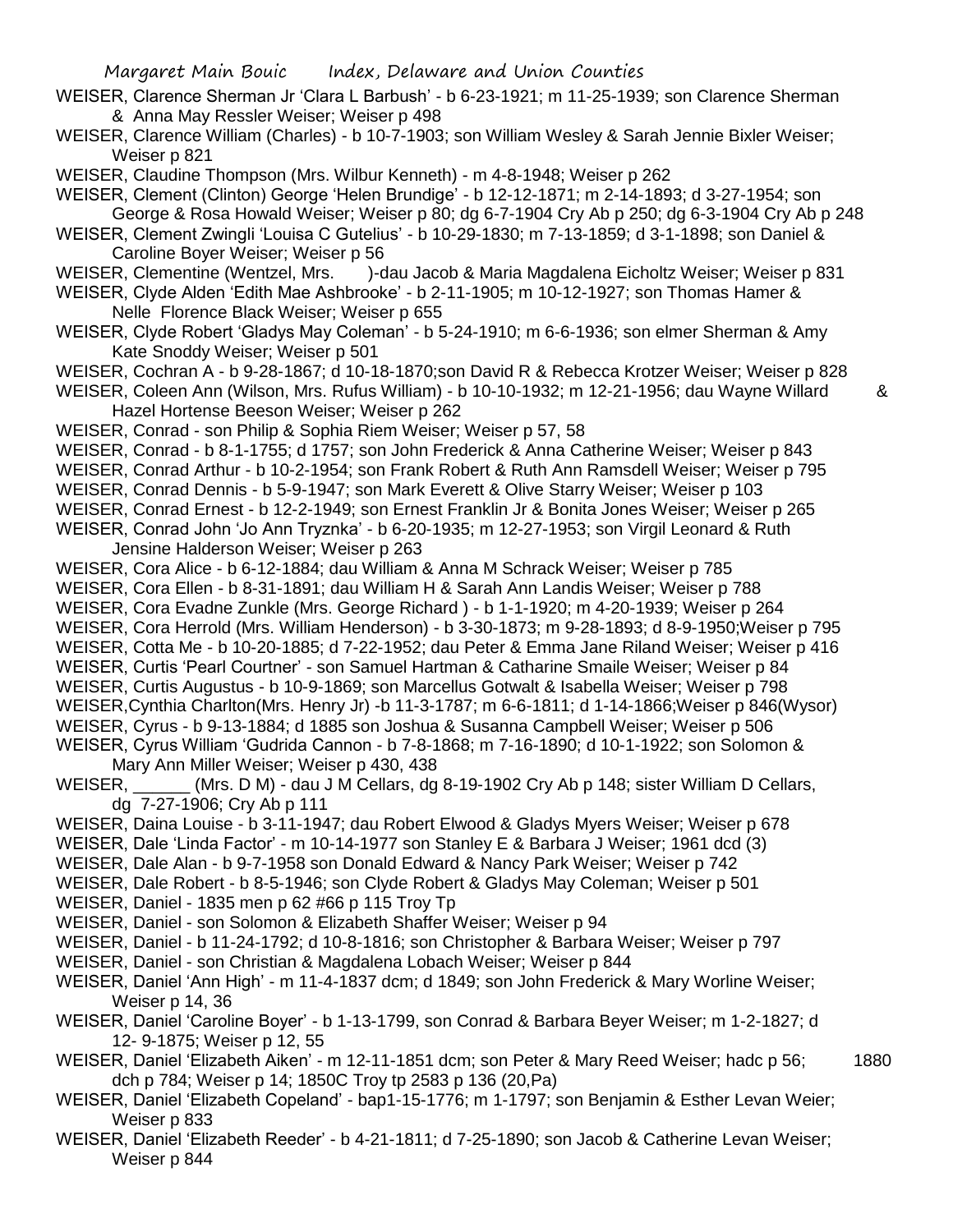- WEISER, Daniel 'Esther Pott' b 1756; d 12-29-1821; son David Weiser; Weiser p 844
- WEISER, Daniel 'Mary Shirk' b 1-15-1859; m 11-9-1889; d 2-1-1906; son Isaac & Catherine Houseworth Weiser; Weiser p 816
- WEISER, Daniel August b 8-8-1950; son Elmer Merle & Julia Elizabeth Walton Weiser; Weiser p 501
- WEISER, Daniel B 'Margaret Matilda Pentz' b 7-8-1803; d 6-10-1866; son Benjamin & Catharine Baumgardner Weiser; Weiser p 789
- WEISER, Daniel Dennis b 1-11-1953; son Donald Eugene & Rose Marie Barber Weiser; Weiser p 500
- WEISER, Daniel K 'Susanna Spangler' b 9-16-1816; m 11-14-1852; d 3-4-1892; son John & Catharine Weiser; Weiser p 788
- WEISER, Daniel P 'Catharine' b 2-22-1801; d 11-29-1855; son Samuel & Eva Catharine Pfluger Weiser; Weiser p 807
- WEISER, Daniel S 1840C Scioto Tp (20-30)
- WEISER, Danny Lee b 8-6-1958; son Billy Gene & Deanna Weiser; Weiser p 742
- WEISER, Darlene A b 4-13-1956; dau Donald D & Pauline Killian Weiser; Weiser p 509
- WEISER, Darryl Bergman b 5-9-1949; son Harry Norman Jr & Gwen D Bergman Weiser; Weiser p 802
- WEISER, David brother Nettie, Ella Howard, Joseph Orville dg 6-23-1916 Cry Ab p 70
- WEISER, David 'Barbara' d 1824; son Christopher & Barbara Weiser; Weiser p 797
- WEISER, David 'Catharine' d 1786; son Henry & Sybella Weiser; Weiser p 843
- WEISER, David 'Lana' son John & Jois Weiser; Weiser

WEISER,David 'Maria DeTurk' -b 1-8-1748; d 11-17-1820;son David & Catharine Weiser;Weiser p 844 WEISER, David 'Mary' - son John E & Nancy Faust Weiser; Weiser p 93

- WEISER, David 'Sarah Troutman' b 2-29-1816; m 8-6-1843 dcm; d 1-30-1893 (76), dg 1-31-1893; Cry Ab p 112; dg 1-5-1894 Cry Ab p 147; son Frederick & Catharine Heim Weiser; Weiser p 231, 284; dcq Della Weiser Ewing:4; Pabst 2 p 78, 84; dcw Bk 4 p 74(9); 1850C Delaware Tp 1428 p 99
- (31,0); CCC (1875 Del Tp); Powell p 103 WEISER, David 'Schanely' - son Jonathan & Magdalene Diener Weiser; Weiser p 845
- WEISER, David A 'Emma F Meyer' b 1829; m 1-15-1852; d 1890 son Daniel P & Catharine Weiser; Weiser p 807
- WEISER, David Arthur -b 10-15-1951; son Philip Arthur & Jeanette Vivian Young Weiser;Weiser p 263
- WEISER, David D 'Helen E Kreamer' b 9-14-1895; m 5-23-1914; son Franklin Fleming & Sarah Jane Summers Weiser; Weiser p 768
- WEISER, David D son David & Maria DeTurk Weiser; Weiser p 844
- WEISER, David F 'Mildred J Wingard' b 8-18-1915; son David D & Helen E kreamer Weiser; Weiser p 768
- WEISER, David H Deputy sheriff, Del Co; Weiser
- WEISER, David Hanley 'Janet Bertlynn Hurst' mb 2-9-1955; m 3-20-1976; son John Wesley Sr & Lois Terry Weiser; Weiser p 289
- WEISER, David L b 4-19-1950 son Frederick Penrose & June Hinkle Weier; Weiser p 102
- WEISER, David Lee b 5-3-1938; son Herman Joshua & Whrena Miles Weiser; Weiser p 500
- WEISER, David Leroy 'Georgia N Millhoan' 9-12-1904; m 9-29-1928; d 9-22-1995 (91); son Orville Samuel & Catherine Belle Mosher Weiser; Weiser p 289; Oak Grove Cem
- WEISER, David Lynn 'Kathleen Mary McGovern m 4-4-1964; son Gerald & Frena A Weiser; Weiser ; 1961 dcd (18)
- WEISER, David M 'Sarah A Henderson' b 8-1-1875; m 8-19-1895; d 4-1-1932; son uriah Peter & Mary Krotzer Weiser; Weiser p 823
- WEISER, David Marshall-b 4-19-1942; son Clarence Sherman & Anna May Ressler Weiser; Weiser 499
- WEISER, David Matthias 'Ella Frances Cellar' b 7-20-1854; m 12-10-1879; d 3-15-1928, Del Oh; son David & Sarah Troutman Weiser; Weiser p 286; dcq Della Weiser Ewing:2
- WEISER, David P 'Esther Butz' b 8-3-1784; m 1-19-1812; d 2-12-1828; son Daniel & Esther Pott Weiser; Weiser p 845
- WEISER, David Paul b 4-29-1953; son Stanley Paul Jr & Nadina Perviance Weiser; Weiser p 265
- WEISER, David R 'Rebecca Krotzer' b 12-1-1839; d 1-31/29-1893 (76-11-1); dcdeaths- son Peter & Sarah Noor Weiser; Weiser p 824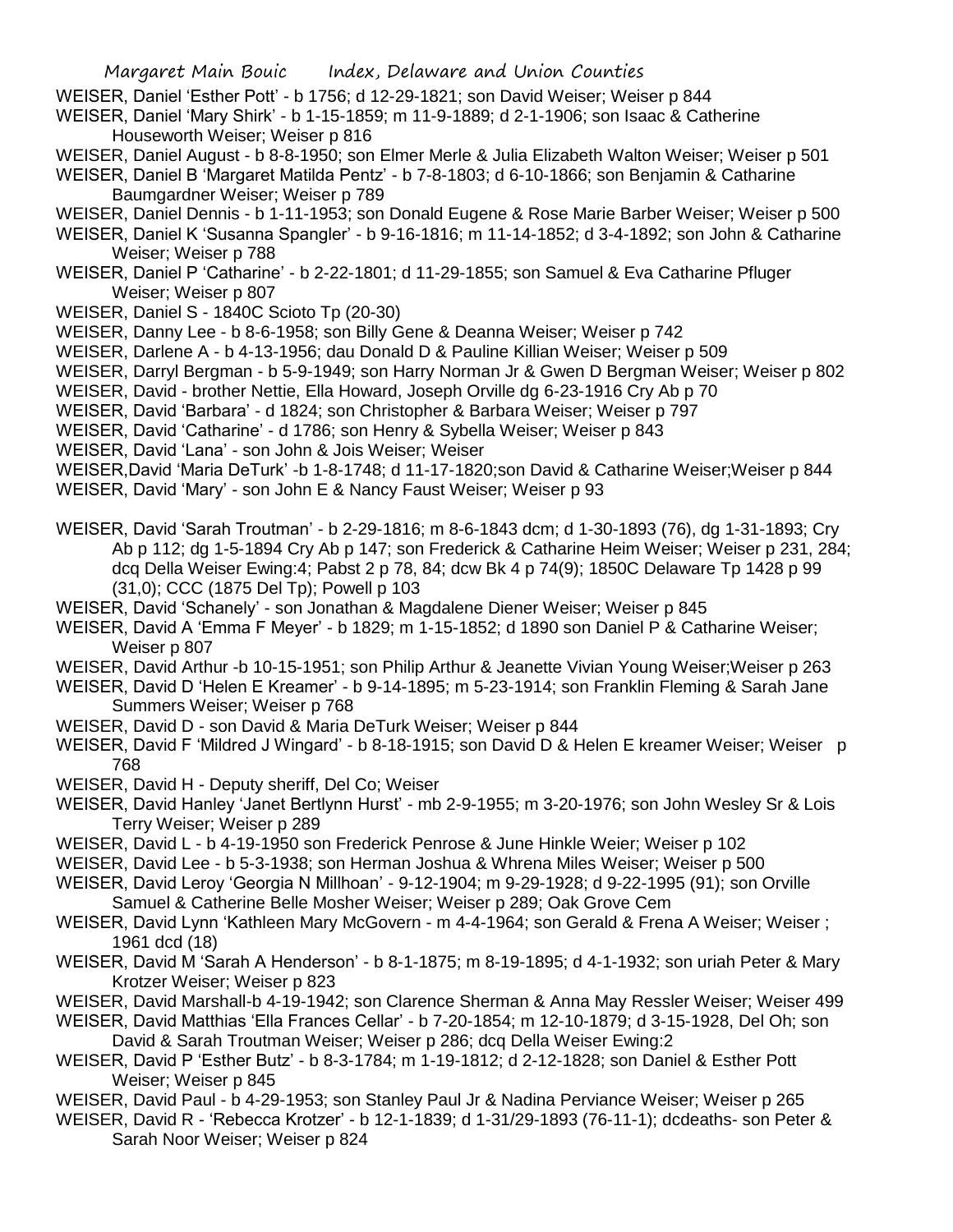- WEISER, David Reuben 'Ina Marcella Beasley' b 12-7-1922; m 7-8-1944; son William Walter & Nina Nadine Myers Warren; Weiser p 261
- WEISER, David Robert 'Betty Ann Nunn' b 3-30-1933; m 3-8-1958; son Robert Vernon & Dorothy Esther Shanor Weiser; Weiser p 742
- WEISER, David W son John E & Nancy Weiser 1850C Scioto Tp 2376 p 144 (7,0)
- WEISER, David Warren 'Auda Laverne Hunsaker' b 9-13-1921; m 8-7-1942; son Albert Luther & Lamona Shawyer Weiser; Weiser p 267
- WEISER, Dawn Marie (Fleck, Mrs. Norman Walter) m 8-26-1949; dau George Wilson & Carolina Julia Weber Weiser; Weiser p 506
- WEISER, Deanna (Mrs. Billy Gene) m 11-1955; Weiser p 742
- WEISER, Debbie Cole (Mrs. Bruce) parents of Joshua & Melissa Weiser; Weiser
- WEISER, Deborah b 3-10-1774; d 2-23-1837; dau David & Maria DeTurk Weiser; Weiser p 844

WEISER, Deborah Lynn - b 8-21-1953;dau Edmund LeRoy &Arlene Mae Heavlin Weiser; Weiser p 289

- WEISER, Deborah Sue b 1-16-1956; dau Patricia Ann Weiser; Weiser p 268
- WEISER, Deborah Lynn Smith (Mrs. John W Jr) m 9-18-1976, dau Gerald R Smith Weiser
- WEISER, Debra Lyn Slack (Mrs. Stephen Mark) b 6-7-1956; m 7-20-1974; dcc Jarrod Weiser 3; dau Alice Maxine Ayers & Charles Hugh Slack; Ayres 131143; 1979, 1981, 1983 dcd
- WEISER, Delilah Cecilia b 2-2-1874, dau Augustus & Catharine C Hoke Weiser; Weiser p 798
- WEISER, Della (Dix, Mrs. Charles) (White, Mrs. George F) b 4-21-1859; d 9-19-1940; dau Henry & Louis B Grange Weiser; Weiser p 519
- WEISER, Della Bertha Adell (Ewing, Mrs. Arthur) b 2-10-1883; m 4-1-1953; dau David Matthias & Ella Frances Cellar Weiser; Weiser p 286; dcq Della Ewing Weiser:1; Powers p 14
- WEISER, Della Eliza b 5-3-1878; d 4-10-1896; dau George & Rosa Howald Weiser; Weiser p 81; dg 6- 7-1904 Cry Ab p 250
- WEISER, Denise Elaine Krouse (Mrs. larry Keith) m 2-14-1976; dau Paul Krouse; Weiser
- WEISER, Dennis 'Susan' b 1951; son James E & Elizabeth Penhorwood Weiser; 1959 ucd (8); 1967, 1971, 1973 ucd; Weiser
- WEISER, Dennis Lee b 12-22-1945;son Wilbur William & Vera Elizabeth Boyer Weiser; Weiser p 501
- WEISER, Deville- b 3-12-1849; d 2-13-1950; ch John & Magdalena Hummelberger Weiser;Weiser p 784 WEISER, Diana Himmelberger (Mrs. Williughby); Weiser p 785
- WEISER, —Mrs. D. M.- dau J. M. Cellars; dg 8-19-1902 Cry Ab p 148- sister William D. Cellar; dg 7- 27- 1906, Cry Ab p 111
- WEISER, Don Coleman b 5-15-1941; son Clyde Robert & Gladys May Coleman Weiser; Weiser p 501
- WEISER, Donald Codner 'Maxine Kerns' b 6-5-1923; m 9-15-1946; son Ardris Brighton & Hazel K Codner Weiser; Weiser p 651
- WEISER, Donald D 'Marian Wagner' b 9-13-1924; son David D & Helen E Kreamer Weiser; Weiser p 768
- WEISER, Donald D 'Pauline Killian' b 9-25-1916; m 3-15-1939; son Charles A & Hannah E Hauck Weiser; Weiser p 509
- WEISER, Donald Edward 'Nancy Park' b 10-14-1930; m 6-1957; son Roy W & Elizabeth Jane Ellieott Weiser; Weiser p 742
- WEISER, Donald Eugene 'Rose Marie Barber' b 1-5-1926; m 9-10-1948; son Herman Joshua & Whrena Miles Weiser; Weiser p 499
- WEISER, Donald Jeffrey b 8-4-1955; son Frederick Penrose & June Hinkle Weiser; Weiser p 102
- WEISER, Donald Karl 'Pauline Young' b 10-26-1918; m 10-19-1941; son Walter Karl & Elizabeth Feitman Weiser; Weiser p 266
- WEISER, Donald Koehler 'Elizabeth Katharyn Sheely' b 11-1-1902; m 11-17-1931; son Samuel & Nettie Virginia Koehler Weiser; Weiser p 98
- WEISER, Donald Vincent b 4-12-1951;son Donald Eugene & Rose Marie Barber Weiser; Weiser p 500
- WEISER, Donna Dee (Gillett, Mrs. Edwin) b 7-15-1935; m 7-11-1954; dau Forest Douglas & Gertrude Louise Diedrich Weiser; Weiser p 439
- WEISER, Donna Kae b 1-18-1946; dau Donald Karl & Pauline Young Weiser; Weiser p 266
- WEISER, Donna M b 3-27-1947; dau Donald D & Pauline Killian Weiser; Weiser p 509
- WEISER, Donna Mae (Owen, Mrs. Ronald) dau Stanley Paul & Pearl Wippeman Weiser; Weiser p 265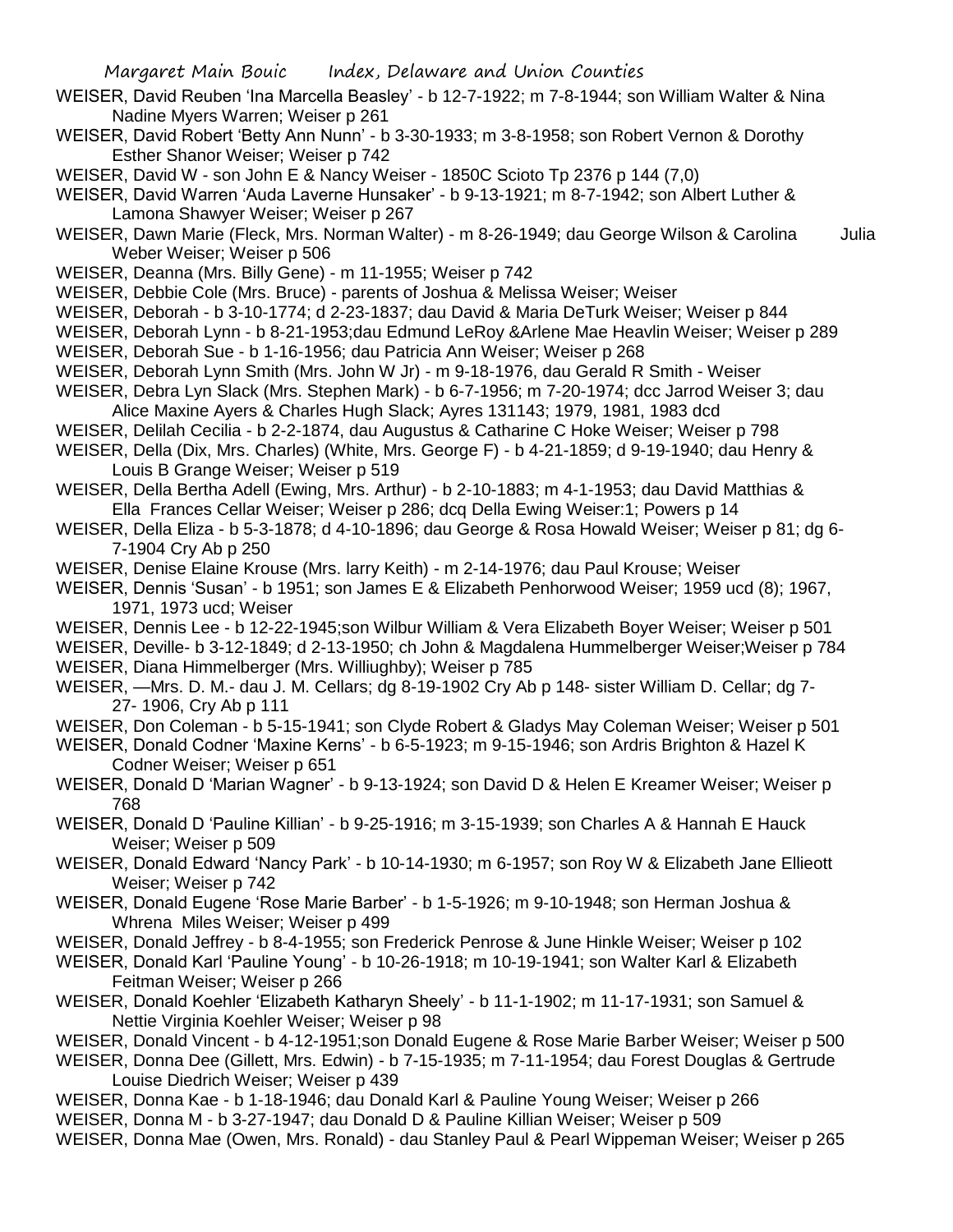- WEISER, Dora (White, Mrs. Arthur W) b 3-1-1863; d 2-4-1954; dau Henry & Louisa B Grange Weiser; Weiser p 519
- WEISER, Dora dau John B & Elizabeth Musselman Weiser; Weiser p 671

WEISER, Doralene - b 1955; dau Richard D & Dorothy Meyer Weiser; Weiser p 767

- WEISER, Dora Leffler (Mrs. George Leslie) Weiser p 519
- WEISER, Doris (Lynn, Mrs. George M) b 10-5-1922; m 1-20-1944; dau Rayman Stanley & Nelle Hoffhines Weiser; Weiser p 654
- WEISER, Doris Carol (Gilpin, Mrs. Clifford Rodney) b 6-22-1923; m 6-19-1945; dau Albert Luther & Lamona Shawyer Weiser - Weiser p 267
- WEISER, Doris Edna (White, Mrs. Morris) (Flack, Mrs. clarence) b 2-8-1907; dau Joseph & Nora Coons Weiser; Weiser p 520

WEISER, Doris McLain (Mrs. Ralph Wilbur) - b 4-5-2933; m 8-21-1951; Weiser p 498

- WEISER, Dorothy pallbearer for Miss Eva Weiser, dg 9-2-1913 Cry Ab p 57
- WEISER, Dorothy (Butterworth, Mrs. Harold) b 11-27-1900; m 3-19-1927; dau Oliver & Rowena B List Weiser; Weiser p 808
- WEISER, Dorothy Alice (Strait Mrs. Howard W) b 5-19-1916; dau Paul Thomas & Nina C Johnson Weiser; Weiser p 15
- WEISER, Dorothy Boyer (Seale, Mrs. Williams Wesley, Jr) b 10-2-1916; m 6-15-1940; dau Harry Boyer & Hazel Eleanor McKean Weiser; Weiser p 651
- WEISER, Dorothy Ellen (Jensen, Mrs. James) b 3-12-1901; m 6-27-1927; d 3-15-1944 Neb; dau George Edmond & Belle McGimpsey Weiser; Weiser p 672
- WEISER, Dorothy Esther Shanor (Mrs. Robert Vernon) b 4-21-1904; m 7-2-1927; Weiser p 742
- WEISER, Dorothy Gail Stephenson (Mrs. Edward Leroy) m 4-12-1952; Weiser p 766
- WEISER, Dorothy Jeane (Bowersox, Mrs. Stuart) b 2-6-1928; m 11-1947; dau David D & Helen E Kreamer Weiser- Weiser p 769
- WEISER, Dorothy Mary (Andrews, Mrs. H H) b 5-20-1897; d 3-24-1981 dau David Matthias & Ella Frances Cellar Weiser; Weiser p 286
- WEISER, Dorothy Meyer (Mrs. Richard D) Weiser p 767
- WEISER, Dorothy Reeves (Mrs. Charles John Jr) b 1-8-1906; m 1-12-1924; Weiser p 806
- WEISER, Dorothy Sunday (Mrs. Richard Paul) Weiser p 765
- WEISER, Douglas Diedrich b 6-2-1946; son Forest Douglas & Gergrude Louise Diedrich Weiser; Weiser p 439
- WEISER, Douglas James b 1-17-1946; son John Solomon & Pauline Starner Weiser; Weiser p 103
- WEISER, Douglas Paul b 7-2-1944; son Robert Luther & Elsie Blanche Saville Weiser; Weiser p 264
- WEISER, Drusilla Florence Courtright (Mrs. Alvah Victor) b 3-10-1867; m 5-4-18902; d 8-24-1903; Weiser p 656
- WEISER, Earl 'Gladys' 1949 ucd
- WEISER, Earl Lengel b 4-5-1901; son William Franklin & Annie H Weiser; Weiser p 785
- WEISER, Earl Victor 'Almeda Eugenia Goold' b 4-2-1908; d 6-10-1931; son Charles Luther & Adalina Augusta Schoen Weiser; Weiser p 268
- WEISER, Earl W 'Carolyn Pfiffner' b 12-19-1895; m 10-20-1920; son William F & Alice Thomas Weiser- Weiser p 16
- WEISER, Edgar Sherman 'Shirley Mae Deibler' b 2-1-1927; m 9-24-1949; son Elmer Merle & Julia Elizabeth Walton Weiser; Weiser p 500
- WEISER, Edith Mae Ashbrooke (Mrs. Clyde alden) b 1-22-1966; m 10-12-1927; Weiser p 655
- WEISER, Edmund E 'Jane Lee Cook' m 6-26-1976; son Gerald E & Frena A Weiser; 1961 dcd (16); 1980 dcd; Weiser
- WEISER, Edmund Leroy 'Arlene Mae Heavlin' b 7-5-1927; m 1-6-1951; d 12-28-1985 Oak Grove Cem; son David LeRoy & Georgia N Millhoan Weiser; Weiser p 289
- WEISER, Edna Burton (Mrs. Cecil Ray) Weiser p 519
- WEISER, Edna C Brillinger (Mrs. Ira Daniel) b 3-1-1891; m 8-10-1918; Weiser p 789
- WEISER, Edna Hazel (Rowland, Mrs. Howard Powell) (Cox, Mrs. Walter) b 6-25-1899; m(1) 7-166-
- 1914; m(2)1943; dau Orville Samuel & Catheine Bell Mosher Weiser; Weiser p 287
- WEISER, Edna Mae Tierney (Mrs. Sam Van Hoff) m 6-17-1896; Weiser p 801 WEISER, Edna Rhen (Mrs. John A) - Weiser p 410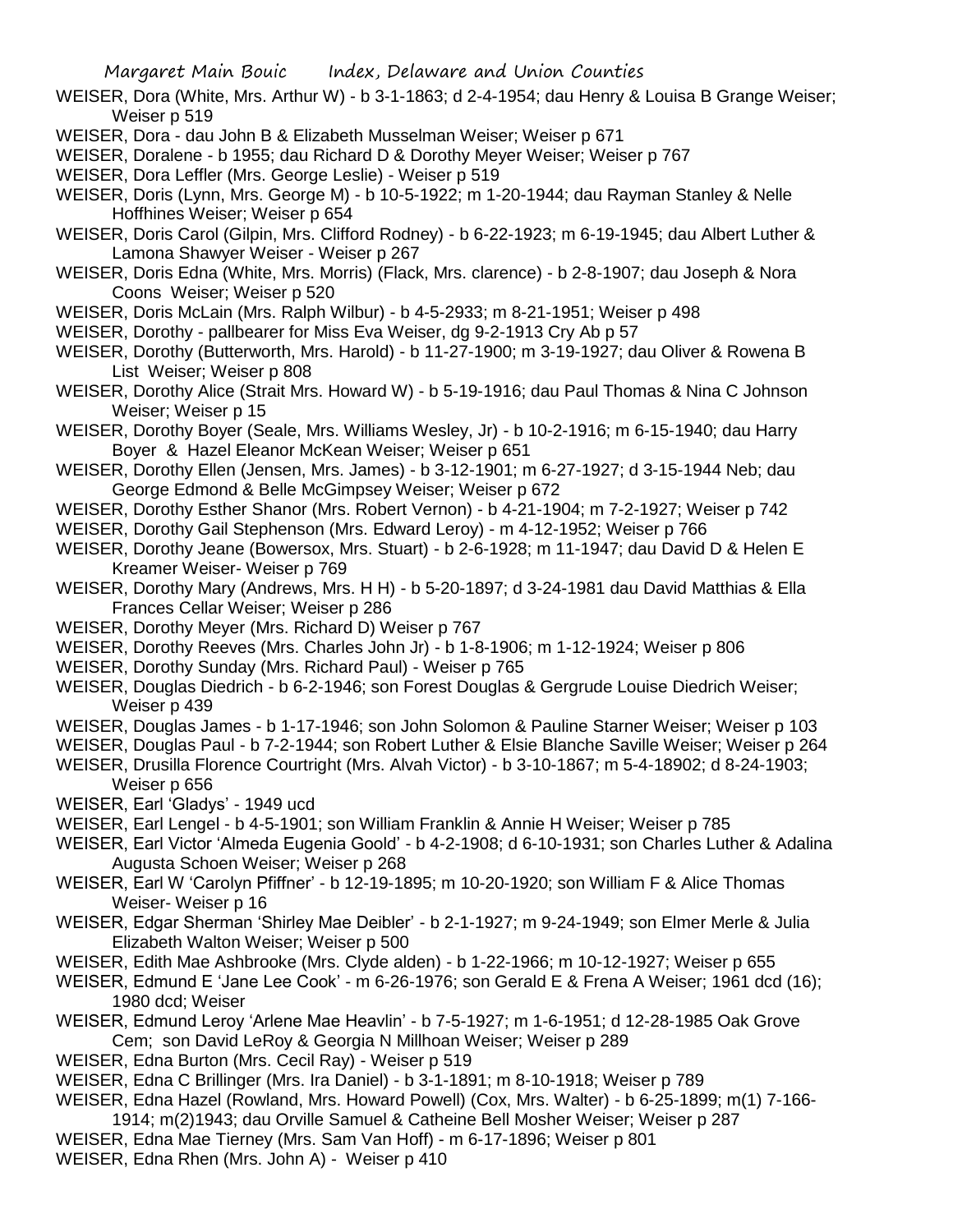- WEISER, Edward b 1879; son George E & Mary Ann Grime Weiser; Weiser p 743
- WEISER, Edward Copeland b 2-15-1804; d ca 1818; son Daniel & Elizabeth Copeland Weiser; Weiser p 835
- WEISER, Edward E b 1909; d 1911; son Arthur E & Lucinda Keller Weiser; Weiser p 788
- WEISER, Edward James 'Miriam Olga Geiss' b 12-20-1871; m 12-11-1892; d 4-24-1943; son Jacob & Martha A Potts Weiser; Weiser p 677
- WEISER, Edward James 'Mary Stevens' b 2-10-1925; son Harold Martin & Grace Hornburger Weiser; Weiser p 678
- WEISER, Edward Leroy 'Dorothy Gail Stephenson' b 1-29-1926; m 4-12-1952; son Emerson Frederick & Nellie Ethel Morgan Weiser; Weiser p 766
- WEISER, Edwin 'Caroline Schwartz' son Benjamin Franklin Weiser; Weiser p 774
- WEISER, Edwin Christopher- b -10-1852; son Martin Haller & Caroline Jane Peiffer Weiser; Weiser p 790
- WEISER, Edwin Fahnestock b 4-29-1845; d 7-11-1846; son Charles & Anna Maria Spangler Weiser; Weiser p 807
- WEISER, Edwin Hugh 'Lillian H Sautter' b 6-3-1886; d 8-21-1969; bur Marlborough; son Charles Deemer & Olive Willey Weiser; Weiser p 14; 1961, 1969, 1971 dcd
- WEISER, Edwin Morris b 1-18-1862; d 3-15-1873; son Henry Hess & Catherine Long Weiser; Weiser p 769
- WEISER, Edwin Reinke b 1-27-1848; d 5-23-1870; son Benjamin Henry & Catharine Stine Weiser; Weiser p 790
- WEISER, Patton (Mrs. ) sister William Patton dg 3-12-1912 Cry Ab p 107
- WEISER, Edythe J Wynn (Mrs. George Francis) m 8-17-1937; Weiser p 677
- WEISER, Elaine b 8-2-1948; dau Thomas Edwin & Trella Louise Duffey Weiser; Weiser p 656
- WEISER, Eleanor dau Philip & Mary J Culp Weiser; Weiser p 848
- WEISER, Eleanor L(Mrs. Foster) b 1-21-1820; d 6-13-1894 Del Oh; dcc Jarrod Weiser 33; Mayfield Cem; Powell p 172; Weiser p 848
- WEISER, Eleanor L b 4-28-1923; dau Charles A & Hannah E Hauck Weiser; Weiser p 509
- WEISER, Eleanora (or Judith) Redinger (Mrs. Benjamin) Weiser p 758
- WEISER, Eleanore- b 8-22-1798; d 1873; not m; dau Daniel & Elizabeth Copeland Weiser; Weiser p 833
- WEISER, Elenor tax duplicate 1890/1891 Marlborough Tp delge 1998 X10 p 20
- WEISER, Elgin son John & Rosa Jones Weiser; Weiser p 84
- WEISER, Elijah son David P & Eshter Butz Weiser; Weiser p 845
- WEISER, Elinor b 1863; d 1864; dau Jacob & Margaret Niemond Weiser; Weiser p 814
- WEISER, Eliza dau Jabez & Mary Weiser; 1850C Delaware Tp p 66 p 184 (11,0)
- WEISER, Eliza (Fesler, Mrs. ) dau William & Belah Cretuzer Weiser; Weiser p 848
- WEISER, Eliza (Snyder, Mrs. Jacob) b 1-21-1810; m 10-5-1835; d 10-26-1890; dau Solomon & Elizabeth Saffer Weiser; Weiser p 94, 111
- WEISER, Eliza (Sutton, Mrs. Amariah) b 2-14-1839; m 8-22-1860; d 10-27-1893; Weiser p 81
- WEISER, Eliza Heister (Mrs. Isaac Daniel) b 1854; d 7-10-1917; Weiser p 784
- WEISER, Elizabeth- d 2-5-1894, Deaths Un Co Probate, Vol 3
- WEISER, Elizabeth (Mrs. Adam) Weiser p 846
- WEISER, Elizabeth Aiken (Mrs. Daniel) m 12-11-1851 dcm; Weiser p 14
- WEISER, Elizabeth Ann b 12-4-1950; dau Donald Kail & Pauline Young Weiser; Weiser p 266
- WEISER, Elizabeth Ann (Smith, Mrs. William Talmadge) b 10-9-1926; m 2-5-1948; dau Saint Paul & Katharine Elizabeth Konda Weiser; Weiser p 102
- WEISER, Elizabeth Anspach (Mrs. John) b 11-2-1776; m 2-22-1789; d 3-14-1841 Pa; Weiser p 812
- WEISER, Elizabeth dau Benjamin & Catharine Hyde Weiser; Weiser p 839
- WEISER, Elizabeth b 8-22-1816; dau George & Elizabeth Weiser; Weiser p 845
- WEISER, Elizabeth -b 6-4-1792; d 12-7-1807; dau John Conrad & Elizabeth Klinger Weiser; Weiser 230
- WEISER, Elizabeth dau Benjamin & Anna Maria Levan Weiser; Weiser p 757
- WEISER, Elizabeth Bucher (Mrs. George) b 1-6-1787; d 1-17-1871 Pa; Weiser p 793
- WEISER, Elizabeth Copeland (Mrs. Daniel) m 2-1797; d 1825; dau Isaac Copeland; Weiser p 833
- WEISER, Elizabeth dau Charles Peter Shindel & Sarah C Brosius Weiser; Weiser p 796
- WEISER, Elizabeth (Mrs. Christopher Frederick) b 12-25-1702; m 1721; d 7-29-1760; Weiser p 786
- WEISER, Elizabeth b 3-10-1800; d young; dau Daniel & Elizabeth Copeland Weiser; Weiser p 833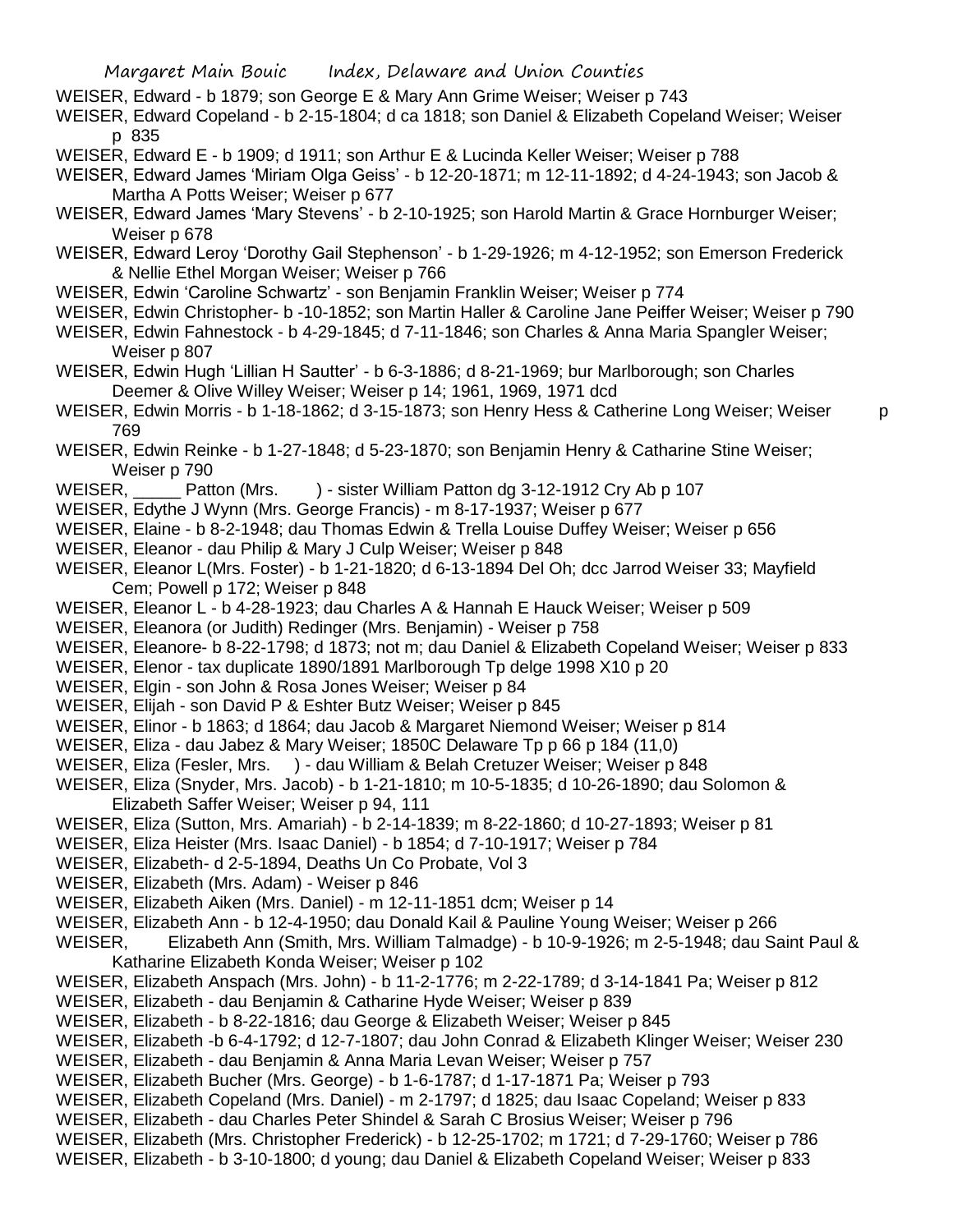- WEISER, Elizabeth (Mrs. George) b 1-15-1783; d 10-4-1858; Weiser p 845
- WEISER, Elizabeth (Mrs. Jabits) 1880C Milford Center 42 p 33 (46, Md,Md,Md)
- WEISER, Elizabeth (Mrs. James E) 1949, 1959, 1967, 1971, 1973, 1975, 1979, 1983 ucd; York Cem E31 p9;
- WEISER, Elizabeth (Mrs. John K) b 5-6-1808; d 4-20-1863; Weiser p 787
- WEISER, Elizabeth (Bassler, Mrs. John Conrad Weiser) b 5-16-1818; m 4-10-1851; d 1-10-1892 Pa; Weiser p 53; dau George & Elizabeth Bucher Weiser; Weiser p 794
- WEISER, Elizabeth (Brown, Mrs. Henry G) -dau Samuel & Elizabeth Snavely Weiser;Weiser p 765, 772
- WEISER, Elizabeth (Breitenbach, Mrs. Phillip) b 5-10-1731 or 4-19-1730; dau Christopher Frederick & Elizabeth Weiser- Weiser p 786, 808
- WEISER, Elizabeth (Courtright, Mrs. Jcob Grubbe) b 9-10-1815; m 9-2-1834; d 9-23-1856 Greencastle, Oh; Weiser p 632, 633
- WEISER,Elizabeth(Crawford, Mrs. John) -m 1867 dau Samuel & Elizabeth Hartman Weiser;Weiser p 85
- WEISER, Elizabeth (Devine, Mrs. Daniel) b 9-5-1836; d 1907 Mich; dau Henry & Elizabeth Rinehart Weiser; Weiser p 510, 522
- WEISER, Elizabeth (Ilgenfritz, Mrs. Samuel Jr) b 6-18-1807; dau Samuel & Eva Catharine Pfluger Weiser; Weiser p 797, 809
- WEISER, Elizabeth (Keefer, Mrs. George) b 1-18-1814; m 3-9-1843; d 8-9-1890; dau Philip & Catharine Malick Weiser; Weiser p 412, 418
- WEISER, Elizabeth Klein or Kline (Mrs. Peter) dau Charles C & Hill Klein; dg 9-3-1912 Cry Ab p155; delge 2003 p B11
- WEISER, Elizabeth Katharyn Sheely (Mrs. Donald Koehler) b 9-8-1904; m 11-17-1931; Weiser p 98
- WEISER, Elizabeth Kline (Mrs. Peter) b 7-4-1814; d 9-19-1884 (70-9-15) dcdeaths; Del Oh; dau Michael & Susanna Kline; dcq Dale A Johnson:15; Weiser p 243; Pabst 2 p 83, 84; 1850C Delaware p 1411 p 99 (35, Pa); dcc Marjorie Brookens Humes 27
- WEISER, Elizabeth Klinger (Mrs. John Conrad) b 3-10-1756; m 11-12-1775; d 3-12-1820; dcq Della Weiser Ewing:1; & John Philip & Eve Elizabeth Klinger Weiser p 229, 230, 295, 296, 298
- WEISER, Elizabeth L Loren (Mrs. Ronald Emerson) b 7-12-1919; Weiser p 766
- WEISER, Elizabeth Larue (Cree, Mrs. Alexander) b 3-24-1837; m 1871; d 3-18-1923; dau Reuben Benjamin & Sarah Bossart Weiser; Weiser p 840
- WEISER, Elizabeth (Nes, Mrs. ) dau Benjamin & Catharine Baumgardner Weiser; Weiser p 790
- WEISER, Elizabeth (Newman, Mrs. Thomas) b 3-8-1849; m 3-1866; d 12-7-1919; dau Isaac & Catherine Houseworth Weiser; Weiser p 814
- WEISER, Elizabeth (Powell, Mrs. Joseph) b 4-27-1802; d 5-11-1873; dau Frederick & Mary Catharine Heim Weiser; Weiser p 231, 232; dcw bk 4 p 74(9)
- WEISER, Elizabeth (Rady, Mrs. John C) b 9-13-1884; m 3-22-1912; dau Joshua & Susanna Campbell Weiser; Weiser p 506
- WEISER, Elizabeth (Reed, Mrs. John Jacob) d 1891; dau John & Elizabeth Anspach Weiser; Weiser p 813, 831
- WEISER, Elizabeth (Ruck or Rick, Mrs. John George) b 6-30-1776; m 3-21-1796; d 11-16-1848; dau Benjamin & Esther Levan Weiser; Weiser p 833, 837
- WEISER, Elizabeth (Trinkle, Mrs. ) dau Adam & Elizabeth Weiser; Weiser p 846
- WEISER, Elizabeth (Trinkle, Mrs. ) dau Henry & Barbara Ann Ripseid Wysor; Weiser p 846
- WEISER, Elizabeth (Weiss, Mrs. Joseph) b 6-21-1811; m 4-14-1834; d 2-4-1889; dau Francisca Weiser; Weiser p 744
- WEISER, Elizabeth (Wiegand, Mrs. Henry) b 9-6-1767; m 11-1-1789; dau John Conrad & Maria Margaret Battorf Weiser; Weiser p 787
- WEISER, Elizabeth (Willey, Mrs. Henry) b 10-10-1808; m 9-18-1826; d 12-29-1864; dcq Mary Vergon Sonner 15; dau John Frederick & Mary Worline Weiser; Weiser p 14, 16; 1880 dch p 781; dumch p 499; Powell p 90
- WEISER, Elizabeth (Witman, Mrs. Willis C) b 1882; d 1946; dau Isaac Daniel & Eliza Heister Weiser; Weiser p 784
- WEISER, Elizabeth Deibler (Mrs. Jacob) b 7-16-1810; d 5-9-1889; Weiser p 392
- WEISER, Elizabeth Ely (Mrs. Henry Phillip) Weiser p 847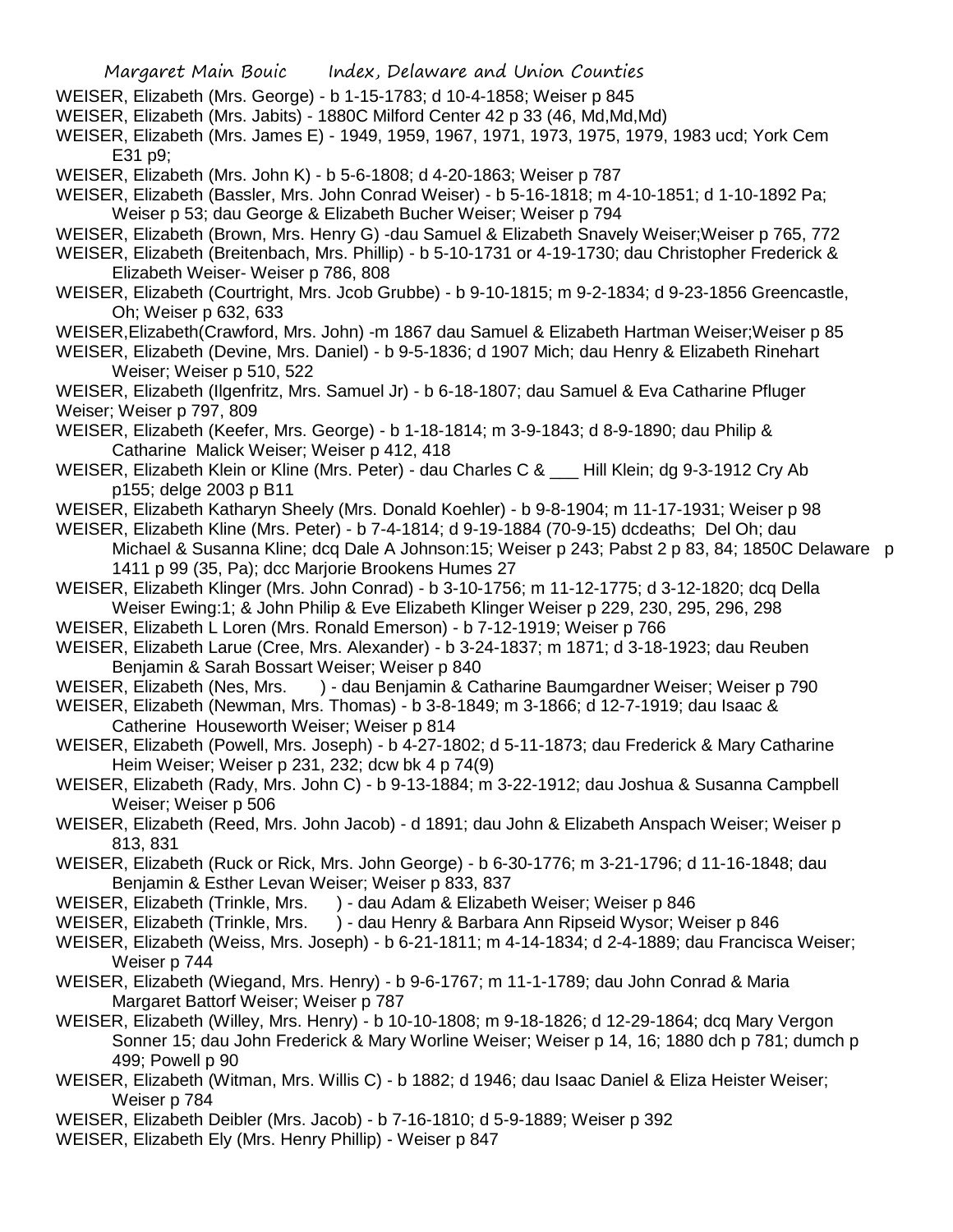- WEISER, Elizabeth Eve Holman (Mrs. Johnathan Lewis) b 5-24-1859; m 10-5-1881; d 7-30-1915; Weiser p 813
- WEISER, Elizabeth Hartman (Mrs. Samuel) b 12-18-1813; d 5-10-1854; dau Michael & Christina Noecker Hartman; Weiser p 84
- WEISER, Elizabeth Jane Elliott (Mrs. Roy W) b 2-1-1908; m 1925; Weiser p 742
- WEISER, Elizabeth Minchausin (Mrs. Peter) m 8-16-1787; Weiser p 627
- WEISER, Elizabeth Musselman (Mrs. John B) Weiser p 670

WEISER, Elizabeth Penhorwood (Mrs. James) - b 8-16-1919; m 5-1-1942; d 11-22-1995 (76) car accident; York Cem; dau Clarence & Viola Kelly Penhorwood; Weiser

- WEISER, Elizabeth dau Peter & Elizabeth Weiser; 1850C Delaware Tp 1411 p 199 (14,0)
- WEISER, Elizabeth Preiss (Mrs. John Conrad) m 2-3-1774; Weiser p 787
- WEISER, Elizabeth Reider (Mrs. Daniel) Weiser p 844
- WEISER, Elizabeth Regina (Leitzell, Mrs. Moses) dau Jacob & Maria Magdalena Eicholtz Weiser; Weiser p 830
- WEISER, Elizabeth Rinehart (Mrs. Henry) b 1900; m 1824; d 10-23-1859; dau John & Elizabeth Andrews Rinehart; Weiser p 509
- WEISER, Elizabeth Shaffer (Mrs. Henry Solomon) b 12-16-1791; d 1-10-1878; dau John Jacob & Mary Elizabeth Reiss Shaffer; Weiser p 94
- WEISER, Elizabeth Snavely (Mrs. Samuel) b 4-8-1808; d 10-11-1873; Weiser p 764
- WEISER, Elizabeth Snyder (Mrs. John Conrad) m 8-26-1810; Weiser p 52
- WEISER, Elizabeth Teresa (Kenedy, Mrs. Patrick John) b 7-12-1853; m 8-12-1874; d 9-7-1934; dau Thomas Boyd & Ann Teresa Farrell Weiser; Weiser p 835
- WEISER, Ella (Donavin, Mrs. Kirkwood) b 10-2-1862; dau Solomon B & Sarah Markle Weiser; Weiser p 94
- WEISER, Ella (Howard, Mrs. ) sister Nettie Weiser, dg 6-23-1916 Cry Ab p 70
- WEISER, Ella C Cannon (Mrs. Samuel Sylvester) m 5-15-1887; d 10-31-1931; Weiser p 821
- WEISER, Ella Everhart (Mrs. William John) b 12-17-1852; d 9-18-1943; Weiser p 788
- WEISER, Ella Frances Cellar (Mrs. David Matthias) b 11-13-1855; m 12-10-1879; dau Joseph McCoy & Cynthia Scott Cellar; dcq Della Weiser Ewing:3; Pabst 3:26; Weiser p 286; Powers p 14
- WEISER, Ella M (Himmelberger, Mrs. Henry) b 1874; d 1941; dau Isaac Daniel & Eliza Heister Weiser; Weiser p 784
- WEISER, Ella M Winters (Mrs. Harvey George) b 9-20-1882; m 8-2-1902; d 9-6-1958; Weiser p 741
- WEISER, Ella Margaret (Bordlemay, Mrs. Harold) b 2-28-1899; m 7-8-1922; dau William Alexander & Margaret Kerr Weiser; Weiser p 100
- WEISER, Ella Sheaffer (Mrs. Harry Kraber) b 12-30-1861; m 4-23-1885; d 9-22-1933; Weiser p 802
- WEISER, Ellen (Zellers, Mrs. Edward) b ca 1834; m 10-10-1852; dau Aaron & Mary Ann Hoffa Weiser; Weiser p 61
- WEISER, Ellen Lanius- b 12-21-1838; d 7-17-1839 Pa;dau John Jacob & Ann Lnius Weiser; Weiser 803 WEISER, Ellen Lavinia (Shoppell, Mrs. Samuel) - d 1-9-1919 Pa; dau Reuben & Esther Malick Weiser; Weiser p 829
- WEISER, Ellen Shirley Nelson (Mrs. John Hutton) b 5-15-1905; m 6-23-1930; Weiser p 785
- WEISER, Ellen Smith (Mrs. Benjamin Franklin) b 2-16-1849; d 9-7-1915 Pa; Weiser p 773
- WEISER, Elmer, will of Josephine Miller, 1st cousin once removed- delge 2003, p B11

808

- WEISER, Elmer 'Emma S Banks' b 8-8-1897; son Isaac Daniel & Eliza Heister Weiser; Weiser p 785 WEISER, Elmer E Elsworth - b 3-4-1860; d 1868; son Oliver Thomas & Maria L Hibner Weiser; Weiser p
	-
- WEISER, Elmer John 'Gertrude L Kistler' b 4-12-1867; m 2-16-1893; d 5-10-1943; son Joshua & Susanna Campbell Weiser; Weiser p 505
- WEISER, Elmer Merle 'Julia Elizabeth Walton' b 10-27-1905; m 3-15-1924; son Elmer Sherman & Amy Kate Snoddy Weiser; Weiser p 500
- WEISER, Elmer Merle Jr b 8-27-1924; d 9-10-1924; son Elmer Merle & Julia Elizabeth Walter Weiser; Weiser p 500
- WEISER, Elmer Sherman 'Amy Kate Snoddy' b 5-29-1873; m 3-23-1893; d 11-8-1950; son John Silas & Katie Ann Buck Weiser; Weiser p 497
- WEISER, Elmer Theodore b 6-9-1878; d 8-31-1944 Ia; son Charles Luther & Anna Bredimus Weiser; Weiser p 262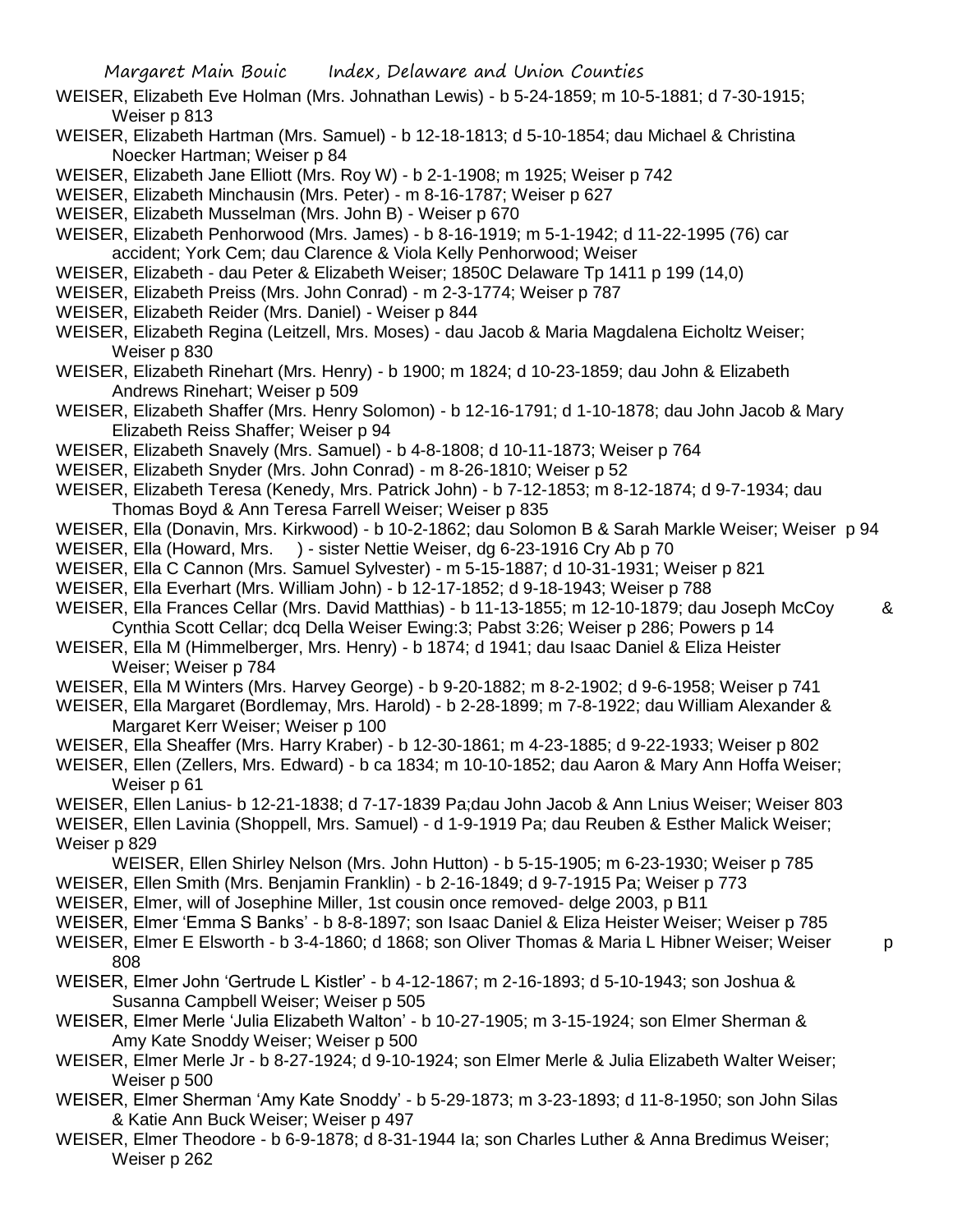- WEISER, Elmina Swigert (Mrs. Paul Alexander) m 11-14-1925; Weiser p 101
- WEISER, Elmira A b 3-1854; d 9-4-1856; dau John B & Elizabeth Musselman Weiser; Weiser p 670 WEISER, Elmira Brown (Mrs. Gates J) - Weiser p 807
- WEISER, Elmira Mussey (Mrs. Nelson) m 4-26-1851; Weiser p 848
- WEISER, Elsie Blanche Saville (Mrs. Robert Luther) b 5-7-1915; m 10-20-1935; Weiser p 264
- WEISER, Elvina (Arnold, Mrs. George) b 2-4-1820; m 10-17-1840; d 9-18-1893; dau Solomon & Maria Susan Zerbe Weiser; Weiser p 745
- WEISER, Elwood son Samuel & Nancy Hall Weiser; Weiser p 84
- WEISER, Elwood Ray 'Virginia Smith McLain' b 11-15-1922; m 10-10-1954; son Clarence Sherman & Anna May Ressler Weiser; Weiser p 498
- WEISER, Elysbeth Ann b 9-11-1942; dau David F & Mildred J Wingard Weiser; Weiser p 768
- WEISER, Emanuel son Jacob & Maria Magdalena Eicholtz Weiser; Weiser p 831
- WEISER, Emelina Jane b 7-28-1852; dau Solomon & Mary Ann Miller Weiser; Weiser p 729
- WEISER, Emelius Ilgenfritz 'Maria Louise Van Hoff' b 4-16-1835; m 2-2-1854; d 10-28-1902; son Samuel & Anna Maria Ilgenfritz Weiser; Weiser p 800
- WEISER, Emerson E 'Jennie K Decker' 'May Border' b 12-9-1889; d 5-4-1938; son Samuel & Clara Cantner Weiser; Weiser p 765
- WEISER, Emerson E Jr b 11-26-1916; d 10-24-1921;son Emerson E & Mary Border Weiser; Weiser p 765
- WEISER, Emerson Frederick 'Nellie Ethel Morgan' b 12-23-1886; m 7-2-1916; d 3-19-1950; son Solomon Long & Mary K Shirley Weiser; Weiser p 766
- WEISER, Emilius James 'Grace E Marsh' b 1-3-1867; m 5-17-1893; d 2-18-1937; son Emelius Ilgenfritz & Maria Louis Van Hoff Weiser; Weiser p 800
- WEISER, Emily b 12-15-1896; d 11-14-1957; dau Oliver & Rowena B List Weiser; Weiser p 807
- WEISER, Emily (Heaps, Mrs. Dr. John) b 1858; d 1924 Pa; dau Oliver Thomas & Maria L Hibner Weiser; Weiser p 807
- WEISER, Emily Church Benham (Mrs. Harry Norman) b 7-17-1888; m 6-5-1920; Weiser p 802
- WEISER, Emma (Mrs. Charles) Weiser p 837
- WEISER, Emma (Bender, Mrs. Martin) b 4-16-1838; m 7-18-1865; d 9-29-1881 dau Samuel & Anna Maria Ilgenfritz Weiser; Weiser p 801
- WEISER, Emma (Herold, Mrs. Wellington) b 11-6-1860; d 9-25-1910; dau Isaac & Catherine Houseworth Weiser; Weiser p 816
- WEISER, Emma (Keith, Mrs. ) dau Charles & Emma Weiser; Weiser p 837
- WEISER, Emma (Martin, Mrs. Jacob F) m 9-28-1852; dau Martin Jonathan & Catharine Haller Weiser; Weiser p 791
- WEISER, Emma Blanche (Ross, Mrs. Rev Mervin T) b 7-18-1888; m 11-18-1912; d 12-30-1915; dau Peter & Emma Jane Riland Weiser; Weiser p 417
- WEISER, Emma C Wicker (Mrs. Henry Kurtz) b 1883; Weiser p 767
- WEISER, Emma Caroline (Wirt, Mrs. John) m 1-15-1880; dau Reuben & Esther Malick Weiser; Weiser p 829
- WEISER, Emma Catharine (Rockey, Mrs. John F) b 9-20-1858; m 9-24-1876; d 12-14-1938; dau Augustus & Sarah Ann Gotwalt Weiser; Weiser p 798
- WEISER, Emma Christine b 5-18-1948; dau Warren Grove Jr & La Vonne Rouse Weiser; Weiser p 500
- WEISER, Emma F Meyers (Mrs. David A) b 1831; m 1-15-1851; d 1913; Weiser p 807
- WEISER, Emma Gramley (Mrs. John Augustus) Weiser p 508
- WEISER, Emma Helena (Miller, Mrs. Rev George Frederick) b 2-13-1832; m 5-17-1853; dau Daniel & Caroline Boyer Weiser; Weiser p 56
- WEISER, Emma Jane Riland (Mrs. Peter) b 3-16-1856; m 12-25-1880; d 1-3-1894; Weiser p 416
- WEISER, Emma Margaret (Gohl, Mrs. George Augustus) b 2-15-1868; m 1-21-1884; dau Uriah peter & Mary Krotzer Weiser; Weiser p 821
- WEISER, Emma Rebecca (Beaver, Mrs. Samuel) b 2-7-1849; m 1872; d 4-16-1895; dau Philip & Catharine Zerbe Greiff Weiser; Weiser p 92
- WEISER, Emma S Banks (Mrs. Elmer) Weiser p 785
- WEISER, Enos Halleck d 1936; son Albert Weiser; Weiser p 799
- WEISER, Erastus Hay 'Annie Franklin' b 1-28-1826; m 10-12-1852; d 7-11-1872; son Charles & Anna Maria Spangler Weiser; Weiser p 805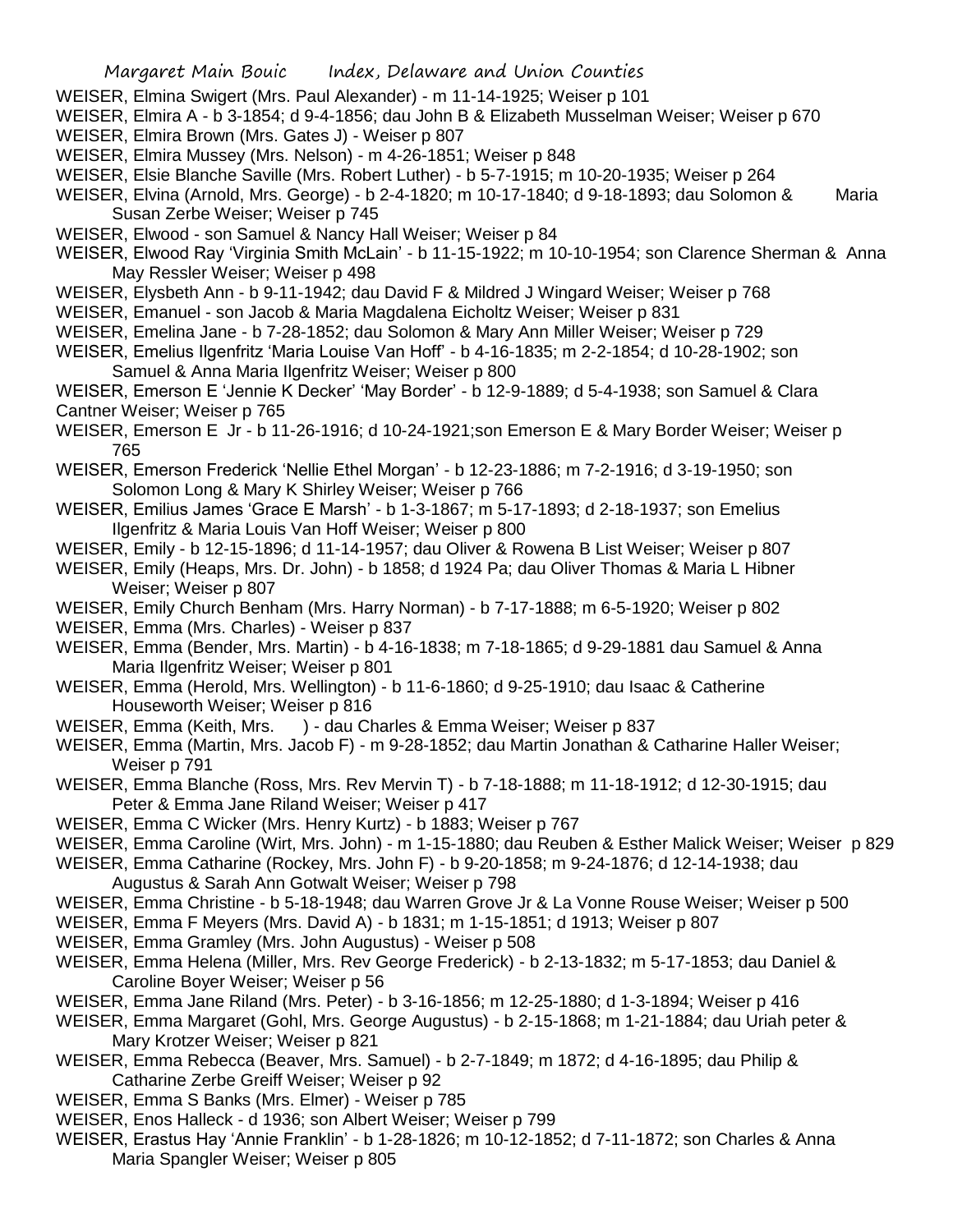- WEISER, Erhard Frederick b 6-11-1706; d 11-29-1707; son John Conrad & Anna Magdalena Ubelen Weiser; Weiser p 5
- WEISER, Ernest Franklin 'Mary P Bruce' b 7-31-1882; m 4-6-1915; d 9-1932; son Charles Luther & Anna Bredimus Weiser; Weiser p 264
- WEISER, Ernest Franklin Jr 'Bonita Jones' b 7-20-1917; m 10-1947; son Ernest Franklin & Mary P Bruce Weiser; Weiser p 265
- WEISER, Ervin W 'Mildred Ulshaffer' b 2-9-1901; son William H & Sarah Ann Landis Weiser; Weiser p 788
- WEISER, Estella May b 8-4-1886; not m; dau Wiliam H & Sarah Ann Landis Weiser; Weiser p 768
- WEISER, Estelle Irene Shively (Mrs. Arthur George) b 1-10-1876; m 3-13-1904; Weiser p 262
- WEISER, Esther d 1894; dau Samuel Hartman & Catharine Smaile Weiser Weiser p 85
- WEISER, Esther b 1-39-1805; dau Benjamin & Catharine Hyde Weiser; Weiser p 839
- WEISER, Esther b 10-22-1777; d 7-22-1848; dau David & Maria DeTurk Weiser; Weiser p 844
- WEISER, Esther b 5-29-1816; dau Samuel D & Mary Schroeder Weiser; Weiser p 844
- WEISER, Esther b 10-9-1819; dau David P & Esther Butz Weiser; Weiser p 845
- WEISER, Esther (Hance, Mrs. Allen D) b 7-28-1860; m 4-30-1890; dau Solomon B & Sarah Markle Weiser; Weiser p 94
- WEISER, Esther (Lantz, Mrs. Elijah) dau John & Barbara Witman Weiser; Weiser p 783
- WEISER, Esther (Miller, Mrs. William) dau Martin & Maria Catharine Weiser; Weiser p 790
- WEISER, Esther (Winkleman, Mrs. Henry) b 6-30-1803; m 4-31-1822; d 11-24-1850; dau Benjamin & Maria Levan Weiser; Weiser p 757, 758
- WEISER, Esther B Ward (Mrs. Guy) b 11-17-1901 Pickaway Co; m 11-1-1941; d 6-4-1995 (93); Oak Grove Cem; dau Oscar & Laura Jane Burton Ward
- WEISER, Esther Butz (Mrs. David P) b 12-1783; m 1-19-1812; d 8-2-1848; Weiser p 845
- WEISER, Esther Gladys (Schaeffer, Mrs. John A) b 4-9-1903; m 1919; d 4-18-1952; dau David M & Sarah A Henderson Weiser; Weiser p 823
- WEISER, Esther Levan (Mrs. Benjamin) (Bleiny, Mrs. John) b 11-24-1752; m(1)2-7-1772; m(2) 7-11- 1784; d 7-29-1798; dau Daniel & Susanna Siegfried Levan; Weiser p 33
- WEISER, Esther M Steckle (Mrs. William J Bryan) m 11-1-1917; Weiser p 437
- WEISER, Esther Malick (Mrs. Reuben) b 1-1-1830; d 8-20-1907 Pa; Weiser p 829
- WEISER, Esther Pott (Mrs. Daniel) Weiser p 844
- WEISER, Esther Werlein (Mrs. Solomon B) m 7-24-1845; Weiser p 93
- WEISER, Ethel Gibbs (Mrs. Homer Bradshaw) m 10-30-1933; Weiser p 103
- WEISER, Ethel I Trump (Mrs. Mark Everett) b 9-11-1901; m 6-28-1920; Weiser p 102
- WEISER, Ethel Peitzman (Mrs. Walter Karl) b 11-30-1890; d 12-25-1937; Weiser p 266
- WEISER, Eugene A b 3-5-1945; son Frederick Penrose & June Hinkle Weiser; Weiser p 102
- WEISER, Eugene Francis 'Lulu Kindig' b 5-6-1874; m 6-17-1903; d 8-28-1948; son Franklin Samuel & Barbara Sophia Stahle Weiser; Weiser p 802
- WEISER, Eugene Robert 'Mary Gingher' b 8-27-1921; m 6-8-????; son Emerson E & May Border Weiser; Weiser p 766
- WEISER, Eunice Miriam b 7-13-1923; dau Harold Martin & Grace Hornberger Weiser; Weiser p 678
- WEISER, Eva (Hepner, Mrs. George) b 11-7-1782; dau John Conrad & Elizabeth Klinger Weiser; Weiser p 230, 298
- WEISER, Eva (or Pauline) (Wolf, Mrs. Daniel) b 4-12-1801; d 1-11-1823 Del Co, Oh; dau Frederick & Mary Catharine Heim Weiser; Weiser p 231,232
- WEISER, Eva Ann Caris (Mrs. Samuel) b 10-10-1829; m 7-4-1852; d 7-2-1909; Weiser p 649
- WEISER, Eva Belle b 6-8-1895; d 8-27-1913 typhoid, (18y 2 m 21 d); Oak Grove Cem; dau Orville Samuel & Catharine Belle Mosher Weiser; Weiser p 287; dg 9-2-1913 Cry Ab p 57
- WEISER, Eva Catharine Pfluger (Mrs. Samuel) b 7-28-1762; d 1-5-1856 pa; Weiser p 797
- WEISER, Eva Conrad (Mrs. George) b 3-13-1818; m 11-6-1859; d 11-16-1896; Weiser p 412
- WEISER, Eva Elizabeth b 1-22-1779; dau Christopher & Barbara Weiser; Weiser p 793
- WEISER, Eva Elizabeth (Hoffman, Mrs. Jacob) b 4-6-1806; d 8-26-1881; dau Jacob & Margareta Hoffman Weiser: Weiser p 393, 394
- WEISER, Eva Elizabeth (McCabe, Mrs. Edward) b 1-29-1753, Pa; dau Peter & Catharine Weiser; Weiser p 706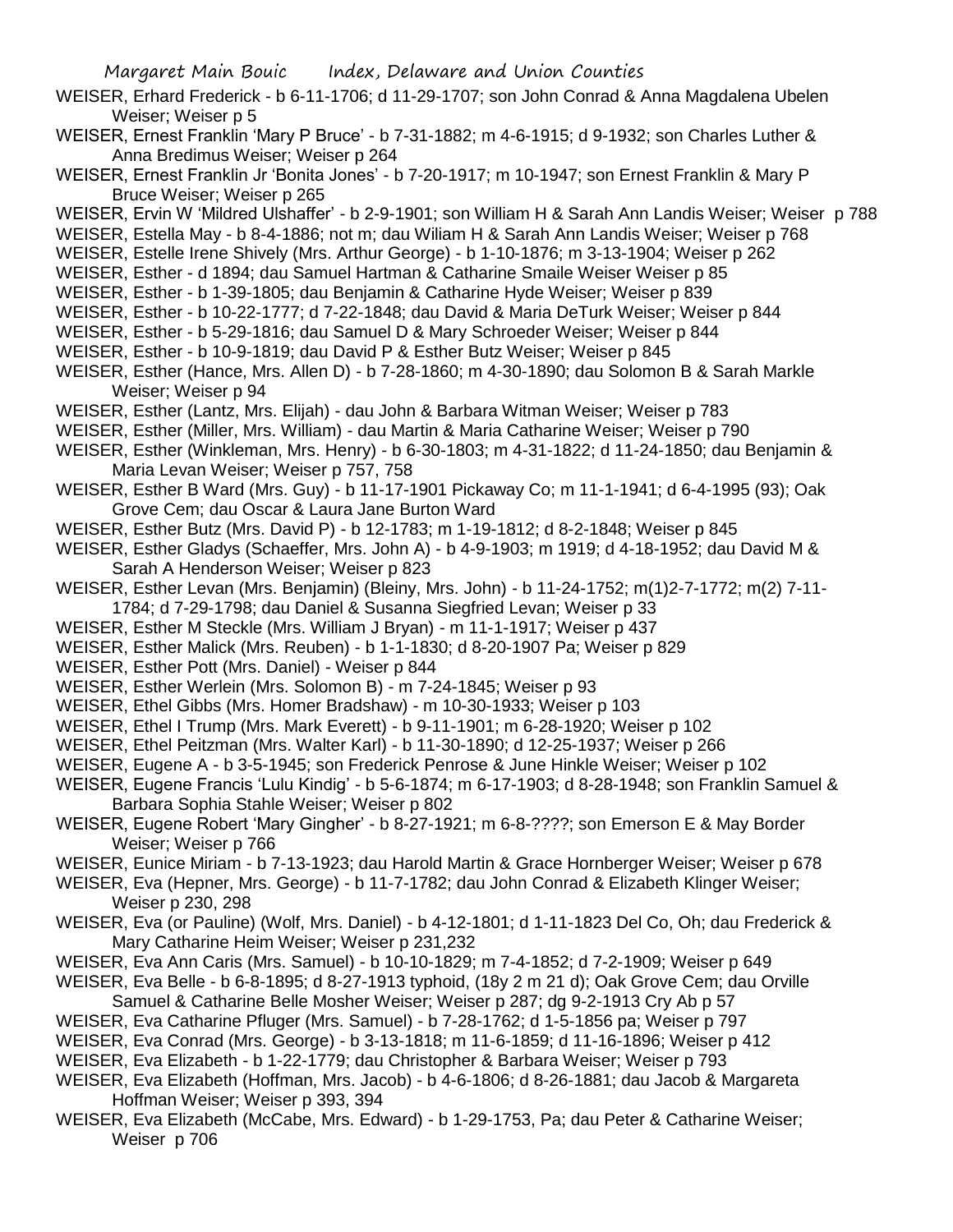- WEISER, Eva Estelle (Ewing, Mrs. John Frederick) b 3-23-1922; dau Paul William & Kathryn Fredericka Wilkie Weiser; Weiser p 266
- WEISER, Eva Hoke dau Philip & Mary J Culp Weiser; Weiser p 848
- WEISER, Eva Maria Elizabeth (Fasig, Mrs. Jacob) (Lewars, Mrs. Henry) b 6-16-1788; m(1) 3-8-1808; d 3-22-1880; dau Jabetz & Maria Elizabeth Wenger Weiser; Weiser p 60, 132
- WEISER, Eva Mason 'Mrs. Marion F' m 1-1914; Weiser p 740
- WEISER, Eve (Peck, Mrs. Jacob) m 1-5-1796; dau Adam & Elizabeth Weiser; Weiser p 846
- WEISER, Eve Elizabeth (Klinger, Mrs. John Philip) dcc Marjorie Brookens Humes 211
- WEISER, Evelyn Bierly (Mrs. Henry Kurtz) b 10-16-1921; Weiser p 614, 768
- WEISER, Evelyn Elizabeth (Hammer, Mrs. Alvin) b 12-10-1918; m 9-5-1935; dau David D & Helen E Kreamer Weiser; Weiser p 768
- WEISER, Evelyn Fisher (Mrs. Orvill Berneal) b 12-15-1905; m 1-1-1938; Weiser p 655
- WEISER, Evelyn Lillian Mahler (Mrs. Rolla James) b 6-13-1919; m 3-6-1943; Weiser p 281
- WEISER, Evelyn Metts (Mrs. Peter Oswald) m 12-28-1871; Weiser p 672
- WEISER, Everett E 'Amelia Wood' m 12-25????; son Philip & Mary J. Culp Weiser; dcc Jarrod Weiser 8; Weiser p 848
- WEISER, F hadc p 56, 1849 Troy Tp
- WEISER, Fannie Louise b 1-16-1895; d 5-28-1953; York Cem E30 p 91
- WEISER, Fannie M b 3-20-1885; d 4-1-1885; dau William H & Sarah Landis Weiser; Weiser p 788
- WEISER, Fannie Wormell (Mrs. Herbert) 1949 ucd
- WEISER, Fietta Schlagel (Mrs. Jonathan H) b 9-3-1846; d 12-20-1917; Weiser p 815
- WEISER, Fillmore b 1856; d 4-15-1861 Pa; son Cates J & Elmira Brown Weiser; Weiser p 807
- WEISER, Flora dau Reuben Bossart & Sarah C Stenbury Weiser; Weiser p 842
- WEISER, Flora Emma (Ritter, Mrs. Elmer Grieb) b 7-27-1863; m 9-15-1885; d 8-6-1940 Pa; dau Jacob & Martha A Potts Weiser; Weiser p 675
- WEISER, Flora Park (Mrs. Frederick) b 3-1-1854; m 11-29-1880; d 8-6-1903; Weiser p 281
- WEISER, Florence- b 3-24-1846; d 5-11-1871;dau Samuel & Anna Maria Ilgenfritz Weiser; Weiser 801
- WEISER, Florence (Kirkpatrick, Mrs. Walton) b 7-6-1902; m 10-8-1922; dau George Frank & Mary Ellen Lower Weiser; Weiser p 677
- WEISER, Florence B b 7-10-1890; d 11-27-1905; dau Peter & Emma Jane Riland Weiser; Weiser p 417
- WEISER,Florence B Finch (Mrs. William Harry)- b 4-10-1873; m 12-19-1893; d 8-11-1941;Weiser p740
- WEISER, Florence M (Harger, Mrs. Milford C) b 3-5-1902 Troy Tp; m 1-4-1922; dau William F & Alice Thomas Weiser; Weiser p 16
- WEISER, Florence May- b 7-15-1924;dau Clarence Sherman & Anna May Ressler Weiser- Weiser p 498
- WEISER, Florence Mildred Randolph (Mrs. Spencer Kenneth) b 3-18-1910; m 10-8-1935;Weiser p 796
- WEISER, Florence Sarah b 8-5-1888; d 12-27-1978; bur Oak Grove; dau David Matthias & Ella Frances Cellar Weiser; Weiser p 286
- WEISER, Floritine Cordelia Margaret (Lackey, Mrs. James R) b 5-28-1835; dau Reuben Benjamin & Sarah Bossart Weiser; Weiser p 840
- WEISER, Floyd William -b 9-17-1943;son Samuel Adam & Nellie Blanche Dishong Weiser-Weiser 783
- WEISER, Forest Douglas 'Gertrude Louise Diedrich' b 12-17-1907; m 6-6-1932; son Cyrus William & Gudrida Cannon Weiser; Weiser p 439
- WEISER, Foster 'Eleanor' b 10-10-1815; d 10-22-1852 (37y 12d); dcc Jarrod Weiser 32; Weiser p 848; 1840C Marlborough Tp p 249 (20-30); Mayfield Cem - Powell p 172
- WEISER, Frances (Brownlee, Mrs. Loren) (Sommers, Mrs. Russell) b 1-27-1908; m(1)9-5-1925; m(2) 5-27-1933; dau Walter T & Nona Trotzel Weiser; Weiser p 281
- WEISER, Frances Augusta b 8-1-1874; d 9-15-1874; dau John solomon & Alice Ada Haus Weiser; Weiser p 96
- WEISER, Frances Jane (Cassidy, Mrs. Robert) b 2-13-1920; m 4-11-1946; dau David D & Helen E Kreamer Weiser; Weiser p 768
- WEISER, Frances Loraine (Ridge, Mrs. Samuel) b 7-26-1900; m 2-17-1951; dau John Edgar & Lillie Bell Noggle Weiser; Weiser p 655
- WEISER, Frances Sailer (Wright, Mrs. Harry) b 9-1-1900; d 11-1930; dau Henry Shearer & Anna Isabel Sailer; Weiser p 750
- WEISER, Frances Workman (Mrs. Herman Joshua Jr) b 4-12-1923; m 6-14-1949; Weiser p 499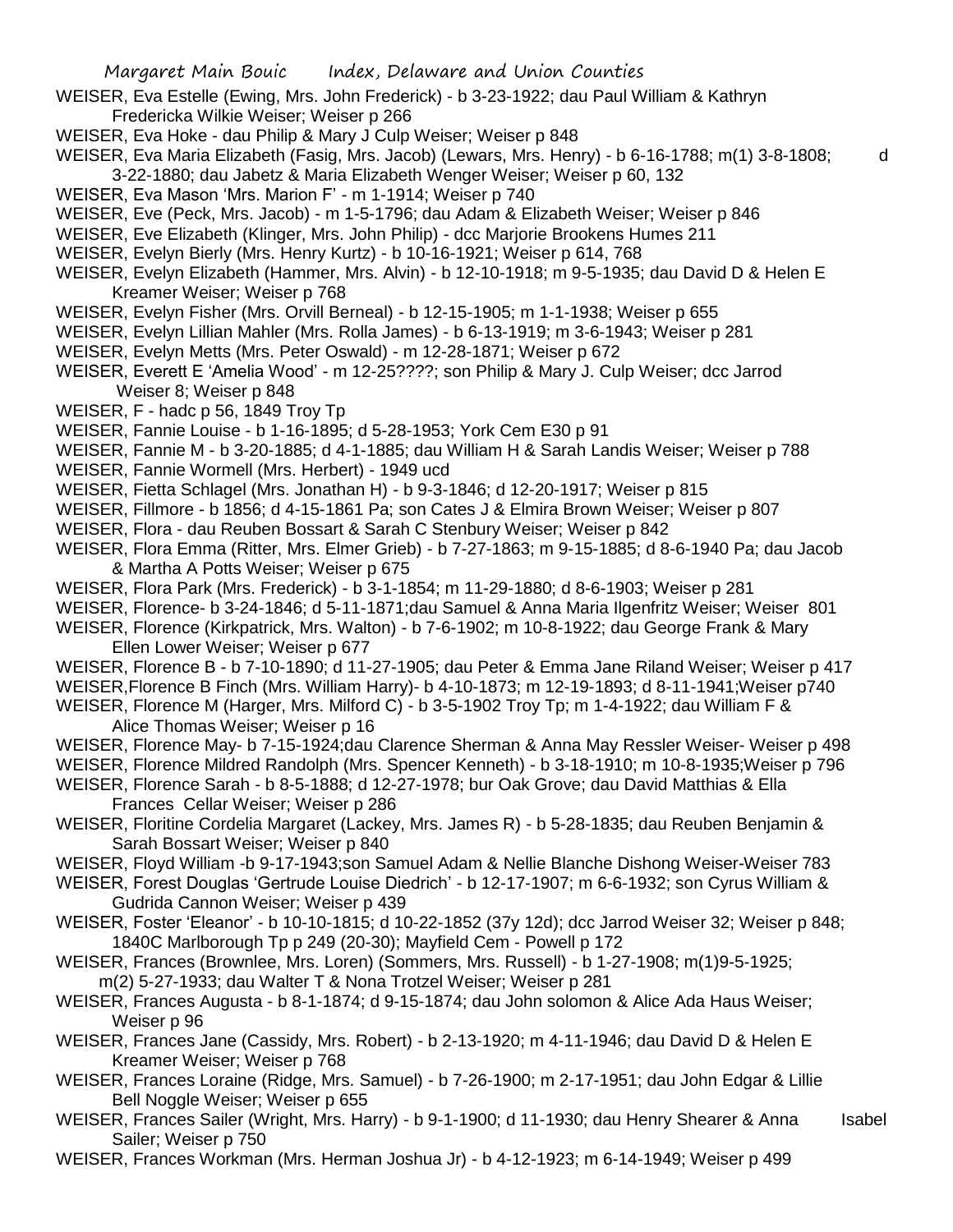- WEISER, Francis son Benjamin Weiser; Weiser p 13
- WEISER, Francis F b d 1805; son George & Elizabeth Bucher Weiser; Weiser p 793
- WEISER, Francis James 'Carrie Weitkamp' b 3-13-1883; d 6-1942; son William H & Sarah Ann Landis Weiser; Weiser p 788
- WEISER, Francisca (Frederick, Mrs. Michael) b 6-30-1790; m 5-1816; dau Solomon & Marie Wagner Weiser; Weiser p 707, 744
- WEISER, Frank son Jebits H & Elizabeth Weiser, 1880C Milford Center 42 p 42 (18,0, Pa, Md)
- WEISER, Frank E d 7-26-1862 (1m 11d); Mayfield Cem Powell p 172; son J & E
- WEISER, Franklin b 9-23-1906; d 5-17-1907; son James & Jestie M Weygand Weiser; Weiser p 62
- WEISER, Franklin 'Ada Stelle' b 1877; son George E & Mary Ann Grimes Weiser; Weiser p 742
- WEISER, Franklin Fleming 'Sarah Jane Summers' b 2-17-1860; d 7-10-1946; son Henry Hess & Catherine Long Weiser; Weiser p 767
- WEISER, Franklin Samuel 'Barbara Sophia Stahle' b 9-25-1825; m 3-25-1852; son John Jacob & Sarah Kraber Weiser; Weiser p 801
- WEISER, Franklin Sheafer 'Martha' b 3-30-1886; son Harry Kraber & Ella Sheaffer Weiser; Weiser p 802
- WEISER, Freda M Ruggles (Mrs. Jay Richard) b 4-17-1921; m 9-3-1940; 1961, 1969, 1971, 1980 dcd; Weiser p 15
- WEISER, Frederick d Chesire, St Mark's Lutheran Church, dg 12-18-1900 Cry Ab p 47
- WEISER, Frederick b 1775; d 1846; Oak Grove Cem; Powell p 444; 1976 dch p 12
- WEISER, Frederick 1835 men p 61 #65 p 114 Troy Tp
- WEISER, Frederick b 9-24-1794; son John & Justina Kehl Weiser; Weiser p 485
- WEISER, Frederick b 5-21-1740; d 6-26-1756; son John Frederick & Anna Catharine Weiser; Weiser p 843
- WEISER, Frederick 'Anna Amelia Zeller' b 12-24-1728; m 12-3-1751; d 11-15-1773; son John Conrad & Anna Eva Feck Weiser; dcc Marjorie Brookens Humes 208; Weiser p 8, 227, 228, 229, 230, 627
- WEISER, Frederick 'Catharine Heim'(also as Maria Catharine Heim and Mary Catharine Heim) b 10-19 or 17-1776; m 5-10-1800; d 5-5-1855; son John Conrad & Elizabeth Klinger Weiser; dcc Marjorie Brookens Humes 52; 1835 men p 21 #58 p 34 Delaware Tp; bur Oak Grove Weiser p 230, 231, 232, 234, 243, 272, 273, 281, 284, 290; Pabst 7 p3; 2 p 14, 85, 94; dcq Della Weiser Ewing: 8; dcq Dale A Johnson: 28; hadc p 23; CCC; 1820C p 18; 1908 dch p 246, 247, 249, 451; 1880 dch p 317, 319, 399, 400; 1850C Delaware Tp 1429 p 99 (73,Pa); Powell p 97
- WEISER, Frederick 'Flora Park' b 1-29-1847; m 11-29-1880; d 3-2-1931; son William & Mary Myers Weiser; Weiser p 281
- WEISER, Frederick Penrose Sr 'Bessie Steigleman' 'Maria Elizabeth Strohm' b 5-21-1886; m(1) 6-27- 1904 div; m(2) 10-12-1912; son Samuel Henry & Rachel Kline Weiser; Weiser p 101
- WEISER, Frederick Penrose 'June Hinkle' b 2-8-1917; m 11-20-1935; son Frederick Penrose & Maria Elizabeth Strohm Weiser; Weiser p 101
- WEISER, Frederick Penrose b 2-8-1936; son Frederck Penrose & June Hinkle Weiser' Weiser p 101
- WEISER, Frederick Sheely b 11-25-1935; son Donald Koehler & Elizabeth Katharyn Sheely Weiser; Weiser p 98
- WEISER, Frena Amanda McCurdy (Mrs. Gerald Everett) b 1-16-1921; m 1-17-1942; dau Edmund R. & Edith Good McCurdy- dcc Jarrod Weiser 5; 1969, 1971, 1980 dcd;
- WEISER, Gary b 1-25-1938; son Oscar Oswald & Mildred Treadway Weiser; Weiser p 672
- WEISER, Gates B 'Minnie M Blummer' son Gates J & Elmira Brown Weiser; Weiser p 807
- WEISER, Gates J 'Elmira Brown' son Daniel P & Catharine Weiser; Weiser p 807
- WEISER, Gene son Le Roy & Georgia Millhoan Weiser; Weiser
- WEISER, George b 3-19-1819; d young; son John & Catharine Fengel Weiser; Weiser p 63
- WEISER, George tax duplicate 1890/91 Marlborough Tp 1998 delge XIV p 26
- WEISER, \_\_\_\_\_\_\_ (Simpson, Mrs. Dr. L B) dau George & Rosanna Howald Weiser; dg 6-7-1904 Cry Ab p 250; dg 6-3-1904 Cry Ab p 249
- WEISER, George d young; son George & Anna Cook Weiser; Weiser p 671
- WEISER, George b 2-20-1848; d 9-2-1854; son Samuel & Elizabeth Hartman Weiser; Weiser p 85
- WEISER, George b 9-16-1843; d 1843; son Philip & Catharine Zerbe Greiff Weiser; Weiser p 92
- WEISER, George son Solomon & Elizabeth Shaffer Weier; Weiser p 94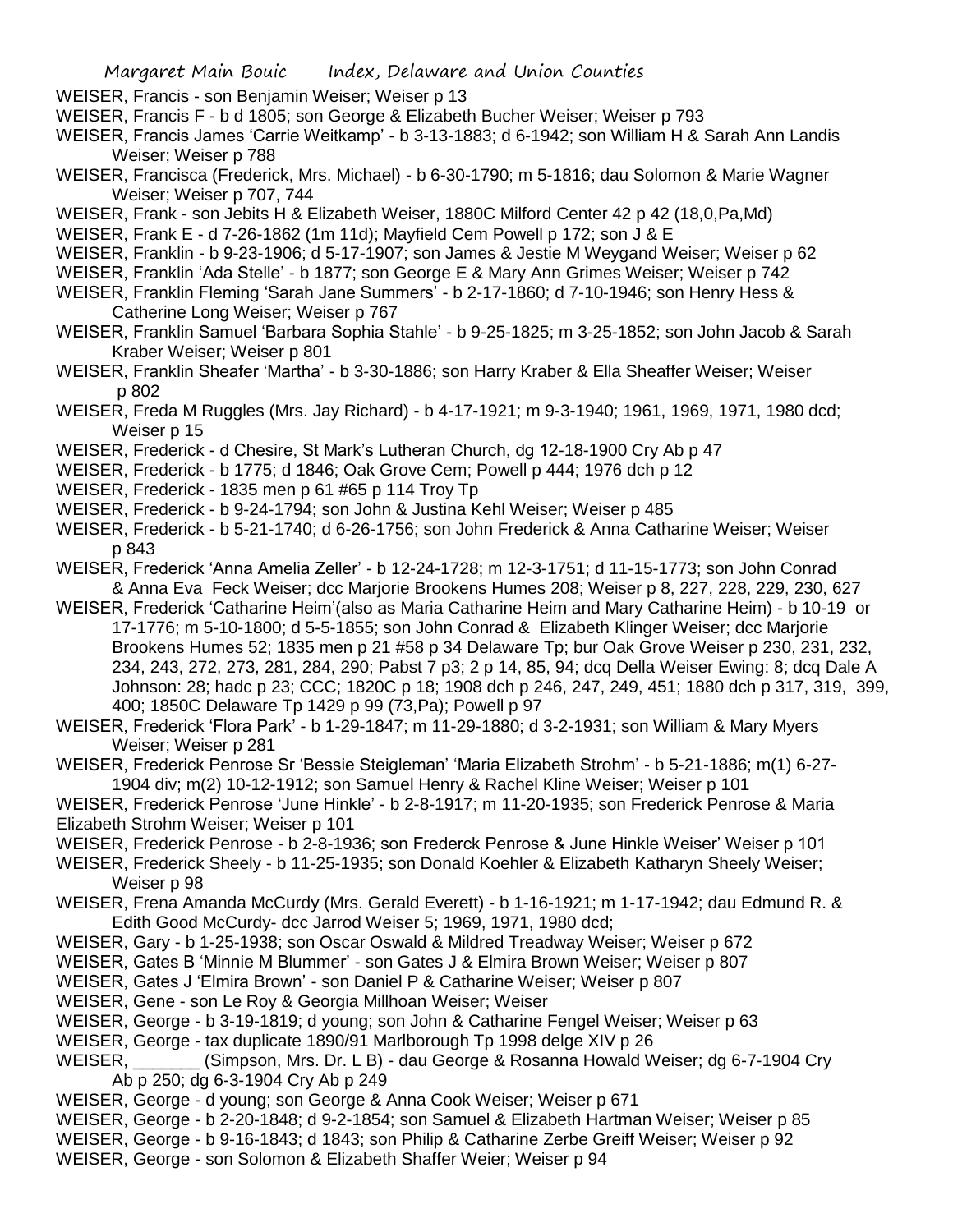- WEISER, George b 8-16-1875; d 9-1-1875; son John Solomon & Alice Ada Haus Weiser; Weiser p 96 WEISER, George - son George Frederick Weiser; Weiser p 786
- WEISER, George b 3-10-1840; d 8-25-1853; son Augustus & Sarah Ann Gotwalt Weiser; Weiser p 798
- WEISER, George 'Anna Cook' b 8-15-1854; d 10-17-1917; son John & Elizabeth Musselman Weiser; Weiser p 670
- WEISER, George 'Barbara Oswald' b 12-29-1792; m 1-1-1821; d 5-17-1877 Pa; son Peter & Elizabeth Minchaus Weiser; Weiser p 628, 668
- WEISER, George 'Elizabeth' b 7-4-1783; d 7-20-1856 Hamilton Oh; son Jacob & Catharine Weiser; Weiser p 845
- WEISER, George 'Elizabeth Bucher' b 1-25-1785; d 7-2-1857; son Christopher & Barbara Weiser; Weiser p 793
- WEISER, George 'Margaret Malick' 'Eva Conrad' b 10-27-1872; m(1) 1847; m(2) 11-6-1859; son Philip & Catharine Malick Weiser; Weiser p 412
- WEISER, George 'perhaps Mary Lauckliter' m 3-28-1786; d 1820; son Adam & Elizabeth Weiser; Weiser p 846
- WEISER, George 'Rosa or Rosanna Howard or Howald' b 9-19-1836; m 11-2-1862; d 6-2-1904 (68); son Jabez & Mary Madera Weiser; dg 6-7-1904 Cry Ab p 250;dcc Paul Barrett 6;dcq Paul Barrett 6; Pabst 2 p 83; hadc p 109; 1850C Marlborough Tp 66 p 184 (14,0)
- WEISER, George 'Susan Eisling' b 2-19-1851; d 1919; son Philip & Catharine Zerbe Greiff Weiser; Weiser p 93
- WEISER, George Andrew 'Kathryn Ernst' b 3-30-1903; m 9-30-1931; son George Edmond & Belle McGimpsey Weiser; Weiser p 672
- WEISER, Dr. George Benjamin b 2-18-1845; d 7-18-1875; son Benjamin Henry & Catharine Stine Weiser; Weiser p 790
- WEISER, George Broscius 'Sarah Catharine Schoch' b 9-7-1857; m 10-2-1890; d 3-23-1948; son Charles Peter Shindel & Sarah C Broscius Weiser; Weiser p 796
- WEISER, George Bucher 'Susan Ressler' b 2-9-1819; m 2-24-1857; d 10-7-1887; son George & Elizabeth Bucher Weiser; Weiser p 794
- WEISER, George Conrad 'Lola Irene Anderson' 'Margaret Martin Paepper' b 6-26-1897; m (1) 5-11- 1921; m(2) 12-30-1957; son Frank Ressler & Jeanette A Schrock Weiser; Weiser p 795
- WEISER, George E 'Mary Ann Grime' b 8-10-1838; d 7-16-1927; son Peter & Mary Elizabeth Krunkelman Weiser; Weiser p 708, 740
- WEISER, George Edmond 'Belle McGimpsey' b 9-29-1872; m 10-10-1899; son Peter Oswald & Evelyn Metts Weiser; Weiser p 672
- WEISER, George Elmer b 7-4-1941; son Melvin Ralph & Sarah Bartlow Weiser; Weiser p 505
- WEISER, George Francis 'Edythe J Wynn' b 8-2-1913; m 8-17-1937; son George Frank & Mary Ellen Lower Weiser; Weiser p 677
- WEISER, George Frank 'Mary Ellen Lower' b 12-13-1868; m 1899; d 11-1936 Pa; son Jacob & Martha A Potts Weiser; Weiser p 677
- WEISER, George Frederick b 1698; d 1764; son John Conrad & Anna Magdalena Ubelin Weiser; Weiser p 785, 786, 5, 6
- WEISER, George Frederick b 5-22-1746; son Christopher Frederick & Elizabeth Weiser; Weiser p 786
- WEISER, George Leslie 'Dora Leffler' b 6-20-1901; son Joseph & Nora Coons Weiser; Weiser p 519
- WEISER, George Mack d 10-29-1909; son Samuel H & Annie Mack Weiser; Weiser p 505
- WEISER, George Patton b 11-10-1855; d 4-11-1865; son George Washington & Priscilla Morris Patton; Weiser p 669
- WEISER, George Phillips 'Nathalie Ohlson' b 12-30-1915; m 7-24-1943; son George Washington & Anna Bernice Phillips Weiser; Weiser p 670
- WEISER, George Renaldo 'Olive Weeks Shultz' b 1-10-1853; m 11-17-1886; d 3-18-1936 Lithopolis, Oh; son Samuel & Eve Ann Carris Weiser; Weiser p 649
- WEISER, George Richard 'Cora Evadne Kunkle' b 2-11-1918; m 4-20-1939; son Arthur George & Estelle Irene Shively Weiser; Weiser p 264
- WEISER, George Rollin b 2-13-1864; d 2-19-1887 Pa; son George Bucher & Susan Ressler Weiser; Weiser p 794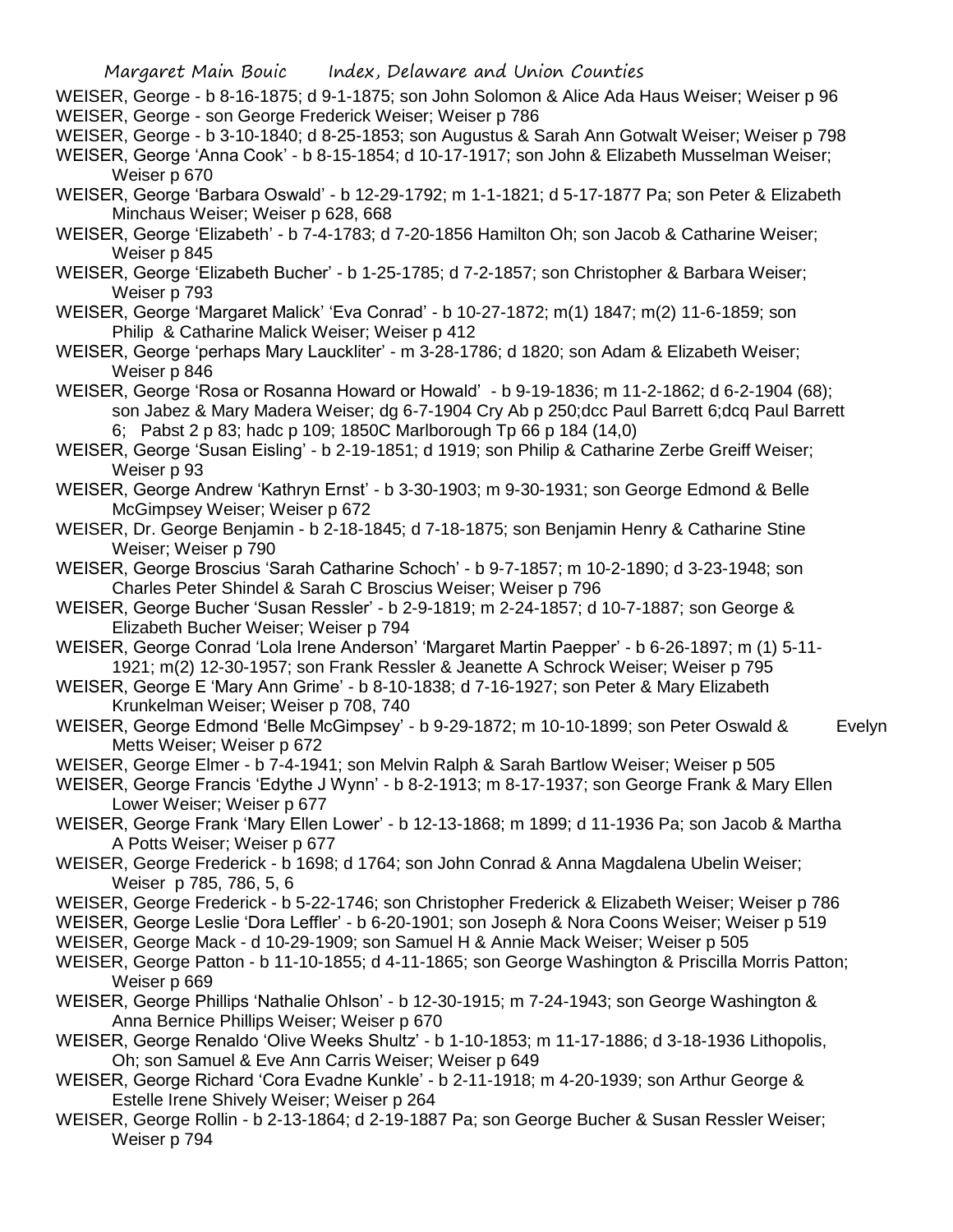- WEISER, George Thomas 'Joyce Ann Proctor' b 9-17-1931; m 4-24-1954; son George Conrad & Lola Irene Anderson Weiser; Weiser p 795
- WEISER, George Upp 'Sarah Catharine Eyster' b 10-28-1862; m 4-18-1901; d 12-6-1945; son John A & Mary Jane Upp Weiser; Weiser p 804
- WEISER, George W b 5-9-1842; son George Washington and Susana Bayler Weiser; Weiser p 505
- WEISER, George Washington 'Anna Bernice Phillips' 'Adelina Phillips' b 11-27-1891; m(1) 8-4-1913; m(2) 2-10-1950; son Thomas Patton & Laura M Seltzer Weiser; Weiser p 670, 669
- WEISER, George Washington 'Annie May Hoover' b 10-21-1854; m 7-12-1882; d 4-7-1926; son Abner & Anna Maria Simpson Weiser; Weiser p 502
- WEISER, George Washington 'Louise Schultz' b 3-11-1879; m 1-27-1904; son Joshua & Susanna Campbell Weiser; Weiser p 506
- WEISER, George Washington 'Susana Bayler' b 8-22-1819; m 12-26-1841; son John & Sarah Spitler Weiser; Weiser p 494, 505
- WEISER, George William b 7-20-1912; d 8-9-1993 (81) Columbus Green Lawn Cem; son Stephen Bertram & Mona Belle Thompson Weiser; Weiser; Weiser p 261
- WEISER, George Wilson 'Carolina Julia Weber' b 5-27-1912; m 7-12-1932; son Abraham Haines & Harriet G Kreiger Weiser; Weiser p 506
- WEISER, Georgia N Millhoan (Mrs. David Le Roy) b 12-10-1905; m 9-29-1928; Weiser p 289; Weiser
- WEISER, Georgianna Eichelberger(Mrs. John A) -b 12-10-1828; m 2-13-1851;d 6-22-1855;Weiser p 803
- WEISER, Gerald Everett 'Frena A Mc Curdy' b 8-22-1908 Delaware; m Frena Amanda McCurdy 1942; d 7-4-1989 (80) Ashley Union Cem; dcc Jarrod Weiser 4; 1961, 1969, 1971, 1980 dcd; Weiser
- WEISER, Geraldine Irene b 9-9-1956 Pa; dau Ralph Wilbur & Doris McLain Weiser; Weiser p 499
- WEISER, Geraldine Roush (Mrs. Harold Samuel) b 8-4-1898; m 10-23-1925; Weiser p 654 WEISER, Gertrude (Mrs. Lewis Phillip) - Weiser
- WEISER, Gertrude Louise Diedrich (Mrs. Forest Douglas) b 2-18-1903; m 6-6-1932; Weiser p 439
- WEISER, Gertrude L Kistler (Mrs. Elmer John) b 1-27-1871; m 2-16-1893; d 12-5-1892; Weiser p 505 WEISER, Gladys (Mrs. Earl) - 1949 ucd
- WEISER, Gladys May Coleman (Mrs. Clyde Robert) b 7-13-1911; m 6-6-1936; Weiser p 501
- WEISER, Gladys Myers (Mrs. Robert Elwood) m 11-1943; Weiser p 678
- WEISER, Gladys Opal (Rager, Mrs. Bryan Whittier) b 12-24-1896; m 2-24-1920; dau Charles F & Nancy Jane Swank Weiser; Weiser p 650
- WEISER, Grace b 3-19-1893; d 10-1931; dau Oliver & Rowena B List Weiser; Weiser p 808
- WEISER, Grace (Davis, Mrs. James) b 1860; d 10-1926; dau Oliver Thomas & Maria L Hibner Weiser; Weiser p 807
- WEISER, Grace Beryl (Chevalier, Mrs. Harry B) b 8-22-1888; m 10-8-1907; dau Franklin Fleming & Sarah Jane Summers Weiser; Weiser p 767
- WEISER, Grace E Marsh (Mrs. Emilius James) b 4-23-1869; m 5-17-1893; d 7-8-1929; Weiser p 800
- WEISER, Grace Fivecoats dau Philip & Mary J Culp Weiser; Weiser p 848
- WEISER, Grace Hornberger (Mrs. Harold Martin) m 5-14-1921; Weiser p 678
- WEISER, Grace Jane Shea (Mrs. Harry Martin) m 10-31-1907; Weiser p 801
- WEISER, Gregory b 5-17-1949; son Henry Kurtz & Evelyn Irene Bierly Weiser; Weiser p 615, 768
- WEISER, Gretchen Von Hoff (Fayfield, Mrs. Robert Hoole) b 1-2-1903; m 1-4-1930; dau Emilius James & Grace E Marsh Weiser; Weiser p 800
- WEISER, Gudrida Cannon (Mrs. Cyrus William)- b 6-21-1869; m 7-16-1890; d 8-12-1958; Weiser p 438
- WEISER, Guy A 'Anna Marie Gaynor' 'Esther Ward' b 9-8-1898; d 3-21-1974, bur Oak Grove; son William F & Alice Thomas Weiser; Weiser p 16; Weiser
- WEISER, Gwen D Bergman (Mrs. Harry Norman) m 4-7-1845; Weiser p 802
- WEISER, Hal Conrad b 4-2-1958; son Paul Kenneth & Marvis Orla Sutter Weiser; Weiser p 264
- WEISER, Halle B 'Mary' b 7-17-1894; son Clement George & Helen Brundige Weiser; Weiser p 80
- WEISER, Hannah (Bauder, Mrs. Joshua) b 11-22-1839; m 1-12-1865 dcm; d 6-22-1913; dau Jacob &
- Sarah Rhoads Weiser; Weiser p 234; Pabst 2 p 81, 84; 1850C Liberty Tp Del Co 1584 p 106 (10,0) WEISER, Hannah (Kehl, Mrs. George) - b ca 1764; m 11-3-1782; dau Frederick & Anna Amelia Zeller
- Weiser; Weiser p 229, 681
- WEISER, Hannah (Fisher, Mrs. John) b 12-22-1782; dau John Conrad & Elizabeth Klinger Weiser; Weiser p 230, 296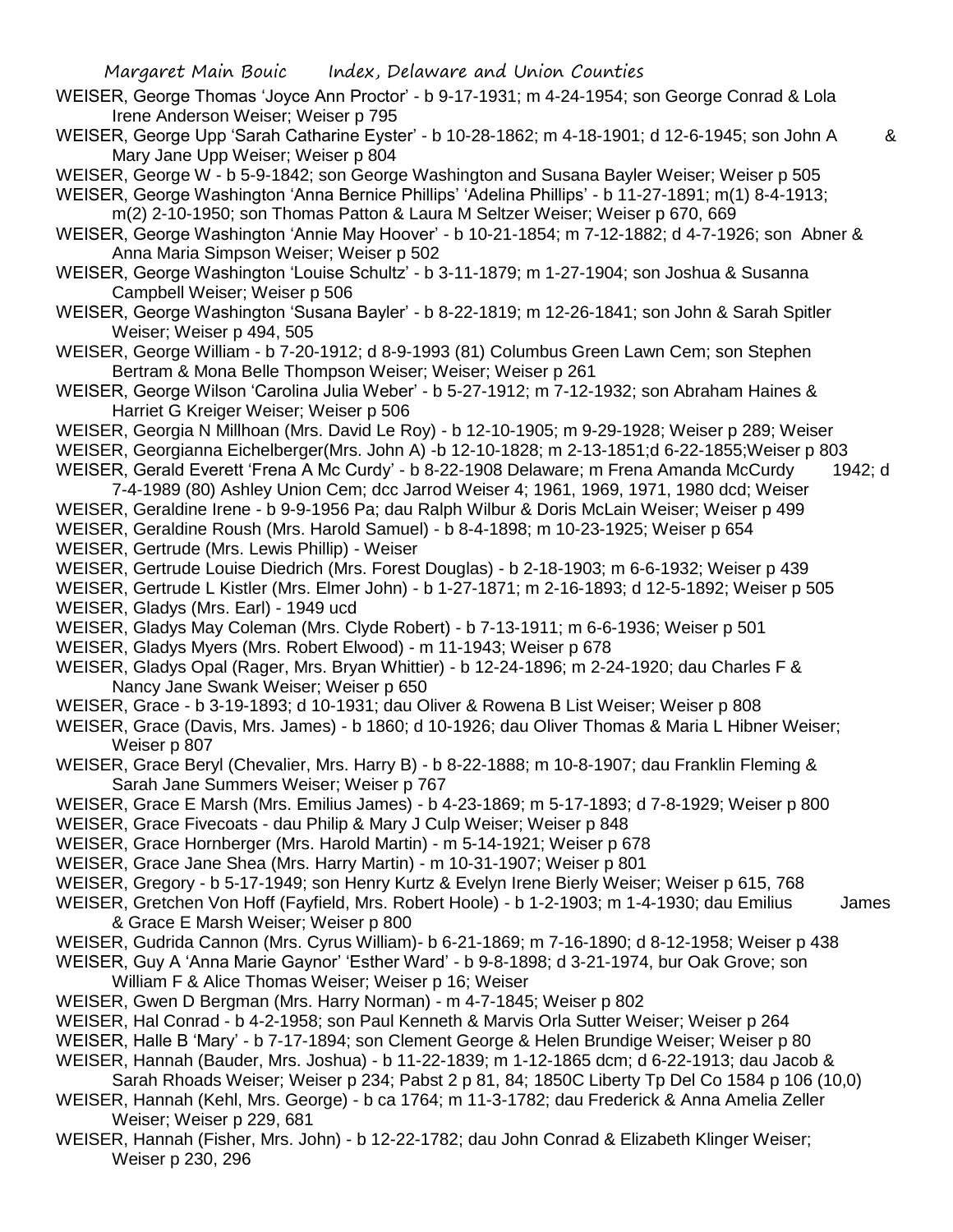- WEISER, Hannah (Fatzinger or Fossinger, Mrs. Nicholas) b 2-23-1812; m 11-22-1844; d 12-21-1885; dau Frederick & Mary Catharine Heim Weiser; Weiser p 231, 273; dcw Bk 4 p 74(9)
- WEISER, Hannah C (Sloatman, Mrs. ) b 12-21-1845; dau George Washington & Susana Bayler Weiser; Weiser p 506
- WEISER, Hannah E Hauck (Mrs. Charles A) b 4-18-1881; m 7-31-1900; d 11-4-1958; Weiser p 508
- WEISER, Hannah Jennie (Miller, Mrs. Harry) b 3-22-1885; m 2-29-1908; d 6-22-1957; dau John & Jestina Rothermel Weiser; Weiser p 410
- WEISER, Hannah Leigh b 3-11-1985; dau John & Carolyn Weiser; Weiser
- WEISER, Hannah Margaret (Lark, Mrs. John E) b 5-11-1910; m 7-2-1936; dau Abraham Haines & Harriet G. Kreiger Weiser; Weiser p 506
- WEISER, Hannah Margaret b ;1878; d 1926; dau John L & Matilda Haines Weiser; Weiser p 507
- WEISER, Hannah Morgan Armour (Mrs. Oliver Clinton) Weiser p 808
- WEISER, Hannah Palm (Mrs. Raymond) b 12-27-1824; m 6-30-1843; d 3-29-1892; Weiser p 61
- WEISER, Hannah Philippina b 12-14-1761 (26) {sic}; d young; dau Philip & Sophia Riem Weiser; Weiser p 10
- WEISER, Hannah Philippina b 3-7-1782; son Conrad & Barbara Beyer Weiser; Weiser p 12, 37
- WEISER, Hans Adam 'Clara Anna Ulmer' b 4-12-1691; m 4-30-1715; son Hans Michael & Maria Magdalena Weiser; Weiser p 3
- WEISER, Hans Erhard b 2-24-1694; m 10-7-1721; d 12-11-1750; son Hans Michael & Maria Magdalena Weiser Weiser p 3
- WEISER, Hans Michael b 11-21-1687; son Hans Michael & Maria Magdalena Weiser; Weiser p 3
- WEISER, Hans Michael b 9-4-1684; son Hans Michael & Anna Maria Aichele Weiser; Weiser p 2
- WEISER, Hans Michael 'Anna Maria Aichele' 'Maria Magdalena' d 8-5-1721; m(1) 1680; son Jacob Weiser; Weiser p 1, 2, 3
- WEISER, Harold Frederick b 10-4-1906; son Charles Luther & Adalina Augusta Schoen Weiser; Weiser p 268
- WEISER, Harold Martin 'Grace Hornberger' b 4-11-1894; m 5-14-1921; d 5-22-1948; son Edward James & Miriam Olga Geiss Weiser; Weiser p 678
- WEISER, Harold Samuel 'Geraldine Roush' b 11-30-1897; m 10-23-1925; d 3-2-1960; son John Edgar & Lillie Belle Moggle Weiser; Weiser p 654
- WEISER, Harriet b 1847; dau Adam & Susan Bender Weiser; Weiser p 847
- WEISER, Harriet b 1826; d 1912; Marlborough Cem p 155; Powell p 291
- WEISER, Harriet (Belote, Mrs. George W) (Alspach, Mrs. Charles) b 11-24-1836; m(1)10-5-1858; m(2) 8-25- 1874; d 10-23-1895; dau Samuel & Margaret Hart Weiser; Weiser p 633, 665
- WEISER, Harriet (Durst, Mrs. Daniel) m 9-6-1836; dau David & Barbara Weiser; Weiser p 797
- WEISER, Harriet (Thomas, Mrs. Marion) (Schwartz, Mrs. henry) b 7-23-1852; m(1) 4-23-1879; m(2) 6-9-1874 dau Peter & Elizabeth Kline Weiser; Weiser p 243, 268; delge 2003 p B11, query from Terry Brown
- WEISER, Harriet Ann (Howald,-possibly Howard-- Mrs. Fred) b 9-7-1851 Del Oh; dau Solomon B & Esther Werlein Weiser; Weiser p 93; 1908 dch p 605; dcw Bk 4 p 65 (8)
- WEISER, Harriet Foust (Mrs. Reuben) m 10-27-1843 dcm
- WEISER, Harriet G Kreiger (Mrs. Abraham Haines) m 7-9-1909; Weiser p 506
- WEISER, Harriet Klumstra (Mrs. Charles Henry) Weiser p 520
- WEISER, Harriet Lucretia (Rhoads, Mrs. Horatio) b 11-7-1848; m 9-28-1873; d ca 1932; dau David & Sarah Troutman Weiser; Weiser p 285; 1850C Del Tp 1428 (1,0); dg 6-23-1916 Cry Ab p 76
- WEISER, Harriet Teresta (Harter, Mrs. Robert) b 8-28-1870; m 12-6-1888; dau Henry Hess & Catharine Long Weiser; Weiser p 771
- WEISER, Harriet Thelma b 9-21-1907; d 10-19-1917 Pa; dau John Palmer & Bessie May Luse Weiser; Weiser p 507
- WEISER, Harriette Virginia b 3-18-1938; dau Donald Koehler & Elizabeth Katharyn Sheely Weiser; Weiser p 99
- WEISER, Harry b 10-19-1885; d 7-28-1941; son Isaac Daniel & Eliza Heister Weiser; Weiser p 785
- WEISER, Harry Boyer 'Hazel Eleanor McKean' b 9-5-1887; m 9-18-1915; d 9-27-1950 Texas; son Calvin Wallace & Mary Boyer Weiser; Weiser p 651
- WEISER, Harry DeWitt b 12-3-1937; son David F & Mildred J Wingard Weiser; Weiser p 768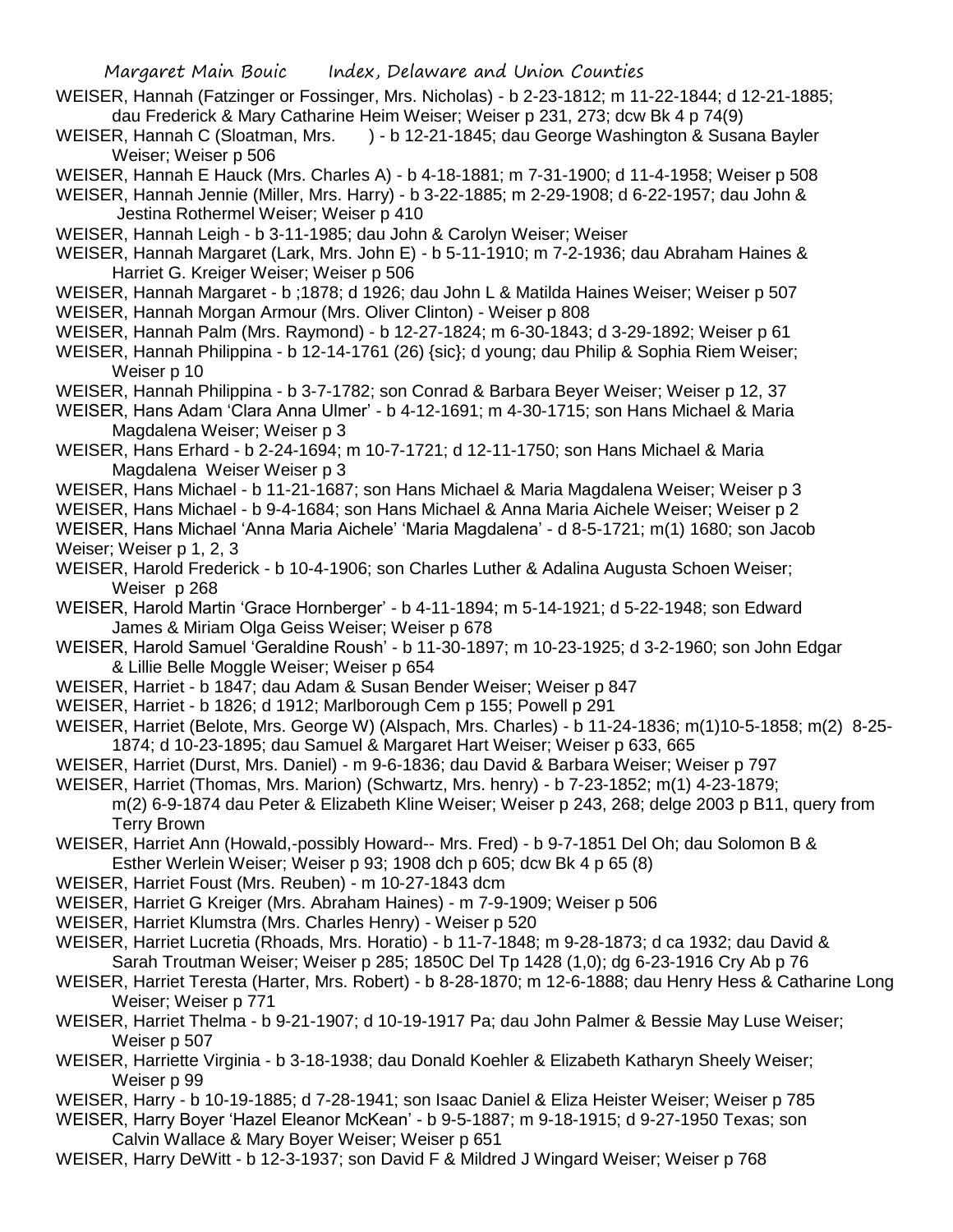- WEISER, Harry Howard 'Irma Strong' b 1-26-1897; d 8-24-1969; m 6-24-1926; son Charles Deemer & Olive Willey Weiser; Weiser p 15
- WEISER, Harry Hudson 'Helen Dreher' b 1-8-1891; m 11-5-1927; son George & Anna Cook Weiser; Weiser p 671
- WEISER, Harry Kraber 'Ella Sheaffer' b 10-13-1860; m 4-23-1885; d 4-20-1943; son Franklin Samuel & Barbara Sophia Stahle Weiser; Weiser p 801

- WEISER, Harry Martin 'Grace Jane Shea' b 9-22-1884; m 10-31-1907; d 4-27-1938; son Emelius Ilgenfritz & Maria Louise Van Hoff Weiser; Weiser p 801
- WEISER, Harry Melanchthon b 1-26-11890; d 5-25-1905; son Charles Luther & Adalina Augusta Schoen Weiser; Weiser p 266
- WEISER, Harry Norman 'Emily Church Benham' b 2-18-1890; m 6-5-1920; son Harry Kraber & Ella Sheaffer Weiser; Weiser p 802
- WEISER, Harry Norman Jr 'Gwen D Bergman' 'Phyllis Amanda Hueter' b 4-6-1921; m(1)4-7-1945 Brisbane, Australia; m(2) 6-7-1958 York, Pa; son Harry Norman & Emily Church Benham Weiser; Weiser p 802
- WEISER, Harry Percival b 1852; m 1877; d 7-4-1924; son John A & Georgianna Eichelberger Weiser; Weiser p 803
- WEISER, Harry W S b 10-27-1863; d 3-31-1884; son Joshua & Juliana Millhouse Weiser;Weiser p 508
- WEISER, Hartley son Philip & Mary J Culp Weiser; Weiser p 848
- WEISER, Harvey George 'Ella M Winters' b 12-11-1874; m 8-2-1902; d 5-27-1927; son George E & Mary Ann Grime Weiser; Weiser p 741
- WEISER, Hasson b 8-11-1888; d 1-13-1893; son John Augustus & Lila Rudy Weiser; Weiser p 508 WEISER, Hattie (Seels, Mrs. ) - dau George & Elizabeth Weiser; Weiser p 845
- WEISER, Hattie Jane Tyler (Mrs. Simon Douglas)- b 12-10-1866; m 10-28-1886; d 1-2-1919;Weiser 436
- WEISER, Hattie Myers (Mrs. James) b 12-10-1854; d 3-11-1897; Weiser p 507
- WEISER, Hazel Eleanor McKean (Mrs. Harry Boyer) b 6-3-1893; m 9-18-1915; Weiser p 651
- WEISER, Hazel Grace (Edison, Mrs. Jerry Franklin) b 8-27-1887; m 5-17-1908; dau Simon Douglas & Hattie Jane Tyler Weiser; Weiser p 436
- WEISER, Hazel Hortense Beeson (Mrs. Wayne Willard) b 8-1-1908; m 7-3-1931; Weiser p 262
- WEISER, Hazel K Codner (Mrs. Ardrie Brighton) b 7-30-1891; m 6-19-1919; d 1-18-1959 Cols; Weiser p 651
- WEISER, Heinrich b 5-27-1791; d 4-23-1796; son Conrad & Barbara Beyer Weiser; Weiser p 12
- WEISER, Helen b 4-6-1843; dau Samuel & Anna Maria Ilgenfritz Weiser; Weiser p 801
- WEISER, Helen (Kramer, Mrs. Harry) b 6-22-1885; m 10-25-1905; dau George & Anna Cook Weiser; Weiser p 671
- WEISER, Helen (Tuggle, Mrs. Floyd Smith) b 5-7-1888; m 7-26-1916; dau Frederick & Flora Park Weiser- Weiser p 282
- WEISER, Helen Anthony (Mrs. Matthew Stanley) Weiser p 808
- WEISER, Helen Brundige (Mrs. Clement George) b 5-1876; m 2-14-1893; Weiser p 80
- WEISER, Helen E Kreamer (Mrs. David D) b 4-11-1895; m 5-23-1914; Weiser p 768
- WEISER, Helen Frances Robinson (Mrs. John A) m 1-9-1915; Weiser p 804
- WEISER, Helen Geraldine b 6-19-1933; dau Clarence Sherman & Anna May Ressler Weiser; adopted by John H Weiser; Weiser p 499
- WEISER, Helen Grace (Swope, Mrs. Howard Leonard) (Anderson, Mrs. Olaf Robert) (Van Bibber, Mrs. William Noah) - b 12-13-1905; m(1) 7-5-1924; m(2) 9-15-1927 m(3) 11-6-1937; dau William Walter & Ruby Chloe Kent Weiser; Weiser p 259
- WEISER, Helen Inez Dunn (Mrs. John Herbert) b 7-24-1898; m 11-28-1918; Weiser p 499
- WEISER, Helen M Johnson (Mrs. Paul George) b 8-15-1891; m 11-29-1918; Weiser p 93
- WEISER, Helen Mabelle b 5-17-1952; dau David F & Mildred J Wingard Weiser; Weiser p 768
- WEISER, Helen Madge (Mrs. William Wesley) 5-18-1914; m 12-25-1934; Weiser p 740
- WEISER, Helen R dau Charles W & Sarah A Kistler Weiser; Weiser p 848
- WEISER, Helen Sara (Keefer, Mrs. Russell) b 3-28-1901; m 1-1-1931; dau Elmer John & Gertrude L Kistler Weiser; Weiser p 505
- WEISER, Helen Schock b 12-16-1901; dau Frank Ressler & Jeanette A Schock Weiser; Weiser p 795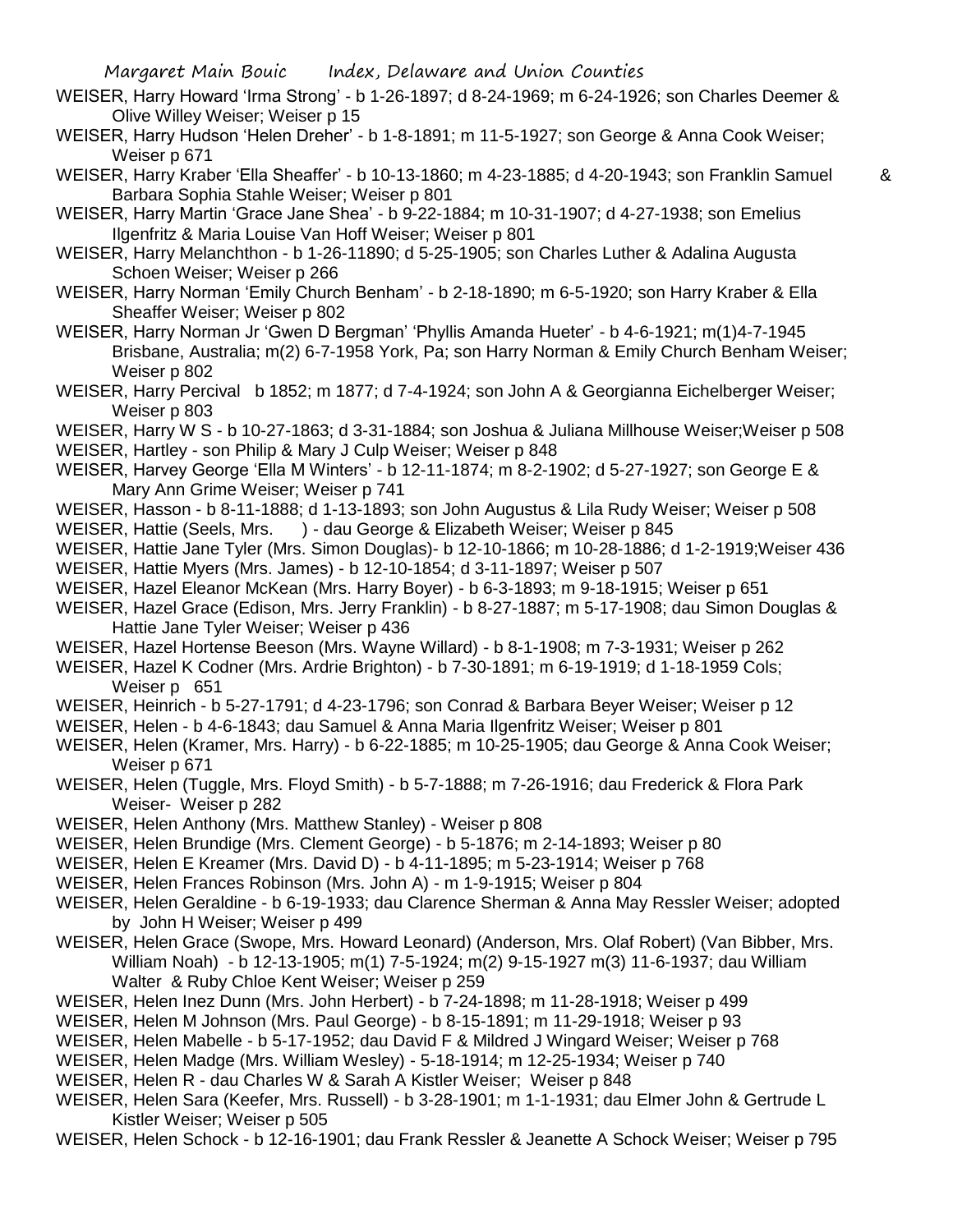- WEISER, Helen Virginia (Boob, Mrs. Donald R) b 5-18-1926; m 1-6-1946; dau David D & Helen E Kreamer Weiser; Weiser p 768
- WEISER, Helene Dreher (Mrs. Harry Budson) b 5-25-1895; m 11-5-1927; Weiser p 671
- WEISER, Henrietta dau Henry & Anna Betts Weiser; Weiser p 85
- WEISER, Henrietta C (Ilgenfritz, Mrs. Samuel) b 5-13-1848; m 8-29-1866; dau Augustus & Sarah Gotwalt Weiser; Weiser p 798
- WEISER, Henrietta Morris (Bebber, Mrs. Chester F) b 8-5-1895; m 9-20-1916; dau Thomas Patton & Laura M Seltzer Weiser; Weiser p 670
- WEISER, Henrietta Thompson (Mrs. Samuel) Weiser p 772
- WEISER, Henrietta Zeiser (Mrs. Charles Leon) d 1951; Weiser p 794
- WEISER, Henry son Benjamin Weiser; Weiser p 13
- WEISER, Henry b 5-20-1810; d 6-22-1811; son George & Elizabeth Bucher Weiser; Weiser p 793
- WEISER, Henry d Michigan; son Isaac & Catharine Houseworth Weiser; Weiser p 819
- WEISER, Henry b 12-11-1857; d 12-19-1860; son Thomas Boyd & Ann Teresa Farrell Weiser; Weiser p 837
- WEISER, Henry son Foster & Eleanor Weiser; Weiser p 848
- WEISER, Henry son Peter & Mary Weiser; 1850C Troy Tp 2583 p 136 (10,0)
- WEISER, Henry 'Anna Betts' son Samuel & Elizabeth Hartman Weiser; Weiser p 85
- WEISER, Henry 'Elizabeth Rinehart' b 12-19-1789; m 1824; d 12-7-1874 Mich; son John & Justina Kehl Weiser; Weiser p 485, 509
- WEISER, Henry 'Jane Oberdorf' b 9-18-1847; son George Washington & Susana Bayler Weiser; Weiser p 506
- WEISER, Henry 'Louisa B Grange' b 7-8-1831; m 3-2-1856; son Henry & Elizabeth Rinehart Weiser; Weiser p 510, 519
- WEISER, Henry 'Mathilda Miller' b 11-13-1840; m 10-21-1865 dcm; d 3-26-1922; dau William & Sarah Miller Weiser; Weiser p 16; 1880 dch p 784
- WEISER, Henry 'Sybylla' Weiser p 843
- WEISER, Henry Hess 'Catherine Long' b 5-18-1831; m 6-9-1853; d 12-26-1895; son Samuel & Elizabeth Snavely Weiser; Weiser p 764, 765
- WEISER, Henry Kanlock 'Matilda Ziegler' b 5-3-1828; m 9-22-1853; d 3-31-1875; son Daniel B & Margaret Matilda Pentz Weiser; Weiser p 789
- WEISER, Henry K Jr b 2-9-1956(?); d 12-6-1909; son Henry Kanlock & Matilda Ziegler Weiser; Weiser p 789
- WEISER, Henry Kurtz 'Evelyn Irene Bierly' b 7-4-1917; Weiser p 614
- WEISER, Henry Kurtz 'Emma C Wicker' b 1883; son Franklin Fleming & Sarah Jane Summers Weiser; Weiser p 767
- WEISER, Henry Shearer 'Anna Isabel Sailer' b 8-8-1858; m 11-29-1898; d 11-16-1952; son Peter Emanuel & Sarah D Shearer Weiser; Weiser p 750
- WEISER, Henry Solomon 'Elizabeth Shaffer' b 2-14-1786; m 6-21-1807; d 3-29-1860; son Jabetz & Maria Elizabeth Wenger Weiser; Weiser p 60, 94
- WEISER, Henry Solomon'Marie Wenger'- b 5-14-1763;son Peter & Catherine Weiser; Weiser p 706,707
- WEISER, Herbert son Herbert E Weiser; Weiser
- WEISER, Herbert E 'Margaret' b 10-23-1892; d 8-5-1962 (69), bur York Cem p 91; brother Lewis Phillip Weiser; Weiser
- WEISER, Herbert 'Fannie Wormell' 1949 ucd; Weiser; parents of James E Weiser
- WEISER, Herbert Raymond 'Irma Louise Betz' b 3-8-1898; m 6-2-1919; d 7-2-1939; son Charles Luther & Adalina Augusta Schoen Weiser; Weiser p 267
- WEISER, Herman Eugene 'Clare Kline' 'Lona M Schiffler' b 3-31-1928; m(1) 11-3-1951 div; m (2) 6-26-1956; son Clarence Sherman & Anna Ressler Weiser; Weiser p 498
- WEISER, Herman Joshua 'Whrena Miles' b 2-4-1900; m 8-16-1922; son Elmer Sherman & Amy Kate Snoddy Weiser; Weiser p 499
- WEISER, Herman Joshua Jr 'Frances Workman' b 12-9-1924; m 6-14-1949; son Herman Joshua & Whrena Miles Weiser; Weiser p 499
- WEISER, Hester A (Mrs. Solomon) 1850C Delaware Town 1050 p B2 (20,0)
- WEISER, Hester Ann Worline (Mrs. Solomon) -m 7-24-1945 dcm dau David Worline, dcw Bk 4 p 65 (8)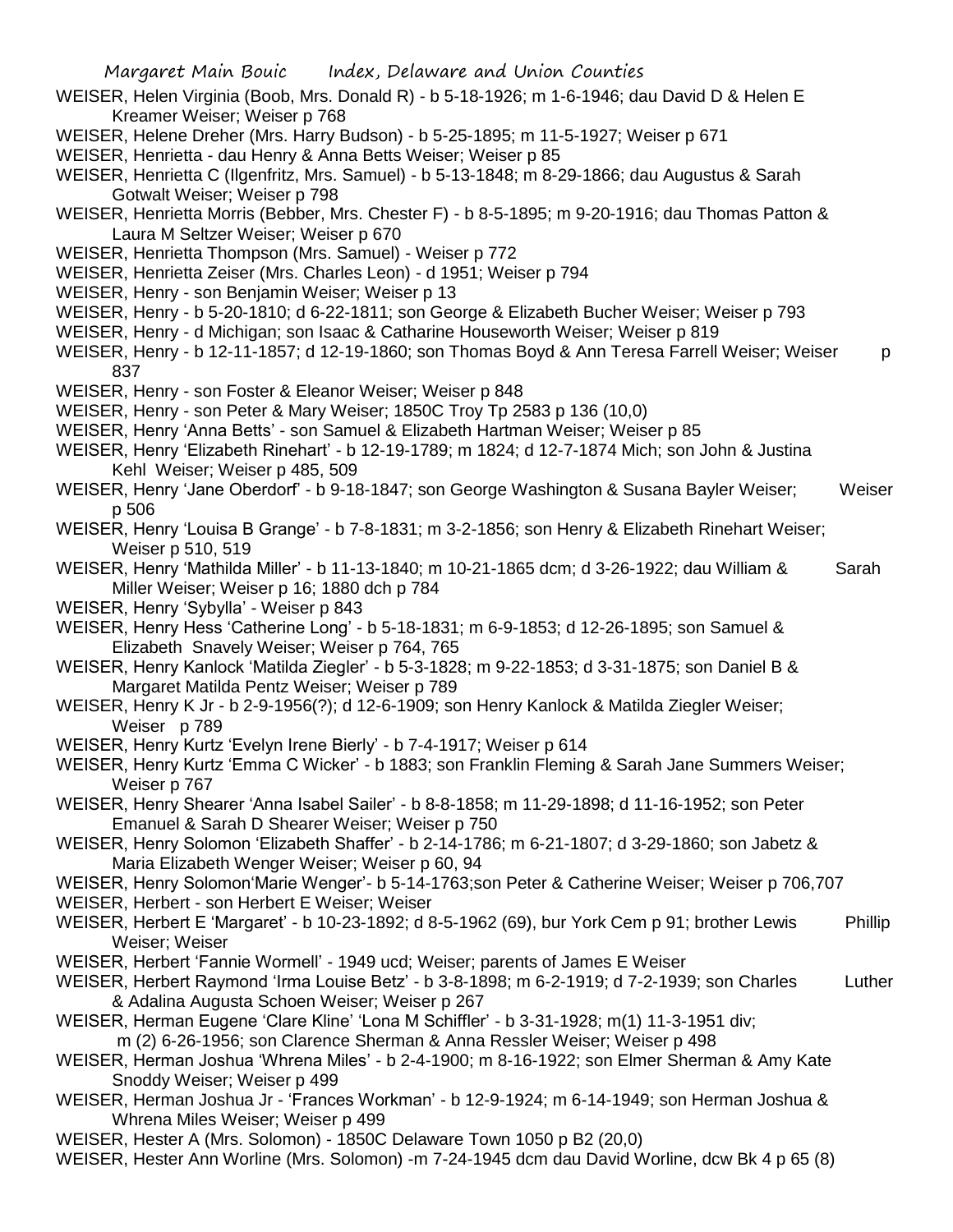- WEISER, Hetty (Phillips, Mrs. Edgar) b 1867; d 1936; dau Levi & Lucy Wedge Weiser; Weiser p 518 WEISER, Hetty Quigley (Hill, Mrs. Elisa Adonirum Judson) - b 8-31-1838; m 7-25-1855; d 2-10-1923; dau Henry & Elizabeth Rinehart Weiser; Weiser p 510, 524
- WEISER, Holly Kay b 12-25-1956; ch Robert Charles & Susan Carol and Weiser; Weiser p 499 WEISER, Homer Bradshaw 'Ethel Gibbs' - b 2-20-1904; m 10-30-1933; d 6-25-1960; son Samuel Henry & Catherine Mullin Weiser; Weiser p 103
- WEISER, Horace Martin b 1-22-1863; d 8-13-1863; son Martin Haller &Caroline Jane Peiffer Weiser; Weiser p 790
- WEISER, Horace Spangler 'Louise M Amy' b 10-22-1827; m 7-14-1859; d 7-19-1875; son Charles & Anna Maria Spangler Weiser; Weiser p 805
- WEISER, Horace Spangler II 'Mary Inman' b 3-22-1898; m 2-19-1929; son Charles John Sr & Abbie Bullis Weiser; Weiser p 806
- WEISER, Hubert Holway 'Miriam Morningstar' b2-14-1908; m 10-28-1955; son Charles John Sr & Abbie Bullis Weiser; Weiser p 806
- WEISER,Hugh B -b 10-9-1875; d 2-24-1941;son Reuben & Caroline Virginia Semler Weiser;Weiser 132
- WEISER, Ida not m; dau Saumel Hartman & Catharine Smaile Weiser; Weiser p 85
- WEISER, Ida J (Mrs. John Ziegler) b 3-16-1858; d 2-17-1897 Pa; Weiser 789;
- WEISER, Ida Jane (Diebler, Mrs. Emanuel) b 9-4-1853; d 12-23-1932; dau John B & Elizabeth Musselman Weiser; Weiser p 671
- WEISER, Ida Jane (Malick, Mrs. Charles A) b 9-13-1866; m 9-13-1890; d 9-11-1951; dau Jacob & Martha A Potts Weiser; Weiser p 676
- WEISER, Ida Kate b 3-7-1957; dau William M & Sarah Elizabeth Weiser; Weiser p 790
- WEISER, Ida Mae Norman (Mrs. Albert) m 1875; d 3-2-1945; Weiser p 789
- WEISER, Ina Davis (Mrs. Carl) Weiser p 672
- WEISER, Inez Fancher (Mrs. Philip Conrad) m 1948; Weiser p 678
- WEISER, Ira Daniel 'Edna C Brillinger' b 3-10-1886; m 8-10-1918; d 4-14-1956; son William John & Ella Everhart Weiser; Weiser p 789
- WEISER, Ira Wheeler b 1880; d 5-1912; Sp-Am War; son Reuben & Caroline Virginia Semler Weiser; Weiser p 32
- WEISER, Irene Amanda Stauffer (Mrs. Barry Percival)- b 2-12-1856; m 1877; d 9-16-1926;Weiser p 803
- WEISER, Irene May dau William Franklin & Priscilla Howell Weiser; Weiser p 773
- WEISER, Irma Conti (Mrs. Joseph Edgar) Weiser p 520
- WEISER Irma D Strong(Mrs. Harry Howard)-b 2-8-1904; m 6-24-1926 d 2–27-1983;Weiser p15; Weiser
- WEISER, Irma Louise Betz(Mrs.Hubert Raymond)-b 11-16-1899;m 6-2-1919; d 3-18-1953,Weiser p 627
- WEISER, Irvin son George W & Mary Jane Homrigous Weiser; Weiser p 656
- WEISER, Isaac 'Catherine Houseworth'- b 10-4-1825; m 12-8-1848; d 2-14-1883; son Peter Weiser; Weiser p 814
- WEISER, Isaac 'Rosina Kistner'-b 2-28-1814; d 5-19-1891;son George & Elizabeth Weiser; Weiser 845
- WEISER, Isaac Daniel 'Eliza Heister' b 1-10-1852; d 11-2-1923; son John & Magdalena
	- Hummelberger Weiser; Weiser p 784
- WEISER, Isabella (Mrs. Marcellus Gotwalt) Weiser p 798
- WEISER, Isadora Brown (Mrs. Charles Smyser) b 1842; d 1915; Weiser p 807
- WEISER, Isadore E dau Gates B 7 Minnie M Blummer Weiser; Weiser p 807
- WEISER, Iverna b 10-23-1911; ch David M & Sarah A Henderson Weiser; Weiser p 823
- WEISER, J H resolution of respect on death of J. H. Weiser; dg 10-25-1895 Cry Ab p 43
- WEISER, J H 1883 uch IV p 536; V p 197
- WEISER, Jabetz 'Mary Elizabeth Wenger' b 7-3-1753; d 5-16-1829; son Philip & Sophia Riem Weiser; Weiser p 10, 11, 58, 59, 60
- WEISER, Jabez b 8-11-1740; d 8-28-1740; son John Conrad & Anna Eva Feck Weiser; Weiser p 8 WEISER, Jabez - b 8-4-1742; son Christopher Frederick & Elizabeth Weiser; Weiser p 786
- WEISER, Jabez 'Mary Madera' b 6-2-1806; m 1-5-1834; d 10-29-1869, Marlborough p 154, Powell p 291; son John & Catherine Fengel Weiser; ; dcc Paul Barrett 12; dg 11-5-1869 Cry Ab p 76;
- 1850C Marlborough Tp 66 p 184 (43, Pa); Weiser p 80 WEISER, Jack B 'Sarah' - b 5-10-1810; d 3-22-1876 Pa; son John & Catharine Weiser; Weiser p 788
- WEISER, Jack Dale b 5-14-1928; son George Leslie & Dora Leffler Weiser; Weiser p 519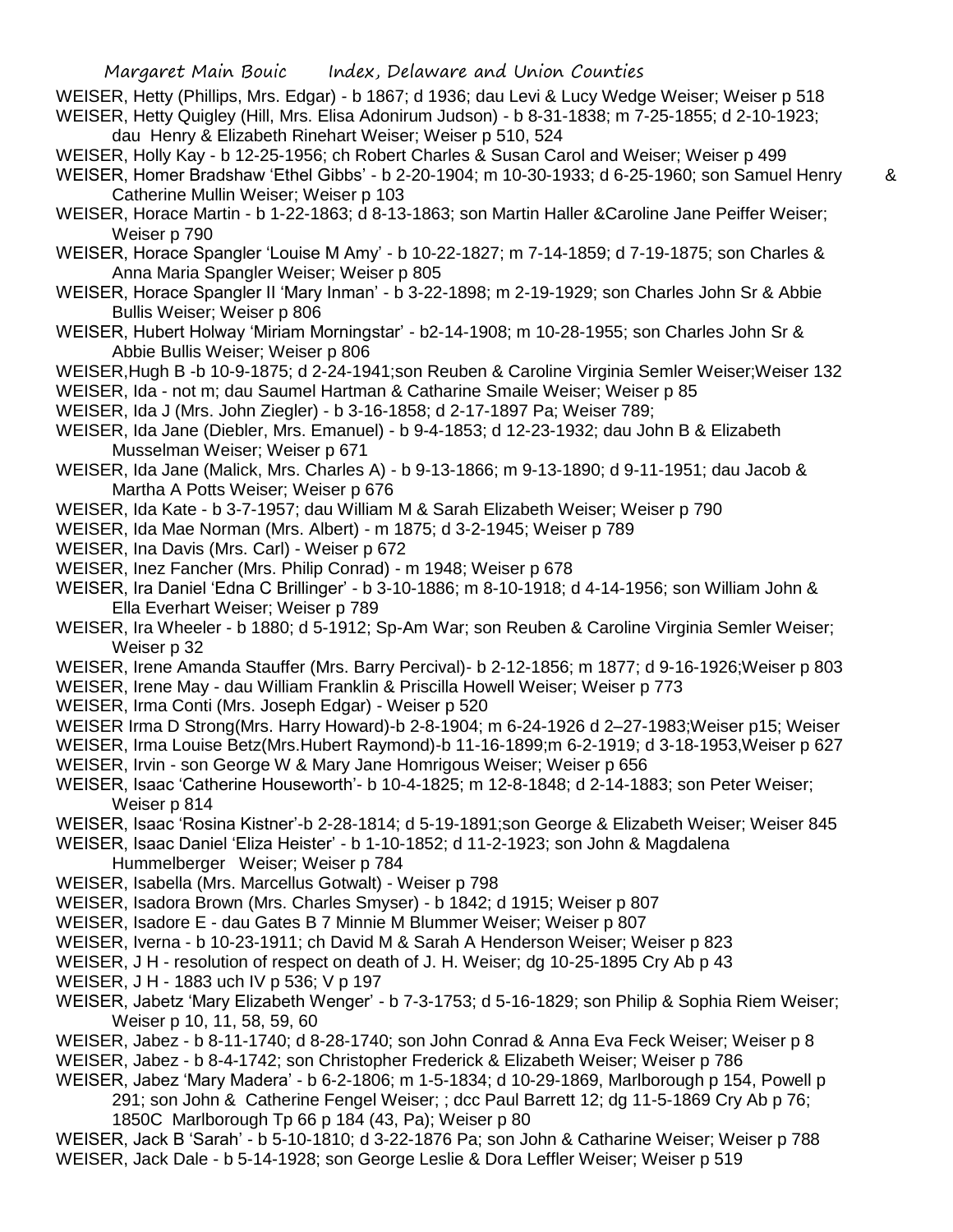- WEISER, \_\_\_\_\_\_\_ (Mrs. Jacob) d 9-27-1897; dg 9-28-1897 Cry Ab p 129, 4 ch
- WEISER, Jacob Weiser p 1, 2
- WEISER, Jacob son John Conrad & Anna Margaret Miller Weiser; Weiser p 5
- WEISER, Jacob b 2-15-1731; d 5-1731; son John Conrad & Anna Eva Feck Weiser; Weiser p 8
- WEISER, Jacob 1835 men p 22 #62 p 35 Delaware Tp
- WEISER, Jacob b 8-11-1797; d 11-11-1822; son Peter & Elizabeth Minchaus Weiser; Weiser p 628
- WEISER, Jacob b 9-22-1736; d 1-1-1808; son Christopher Frederick & Elizabeth Weiser; Weiser p 786, 811, 812
- WEISER, Jacob b 5-10-1860; d 6-29-1933; son Jacob & Margaret Niemond Weiser; Weiser p 814
- WEISER, Jacob b 8-5-1742; son John Frederick & Anna Catherine Houseworth Weiser; Weiser p 843
- WEISER, Jacob b 10-13-1781; son Christian & Susannah Weiser; Weiser p 847
- WEISER, Jacob b 11-28-1807; son William & Barbara Creutzer Weiser; Weiser p 847
- WEISER, Jacob 'Anna' b ca 1625; d bef 1694; dcc Marjorie Brookens Humes 1664
- WEISER, Jacob 'Anna Elizabeth Mechling' Macklin p 11
- WEISER, Jacob 'Catharine' Weiser p 845
- WEISER, Jacob 'Catharine Levan'- b 3-28-1781; d 4-20-1849; son David & Maria DeTurk Weiser; Weiser p 844
- WEISER, Jacob 'Margaret Niemond; b 3-3-1823; m 3-14-1848; d 10-10-1887; son Peter Weiser; Weiser p 814
- WEISER, Jacob 'Margareta Hofman' 'Susanna Bordner' 'Elizabeth Deibler' b 12-21-1784; d 12-19-1846; son John Conrad & Elizabeth Klinger Weiser; Weiser p 230, 392, 393
- WEISER, Jacob 'Maria Magdalena Eicholtz' b 12-31-1803; m 4-10-1825; d 4-17-1865; son John & Elizabeth Anspach Weiser; Weiser p 812, 828
- WEISER, Jacob 'Martha A Potts' b 3-18-1836; m 6-24-1858; d 3-5-1916; son George & Barbara Oswald Weiser; Weiser p 669, 673
- WEISER, Jacob 'Sarah Harold' b 1862; son Isaac & Catherine Houseworth Weiser; Weiser p 817
- WEISER, Jacob 'Sarah Rhoads' b 3-24-1805; d 10-8-1868 (63-6-14) Troy Tp, dcdeaths; bur Oak Grove; Powell p 97; son Frederick & Mary Catharine Heim Weiser; Weiser p 231, 234; dcw Bk 4 p 74 (9); Pabst 2 p 84; hadc p 34; 1850C Liberty Tp Del Co 1584 p 106 (45, Pa)
- WEISER, Jacob Bender b 12-14-1850; son Adam & Susan Bender Weiser; Weiser p 847
- WEISER, Jacob D b & d 1863; son Henry Kanlock & Matilda Ziegler Weiser; Weiser p 789
- WEISER, Jacob Martin- b 1-14-1849; d 8-22-1855 son John Jacob & Margaret Tawser Weiser; Weiser p 95
- WEISER, Jacob Monroe 'Alice Cora Hoke' b 5-22-1877; m 4-4-1901; d 9-1-1951; son John & Jestina Rothermel Weiser; Weiser p 410
- WEISER, Jacob Philip b 4-7-1859; d 6-5-1892; son Solomon & Mary Ann Miller Weiser; Weiser p 429
- WEISER, Jacob Spangler b & d 1892 Pa; son William Franklin & Nettie Virginia Smyser Weiser; Weiser p 802
- WEISER, Jacob Stahle b 6-14-1858; d 8-9-1863; son Franklin Samuel & Barbara Sophia Stahle Weiser; Weiser p 801
- WEISER, James son Gates J & Elmira Brown Weiser; Weiser p 807
- WEISER, James 'Elizabeth Penhorwood'- b 10-22-1921; m 5-1-1942; d 11-22-1995 (74) car accident; son Herbert & Fannie Wormell Weiser- Weiser;
- WEISER, James 'Hattie Myers' b 1-17-1859; d 3-9-1893; son Joshua & Juliana Millhouse Weiser; Weiser p 507
- WEISER, James 'Jestie M Weygand' b 10-27-1874; d 11-8-1911; son William W & Catharine Weiser; Weiser p 62
- WEISER, James Allen b 2-2-1949; son Philip Conrad & Inez Fancher Weiser; Weiser p 678
- WEISER, James Allison 'Sherry Marie Horvath' b 5-27-1939; m 3-14-1959; son Elmer Merle & Julia Elizabeth Walton Weiser; Weiser p 501
- WEISER, James B b 1856; d 1913; son David A & Emma F Myers Weiser; Weiser p 814
- WEISER, James Curtis b 7-31-1959; son James Allison & Sherry Marie Horvath Weiser; Weiser p 501
- WEISER, James E b 12-11-1946; son Robert Eugene & Marian Weiser; Weiser p 742
- WEISER, James E 'Elizabeth Penhorwood' York Cem E31 p 91 1883 ucd
- WEISER, James E 'Elizabeth' 1949, 1959, 1967, 1971, 1973, 1975, 1979 ucd
- WEISER, James Edward b 11-15-1931 son Herbert Raymond & Irma Louise Betz Weiser; Weiser p 268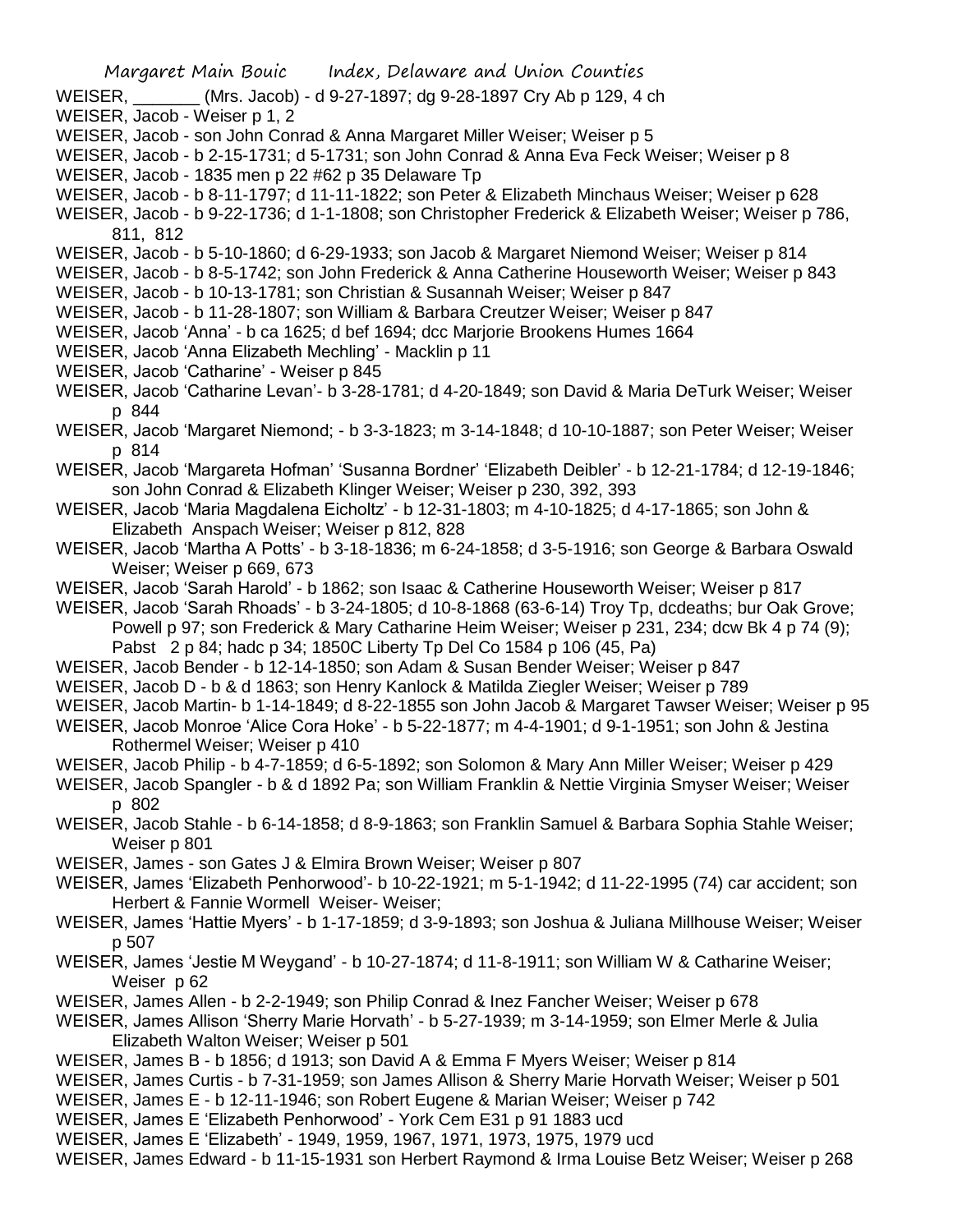WEISER, James Francis - b 7-9-1851; d 8-14-1852; son Thomas Boyd & Ann Teresa Farrell Weiser; Weiser p 835

WEISER, James Haldor - b 5-5-1941; son Virgil Leonard & Ruth Jensine Halderson Weiser; Weiser p 263

WEISER, James Lanius - b 12-8-1840; d 7-26-1941 Pa; son John Jacob & Ann Lanius Weiser; Weiser p 803 WEISER, James Lee - b 1-16-1947; son Rolla James & Evelyn Lillian Mahler Weiser; Weiser p 281

WEISER, James Percy - b 12-25-1869; son Augustus & Catharine C Hoke Weiser; Weiser p 798

WEISER, James Richard - b 1-1-1957; son John Conrad & Lenora May Brewster Weiser; Weiser p 795

WEISER, James Russell - b 9-20-1893; son William Wesley & Sarah Jennie Bixler Weiser; Weiser p 821

WEISER, Jan Carolyn - b 3-6-1941; dau Earl Victor & Almeda Eugenia Goold Weiser; Weiser p 268

WEISER, Jane - b 1878; d 1952; dau Adam & Catharine Ann Mast Weiser; Weiser p 784

WEISER, Jane - b 3-8-1841; dau Daniel P & Catharine Weiser; Weiser p 808

WEISER, Jane Adell Burt (Mrs. Chester Howard) - b 9-13-1892; m 6-17-1914; Weiser p 438

WEISER, Jane Ann- b 2-15-1823; d 7-9-1824 Pa; dau Charles & Anna Maria Spangler Weiser; Weiser p 803

WEISER, Jane Isabelle Hutton (Mrs. Spence Bucher) - b 6-5-1874; d 12-16-1945; Weiser p 795

WEISER, Jane Lee Cook (Mrs. Edmund Everett) - m 6-26-1976; dau Ernest R Cook; Weiser; 1980 dcd

WEISER, Jane Louisa - b 3-27-1838; d 8-12-1840; dau John Jacob & Margaret Tawser Weiser; Weiser p 95

WEISER, Jane Louise - b 5-10-1934; dau Horace Spangle & Mary Inman Weiser; Weiser p 806

WEISER, Jane Oberdorf (Mrs. Henry) - Weiser p 506

WEISER, Janella Sheafer - b 9-18-1897; d 4-20-1928 Pa; dau Harry Kraber & Ella Sheaffer Weiser; Weiser p 802

WEISER, Janet Bertlynn Hurst (Mrs. David Hanly) m 3-20-1976) dau Bernard B. Hurst- Weiser; Weiser p 289

WEISER, Janis (2- Kunkelman, Mrs. Chris) (1- Wells, Mrs. James D) (3- Caudell, Mrs. ) - m(2) 1-12-1981; dau Gerald E & Frena A McCurdy Weiser; Weiser; 1961 dcd (9); 1969 dcd

WEISER, Jarrod Daniel- b 1-24-1978;son Stephen Mark & Debra Lynn Slack Weiser; dcc Jarrod Weiser 1

WEISER, Javan S - b 11-24-1864; d 11-25-1875; son William & Anna M Schrock Weiser; Weiser p 785

WEISER, Jay Gilfillian - b 1855; d 1935; not m; son Jonathan & Mary Gilfillian Weiser; Weiser p 813

WEISER, Jay Richard 'Freda Mae Ruggles' - b 3-11-1919; m 9-3-1940; son Paul Thomas & Nina C Johnson Weiser; Weiser p 15; 1961, 1969, 1971, 1980 dcd

WEISER, Jean Elizabeth Ervin (Mrs. Robert Thomas) - b 9-14-1910; m 5-16-1936; Weiser p 655

WEISER, Jeanette - b 7-4-1951; dau Robert Eugene & Marian Weiser; Weiser p 742

WEISER, Jeanette A Schock (Mrs. Frank Ressler) - b 7-27-1865; m 3-1-1894; d 6-29-1950; Weiser p 795

WEISER, Jeanette Vivian Young (Mrs. Philip Arthur) - b 6-2-1912; m 12-5-1936; Weiser p 263

WEISER, Jebits H 'Elizabeth' - 1880C Milford Center 42 p33 (52, Pa, Pa, Pa) US rail agent

WEISER, Jemima (Fritz, Mrs. Charles) - b 3-9-1854; m 12-19-1882; d 10-17-1930; dau George & Margaret Malick Weiser; Weiser p 417

- WEISER, Jennie hadc p 107 (1900 Liberty T)
- WEISER, Jennie b 10-25-1876 dau Joshua & Susanna Campbell Weiser; Weiser p 505

WEISER, Jennie - b 5-4-1892; d 5-22-1892; dau William H & Sarah Ann Landis Weiser; Weiser p 788

- WEISER, Jennie A (Reed, Mrs. William A or John A) m 9-7-1876 ucm 5922
- WEISER, Jennie Florence b 1-20-1867; d 4-18-1943; dau Peter Emanuel & Sarah D Shearer Weiser; Weiser p 750

WEISER, Jennie Ida - b 10-11-1863; d 2-15-1879 Pa; dau Jonathan & Mary Gilfillan Weiser; Weiser p 813

WEISER, Jennie K Decker (Mrs. Emerson E) - b 5-12-1886; d 1-30-1913; Weiser p 765

WEISER, Jeremiah George - b 11-20-1844; d 4-1-1865; son Jacob & Maria Magdalena Eicholtz Weiser; Weiser p 831

WEISER, Jerold John - b 2-27-1942; son Frederick Penrose & June Hinkle Weiser; Weiser p 102

WEISER, Jerry Dean - b 6-10-1956; son Billy Gene & Deanna Weiser; Weiser p 742

WEISER, Jesse - b 9-9-1806; son Abraham & Sarah Schuck Weiser; Weiser p 844

WEISER, Jesse Woods - b 2-11-1871; son Samuel & Eve Ann Garis Weiser; Weiser p 655

WEISER, Jessie (Crump, Mrs. Edward) - b 1874; d 1947; dau Levi & Lucy Wedge Weiser; Weiser p 518

WEISER, Jessie Florence Main (Mrs. Wesley M) - b 8-19-1877; m 12-24-1912; dau Marion & Isabelle Main(e) Main(e) - Asp 2397k; ; dg 1-19-1915 Cry Ab p 6; dg 1-5-1915 Cry Ab p 3; Weiser p 81

WEISER, Jestie M Weyand (Mrs. James) - Weiser p 62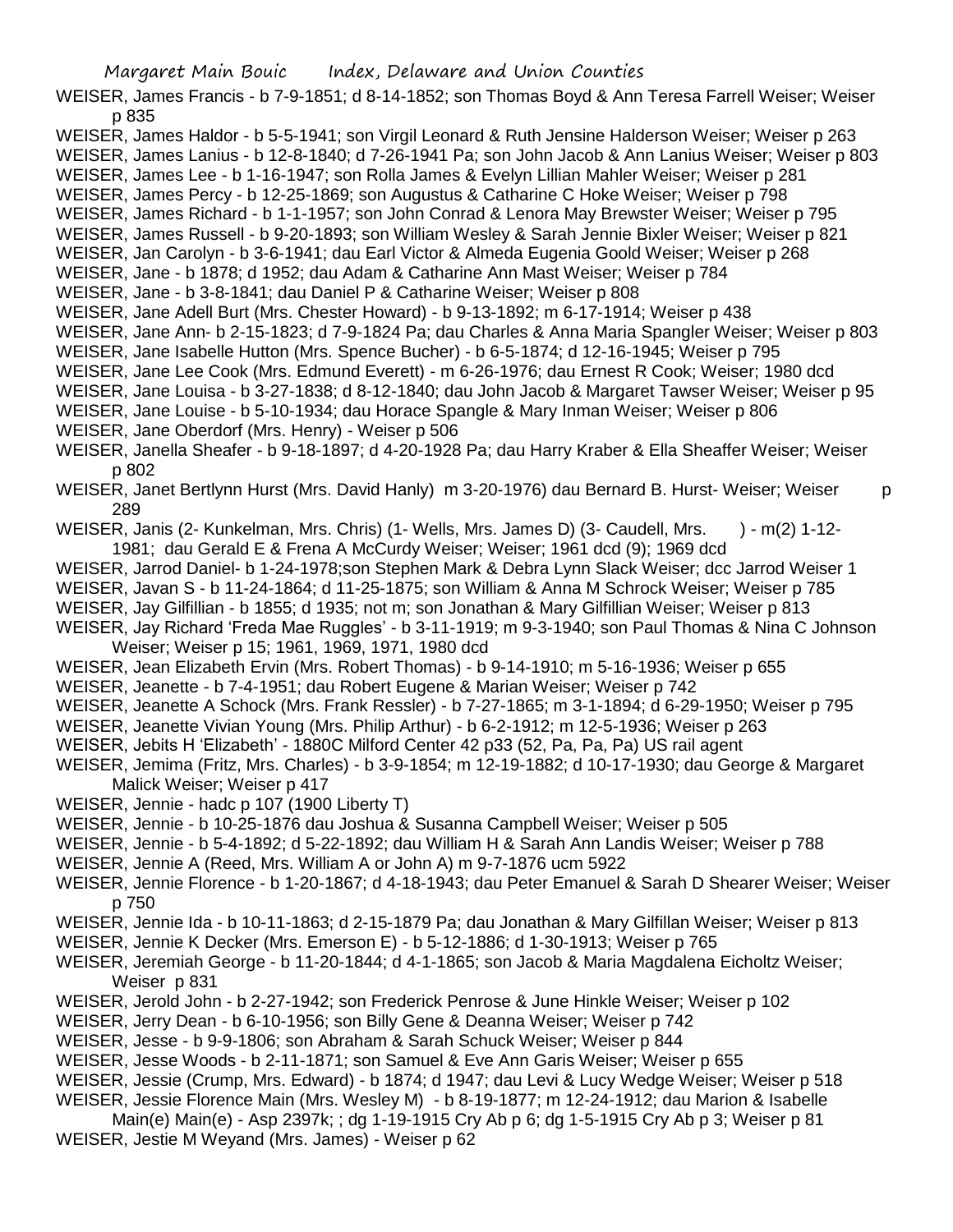- WEISER, Jestina Rothermel (Mrs. John) b 1-25-1847; d 6-16-1925; dau Isaac & Hannah Wiest Rothermel; Weiser p 410
- WEISER, Jo Ann Tryznka (Mrs. Conrad John) b 11-21-1935; m 12-27-1953; Weiser p 263
- WEISER, Joan A b 9-24-1940; dau Frederick Penrose & June Hinkle Weiser; Weiser p 102
- WEISER, Joan Darlene (Thornburg, Mrs. Mike)- b 11-19-1934; dau George Leslie & Dora Leffler Weiser; Weiser p 520
- WEISER, Joan Lucille b 10-1-1929; dau Herbert Raymond & Irma Louise Betz Weiser; Weiser p 268
- WEISER, Joan Marie Cummings (Mrs. Jon Eric) m 4-26-1985; dau Fred & Nell Cummings; Weiser
- WEISER, Johanna Elizabeth 5-22-1834; d 3-1-1839; dau Daniel B & Margaret Matilda Pentz Weiser; Weiser p 789
- WEISER, Johanna K (Rieker, Mrs. John M) b 7-7-1806; d 1-11-1875; dau John & Catharine Weiser; Weiser p 787
- WEISER, Johannes b 12-11-1752; d 12-8-1760; son John Frederick & Anna Catharine Weiser; Weiser p 843
- WEISER, John b 7-30-1793; d 12-10-1793 Pa; son Conrad & Barbara Beyer Weiser; Weiser p 12
- WEISER, John b 6-10-1921; d 9-23-1950; son Guy A & Anna Marie Gaynor Weiser; Weiser p 16
- WEISER, John Civil war victim; son Samuel & Elizabeth Hartman Weiser; Weiser p 84
- WEISER, John b 3-31-1840; d 10-3-1865 (24y 6m 3d); OVI; Mayfield Cem, Powell p 172; son Foster & Eleanor Weiser; Weiser p 848; 1908 dch p 408
- WEISER, John son Solomon & Elizabeth Shaffer Weiser; Weiser p 94
- WEISER, John b ca 1840; d ca 1872; son Henry & Elizabeth Rinehart Weiser; Weiser p 510, 526
- WEISER, John b 10-19-1802; son Peter & Elizabeth Minchaus Weiser; Weiser p 628
- WEISER, John son Saumel & Margaret Hart Weiser; Weiser p 632
- WEISER, John son Benjamin Franklin & Ellen Smith Weiser; Weiser p 774
- WEISER, John b 11-7-1847; d 1856; son John & Magdalena Hummelberger Weiser; Weiser p 784
- WEISER, John b 3-31-1754; d young; son John Conrad & Maria Margaret Battorf Weiser; Weiser p 787
- WEISER, John b 12-28-1805; d 6-7-1913; son Samuel & Eva Catharine Pfluger Weiser; Weiser p 797
- WEISER, John son John & Elizabeth Anspach Weiser; Weiser p 813
- WEISER, John son George & Rosanna Howald Weiser; dg 6-7-1904 Cry Ab p 250; dg 6-3-1904 Cry Ab p 249
- WEISER, John son-in-law of Lucy Hitchcock Calhoun dg 2-7-1868 Cry Ab p 66
- WEISER, John b 11-27-1827; son Peter Weiser; Weiser p 820
- WEISER, John b 11-8-1857; d 3-10-1863; son Uriah Peter & Mary Krotzer Weiser; Weiser p 821
- WEISER, John son Jacob & Maria Magdalena Eicholtz Weiser; Weiser p 830
- WEISER, John son Benjamin & Esther Levan Weiser; Weiser p 833
- WEISER, John son Christian & Magdalena Lobach Weiser; Weiser p 844
- WEISER, John b 4-14-1844; son Adam & Susan Bender Weiser; Weiser p 847
- WEISER, John son LeRoy & Georgia Millhoan Weiser; Weiser
- WEISER, John 'Anna Baum' b 11-25-1876; m 11-25-1911; d 1949; son Adam & Catherine Ann Mast Weiser; Weiser p 783
- WEISER, John 'Carolyn' parents of Hannah Leigh Weiser; Weiser
- WEISER, John 'Catharine Fengel' b 11-30-1779; m 12-9-1800; d 5-29-1824; son Jabetz & Mary Elizabeth Wenger Weiser; Weiser p 60, 62, 63; dcc Paul Barrett 25; dcq Paul Barrett: 24; 1880 dch p 521; Weiser p 80
- WEISER, John 'Elizabeth Anspach' b 1-23-1766; m 2-22-1789; d 11-7-1825; dau Jacob & Anna Elizabeth Kurr Weiser; Weiser p 812
- WEISER, John 'Jois' parents of David Weiser; grandparents of Samantha Helen Weiser; Weiser
- WEISER, John 'Justina Kehl' b 1757; m 5-15-1781; d 3-14-1828; son Frederick & Anna Amelia Zeller Weiser; Weiser p 229, 484, 485
- WEISER, John 'Jestina Rothermel' b 10-17-1842; d 3-1-1905; son Jacob & Elizabeth Deibler Weiser; Weiser p 393, 410
- WEISER, John 'Rosa Jones' son Samuel Hartman & Catharine Smaile Weiser; Weiser p 84
- WEISER, John 'Sarah Spitler' b 8-21-1787; son John & Justina Kehl Weiser; Weiser p 485, 492, 493
- WEISER, John A 'Edna Rhen' b 12-2-1905; son Jacob Monroe & Alice Cora Hoke Weiser; Weiser p 410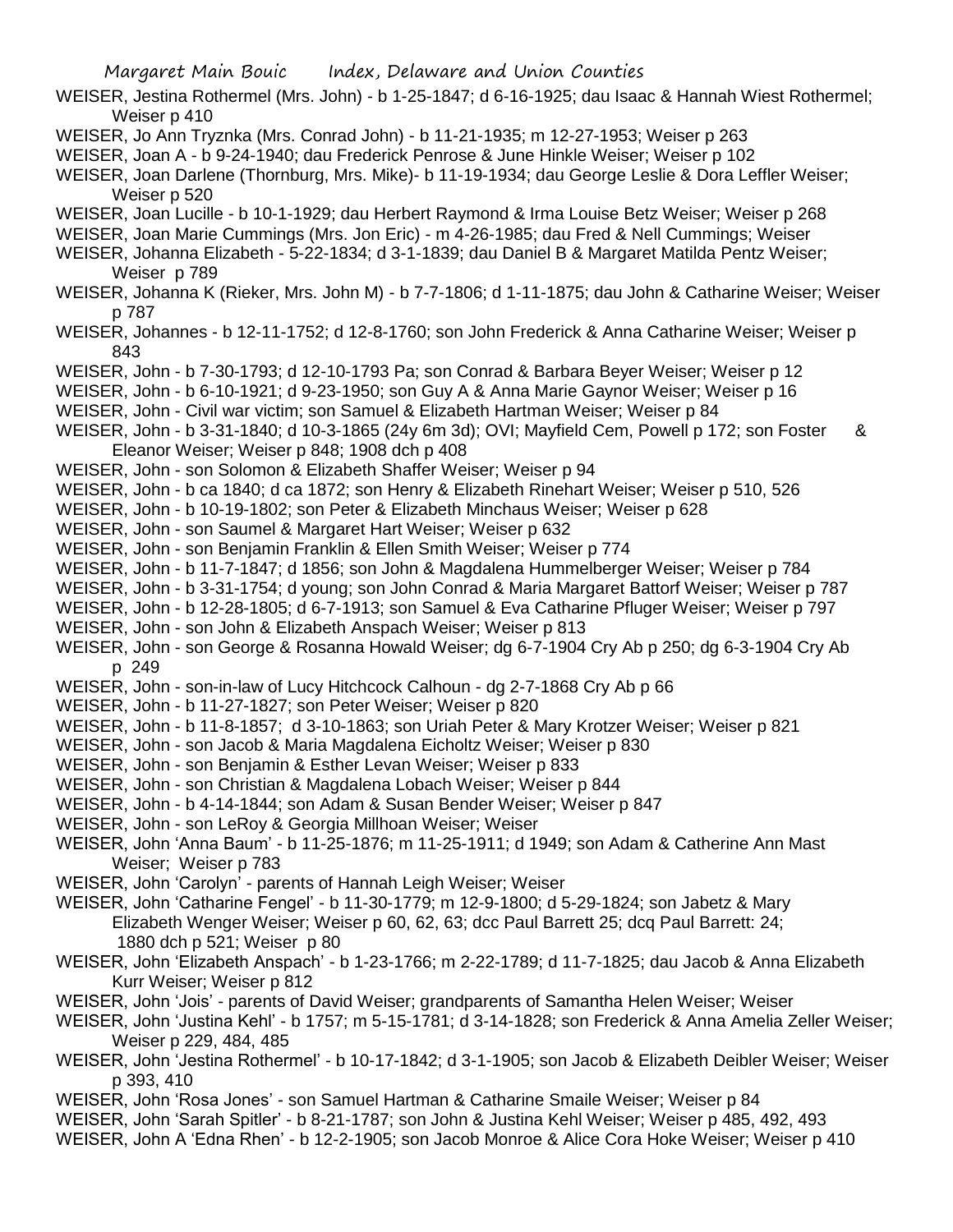- WEISER, John A 'Georgianna Eichelberger' 'Mary Jane Upp' b 7-30-1824; m(1) 2-13-1851; m(2) 12-14-1858; d 3-21-1889; son Charles & Anna Maria Spangler; Weiser p 803
- WEISER, John A 'Helen Frances Robinson' b 9-18-1900; m 1-9-1915; son Patterson Sterrett & Hattie A Stubbins Weiser; Weiser p 804
- WEISER, John Augustus 'Lila Rudy' 'Emma Gramley' b 1-27-1866; m(2) 4-10-1910; d 3-22-1931 Pa; son Joshua & Juliana Millhouse Weiser; Weiser p 508
- WEISER, John B b 10-7-1811; d 10-1-1832; son George & Elizabeth Bucher Weier; Weiser p 793
- WEISER, John B 'Elizabeth Musselman' b 1-17-1827; d 1902; son George & Barbara Oswald Weiser; Weiser p 669, 670
- WEISER, John C 'Leah Jane Myers' b 5-27-1830; m 3-20-1853; d 12-11-1901; son John K & Elizabeth Weiser; Weiser p 788
- WEISER, John Calvin b 9-10-1863; d 2-18-1871 Pa; son George & Eva Conrad Weiser; Weiser p 418
- WEISER, John Conrad b 9-11-1786; son Conrad & Barbara Beyer Weiser; Weiser p 12, 13, 38
- WEISER, John Conrad b 10-21-1941 Pa; son John Monroe & Bertha Miller Weiser; Weiser p 98
- WEISER, John Conrad b 8-4-1953; son Melvin Ralph & Margaret Sarah Bartlow Weiser; Weiser p 505
- WEISER, John Conrad 'Ann Liggett' b 10-4-1929; m 5-31-1951; son Albert Luther & Lamona Shawyer Weiser; Weiser p 267
- WEISER, John Conrad 'Anna Eva Feck' b 11-2-1696; m 11-22-1720; d 7-13-1760; son of John Conrad & Anna Magdalena Ubelen Weiser; dcc Marjorie Brookens Humes 416; Weiser p 5, 6, 7, 8, 786
- WEISER, John Conrad 'Anna Magdalena Ubelen' 'Anna Margaret Miller'- b ca 1660; m (?) 1711; d 5-1746; dcc Marjorie Brookens Humes 832 son Jacob & Anna Weiser; Weiser p 1, 2, 3, 4, 5
- WEISER, John Conrad 'Barbara Beyer' b 8-30-1749; son Philip & Sophia Riem Weiser; Rev War; Weiser p 10, 11, 12, 37; 52, 55
- WEISER, John Conrad 'Elizabeth Klinger' b 4-15 or 16-1753; m 11-12-1775; d 9-10-1804; son Frederick & Anna Amelia Zeller Weiser; dcc Marjorie Brookens Humes 104; dcq Della Weiser Ewing:16; Weiser p 229, 230, 231, 295, 296, 298
- WEISER, John Conrad 'Elizabeth Snyder' b 9-11-1786; m 8-26-1810; d 1829 Weiser p 52
- WEISER, John Conrad 'Lenora May Brewster' b 1-7-1922; m 6-11-1947; son George Conrad & Lola Irene Anderson Weiser; Weiser p 843
- WEISER, John Conrad 'Maria Margaret Battorf' 'Elizabeth Preiss' b 9-19-1725; m(1) 1-29-1749; m(2) 2-3- 1774; d 9-1775; son Christopher Frederick & Elizabeth Weiser; Weiser p 786
- WEISER, John Conrad 'Nellie Drake' b 3-23-1868; m 1-13-1899; d 6-22-1935; son George & Rosa Howald Weiser; Weiser p 80
- WEISER, John David b 9-3-1948; son John Conrad & Lenora May Brewster Weiser; Weiser p 795
- WEISER, John E 'Nancy Faust or House' b 3-1815; m 4-8-1841dcm; d 11-1893; son John & Catharine Fengel Weiser; Weiser p 63, 93; 1850C Scioto Tp 2376 p 144 (30,Pa)
- WEISER, John Edgar 'Lillie Bell Noggle' b 2-3-1866; m 3-30-1892; d 4-14-1934; son Samuel & Eve Ann Carrie Weiser; Weiser p 654
- WEISER, John Evan b 9-26-1864; d 12-31-1875; son Solomon B & Sarah Markle Weiser; Weiser p 94
- WEISER, John Frederick b 6-25-1702; d 7-2-1702; son John Conrad & Anna Magdalena Ubelen Weiser; Weiser p 5
- WEISER, John Frederick b 2-27-1705; d 12-1711; son John conrad & Anna Magdalena Ublelen Weiser; Weiser p 5
- WEISER, John Frederick b 11-14-1714; son John Conrad & Anna Margaret Miller Weiser; Weiser p 5,6
- WEISER, John Frederick b 7-29-1859; d 12-16-1900; son David & Sarah Troutman Weiser; not m; bur Delaware Oh; Weiser p 287
- WEISER, John Frederick 'Anna Catharine Hummer' m 4-1738; son John Conrad & Anna Miller Weiser; Weiser p 843
- WEISER, John Frederick 'Betty Lou Gallagher' b 9-18-1921; m 12-7-1941; son Walter T & Nona Trozel Weiser; Weiser p 281
- WEISER, John Frederick 'Mary Worline' b 10-31-1775; d ca 1840; son John Conrad & Barbara Beyer Weiser; Weiser p 12, 13, 14, 37
- WEISER, John Gillespie b 9-14-1914; d 3-1918; son Abraham Haines & Harriet G Kreiger Weiser; Weiser p 506
- WEISER, John Henry b 2-24-1775; son Martin & Maria Catharine Weiser; Weiser p 787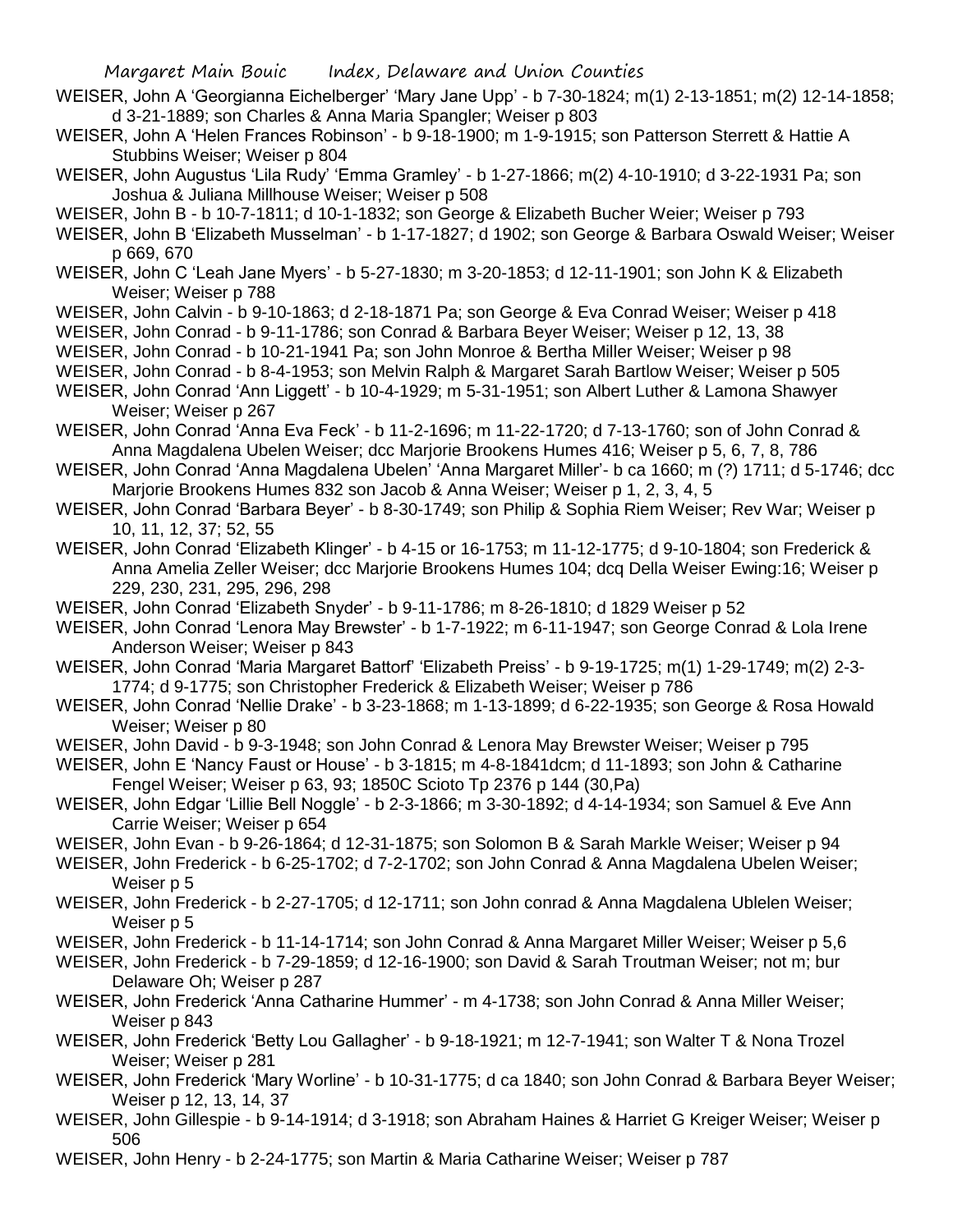- WEISER, John Herbert 'Helen Inez Dunn' b 1-9-1895; m 11-28-1917; son Elmer Sherman & Amy Kate Snoddy Weiser; Weiser p 499
- WEISER, John Holman 'Margaret S Gilfillan' b 8-6-1882; m 5-6-1925; d 5-20-1949; son Jonathan Lewis & Elizabeth Eve Hoffman Weiser; Weiser p 813
- WEISER, John Hutton 'Ellen Shirley Nelson' b 8-2-1903; m 6-23-1930; son Spencer Bucher & Jane Isabelle Hutton Weiser; Weiser p 795
- WEISER, John Hutton Jr b 7-20-1934; son John Hutton & Ellen Shirley Nelson Weiser; Weiser p 796

WEISER, John Jacob - b 3-22-1783; son John Philip Weiser; Weiser p 706

- WEISER, John Jacob b 9-5-1774; d 6-30-1793; son Jacob & Anna Elizabeth Kurr Weiser; Weiser p 812
- WEISER, John Jacob 'Sarah Kraber' 'Ann Lanius' b 7-26-1792; son Samuel & Eva Catharine Pfluger Weiser; Weiser p 797; 801
- WEISER, John Jacob Shaffer 'Margaret Tawser' b 1-15-1808; son Solomon & Elizabeth Shaffer Weiser; Weiser p 94, 95
- WEISER, John K 'Elizabeth' b 7-12-1807; d 6-14-1873; son John & Catharine Weiser; Weiser p 787
- WEISER, John L 'Matilda Haines' b 5-17-1849; m 11-20-1873; d 4-7-1921; son George Washington & Susana Bayler Weiser; Weiser p 506
- WEISER, John M b 6-5-1945; son John Frederick & Betty Lou Gallagher Weiser; Weiser p 282
- WEISER, John Melchior b 2-7-1767; d 11-9-1768 Pa; son Peter & Catharine Weiser; Weiser p 706
- WEISER, John Monroe 'Bertha Miller' b 9-12-1898; m 6-23-1933; d 4-30-1955; son Samuel & Nettie Virginia Koehler Weiser; Weiser p 98
- WEISER, John P b 1876; son John L & Matilda Haines Weiser; Weiser p 507
- WEISER, John Palmer 'Bessie May Luse'- b 1-18-1884; m 7-3-1906; d 10-18-1944; son James & Hattie Myers Weiser; Weiser p 507
- WEISER, John Peter b 12-19-1789; son John & Justina Kehl Weiser; Weiser p 485
- WEISER, John Philip b 2-19-1953; m 12-5-1936; son Philip Arthur & Jeanette Vivian Young Weiser; Weiser p 263
- WEISER, John Philip b 9-21-1755; son Peter & Catharine Weiser; Weiser p 706
- WEISER, John Philip 'Catherine Malick' b 5-13-1787; m 10-27-1811; d 11-16-1863; son John Conrad & Elizabeth Klinger Weiser; Weiser p 230, 411, 412
- WEISER, John Philip 'Molly Huber' b 9-3-1776; m 2-11-1800; d 3-25-1827; son Jabetz & Mary Elizabeth Wenger Weiser; Weiser p 60
- WEISER, John Robert b 3-5-1853; d 5-5-1857; son Franklin Samuel & Barbara Sophia Stahle Weiser; Weiser p 801
- WEISER, John Silas 'Katie Ann Buck' b 6-26-1847; m 10-25-1870; d 5-14-1920; son Abner & Anna Maria Simpson Weiser; Weiser p 497
- WEISER, John Solomon 'Alice Ada Haus' 'Carrie Eddie' m(1) 1-19-1865; m(2) 7-4-1894; m(3) 5-28-1902; son John Jacob Shaffer & Margaret Tawser Weiser; Weiser p 95, 96
- WEISER, John Solomon 'Pauline Starner' b 4-25-1902; m 6-28-1932; son Samuel Henry & Catharine Mullin Weiser; Weiser p 103
- WEISER, John W 'Lucy Anna Calhoun' b 8-28-1838; m 10-21-1861 Del Co; d 6-24-1881Kenton Oh; son Philip & Catharine Zerbe Greiff Weiser; Weiser p 87
- WEISER, John Wallace son John & Sarah Spitler Weiser; Weiser p 494
- WEISER, John Walton 'Pauline Theresa Crubic' b 3-30-1929; m 7-14-1951; son Elmer Merle & Julia Elizabeth Walton Weiser; Weiser p 501
- WEISER, John Wesley Jr 'Debra Lynn Smith' b 4-7-1956; m 9-18-1976; son John Wesley Sr & Lois Jean Terry Weiser; Weiser p 289
- WEISER, John Wesley Sr 'Lois Jean Terry' b 6-11-1932; m 6-17-1954; son David Le Roy & Georgia N Millhoan Weiser; Weiser p 289
- WEISER, John Ziegler 'Ida J ' ' Milvina J' b 11-4-1854; m(2) 5-4-1899 son Henry Kanlock & Matilda Ziegler Weiser; Weiser p 789
- WEISER, Johnny b 8-10-1860; d 11-14-1868; son Henry & Louisa B Grange Weiser; Weiser p 519;
- WEISER, Jon Eric 'Juliana R' 'Joan Marie Cummings' b 10-16-1952; m(2) 4-26-1985; son Jay Richard & Freda Mae Ruggles Weiser; 1961, 1969, 1980 dcd; Weiser p 15
- WEISER, Jonathan son Benjamin Weiser Weiser p 13
- WEISER, Jonathan b 11-24-1794; son John & Elizabeth Anspach Weiser; Weiser p 812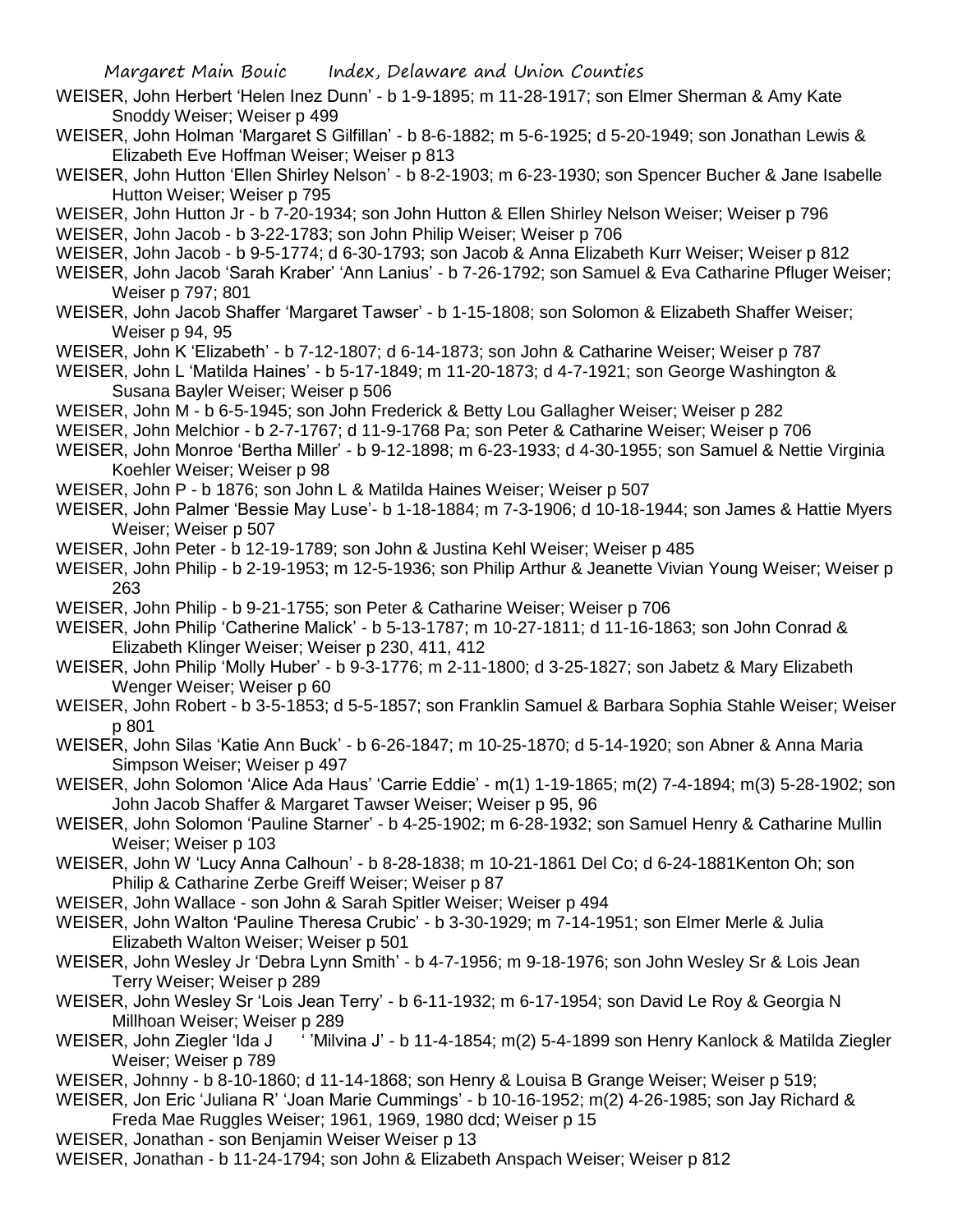- WEISER, Jonathan son Jacob & Maria Magdalena Eicholtz Weiser; Weiser p 831
- WEISER, Jonathan son David & Catharine Weiser; Weiser p 844
- WEISER, Jonathan 'Mary Gilfillan' b 11-15-1818; m 1851; d 3-6-1880; son Peter Weiser; Weiser p 813
- WEISER, Jonathan H 'Fietta Schlegal' b 9-24-1851; d 9-25-1925; son Isaac & Catherine Houseworth Weiser; Weiser p 815
- WEISER, Jonathan Lewis 'Elizabeth Eve Holman' b 3-10-1857; m 10-5-1881; d 5-26-1904; son Jonathan & Mary Gilfillan Weiser; Weiser p 813
- WEISER, Joseph Pabst 2 p 83
- WEISER, (Mrs. Joseph) funeral 'Friday' dg 9-3-1897 Cry Ab p 126
- WEISER, Joseph 'Nora Coons' b 9-29-1871; d 5-14-1952; son Henry & Louisa B Grange Weiser; Weiser p 519
- WEISER, Joseph Augustus 'Mary Ann Zehring' 'Caroline A Renner' b 4-28-1852; m(1) 12-20-1877; m(2) 2- 11-1902; d 12-24-1929; son David & Sarah Troutman Weiser; Weiser p 285; dg 6-5-1903 Cry Ab p 187
- WEISER, Joseph Bud b 1-25-1941; son George Leslie & Dora Leffler Weiser; Weiser p 520
- WEISER, Joseph Edgar 'Irma Conti' b 1-17-1910; son Joseph & Nora Coons Weiser; Weiser p 520
- WEISER, Josephine Jetters (Mrs. Raymond Everett) Weiser p 741
- WEISER, Josephine Mary (Pentz, Mrs. Dr. Edward H) b 5-29-1829; m 4-14-1853; d 7-13-1889; dau Charles & Anna Maria Spangler Weiser; Weiser p 806
- WEISER, Joshua 'Juliana Millhouse' b 5-2 or 22-1823; m 1-10-1850; d 1-29-1893 Pa; son John & Sarah Spitler Weiser; Weiser p 494, 507
- WEISER, Joshua 'Susanna Campbell' b 11-18-1844; d 5-26-1905; son George Washington & Susana Bayler Weiser; Weiser p 505
- WEISER, Joshua T b 3-7-1978; son Bruce & Debbie Cole Weiser; Eagle Scout; Weiser
- WEISER, Josiah 'Mary Fryer' b 2-2-1821; m 1849; d 8-25-1949; son Peter Weiser; Weiser p 814
- WEISER, Josiah S b 1836; d 7-24-1863; son Samuel D & Mary Schroeder Weiser; Weiser p 844
- WEISER, Joy Lynn b 9-30-1955; dau Stanley Paul Jr. & Nadine Perviance Weiser; Weiser p 265
- WEISER, Joyce b 1947; dau Richard D & Dorothy Meyer Weiser; Weiser p 767
- WEISER, Joyce (King, Mrs. Leland E) b 1-15-1931; m 6-18-1950; dau Mark Everett & Ethel I Trump Weiser; Weiser p 103
- WEISER, Joyce Ann Proctor (Mrs. George Thomas) b 7-9-1934; m 4-24-1954; Weiser p 795
- WEISER, Joyce Bernice (Darrell, Mrs. Ronald Dean) b 11-14-1935; m 12-10-1955; dau Herbert Raymond & Irma Louise Betz Weiser; Weiser p 268
- WEISER, Judith A (Mrs. Russell) 1967 ucd
- WEISER, Judith Ann b 1-1943 Pa; dau Richard Paul & Dorothy Sunday Weiser; Weiser p 766
- WEISER, Judith Diane d 1956; dau Guy A & Esther B Ward; Weiser
- WEISER, Judith Levan (Mrs. Samuel) m 5-28-1760; dau Isaac & Mary Margaret Levan; Weiser p 756
- WEISER, Judith Marie b 12-4-1932; dau George Andrew & Kathryn Ernst Weiser; Weiser p 672
- WEISER, Judy A b 12-3-1943; dau Ronald Emerson & Elizabeth L Loren Weiser; Weiser p 766
- WEISER, Judy D b 5-20-1943; d 10-27-1956; dau Guy A & Esther Ward Weiser; Weiser p 16
- WEISER, Julia b 3-22-1956; d 1-24-1857; dau John Jacob & Margaret Tawser Weiser; Weiser p 95
- WEISER, Julia Elizabeth (Looker, Mrs. Mervin Edward) ( Weikert, Mrs. Richard Ellsworth) b 9-8-1925; m 9- 13-1944; dau Elmer Merle & Julia Elizabeth Walton Weiser; Weiser p 500
- WEISER, Julia Elizabeth Walton (Mrs. Elmer Merle) b 6-14-1905; m 3-15-1924; Weiser p 500
- WEISER, Julia Hess (Mrs. William R) d 1903; Weiser p 764
- WEISER, Julia Mix (Mrs. Burton R) Weiser p 519
- WEISER, Juliana Millhouse (Mrs. Joshua) b 2-11-1829; m 1-10-1850; d 6-21-1901; Weiser p 507
- WEISER, Juliana R (Mrs. Jon E) 1980 dcd
- WEISER, Julianna dau Jonathan & Magdalene Diener Weiser; Weiser p 845
- WEISER, June Hinkle (Mrs. Frederick Penrose) b 2-27-1920; m 11-20-1935; Weiser p 101
- WEISER, Justina Kehl (Mrs. John) b 7-21-1762; m 5-15-1781; Weiser p 484
- WEISER, Karen b 5-29-1958; dau Donald D & Marian Wagner Weiser; Weiser p 768
- WEISER, Karen Kay Swenson (Mrs. Kenneth Dale) b 7-26-1938; m 9-13-1958; Weiser p 262
- WEISER, Karen Lea (Horn, Mrs. Leigh Clark) m 6-19-1976; dau Edmund LeRoy & Arlene Mae Heavlin Weiser; Weiser
- WEISER, Karl Conrad b 3-11-1956; son Wilbur Kenneth & Patrecia Isabel Runyan Weiser; Weiser p 262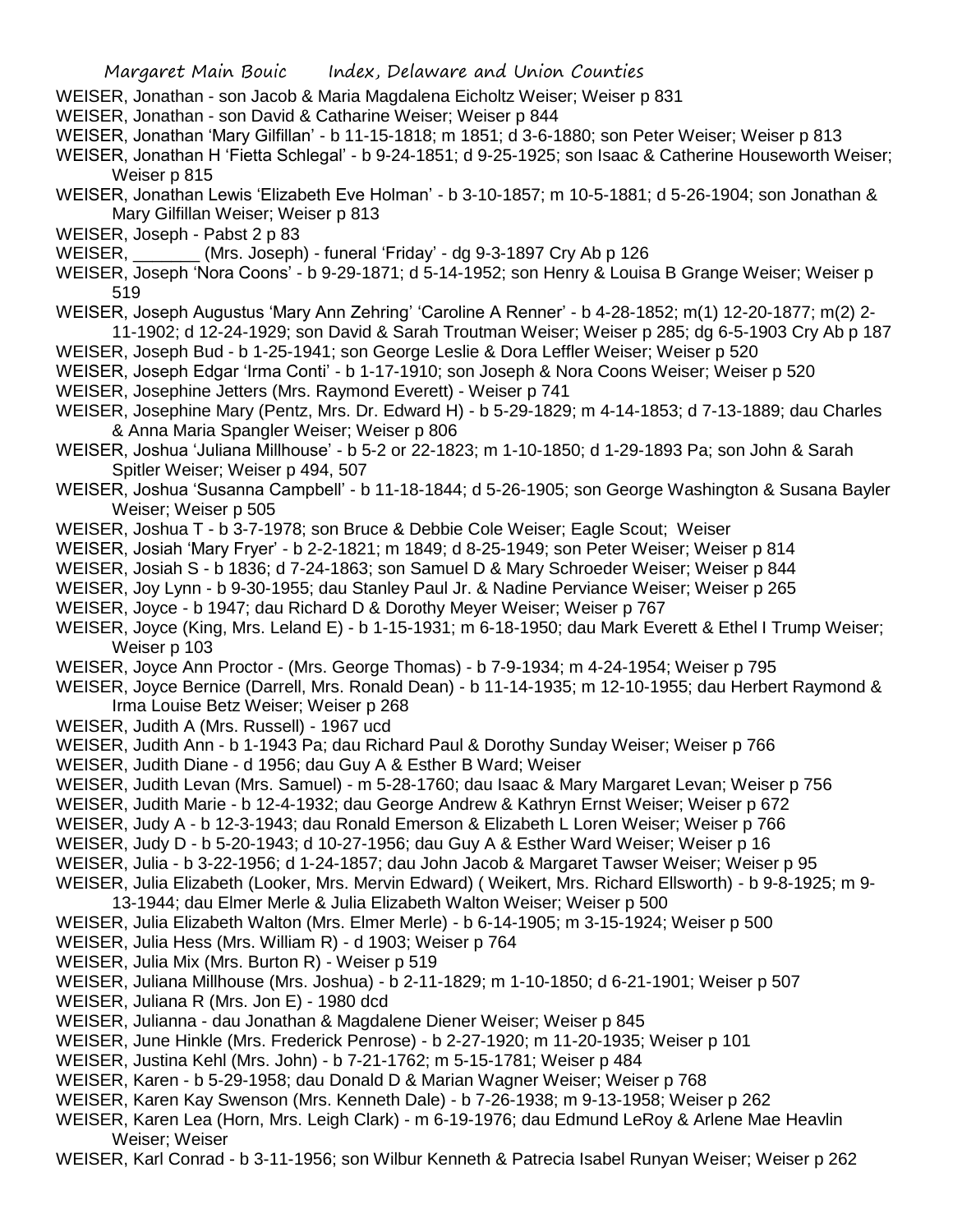WEISER, Kate - Pabst 7 p39

- WEISER, Kate (Hoffert, Mrs. William) b 3-1-1881; d 8-12-1955; dau Adam & Catherine Ann Mast Weiser; Weiser p 784
- WEISER, Katharine Elizabeth Konda (Mrs. Saint Paul) m 7-22-1912; Weiser p 102
- WEISER, Katharine Fahs b 7-2-1893; d 5-21-1908 Pa; dau Patterson Sterrett & Hattie A Stubbins Weiser; Weiser p 804
- WEISER, Katharine Georgia (Ekelund, Mrs. Clifford Thoren) b 1-2-1900; m 6-10-1925; dau George B & Sarah Catharine Schoch Weiser; Weiser p 796
- WEISER, Katherine A (Myers, Mrs. Paul W) b 8-14-1898; m 5-24-1921; dau Franklin Fleming & Sarah Jane Summers Weiser; Weiser p 769
- WEISER, Katherine Elizabeth (Turner, Mrs. ) b 1-1-1899; dau William Wesley & Sarah Jennie Bixler Weiser; Weiser p 821
- WEISER, Katherine Louise b 1-11-1930; d 1-2-1936 Pa; dau David D & Helen E Kreamer Weiser; Weiser p 769
- WEISER, Kathryn Alice b 4-2-1946; d 1-7-1947 Pa; dau Elmer Merle & Julia Elizabeth Walton Weiser; Weiser p 501;
- WEISER, Kathryn Frederika Wilkie (Mrs. Paul William) b 3-16-1885; m 3-16-1910; Weiser p 265
- WEISER, Kathryn Mary (Babcock, Mrs. Clyde E) b 5-29-1880; m 8-12-1903; d 11-14-1956 Neb; dau Peter Oswald & Evelyn Metts Weiser; Weiser p 673
- WEISER, Kathryn Mary McGovern (Mrs. David Lynn) dau C A McGovern; m 4-4-1964; Weiser
- WEISER, Kathryn Ernst (Mrs. George Andrew) m 3-30-1931; Weiser p 672
- WEISER, Katie (Coblentz, Mrs. John) b 7-10-1870; m 1910; d 3-28-1948 Huntsville, Oh; dau George E & Mary Ann Grime Weiser; Weiser p 741
- WEISER, Katie Ann Buck (Mrs. John Silas) b 6-26-1850; m 10-25-1870; d 11-23-1910; Weiser p 497
- WEISER, Katie May b 7-18-1885; dau John Silas & Katie Ann Buck Weiser; Weiser p 501
- WEISER, Kenneth Dale 'Karen Kay Swenson' b 10-12-1935; m 9-13-1958; son Wayne Willard & Hazel Hortense Beeson Weiser; Weiser p 262
- WEISER, Kenneth E b 4-18-1944 Pa; son Donald D & Pauline Killian Weiser; Weiser p 509
- WEISER, Kenneth Eugene b 4-20-1940; son Russell Eugene & Marilyn Miller Weiser; Weiser p 670
- WEISER, W. Kenneth 'Pat' son Stephen B & Mona Thompson Weiser; Weiser
- WEISER, Kevin Codner b 5-22-1955; son Donald Codner & Maxine Kerns Weiser; Weiser p 652
- WEISER, Kevin Lee b 4-20-1959; son Wilbur Kenneth & Patrecia Isabel Runyan Weiser; Weiser p 262
- WEISER, Kile Kerns b 5-5-1952; son Donald Codner & Maxine Kerns Weiser; Weiser p 652
- WEISER, Kristine Kay b 7-18-1949; dau Donald Codner & Maxine Kersn Weiser; Weiser p 651
- WEISER, Lamar Barry b 2-1-1939; son Clarence Sherman & Anna May Ressler Weiser; Weiser p 499
- WEISER, Lamona Shawyer (Mrs. Albert Luther) b 8-4-1897; m 9-18-1920; Weiser p 267
- WEISER, Lana (Mrs. David)- parents of Samantha Kelena Weiser- Weiser
- WEISER, Lance b 11-22-1956; son William V & Carol Dieter Weiser; Weiser p 16
- WEISER, Larry Clayton b 1-11-1959; son Russell Eugene & Annette Van Buskirk Weiser; Weiser p 505
- WEISER, Larry Eugene b 8-28-1953 Del Oh; son Stanley Eugene & Barbara J Stults Weiser; Weiser p 289; 1961 dcd
- WEISER, Larry Keith 'Denise Elaine Krouse' m 2-14-1976; son Gerald E & Frena A McCurdy Weiser; 1961 dcd (13); Weiser
- WEISER, Larry L b 5-20-1941; son Ronald Emerson & Elizabeth L Loren Weiser; Weiser p 766
- WEISER, Laura dau Jacob & Sarah Weiser; 1850C Liberty Tp, Del Co 1585 (3,0)
- WEISER, Laura (Mrs. David) parents of Samantha Helena Weiser; Weiser
- WEISER, Laura Elizabeth b 10-3-1846; d 1932 Del Co; dau Jacob & Sarah Rhoads Weiser; Weiser p 234
- WEISER, Laura Gertrude b 9-7-1909; not m; dau John Palmer & Bessie May Luse Weiser; Weiser p 508
- WEISER, Laura M b 6-26-1907; d 12-5-1942; dau Charles A & Hannah E Hauck Weiser; Weiser p 508
- WEISER, Laura M Seltzer (Mrs. Thomas Patton) Weiser p 670
- WEISER, Lauren Marie 64 in 1983; dau John Weiser Jr; Weiser
- WEISER, Laurence Arthur d 12-1898 Maine; son William Wesley & Sarah Jennie Bixler Weiser; Weiser p 821 WEISER, Lavina (Alspaugh, Mrs. Paul) - b 8-18-1833; m 3-25-1852; d 12-22-1905; dau Samuel & Margart Hart
- Weiser; Weiser p 632, 657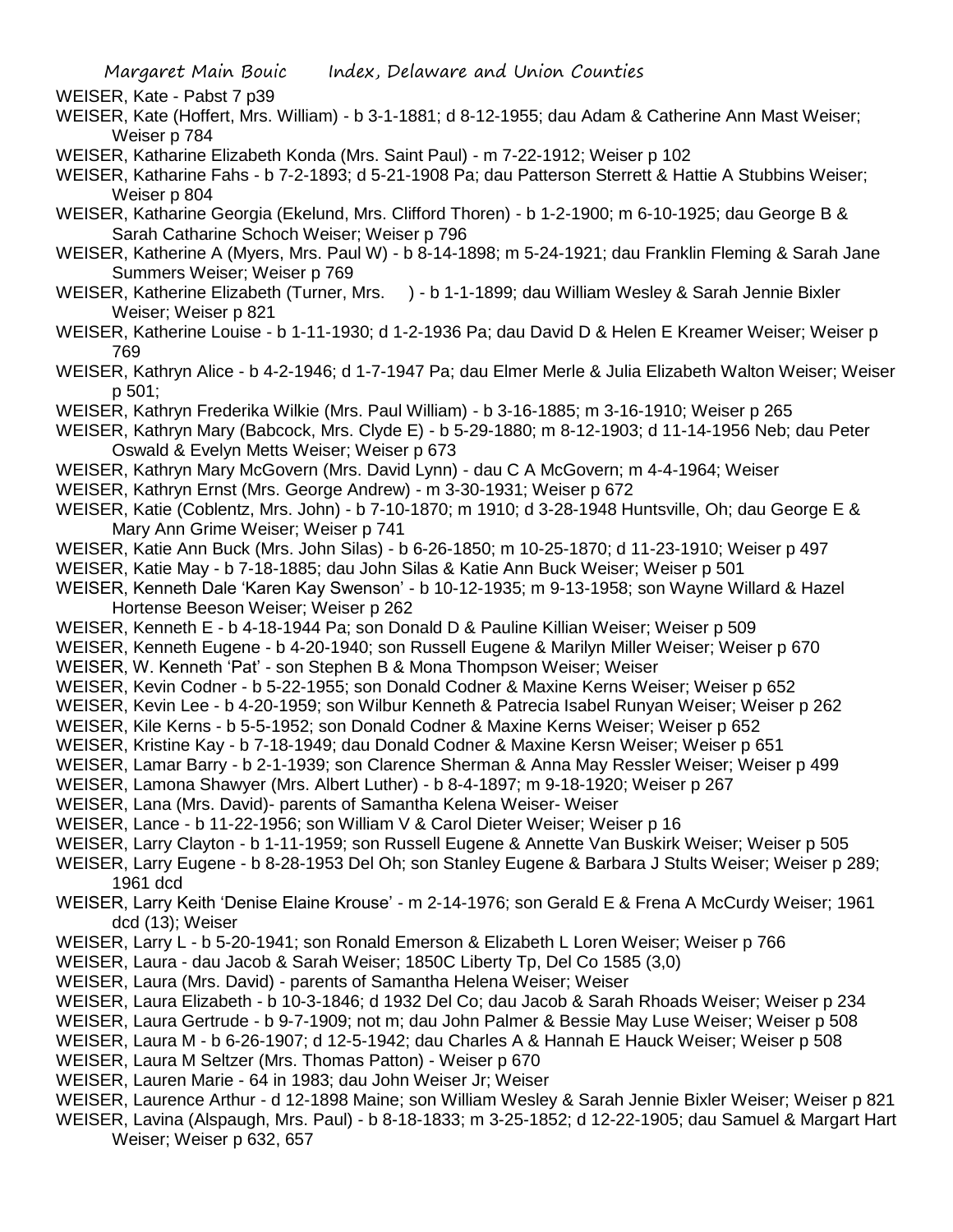- WEISER, Lavina (Fatzinger or Fossinger, Mrs. Adam) b 4-19-1821; m 11-5-1850; d 6-1-1890 Mo; dau Frederick & Mary Catharine Heim Weiser
- WEISER, Lavina Jane b 1836; d 6-1915 Pa; dau Jacob & Maria Magdalena Eicholtz Weiser; Weiser p 831
- WEISER, Lavinia (Good, Mrs. John Stamm) b 1-31-1813; m 8-21-1833; d 1872; dau John & Elizabeth Anspach Weiser; Weiser p 813, 832
- WEISER, Lavinia Elizabeth (Linder, Mrs. Isaac) b 9-28-1816; m 11-24-1835; d 10-1-1845; bur Newhouse Cem; dau John & Catharine Fengel Weiser; Weiser p 63; 93
- WEISER, La Vonne House (Mrs. Warren Grove, Jr) b 11-7-1922; m 9-15-1944 div; Weiser p 500
- WEISER, Lea ch Jonathan & Magdalene Diener Weiser; Weiser p 845
- WEISER, Leah Jane Myers (Mrs. John C) b 6-13-1831; m 3-20-1853; d 9-25-1896 Pa; Weiser p 788
- WEISER, Lenora May Brewster (Mrs. John Conrad) b 6-3-1927; m 6-11-1947; Weiser p 795
- WEISER, LeRoy 'Georgia Millhoan' see David LeRoy; m 9-29-1928; Weiser
- WEISER, Leslie Rae b 8-24-1938; ch Earl Victor & Almeda Eugnia Goold Weiser; Weiser p 268
- WEISER, Leslie Richard b 7-16-1943; son George Richard & Cora Evadne Zunkle Weiser; Weiser p 264
- WEISER, Lester George b 12-18-1892; d 7-25-1893; son Charles F & Nancy Jane Swank Weiser; Weiser p 650
- WEISER, Lettie Florence (Barrett, Mrs. Thomas Joseph) b 11-13-1883 Del Oh; m 11-3-1910; d 6-3-1958; dau George & Rosa Howald Weiser; dg 6-3-1904; Cry Ab p 249; dcc Paul Barrett 3; Asp(2397aa); Weiser p 81
- WEISER, Levan son Benjamin & Catharine Hyde Weiser; Weiser p 839
- WEISER, Levi son Samuel & Margaret Hart Weiser; Weiser p 632
- WEISER, Levi son Jacob & Maria Magdalena Eicholtz Weiser; Weiser p 831
- WEISER, Levi 'Lucy Wedge' b 2-26-1827; d 1907 Mich; son Henry & Elizabeth Rinehart Weiser; Weiser p 509, 518
- WEISER, Lewig E.??- d 10-8-1874 (1-5-11) Delaware dcdeaths
- WEISER, Lewis 'Catharine Herb' son Jonathan & Magdalene Diener Weiser; Weiser p 845
- WEISER, Lewis James b 9-11-1839; son Daniel & Ann High Weiser; Oak Grove Cem Powell p 443
- WEISER, Lewis Phillip 'Gertrude' d 10-18-1961 (69), bur Newark; brother Herbert E Weiser; Weiser
- WEISER, Lila Rudy (Mrs. John Augustus) Weiser p 508
- WEISER, Lillian (Mrs. ) pallbearer for Miss Hazel Dunlap; dg 4-8-1913; Cry Ab p 29
- WEISER, Lillian (Parker, Mrs. Monroe) dau Robert Milton & Nellie St John Weiser; Weiser p 743
- WEISER, Lillian H Sautter (Mrs. Edwin Hugh) b 12-18-1889; d 9-17-1971; bur Marlborough; Weiser p 14; 1961, 1969 dcd
- WEISER, Lillian Sylinda (Robinson, Mrs. John Adams) b 9-4-1863; m 12-25-1884; d 7-14-1936; dau Solomon & Mary Ann Miller Weiser; Weiser p 429, 437
- WEISER, Lillie Bell (Trout, Mrs. Eli) b 10-31-1880; dau William H & Sarah Ann Landis Weiser; Weiser p 788
- WEISER, Lillie Bell Noggle (Mrs. John Edgar) b 4-16-1868; m 3-30-1892; d 4-6-1946; Weiser p 654
- WEISER, Lillie Dale Baird (Mrs. Walter J) b 9-4-1878; m 11-2-1899; d 12-13-1952; Weiser p 80
- WEISER, Lillie May b 1883; dau George E & Mary Ann Grime Weiser; Weiser p 743
- WEISER, Lily dau George W & Mary Jane Homrighous Weiser; Weiser p 656
- WEISER, Linda (Goodwin, Mrs. ) dau James E & Elizabeth Penhorwood Weiser; 1949, 1959 ucd (16); **Weiser**
- WEISER, Linda Factor (Mrs. Dale) m 10-14-1977; dau John Factor Weiser
- WEISER, Linda Lou b 6-24-1953; dau Philip conrad & Loella Annette Phillips Weiser; Weiser p 673
- WEISER, Lizzie dau Emanuel Weiser Weiser p 831
- WEISER, Lizzie Catherine b 12-2-1867; d 11-11-1875; dau William & Anna M Schrack Weier; Weiser p 785
- WEISER, Loa Jean b 9-14-1982; dau Nancy Weiser; Weiser
- WEISER, Loella Annette Phillips (Mrs. Philip Conrad) m 1-19-1952; Weiser p 678
- WEISER, Lois Jean Terry (Mrs. Wesley Sr) b 8-23-1936; m 6-17-1954; Weiser p 289
- WEISER, Lola Irene Anderson (Mrs. George Cornad) b 1-11-1897; m 5-11-1921; d 2-6-1954; Weiser p 795
- WEISER, Lona M Schiffler (Mrs. Herman Eugene) m -6-26-1956; Weiser p 498
- WEISER, Lorene Martin (Mrs. Clair D) Weiser p 767
- WEISER, Lorrene Elizabeth (Trump, Mrs. Richard Feigel) b 8-28-1915; m 6-17-1937; dau Walter Karl & Elizabeth Peitzman Weiser; Weiser p 266
- WEISER, Lorva A Garrett (Mrs. Charles Carlisle) b 7-14-????; m 8-23-1923; Weiser p 805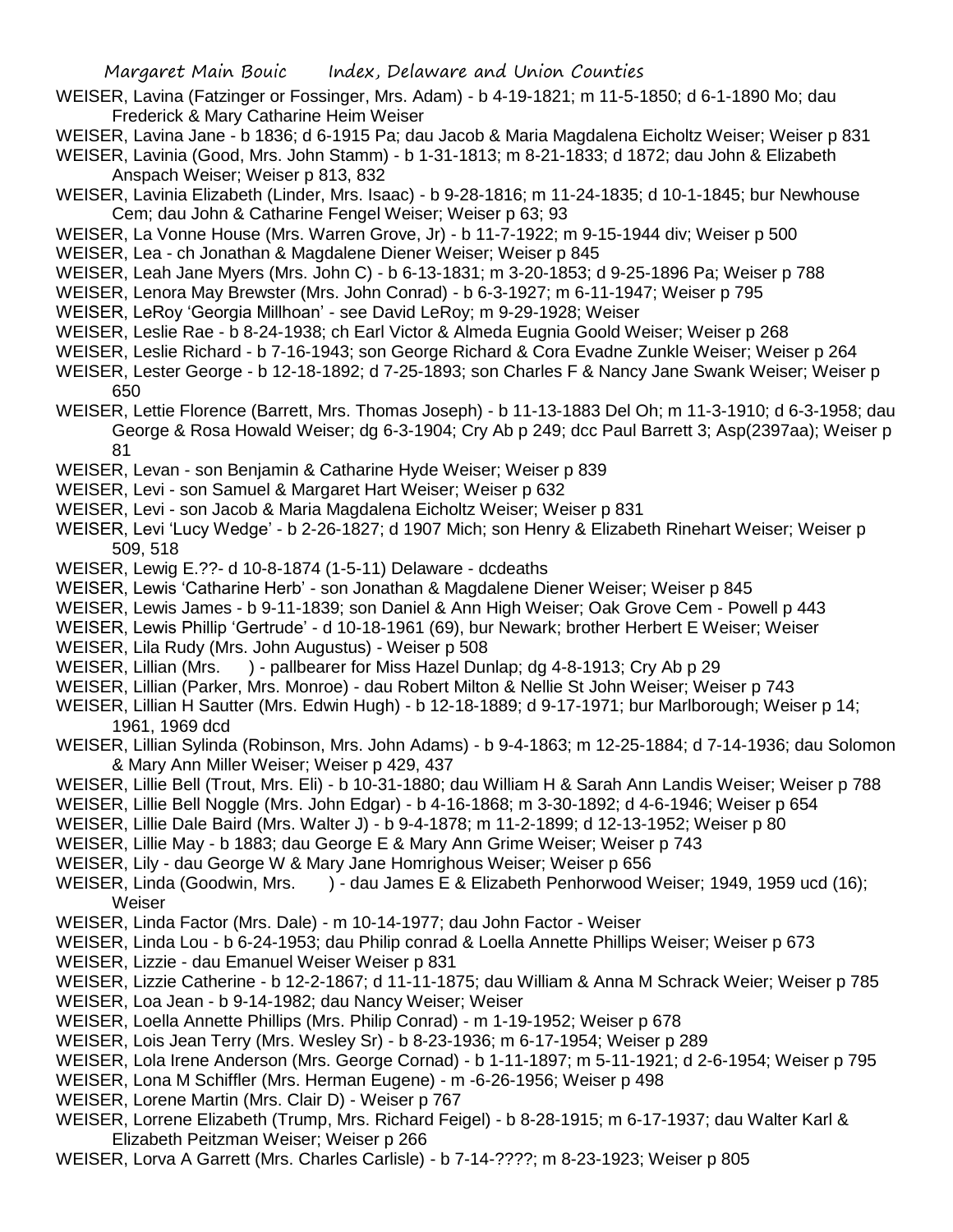- WEISER, Lottie Florence b 4-6-1879; dau Augustus & Catharine C Hoke Weiser; Weiser p 798
- WEISER, Louis b 11-7-1860; son Thomas Boyd & Ann Teresa Farrell Weiser; Weiser p 837 WEISER, Louis Emanuel - b 10-8-1873; d 3-13-1875 Del Oh; son Stephen Peter & Mary Emogene

Haughawout Weiser; Weiser p 258

- WEISER, Louisa (Bruner, Mrs. Charles J) m 6-3-1852; dau George & Elizabeth Bucher Weiser; Weiser p 796
- WEISER, Louisa (Ensminger, Mrs. John) b 11-7-1819; m 1-23-1842; d 10-25-1877; dau Samuel Weiser; Weiser p 799
- WEISER, Louisa (Miller, Mrs. George) dau Philip & Magdalena Huber Weiser; Weiser p 60, 61
- WEISER, Louisa B Grange (Mrs. Henry) b 10-19-1835; m 3-2-1856; d 1899; Weiser p 519
- WEISER, Louisa C Gutelius (Mrs. Clement Zwingli) m 7-13-1859; Weiser p 56
- WEISER, Louise (Karkrider, Mrs. Clyde Lester) b 6-20-1908; m 1-27-1929; dau George Washington & Louise Schultz Weiser; Weiser p 506
- WEISER, Louise M Amy (Mrs. Horace Spangler) b 4-21-837; m 7-14-1859; d 11-8-1898; Weiser p 805
- WEISER, Louise Schultz (Mrs. George Washington) b 5-17-1881; m 1-27-1904; d 4-15-1950; Weiser p 506
- WEISER, Lovina (Fatzinger or Fossinger, Mrs. Adam) dau Frederick & Mary Catharine Heim Weiser; Weiser p 290
- WEISER, Lovina (Linder, Mrs. Isaac) m 11-24-1835 dcm
- WEISER, Lowell son Herbert & Fannie Warmed Weiser; 1949 ucd; Weiser
- WEISER, Lucille (Mrs. Arthur Nelson) Weiser p 743
- WEISER, Lucille (Brugger, Mrs. ) dau Herbert & Fannie Wormell Weiser; Weiser
- WEISER, Lucille Taylor (Mrs. Matthew Stanley) Weiser p 808
- WEISER, Lucina dau Frederick & Mary Catherine Weiser; 1850C Delaware Tp 1429 p 99 (29,0); dcw Bk 4 p 74 (9)
- WEISER, Lucinda Keller (Mrs. Arthur E) b 10-6-1882; d 5-24-1954; Weiser p 788
- WEISER, Lucretia Lucinda (Tuller, Mrs. Erwin Lester) b 4-20-1837; m 9-2-1855 dcm; d 7-17-1927; dau Peter & Elizabeth Kline Weiser; Weiser p 248, 243; dcc Marjorie Brookens Humes 13; dg 3-29-1904 Cry Ab p 237; delge 2003 B11; Pabst 2 p 80; 1850C Delaware Tp 1411 p 99 (13,0)
- WEISER, Lucy Ann Calhoun (Mrs. John W) b 4-22-1832; m 10-21-1861 Del dcm; d 5-27-1883 Kenton, Oh; Weiser p 87
- WEISER, Lucy Bernice b 7-7-1927; d 1-2-1943; dau Joseph Augustus & Mary Ann Zehring Weiser; Weiser p 286
- WEISER, Lucy Wedge (Mrs. Levi) Weiser p 518
- WEISER, Lula b 2-14-1891; d 4-25-1894 Greencastle Oh; dau Charles F & Nancy Jane Swank Weiser; Weiser p 650
- WEISER, Lulu Kindig (Mrs. Eugene Francis) m 6-17-1903; Weiser p 802
- WEISER, Luna/Lina/Tuna? dau Jebits & Elizabeth Weiser; 1880C Milford Center 1880 p42 (42,0,Pa,Md)
- WEISER, Luther Carlysle b 2-28-1891; d 4-28-1892 Kansas; son Simon Douglas & Hattie Jane Tyler Weiser; Weiser p 437
- WEISER, Lydia dau Martin & Maria Catharine Weiser; Weiser p 790
- WEISER, Lydia (Smith, Mrs. John) b 1-7-1806; dau Daniel & Elizabeth Copeland Weiser; Weiser p 835
- WEISER, Lydia Ann (Noel, Mrs. Charles) b 4-16-1850; dau Abner & Anna Maria Simpson Weiser; Weiser p 502
- WEISER, Lynn Gary b 2-3-1934 Pa; son John Solomon & Pauline Starner Weiser; Weiser p 103

WEISER, Mabel - b 10-31-1899; d 11-15-1899 Pa; dau George Washington & Annie May Hoover Weiser; Weiser p 502

- WEISER, Mabel M (Hepner, Mrs. Paul) b 9-25-1916; dau Charles A & Hannah E Hauck Weiser; Weiser p 509
- WEISER, Madge Amelia (Wilson, Mrs. ) (Kennedy, Mrs. Charles J) dau Roger Albert Weiser; Weiser p 800
- WEISER, Molly or Magdalena Huber (Mrs. John Philip) m 2-11-1800; d 5-20-1827 (47y); Weiser p 60
- WEISER, Magdalena Hummelberger (Mrs. John) b 5-27-1815; m 11-19-1842; d 3-21-1878; Weiser p 783
- WEISER, Magdalena Lobach (Mrs. Christian) b 3-20-1760; d 4-15-1820 Weiser p 844
- WEISER, Magdalene dau Christian & Magdalena Lobach Weiser; Weiser p 844
- WEISER, Malinda b 5-1850 dau Raymond & Hannah Palm Weiser; Weiser p 62
- WEISER, Marcella Beasley (Mrs. David Reuben) b 11-24-1926; m 7-8-1944; Weiser p 261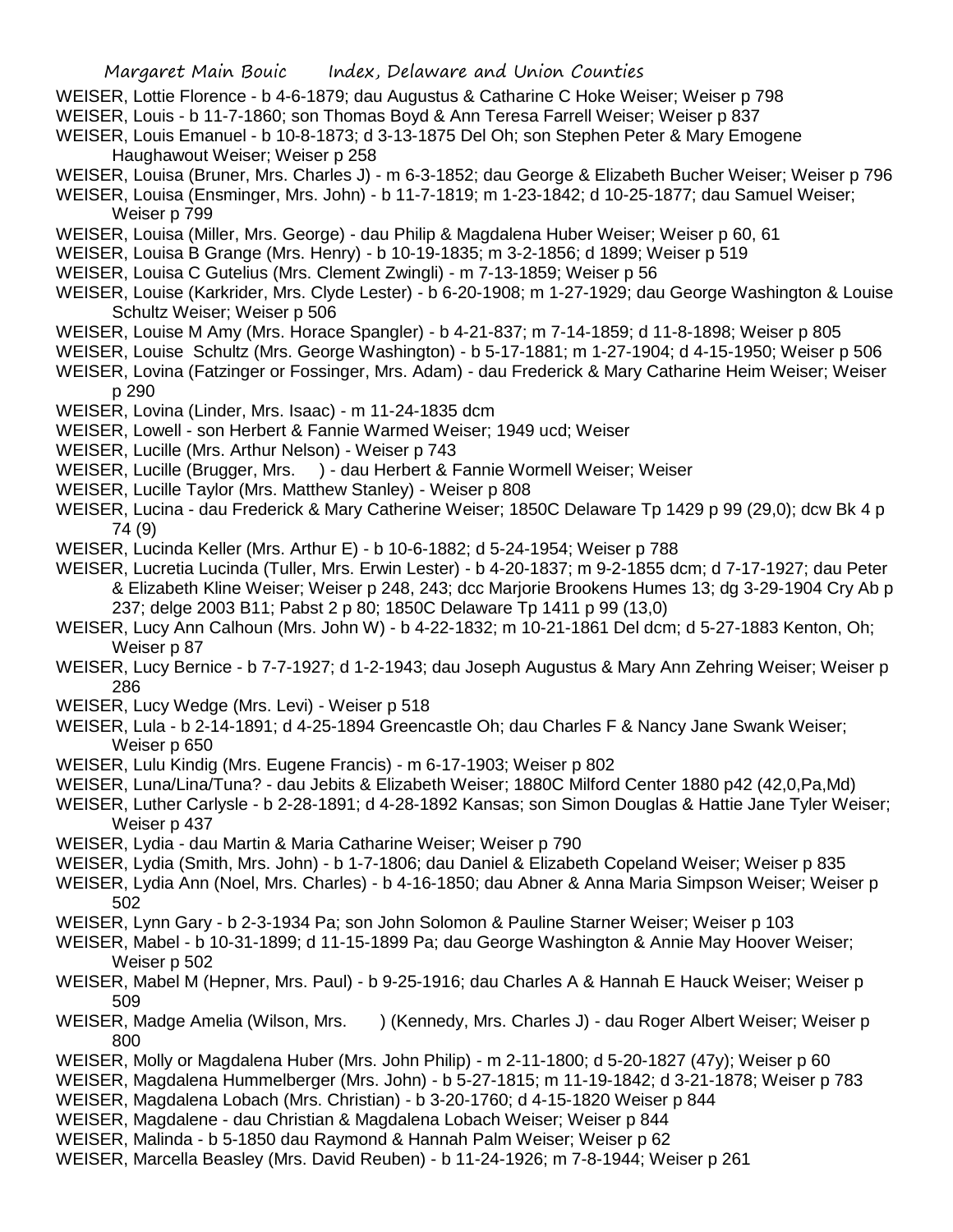- WEISER, Marcellus A b 2-29-1830; d 9-11-1931 Pa; son John Jacob & Sarah Kraber Weiser; Weiser p 803 WEISER, Marcellus Gotwalt 'Martha Ellen Rively' 'Isabella'- b 3-23-1842; m(1) 11-20-1862; son Augustus & Sarah Ann Gotwalt Weiser; Weiser p 798
- WEISER, Marcia Lucille (Shultz, Mrs. Eugene) b 9-1918; m 9-27-????; dau Emerson E & May Border Weiser; Weiser p 765
- WEISER, Margaret b 9-28-1728; d 1750/51; not m; dau Christopher Frederick & Elizabeth Weiser; Weiser p 786
- WEISER, Margaret b 4-13-1795; d 11-13-1809; dau Peter & Elizabeth Minchaus Weiser; Weiser p 628
- WEISER, Margaret b 3-20-1841; d 7-14-1843; dau George & Barbara Oswald Weiser; Weiser p 669
- WEISER, Margaret (Heintzelmann, Mrs. Rev John Diebach Matthews) (Fricker, Mrs. Anthony) b 1-28-1734; m(1) 11-1754; d 1777; dau John Conrad & Anna Eva Feck Weiser; Weiser p 8, 754, 755
- WEISER, Margaret (Hoffmier, Mrs. Rev Charles Frederick) dau Samuel & Eva Catharine Pfluger Weiser; Weiser p 797, 808
- WEISER, Margaret (Smith, Mrs. ) dau Foster & Eleanor Weiser; Weiser p 848
- WEISER, Margaret (Snyder, Mrs. John S) b 8-9-1815; m 11-21-1844; d 3-19-1856; dau Philip & Catharine Malick Weiser; Weiser p 412, 425
- WEISER, Margaret Alice b 6-7-1858; d 1-31-1871; dau George & Margaret Malick Weiser; Weiser p 418
- WEISER, Margaret Ann b 10-1-1953; dau William Jacob and Mary Louise Sieber Weiser; Weiser p 789
- WEISER, Margaret Catharine b 4-1-1847; d 3-3-1933; dau John Jacob Shaffer & Margaret Tawser Weiser; Weiser p 95
- WEISER, Margaret Effie Green (Mrs. Andrew Jackson) b 1-6-1839; m 1-17-1860; d 1-30-1908; Weiser p 656
- WEISER, Margaret Eve (Poorbaugh, Mrs. Josiah) dau Samuel Weiser; Weiser p 799
- WEISER, Margaret Haller b 7-12-1867; d 8-29-1901; dau Martin Haller & Mary E Tyler Weier; Weiser p 791
- WEISER, Margaret Hart (Mrs. Samuel) b 4-28-1792; d 4-21-1878; Weiser p 632
- WEISER, Margaret Helen (McAfee Mrs. Howard) b 10-14-1894; dau William Wesley & Sarah Jennie Bixler Weiser; Weiser p 821
- WEISER, Margaret Irene b 1-9-1906; dau Alvah Victor & Tillie Warner Harman Weiser; Weiser p 656
- WEISER, Margaret Jane (Klaiss, Mrs. Frederick Charles) b 9-17-1842; m 10-19-1865; d 8-27-1927; dau Abner & Anna Maria Simpson Weiser; Weiser p 494
- WEISER, Margaret Kerr (Mrs. William Alexander) b 10-4-1877; m 12-28-1898; Weiser p 100
- WEISER, Margaret Malick (Mrs. George) b 10-22-1818; m 1847; d 10-30-1858; Weiser p 412
- WEISER, Margaret Martin Paepper (Mrs. George Conrad) b 7-13-1906; m 12-20-1957; Weiser p 795
- WEISER, Margaret Mary Hollcraft (Mrs. Warren Grove, Jr) b 2-9-1927; m 1-31-1953; Weiser p 500
- WEISER, Margaret Matilda (Bender, Mrs. Edmund C) b 6-6-1837; m 5-15-1856; d 3-9-1893; dau Daniel B & Margaret Matilda Pentz Weiser; Weiser p 789
- WEISER, Margaret Matilda Pentz (Mrs. Daniel B) b 1-29-1803; d 7-24-1875; Weiser p 789
- WEISER, Margaret Niemond (Mrs. Jacob) b 9-14-1827; m 3-14-1848; d 2-25-1903; Weiser p 814
- WEISER, Margaret Rebecca (Souders, Mrs. Thomas Tobias) b 3-17-1833; d 1918; dau Peter & Mary Elizabeth Krunkelman Weiser; Weiser p 707, 738
- WEISER, Margaret S Gilfillan (Mrs. John Holman) m 5-6-1925; Weiser p 813
- WEISER, Margaret Sarah Bartlow (Mrs. Melvin Ralph) m 1-13-1932; Weiser p 505
- WEISER, Margaret Tawser (Mrs. John Jacob Shaffer) b 4-18-1816; m 4-10-1834; d 4-14-1869 Pa; Weiser p 95
- WEISER, Margaret Viola (Cottingham, Mrs. John Wesley) b 7-7-1881; m 11-29-1900; d 4-13-1945; dau George E & Mary Ann Grime Weiser; Weiser p 743
- WEISER, Margareta Hofman (Mrs. Jacob) b 2-18-1781; d 1-21-1838; Weiser p 392
- WEISER, Marea or Maria Pabst 2 p 84
- WEISER, Maria- d 9-14-1868 (88-1-19) dcdeaths Troy Tp
- WEISER, Maria dau Daniel & Elizabeth Copeland Weiser; Weiser p 835
- WEISER, Maria dau Johnathan & Magdalene Diener Weiser; Weiser p 845
- WEISER, Maria (Schenke, Mrs. August) b 8-5-1828; m 1-28-1854; d 9-7-1910; dau Jacob & Catharine Levan Weiser; Weiser p 844
- WEISER, Maria (Seltzer, Mrs. Daniel) m 7-28-1810; dau John & Elizabeth Anspach Weiser; Weiser p 812
- WEISER, Maria Barbara (Holstein, Mrs. George) (Bergstresser, Mrs. John Frederick) b 7-21-1784; d 1828; dau John Conrad & Barbara Beyer Weiser; Weiser p 12, 28, 29, 46, 50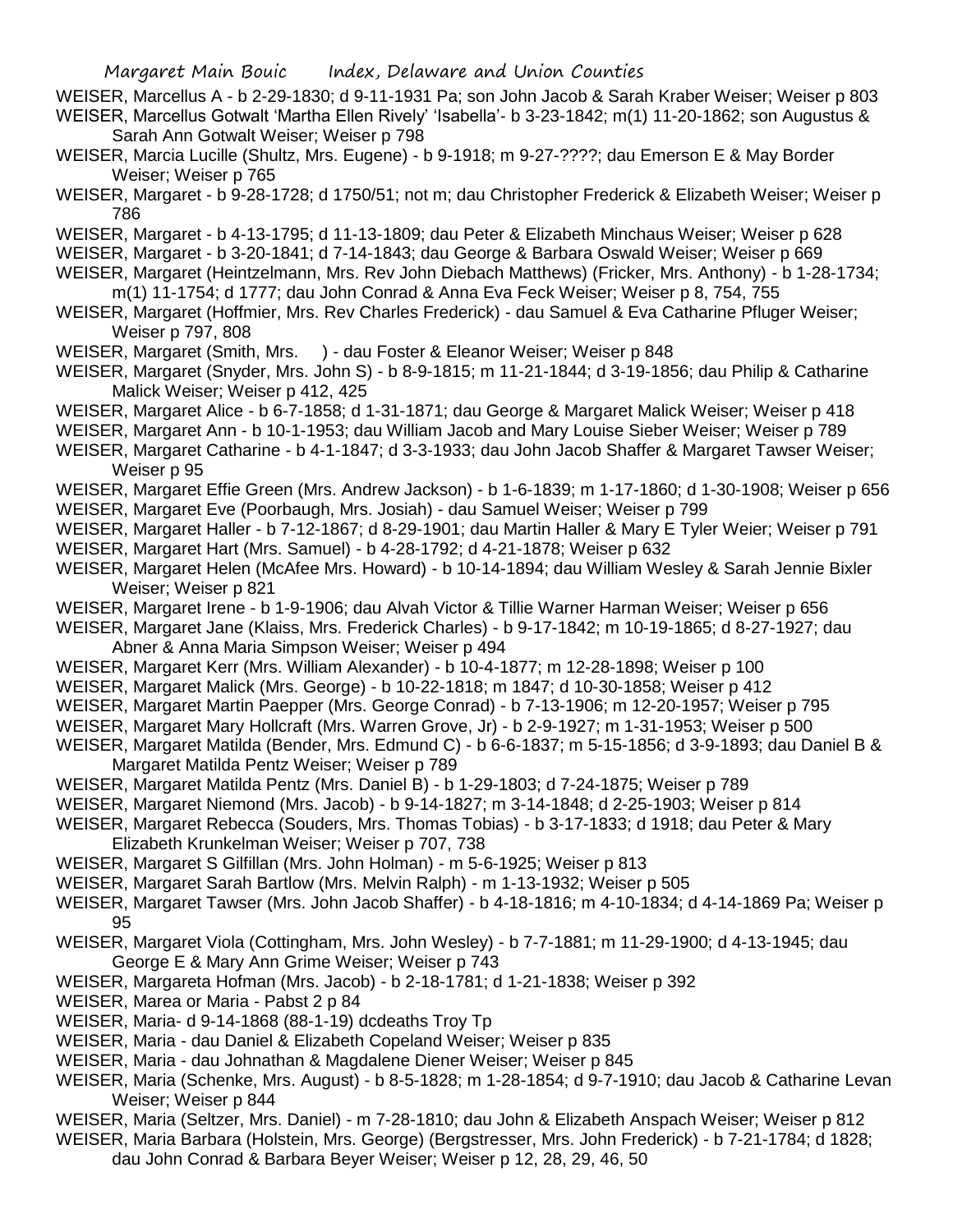- WEISER, Maria Catharina (Boss, Mrs. Hans Conrad) m 5-19-1705; dau John Conrad & Anna Magdalena Ubelen Weiser; Weiser p 5
- WEISER, Maria Catharine (Mrs. Martin) b 1754; d 7-22-1822; Weiser p 787
- WEISER, Maria Catharine (Rahm, Mrs. Conrad) b 1-29-1733; dau Christopher Frederick & Elizabeth Weiser; Weiser p 786, 809
- WEISER, Maria Catharine (Reigart, Mrs. John) b 3-30-1787; m 10-1810; dau Solomon & Marie Wenger Weiser; Weiser p 707
- WEISER, Maria Catharine Heim (Mrs. Frederick) b 7-3-1780; m 5-10-1800; d 8-30-1861 Del Oh; Weiser p 231
- WEISER, Maria Catharine Roeder (Knauss, Mrs. Johannes) (Mrs. Christopher Frederick) b 3-24-1720; Weiser p 786
- WEISER, Maria DeTurk (Mrs. David) b 7-16-1748; d 3-3-1819; Weiser p 844
- WEISER, Maria Elizabeth (Witman, Mrs. Jonathan) b 9-8-1825; m 11-23-1850; d 2-16-1889; dau Peter & Mary Elizabeth Krunkelman Weiser; Weiser p 707, 709
- WEISER, Maria Eva b 7-2-1782; dau Martin & Maria Catherine Weiser; Weiser p 790
- WEISER, Maria H Roberts (Mrs. Samuel Young) b 12-7-1842; m 6-10-1869; d 8-3-1909; Weiser p 672
- WEISER, Maria L Hibner (Mrs. Oliver Thomas) b 1839; m 1898; Weiser p 807
- WEISER, Maria Louise Dromer (Leussler, Mrs. ) (Mrs. Christoph Friedrich) m 9-9-1738; Weiser p 2
- WEISER, Maria Louis Van Hoff (Mrs. Emelius Ilgenfritz) b 11-18-1843; m 2-2-1854; Weiser p 800
- WEISER, Maria Magdalena (Mrs. Hans Michael) b 1654; d 4-16-1733; Weiser p 2
- WEISER, Maria Magdalena Eicholtz (Mrs. Jacob) b 12-1-1800; m 4-10-1825; d 4-1-1874 Pa; Weiser p 828
- WEISER, Maria Margaret (Feather, Mrs. Jacob) dau Samuel & Judith Levan Weiser; Weiser p 757
- WEISER, Maria Margaret b 2-1782; dau Christopher & Barbara Weiser; Weiser p 793
- WEISER, Maria Margaret Battorf (Mrs. John Conrad) b 10-10-1729; m 1-29-1749; d 12-22-1772; dau Martin & Maria Margaret Battorf; Weiser p 787
- WEISER, Maria Philippina "Polly" (German, Mrs. John) b 11-27-1790; m 3-19-1809; d 9-21-1816; dau Jabetz & Mary Elizabeth Wenger Weiser; Weiser p 60, 147
- WEISER, Maria Sabina dau John Conrad & Anna Magdalena Ubelen Weiser; Weiser p 5
- WEISER, Maria Susan Zerbe (Mrs. Solomon) b 9-27-1797; m 9-1818; d 3-17-1857; Weiser p 745
- WEISER, Marian (Mrs. Robert Eugene) Weiser p 742
- WEISER, Marian (Hogue, Mrs. James B) b 10-15-1926; m 9-18-1948; dau Mark Everett & Ethel I Trump Weiser; Weiser p 103
- WEISER, Marian Amy (Ridolfi, Mrs. Ralph) (Shepherd, Mrs. Clement) b 5-11-1926; m(1) 6-1944 div; m(2) 1- 13-1946; dau Clarence Sherman & Anna May Ressler Weiser; Weiser p 498
- WEISER, Marian Wagner (Mrs. Donald D) b 7-15-1934; Weiser p 768
- WEISER, Marianna (Wagner, Mrs. Donald Elvin) b 2-20-1916; m 5-27-1941; dau Ernest Franklin & Mary P Bruce Weiser; Weiser p 264
- WEISER, Marie (DeTurk, Mrs. Isaac) b 1-10-1786; d 1-21-1846; dau Daniel & Esther Pott Weiser; Weiser p 845
- WEISER, Marie Davis (Mrs. William Ray) b 9-19-1933; m 9-7-1957; Weiser p 268
- WEISER, Marie Eichelberger (Heiges, Mrs. William Smith) b 7-3-1879; m 10-28-1909; dau Harry Percival & Irene Amanda Stauffer Weiser; Weiser p 803
- WEISER, Marie Elizabeth (Hoke, Mrs. Herman A) b 9-14-1922; m 9-2-1939; dau Frederick Penrose & Marie Elizabeth Strohm Weiser; Weiser p 102
- WEISER, Marie Elizabeth Strohm (Mrs. Frederick Penrose) b 6-30-1889; m 10-12-1912; Weiser p 101
- WEISER, Marie Margaret b 6-18-1786; dau John Phillip Weiser; Weiser p 706
- WEISER, Marie Rebecca b 8-2-1899; dau William Franklin & Annie H Weiser; Weiser p 785
- WEISER, Marie Wenger (Mrs. Henry Solomon) Weiser p 706
- WEISER, Marilyn Miller (Mrs. Russell Eugene) b 5-8-1920; m 7-20-1939 div; Weiser p 670
- WEISER, Marion F 'Eva Mason' 'Pearl Hood' b 7-27-1894; m(1) 1-1914; m(2) 3-18-1927; son William Harry & Florence B Finch Weiser; Weiser p 740
- WEISER, Marjorie (Rosenberry, Mrs. Paul) d 9-8-1935; m 12-19-1954; dau Oscar Oswald & Mildred Treadway Weiser; Weiser p 672
- WEISER, Marjorie L b 10-2-1906; dau Walter J & Lillie Dale Baird Weiser; Weiser p 80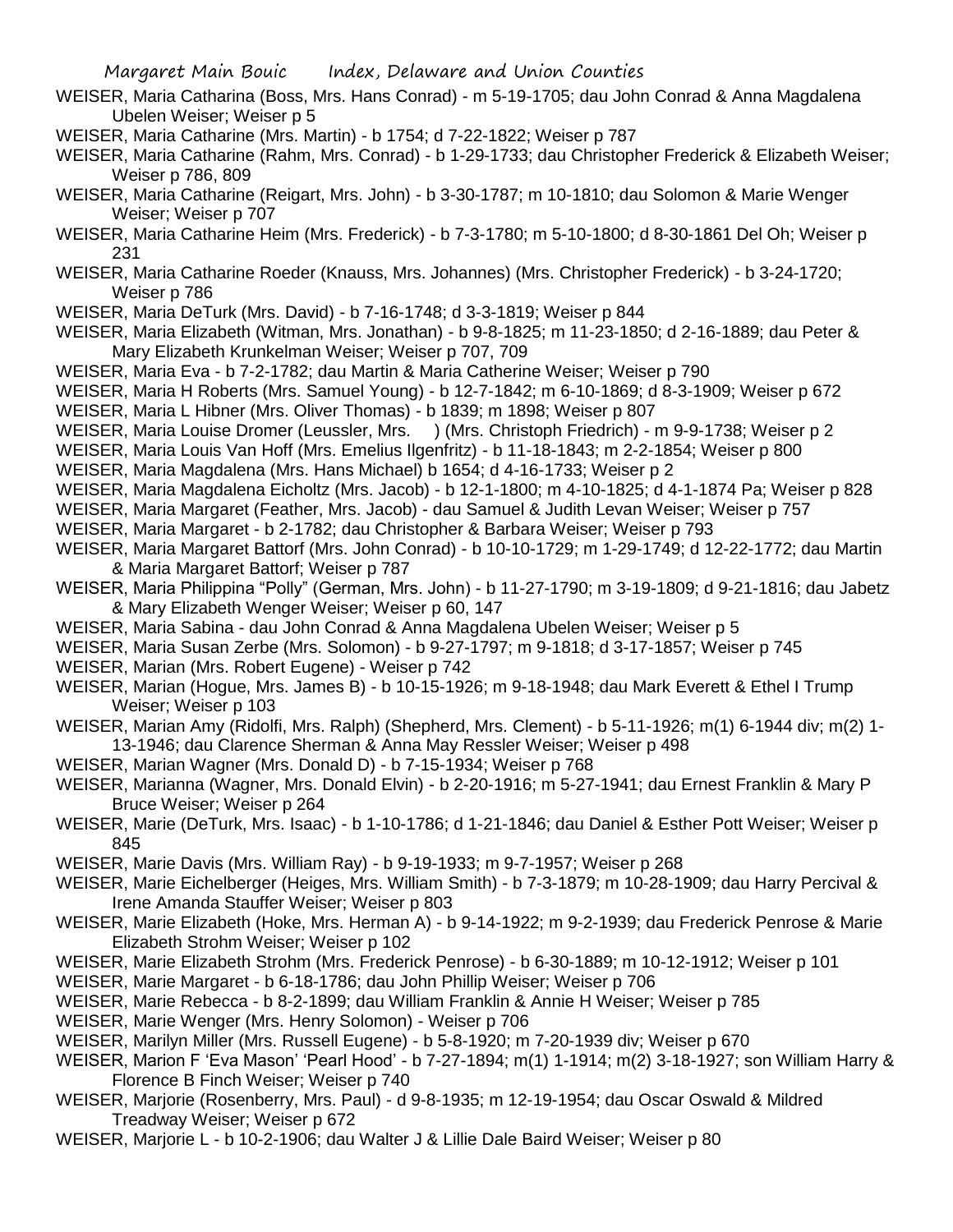- WEISER, Marjorie Louise (Randall, Mrs. Edward Allen) b 12-11-1919; m 2-15-1947; dau Herbert Raymond & Irma Louise Betz Weiser; Weiser p 267
- WEISER, Marjorie McKean (Witherspoon, Mrs. Horace Trabue, Jr) b 9-24-1922; m 7-12-1945; dau Harry Boyer & Hazel Eleanor McKean Weiser; Weiser p 651
- WEISER, Marjorie Pauline (Kohler, Mrs. Francis R) b 7-17-1917; dau Paul Thomas & Nina C Johnson Weiser; Weiser p 15
- WEISER, Mark b 1953; son Gerald E & Frena A Weiser; 1961 dcd
- WEISER, Mark Allen b 11-7-1957; son Billy Gene & Deanna Weiser; Weiser p 742
- WEISER, Mark David b 7-21-1952; son David Warren & Auda Laverne Hunsaker Weiser; Weiser p 267
- WEISER, Mark Everett b 11-6-1943 Pa; son Mark Everett & Olive Starry Weiser; Weiser p 103
- WEISER, Mark Everett 'Ethel I Trump' b 12-15-1898; m 6-28-1920; d 12-18-1934; son Samuel Henry & Catharine Mullin Weiser; Weiser p 102
- WEISER, Mark Everett 'Olive Starry' b 12-6-1924; m 7-10-1943; son Mark Everett & Ethel I Trump Weiser; Weiser p 103
- WEISER, Mark Robert b 1-14-1957; son Robert Bruce & Mary Ann Roberts Weiser; Weiser p 16
- WEISER, Martha (Hill, Mrs. Andrew) b 9-5-1836; m 12-13-1860; d 10-28-1923 Ind; dau Henry & Elizabeth Rinehard Weiser; Weiser p 510, 522
- WEISER, Martha (Ryder, Mrs. George) b 3-15-1802; m 1819; d 3-7-1885 Md; dau Daniel & Elizabeth Copeland Weiser;Weiser p 833
- WEISER, Martha (Wasson, Mrs. ) (Reese, Mrs. Milton) b 3-8-1902 dau Jacob Monroe & Alice Cora Hoke Weiser; Weiser p 410
- WEISER, Martha A Potts (Mrs. Jacob) b 6-13-1838; m 6-24-1858; d 5-1915; Weiser p 673
- WEISER, Martha Ellen b 6-16-1874; d 3-17-1875; dau Solomon & Mary Ann Miller Weiser; Weiser p 430
- WEISER, Martha Ellen (Blessley, Mrs. Levi) b 2-1-1845; m 12-5-1867; d 5-17-1915; dau John Jacob & Margaret Tawser Weiser; Weiser p 95, 97
- WEISER, Martha Ellen (Houghawout, legally changed to Howard Mrs. Edward) b 8-5-1856; m 12-26-1894; d 3-30-1946; dau David & Sarah Troutman Weiser; Weiser p 286
- WEISER, Martha Ellen Rivley (Mrs.Marcellus Gotwalt) m 11-30-1802; d 11-9-1863; Weiser p 798
- WEISER, Martha Lou (Kintz, Mrs. Jack E) b 6-27-1934; m 6-1952; dau Homer Bradshaw & Ethel Gibbs Weiser; Weiser p 104
- WEISER, Martha Richardson (Mrs. Charles Bruce) b 6-15-1924; m 5-20-1950; Weiser p 265
- WEISER, Martha Susan b 10-20-1853; dau Augustus & Sarah Ann Gotwalt Weiser; Weiser p 798
- WEISER, Martha Susan b 1-16-1848; dau Samuel Weiser; Weiser p 801
- WEISER, Martin b 8-18-1955; son Robert Elwood & Gladys Myers Weiser; Weiser p 678
- WEISER, Martin 'Maria Catherine' b 10-15-1751; d 11-3-1822 Pa; son John Conrad & Elizabeth Preiss Weiser; Weiser p 787
- WEISER, Martin 'Mary Ann Stout Shepherd' War 1812; Weiser p 848
- WEISER, Martin Edward b 8-1-1859; son William M & Sarah Elizabeth Weiser; Weiser p 790
- WEISER, Martin Haller 'Caroline Jane Peiffer' 'Mary E Tyler' b 1825; m(1) 5-13-1851; m(2) 5-29-1866; d 6-6- 1887; son Martin Jonathan & Catharine Haller Weiser; Weiser p 790
- WEISER, Martin Jonathan 'Catharine Haller' b 8-25-1789; d 10-22-1829 Pa; son Martin & Maria Catherine Weiser; Weiser p 790
- WEISER, Martin Luther b 1-10-1866; d 10-3-1941 Ill; son Solomon & Mary Ann Miller Weiser; Weiser p 429
- WEISER, Martin Luther b 3-5-1876; son Mrtin Haller & Mary E Tyler Weiser; Weiser p 791
- WEISER, Martin Moor b 4-7-1833; son Peter & Sarah Moor Weiser; Weiser p 820
- WEISER, Martin Orla Sutter (Mrs. Paul Kenneth) b 3-15-1926; m 3-9-1947; Weiser p 264
- WEISER, Martin Smyser b 5-10-1891; d 10-7-1928; not m; son William Franklin & Nettie Virginia Smyser Weiser; Weiser p 802
- WEISER, Martin William b 1-10-1959; son William Calvin & Palma Martin Weiser; Weiser p 652
- WEISER, Mary Pabst 7 p 39, 40
- WEISER, Mary dau Frederick & Mary Catherine Weiser; 1850C Delaware Tp 1429 p 99 (12,0)
- WEISER, Mary dau William & Caroline Miller Weiser; 1880 dch p 784
- WEISER, Mary b 4-21-1850; d 10-1850; dau Samuel & Elizabeth Hartman Weiser; Weiser p 85
- WEISER, Mary b 2-1775; dau John Conrad & Elizabeth Preiss Weiser; Weiser p 787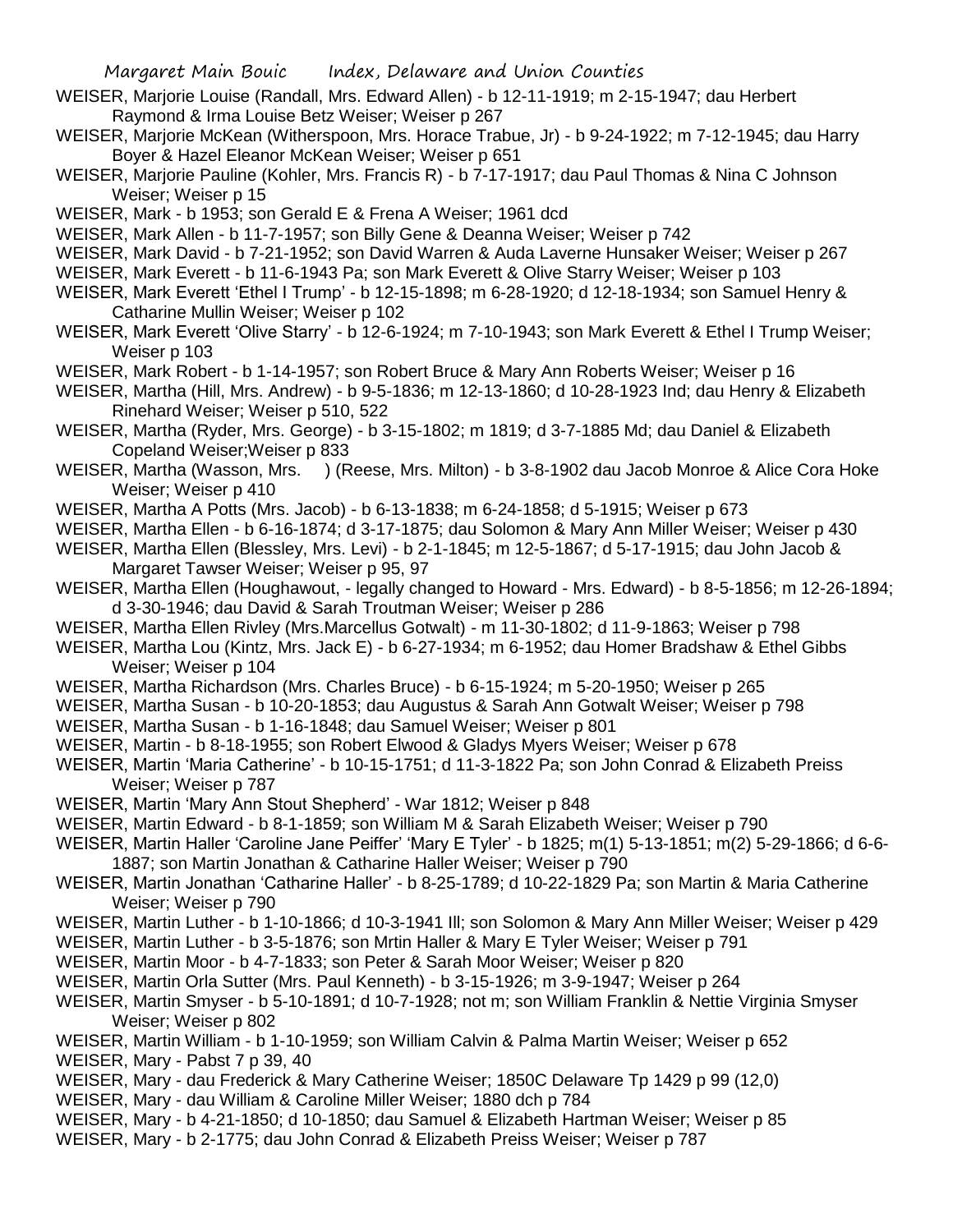- WEISER, Mary b 10-20-1847; d 3-19-1850; son Thomas Boyd & Anna Teresa Farrell Weiser; Weiser p 835
- WEISER, Mary (Mrs. David) d 10-1-1904 (40); Weiser p 93
- WEISER, Mary (Adams, Mrs. T L) b 12-11-1856; d 8-25-1901; dau Joshua & Juliana Millhouse Weiser; Weiser p 507
- WEISER, Mary (Arnold, Mrs. Jacob) b 1-10-1872; d 12-8-1945; not m; dau John & Jestina Rothermel Weiser; Weiser p 410
- WEISER, Mary (Druckemiller, Mrs. David) m 3-17-1833; dau David & Barbara Weiser; Weiser p 797
- WEISER, Mary (Heffner, Mrs. Daniel) b 4-3-1816; d 2-16-1844 Oh; dau John Frederick & Mary Worline Weiser; Weiser p 14, 37
- WEISER, Mary (Pfeiffer, Mrs. Edward) b 11-18-1857; m 9-20-1888; dau Solomon B & Sarah Markle Weiser; Weiser p 94
- WEISER, Mary (Poliquin, Mrs. Dan) dau Robert Milton & Nellie St John Weiser; Weiser p 743
- WEISER, Mary (Raeback, Mrs. Effinger) b 10-19-1881; m 4-7-1907; dau Joshua & Susanna Campbell Weiser; Weiser p 506
- WEISER, Mary (Shufflebarger, Mrs. Elias) m 1791; dau Adam & Elizabeth Wisor/Weiser/Wysor or dau Henry & Barbara Ann Ripseed Wysor; both references on Weiser p 846
- WEISER, Mary (Sutter, Mrs. George) b 11-31-1860; dau William & Barbara Creutzer Weiser; Weiser p 847
- WEISER, Mary (Smith, Mrs. John) dau Benjamin & Anna Maria Levan Weiser; Weiser p 774, 757
- WEISER, Mary (Snyder, Mrs. Samuel) b 1-17-1823; m 5-15-1845; d 3-18-1850; dau George & Barbara Oswald Weiser; Weiser p 669
- WEISER, Mary (Weichmann, Mrs. John H) b 1880; d 1956; dau Samuel Young & Maria H Roberts Weiser; Weiser p 672
- WEISER, Mary Adams (Battles, Mrs. Frederick Baxter) b 12-18-1833; m 2-11-1857; d 11-14-1909; dau Henry & Elizabeth Rinehart Weiser; Weiser p 510, 520
- WEISER, Mary Agnes b 7-12-1873; d 9-27-1889; dau William & Anna M Schrack Weiser; Weiser p 785
- WEISER, Mary Alice (Wise, Mrs. George F) b 9-27-1861; m 10-2-1879; d 5-2-1955; dau Jacob & Martha A Potts Weiser; Weiser p 673
- WEISER, Mary Amanda (Moore, Mrs. Hayden L) b 8-9-1900; m 7-1-1920; dau Simon Douglas & Hattie Jane Tyler Weiser; Weiser p 437
- WEISER, Mary Ann (Hoffa or Horn, Mrs. Aaron) b 2-15-1816; m 7-7-1833; d 7-31-1885; Weiser p 61
- WEISER, Mary Ann Grime (Mrs. George E) b 11-29-1846; d 12-6-1916; Weiser p 740
- WEISER, Mary Ann Miller (Mrs. Solomon) b 2-28-1832; m 6-20-1850; d 3-12-1911; Weiser p 429
- WEISER, Mary Ann Roberts (Mrs. Robert Bruce) b 8-14-1928; m 9-12-1953; Weiser p 15
- WEISER, Mary Ann Stout (Shepherd, Mrs. ) (Mrs. Martin) Weiser p 848
- WEISER, Mary Ann Zehring (Mrs. Joseph Augustus) b 4-25-1852; m 12-20-1877; d 8-28-1897; Weiser p 285; dcdeaths
- WEISER, Mary Aquilla Ann (Rhoads, Mrs. McKendree J) b 1845; m 3-19-1867; d 1910; dau David & Sarah Troutman Weiser; 1850C Delaware Tp 1428 p 99 (5,0) Weiser p 284
- WEISER, Mary Boyer (Mrs. Calvin Wallace) b 1863; m 9-29-1886; d 11-1939; Weiser p 651
- WEISER, Mary C (Stone, Mrs. Earl) b 11-2-1890; dau Samuel Sylvester & Ella C Cannon Weiser; Weiser p 821
- WEISER, Mary Carrol (deMello, Mrs. Carlos E V) b 5-24-1931; m 11-14-1957; dau Horace Spangler & Mary Inman Weiser; Weiser p 806
- WEISER, Mary Catharine b 11-10-1777; d young; dau Jabetz & Mary Elizabeth Wenger Weiser; Weiser p 60
- WEISER, Mary Catharine b 12-20-1803; d 7-29-1840; dau Frederick & Mary Catharine Heim Weiser; Weiser p 231
- WEISER, Mary Catharine (Bettilyon, Mrs. Carey) b 11-30-1851; m 11-1-1874; d 5-15-1921 Pa; dau George & Margaret Malick Weiser; Weiser p 413
- WEISER, Mary Catharine (McConnell, Mrs. Robert) b 10-8-1769; d 6-21-1852; dau Peter & Catharine Weiser; Weiser p 706, 750
- WEISER, Mary Catharine b 4-20-1876; d 11-14-1947; dau Nelson & Elmira Mussey Weiser; Weiser p 848
- WEISER, Mary Catharine Heim (Mrs. Frederick) b 7-3-1780; m 5-10-1800; d 8 or 6-30-1861 (81yrs); dau John Heim; Weiser p 230, 231, 281; dcq Della Weiser Ewing 9; dcq Dale A Johnson 29; dbg p 18; Powell p 97; dcw Bk 4 p74 (9)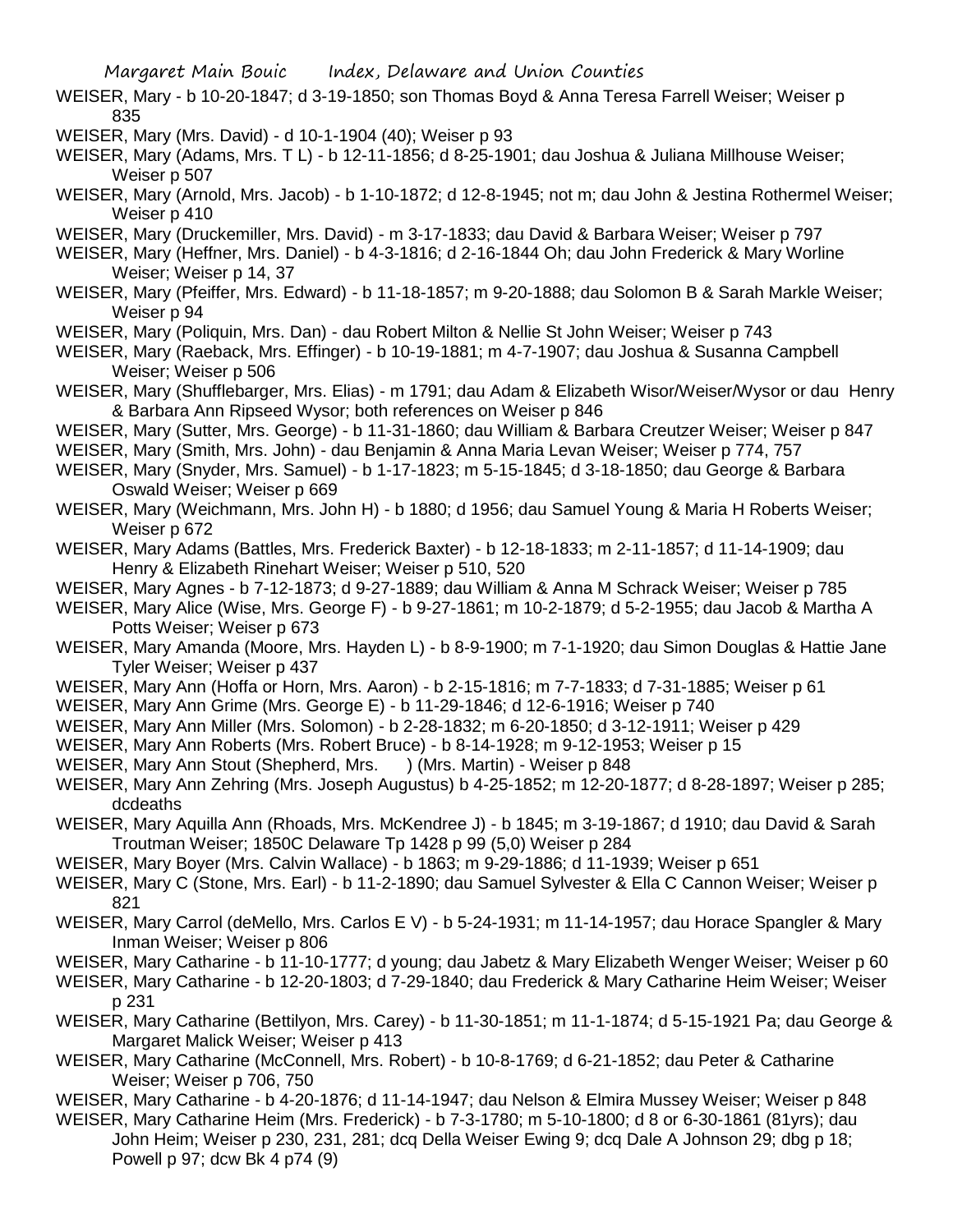- WEISER, Mary Claire (Wanamaker, Mrs. W W) b 5-27-1917; dau Emerson Frederick & Nellie Ethel Morgan Weiser; Weiser p 766
- WEISER, Mary Cordelia (Heintzelman, Mrs. Harvey) d 1895; dau Reuben & Esther Malick Weiser; Weiser p 829

WEISER, Mary E (Wornstaff, Mrs. Sperry) - 1908 dch p 514

WEISER, Mary E Tyler (Mrs. Martin Haller) - b 1830; m 5-29-1866; d 1913; Weiser p 790

WEISER, Mary Eleanor (Romanella, Mrs. ) - dau William Wesley & Sarah Jennie Bixler Weiser; Weiser p 821

WEISER, Mary Elizabeth - b 12-29-1840; dau Daniel & Ann High Weiser; Weiser p 37

- WEISER, Mary Elizabeth b 1869; d 1885; dau Reuben & Caroline Virginia Semler Weiser; Weiser p 132
- WEISER, Mary Elizabeth (Leibold, Mrs. Daniel) b 3-1-1836; m 5-9-1861; d 1-25-1873; dau of Peter &
- Elizabeth Kline Weiser; dcc Dean Leibold 9; dg 3-4-1913 Cry Ab p 20; Pabst 2 p 79; Weiser p 243, 245
- WEISER, Mary Elizabeth (Smith, Mrs. James W) b 3-10-1843; m 12-3-1863; d 1-4-1910 Pa; dau John Jacob Shaffer & Margaret Tawser Weiser; Weiser p 95, 96
- WEISER, Mary Elizabeth (Woodruff, Mrs. John Williams) b 10-8-1860; m 3-19-1883 dau William & Mary Myers Weiser- Weiser p 283
- WEISER, Mary Elizabeth Krunkelman (Mrs. Peter) Weiser p 707
- WEISER, Mary Elizabeth Wenger (Mrs. Jabetz) b 9-18-1754; d 9-17-1835; Weiser p 58
- WEISER, Mary Ellen b 10-16-1921; dau Ira Daniel & Edna C Brillinger Weiser; Weiser p 789
- WEISER, Mary Ellen (Moore, Mrs. Wallace) b 5-2-1917; m 10-17-1936; dau Marion F & Eva Mason Weiser; Weiser p 740
- WEISER, Mary Ellen Lower (Mrs. George Frank) b 8-21-1881; m 1869; d 11-6-1932; Weiser p 677
- WEISER, Mary Emogene Haughawout (Mrs. Stephen Peter) b 5-24-1851; m 3-31-1872; d 6-11-1931; Weiser p 258
- WEISER, Mary Esther (Napiere, Mrs. William Herbert) b 10-19-1897; m 12-24-1921; dau William Harry & Florence B Finch Weiser; Weiser p 741
- WEISER, Mary Fannie (McFarland, Mrs. Marion S) b 11-30-1876; d 6-29-1960; bur Marlborough Cem; dau George & Rosa Howald Weiser; Weiser p 81
- WEISER, Mary Frances b 10-22-1944 Pa; dau George Francis & Edythe J Wynn Weiser; Weiser p 677
- WEISER, Mary Frances Pletz (Mrs. Allen Bomberger) b 9-15-1926; m 6-6-1948; Weiser p 500

WEISER, Mary Fryer (Mrs. Josiah) - m 1849; Weiser p 814

WEISER, Mary Gilfillan (Mrs. Jonathan) - b 1-1-1827; m 1851; d 4-18-1889; Weiser p 813

- WEISER, Mary Gilfillan (Jenkins, Mrs. Thomas) b 6-20-1889; m 4-5-1921; dau Jonathan Lewis & Elizabeth Eve Holman Weiser; Weiser p 813
- WEISER, Mary Gingher (Mrs. Eugene Robert) b 1-3-????; Weiser p 766

WEISER, Mary Helen - b 6-20-1897; d 12-5-1898; dau Calvin Wallace & Mary Boyer Weiser; Weiser p 652

- WEISER, Mary Inman (Mrs. Horace Spangler II) b 3-2-1912; m 2-19-1929; Weiser p 806
- WEISER, Mary Irene b 2-1-1897 Pa; dau William H & Sarah Ann Landis Weiser; Weiser p 788
- WEISER, Mary J Culp (Mrs. Philip Weiser) b 11-24-1845; d 2-16-1893, dcdeaths; dcc Jarrod Weiser 17; Weiser p 848; Wyatt Cem; Powell p 304, 307
- WEISER, Mary Jane b 11-20-1942 Pa; dau Clarence Sherman & Clara L Barbush Weiser; Weiser p 498
- WEISER, Mary Jane b 11-30-1828; d 2-15-1840; dau Peter & Mary Reed Weiser; 1880 dch p 784; Weiser p 14; Oak Grove Cem; Powell p 444
- WEISER, Mary Jane (Randall, Mrs. Everett Glen) b 2-17-1922; m 6-5-1946; dau Herbert Raymond & Irma Louise Betz Weiser; Weiser p 267
- WEISER, Mary Jane Homrighous (Mrs. George W) b 10-5-1836; m 1-15-1856; d 8-29-1905; Weiser p 656
- WEISER, Mary Jane Upp (Mrs. John A) b 9-26-1839; m 12-14-1958; d 3-7-1914; Weiser p 803
- WEISER, Mary Julia (Barnitz, Mrs. Edwin A) b 12-25-1895; m 11-18-1926; dau William Franklin & Nettie Virginia Smyser Weiser; Weiser p 802
- WEISER, Mary K Shirley (Mrs. Samuel Long) b 9-26-1859; m 9-24-1889; d 3-29-1927; Weiser p 766
- WEISER, Mary Katharine dau Frederic Weiser; d 7-29-1840 or 1830 (36y 7m 9 d or 26y 7 m 19d); Powell p 97; dbg p 18
- WEISER, Mary Kathryn (Beck, Mrs. Richard) b 107-1939; m 2-1956; dau Roy W & Elizabeth Jane Elliott Weiser' Weiser p 742
- WEISER, Mary Kathryn Sherman (Mrs. William Franklin) b 1851; d 1923; Weiser p 847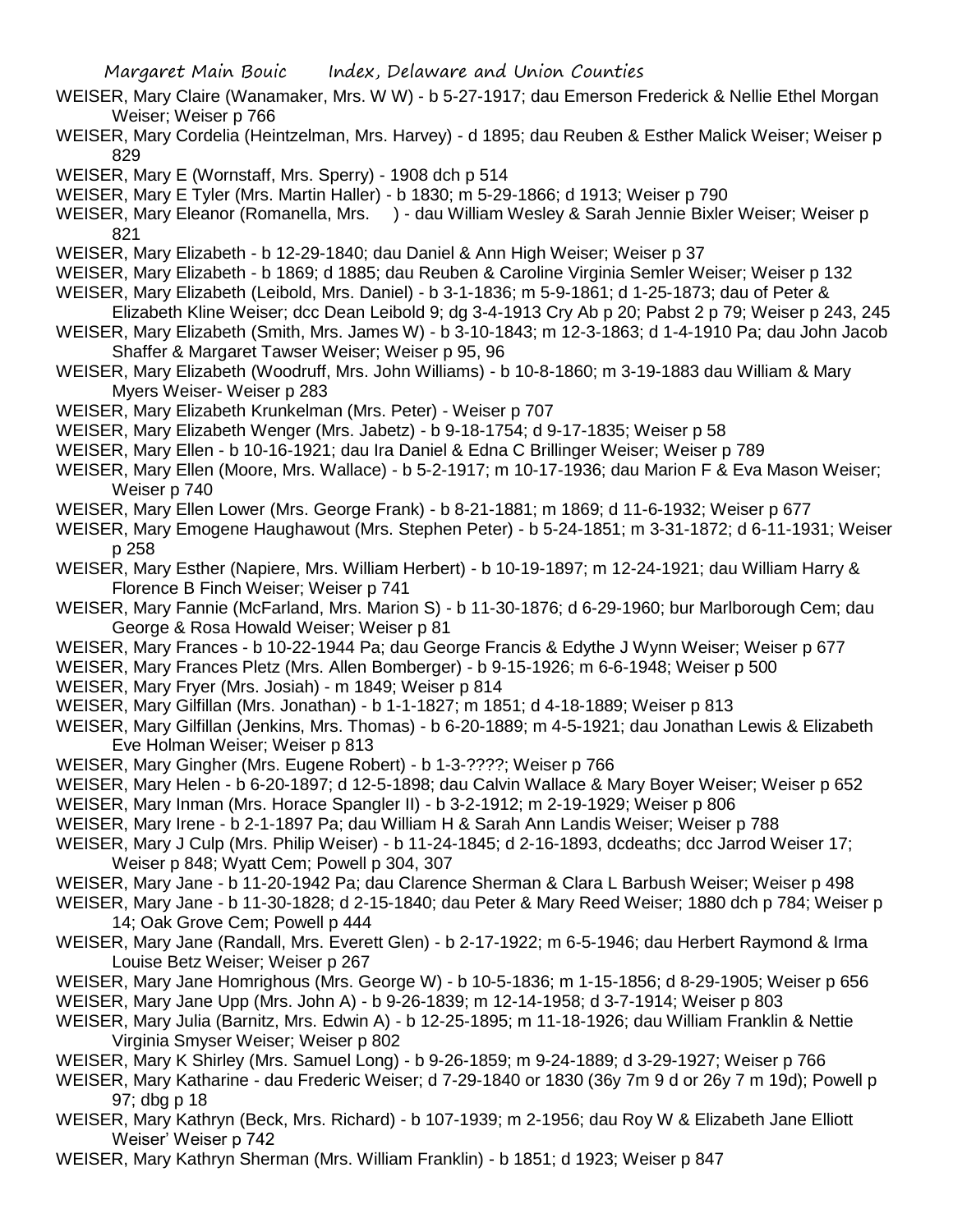- WEISER, Mary Krotzer (Mrs. Uriah Peter) m 7-12-1855; d 12-22-1878; Weiser p 820
- WEISER, Mary L b d 1864; Oak Grove Cem Powell p 443
- WEISER, Mary L b 7-7-1864; dau William & Sarah Miller Weiser; Weiser p 14
- WEISER, Mary Laukliter (Mrs. George) m 3-28-1786; Weiser p 846
- WEISER, Mary Laura (McLinn, Mrs. Alton B) b 3-8-1859; m 11-24-1898; d 6-16-1936; dau Jonathan & Mary Gilfillan Weiser; Weiser p 813
- WEISER, Mary Louisa b 4-23-1825; d 4-27-1829; dau Daniel B & Margaret Matilda Pentz Weiser; Weiser p 789

WEISER, Mary Louisa (Patterson, Mrs. Norman A) - b 8-29-1865; dau John A & Mary Jane Upp Weiser; Weiser p 804

- WEISER, Mary Louise Otto (Mrs. Charles) b 1848; d 1946; Weiser p 765
- WEISER, Mary Louise Sieber (Mrs. William Jacob) b 4-25-1924; m 7-24-1948; Weiser p 789
- WEISER, Mary M b 4-1-1863; d 1955 Columbus Oh; dau Samuel & Eve Ann Carris Weiser; Weiser p 654
- WEISER, Mary M (Bunn, Mrs. Reese H) b 4-27-1831; m 10-26-1854; d 8-28-1909; dau Samuel & Margaret Hart Weiser; Weiser p 632, 636
- WEISER, Mary Madera (Mrs Jabez) m 1-5-1834; d 1-28-???? (67y 13d); 1850C Marlborough Tp 66 p 184 (39,Pa); Marlborough p 154; Powell p 291; dcc Paul Barrett 13
- WEISER, Mary Magdalena b 10-15-1836; dau Samuel & Anna Maria Ilgenfritz Weiser; Weiser p 801
- WEISER, Mary Martha (Trigg, Mrs. James Foster) b 5-2-1907; m 9-24-1927; d 2-29-1980; dau Orville Samuel & Catherine Belle Mosher Weiser; Weiser p 289
- WEISER, Mary May dau Reuben Bossart & Sarah C Stanbury Weiser; Weiser p 842
- WEISER, Mary Mildred (Stephenson, Mrs. Cecil) b 8-31-1902; m 7-18-1923; dau William Walter & Ruby Chloe Kent Weiser; Weiser p 259
- WEISER, Mary Myers (Mrs. William) b 5-29-1827; m 3-8-1846; d 10-1-1892; Weiser p 281
- WEISER, Mary P Bruce (Mrs. Ernest Franklin) b 6-23-1889; m 4-6-1915; Weiser p 264
- WEISER, Mary- d 11-3-1888 (5-20-12) Marlborough Tp- dau Phillip & Mary Culp Weiser- dcdeaths
- WEISER, Mary Priscilla (Zerbe, Mrs. Robert Ross) (McAtee Mrs. William) b 4-22-1862; d 10-23-1916; dau Uriah Peter & Mary Krotzer Weiser; Weiser p 821
- WEISER, Mary Reed (Mrs. Peter) b 4-2-1809; d 7-5-1890 Del; 1880 dch p 784; Weiser p 14; 1850C Troy Tp 2583 p 136 (42,Pa)
- WEISER, Mary Schroeder (Mrs. Samuel D) b 1795; m 1-22-1815; d 1879; Weiser p 844
- WEISER, Mary Shirk (Mrs. Daniel) m 11-9-1889; Weiser p 816
- WEISER, Mary Stevens (Mrs. Edward James) m 5-1951; Weiser; p 678
- WEISER, Mary Worline (Mrs. John Frederick) b 7-25-1780; d 9-14-1868 Del Oh; Weiser p 13; b 1778 d 1868 Oak Grove Cem - Powell p 444
- WEISER, Matilda b 1-1-1819; d 8-12-1824; dau Solomon & Maria Susan Zerbe Weiser; Weiser p 745
- WEISER, Matilda (Robinson, Mrs. ) dau Henry & Anna Betts Weiser; Weiser p 85
- WEISER, Matilda (Beaty, Mrs. John) b 2-13-1824; m 6-22-1853; d 4-8-1855; dau Samuel & Margaret Hart Weiser; Weiser p 632, 647
- WEISER, Matilda Haines (Mrs. John L) m 11-20-1873; Weiser p 506
- WEISER, Matilda Miller (Mrs. Henry) m 10-21-1865 dcm; dau Jacob & Lydia Miller; Weiser p 16; 1880 dch p 784; b 1839; d 1927; bur Delaware
- WEISER, Matilda Ziegler (Mrs. Henry Kanlock) b 12-7-1831; m 9-22-1853; d 1-3-1869; Weiser p 789
- WEISER, Matthew Stanley 'Lucille Taylor' 'Helen Anthony' 'Mignon' b 7-27-1898; son Oliver & Rowena B List Weiser; Weiser p 808
- WEISER, Mattie Anna (Evans, Mrs. William Harvey)- b 9-21-1862; m 1-19-1882; d 6-28-1906;Weiser p 87
- WEISER, Maud Ann b 12-20-1880; d 11-5-1884; dau Albert & Ida Mae Norman Weiser; Weiser p 800
- WEISER, Maude Emma (Ertter, Mrs. John Edward) (Burd, Mrs. Jeremiah) b 1-14-1878; m(1) 12-24-1876;
	- m(2) 1-12-1905; d 6-3-1942; dau Samuel & Rachel Kline Weiser; Weiser p 99
- WEISER, Maxine b 2-10-1922; dau Earl W & Carolyn Pfiffner Weiser; Weiser p 16
- WEISER, Maxine Kerns (Mrs. Donald Codner) b 4-8-1924; m 9-15-1946; Weiser p 651
- WEISER, Maybelle E (Clevenger, Mrs. Ivan W) b 9-22-1904; m 10-19-1922; dau Harvey George & Ella M Winters Weiser; Weiser p 741
- WEISER, May Border (Mrs. Emerson E) Weiser p 765
- WEISER, Melinda dau George & Elizabeth Bucher Weiser; Weiser p 794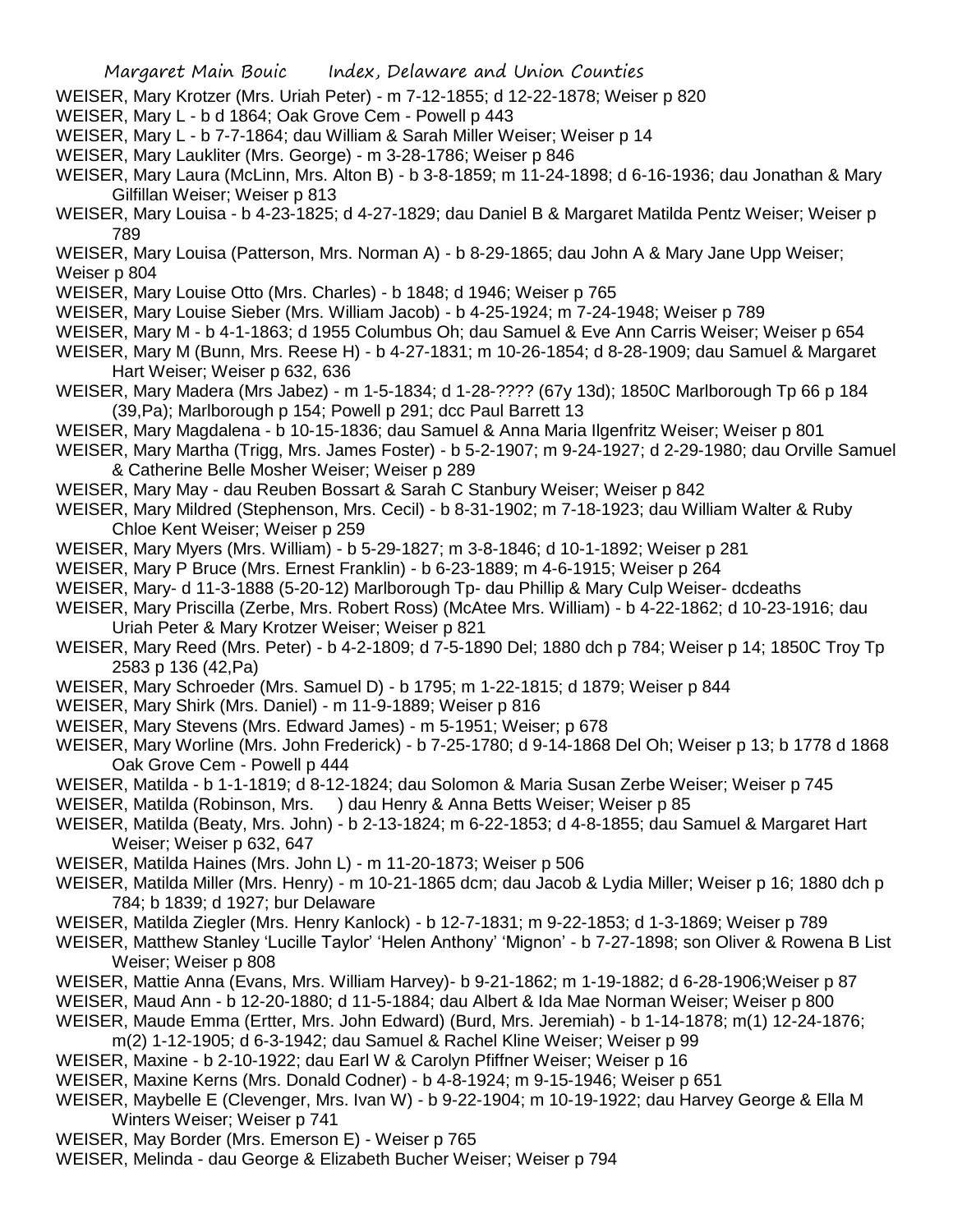- WEISER, Melinda (Shaeffer, Mrs. Edward) b 12-30-1848; d 10-3-1919; dau Jacob & Margaret Niemond Weiser; Weiser p 814
- WEISER, Melissa dau Bruce & Debbie Cole Weiser; Weiser
- WEISER, Melissa Nicole b 6-17-1981; dau Bruce & Debbie Cole Weiser; Weiser
- WEISER, Melvin Albert b 5-3-1895; d 1-3-1900 Pa; son William H & Sarah Ann Landis Weiser; Weiser p 788
- WEISER, Melvin Ralph 'Margaret Sarah Bartlow' b 5-9-1912; m 1-13-1932; son Elmer John & Gertrude L Kistler Weiser; Weiser p 505
- WEISER, Melvina J Clemens (Mrs. John Ziegler) m 5-4-1899; Weiser p 789
- WEISER, Michael d young; son Samuel & Elizabeth Hartman Weiser; Weiser p 85
- WEISER, Michael Alan b 11-16-1950; son John Conrad & Lenora May Brewster Weiser; Weiser p 795
- WEISER, Michael Edgar b 12-5-1950 Pa; son Edgar Sherman & Shirley Mae Deibler Weiser; Weiser p 501
- WEISER, Michael Karl b 10-5-1948; son Donald Karl & Pauline Young Weiser; Weiser p 266
- WEISER, Michael Lynn b 10-29-1949 Pa; dau William Jacob & Mary Louise Sieber Weiser; Weiser p 789
- WEISER, Michael Ray b 1-6-1959; son William Ray & Marie Davis Weiser; Weiser p 268
- WEISER, Mignon (Mrs. Matthew Stanley) Weiser p 808
- WEISER, Mildred Irene (Saville, Mrs. Fred Ralph) b 11-14-1913; m 10-10-1937; dau Arthur George & Estelle Irene Shively Weiser; Weiser p 263
- WEISER, Mildred Treadway (Mrs. Oscar Oswald) Weiser p 672
- WEISER, Mildred Ulshaffer (Mrs. Ervin W) b 8-30-1902; Weiser p 788
- WEISER, Mildred Wingard (Mrs. David F) b 11-5-1917; Weiser p 768
- WEISER, Mina Beebe dau Philip & Mary J Culp Weiser; Weiser p 848
- WEISER, Minerva b 8-6-1845; d 11-13-1854; dau Peter & Elizabeth Kline Weiser; Pabst 2 p 93; 1850C Delaware Tp 1411 p 99 (5,0)
- WEISER, Minerva (Miller, Mrs. Elmer J) b 5-20-1880; d 1-5-1957; dau Benjamin Franklin & Sophia Jane Weiser; Weiser p 774
- WEISER, Minnie Catherine (Dressler, Mrs. Levi A) b 8-25-1864; d 5-4-1926; dau David R & Rebecca Krotzer Weiser; Weiser p 825
- WEISER, Minnie E b 3-20-1903 Pa; dau Charles A & Hannah E Hauck Weiser; Weiser p 508
- WEISER, Minnie M Blummer (Mrs. Gates B) Weiser p 807
- WEISER, Minnie Matilda b 9-31-1870; d 4-9-1871Pa; dau Uriah Peter & Mary Krotzer Weiser; Weiser p 823
- WEISER, Minnie May (Bockoven, Mrs. Charles W) b 9-14-1875; m 2-22-1897; dau Peter Oswald & Evelyn Metts Weiser; Weiser p 672
- WEISER, Miriam Frances (Butler, Mrs. Lester H) b 9-17-1899; m 12-31-1923; dau David M & Sarah A Henderson Weiser; Weiser p 823
- WEISER, Miriam Morningstar (Mrs. Hubert Holway) b 4-11-1923; m 10-28-1955; Weiser p 806
- WEISER, Miriam Olga Geiss (Mrs. Edward James) b 10-7-1875; m 12-11-1892; d 1-13-1929; Weiser p 677 WEISER, Mollie - dau Philip & Mary J Culp Weiser; Weiser p 848
- WEISER, Molly or Magdalena Huber (Mrs. John Philip) m 2-11-1800; d 5-20-1827 (47y); Weiser p 60
- WEISER, Mona Belle Thompson (Mrs. Stephen Bertram) b 9-9-1888; m 8-9-1909; Weiser; Weiser p 261
- WEISER, Mona Louise (Scotten, Mrs. Marion) b 8-13-1928; m 1-1947; dau Roy W & Elizabeth Jane Elliott Weiser; Weiser p 742
- WEISER, Morgan d young; son Samuel & Elizabeth Hartman Weiser; Weiser p 85
- WEISER, Mr.- pallbearer for Mrs. Nancy Anne Defany- dg 6-3-1913, Cry Ab p 41
- WEISER, Myrta Manetta (Matthews, Mrs. Elwood C) b 8-26-1881; d 5-7-1970; bur Oak Grove; dau David Matthias & Ella Frances Cellar Weiser; Weiser p 286
- WEISER, Myrth Janelle b 7-7-1937 (Guest, Mrs. Richard) m 7-5-1959; dau Philip Arthur & Jeanetta Vivian Young Weiser; Weiser p 263
- WEISER, Nadine Perviance (Mrs. Stanley Paul Jr) m 2-24-1952; Weiser p 265
- WEISER, Nancy b 10-27-1927; dau Harold Samuel & Geraldine Roush Weiser; Weiser p 654
- WEISER, Nancy b 11-21-1928; dau Harold Samuel & Geraldine Roush Weiser; Weiser p 654
- WEISER, Nancy dau Stanley E & Barbara J Weiser; 1961 dcd (1)
- WEISER, Nancy Faust (Mrs. John E) m 4-8-1841; 1850C Scioto Tp 2376 p 144 (30,0)
- WEISER, Nancy Hall (Mrs. Samuel) Weiser p 84
- WEISER, Nancy House (Mrs. John) m 4-8-1841 dcm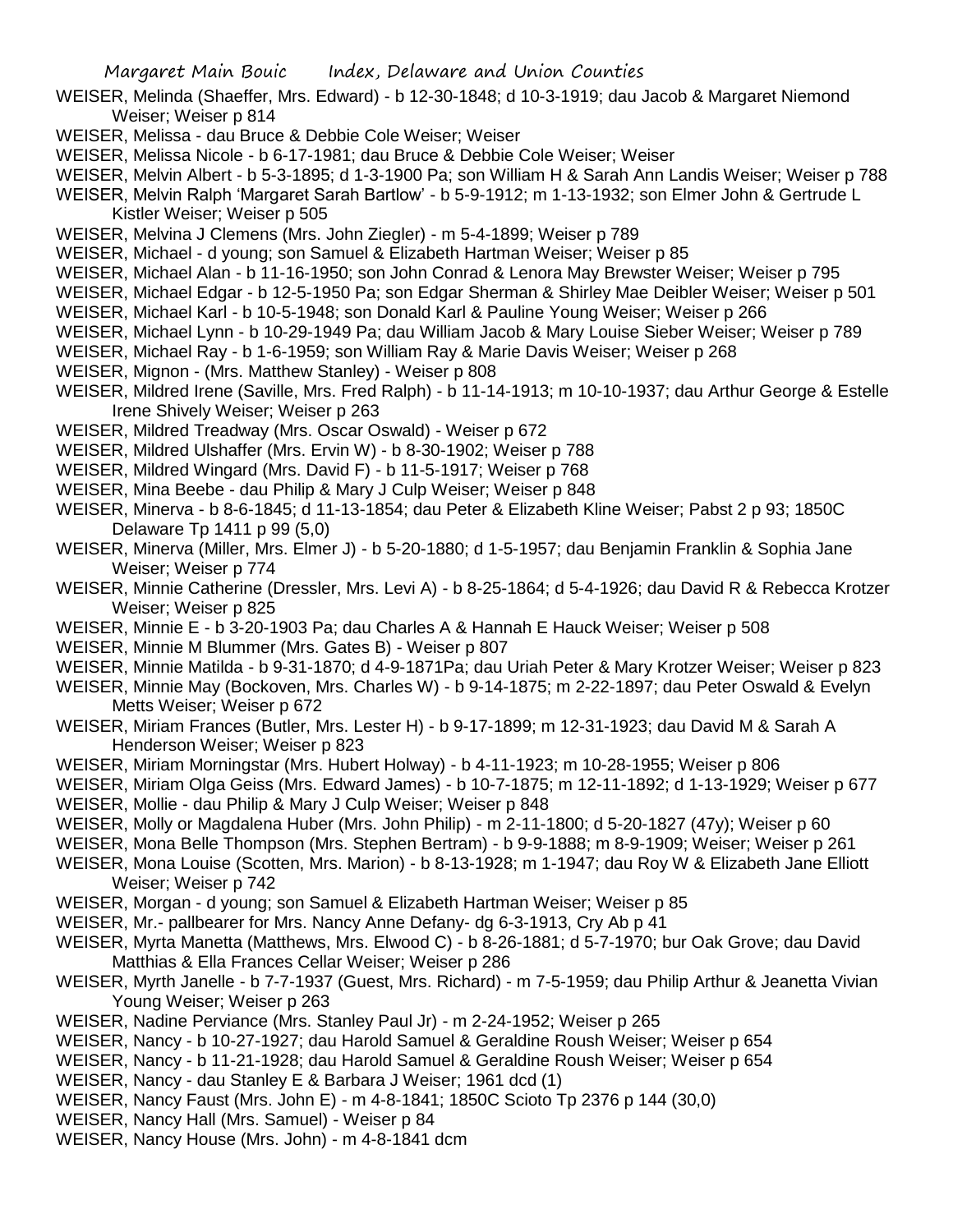- WEISER, Nancy J (Ulery, Mrs. Walter) b 9-23-1942; dau Jay Richard & Freda Mae Ruggles Weiser; 1961 dcd (18)
- WEISER, Nancy Jane Swank (Mrs. Charles F) b 6-5-1856; m 10-3-1880; d 2-9-1944; Weiser p 650
- WEISER, Nancy Nadean (Beyer, Mrs. Richard) b 12-16-1936; m 11-27-1955; dau Robert Luther & Elsie Blanche Saville Weiser; Weiser p 264
- WEISER, Nancy Park (Mrs. Donald Edward) m 6-1957; Weiser p 742
- WEISER, Naomi (Naugle, Mrs. Charles) dau Robert Milton & Nellie St John Weiser; Weiser p 743
- WEISER, Nathalie Ohlson (Mrs. George Phillips) m 7-24-1943; Weiser p 670
- WEISER, Nathan son George & Elizabeth Weiser; Weiser p 845
- WEISER, Nelle Florence Black (Mrs. Thomas Hamer) b 1-20-1874; m 4-4-1904; d 2-5-1954 Columbus, Oh-Weiser p 655
- WEISER, Nelle Hoffhines (Mrs. Rayman Stanley) b 104-1893; m 6-28-1919; Weiser p 654
- WEISER, Nellie Blanche Dishong (Mrs. Samuel Adam) b 4-24-1914; m 1-28-1933; Weiser p 783
- WEISER, Nellie C (Bingaman, Mrs. Lear H) b 5-9-1905; m 9-28-1925; dau Charles A & Hannah E Hauck Weiser; Weiser p 508
- WEISER, Nellie Drake (Mrs. John Conrad) b 1-19-1871; m 1-13-1899; d 10-7-1910; Weiser p 80
- WEISER, Nellie Ethel Morgan (Mrs. Emerson Frederick) b 9-20-1896; m 7-2-1916; d 3-9-1957; Weiser p 766
- WEISER, Nellie St John (Mrs. Robert Milton) Weiser p 743
- WEISER, Nelson 'Elmira Mussey' b 8-6-1823; m 4-26-1851; son Martin & Mary Ann Stout Weiser; Weiser p 848
- WEISER, Nelson A son Charles W & Sarah A Kistler Weiser; Weiser p 848
- WEISER, Nettie d 'Tuesday'Marysville; sister Harriet Rhoades, Ella Howard, Joseph, David Orville Weiser; dg 6-23-1916 Cry Ab p 70
- WEISER, Nettie Virginia Koehler (Mrs. Samuel) b 8-12-1874; m 4-9-1893; Weiser p 98
- WEISER, Nettie Virginia Smyser (Mrs. William Franklin) b 6-12-1866; m 6-1889; d 4-1-1938 Pa; Weiser p 802
- WEISER, Nina (Oswald, Mrs. Harry) b 1880; m ca 1905; d 1919; dau George & Susan Eisling Weiser; Weiser p 93
- WEISER, Nina A Johnson (Mrs. Paul T) b 8-15-1894; m 6-24-1915; d 11-2-1980; bur Marlborough Cem; 1961, 1969, 1971, dcd; Weiser p 15; Weiser
- WEISER, Nina Croll dau Philip & Mary J Culp Weiser; Weiser p 848
- WEISER, Nina Nadine Myers (Mrs. William Walter) b 2-11-1891; m 6-8-1916; Weiser p 259
- WEISER, Noah b 8-3-1838; d 2-18-1926; not m; son Jacob & Sarah Rhoads Weiser; 1908 dch p 408; 1850C Liberty Tp 1584; p 106 (12,0)
- WEISER, Nona Marie b 11-7-1942; dau John Frederick & Betty Lou Gallagher Weiser; Weiser p 282
- WEISER, Nona Trozel (Mrs. Walter T) b 8-5-1888; m 10-3-1905; Weiser p 281
- WEISER, Nora dau Samuel & Nancy Hall Weiser; Weiser p 84
- WEISER, Nora b 1881; d 1956; dau Williughby James & Diana Himmelberger Weiser; Weiser p 785
- WEISER, Nora Coons (Mrs. Joseph) b 9-21-1877; Weiser p 519
- WEISER, Olive Alma d 1943; not m; dau Albert Weiser; Weiser p 800
- WEISER, Olive Felonise (Chappelear, Mrs. Charles William) b 9-20-1900; m 1-14-1928; dau George Renaldo & Olive Weeks Shultz Weiser; Weiser p 650
- WEISER, Olive Jane (Ray, Mrs. Addison Taylor) b 7-10-1858; m 1-6-1878; d 1-1937; dau William & Mary Myers Weiser; Weiser p 283
- WEISER, Olive M Rogers (Mrs. Albert) b 1838; m 1860; d 1867; Weiser p 799
- WEISER, Olive Starry (Mrs. Mark Everett) b 1-14-1926; m 7-10-1943; Weiser p 103
- WEISER, Olive Weeks Shultz (Mrs. George Renaldo) b 1864; m 11-17-1886; d 1946; Weiser p 649
- WEISER, Olive Willey (Mrs. Charles Deemer) b 12-29-1862; d 7-18-1951 Del Oh; dau John & Keziah Carter Willey; Fariview Cem p 18; 1908 dch p 806; Weiser p 14; dg 9-16-1913 Cry Ab p 59
- WEISER, Oliver 'Rowena B List' b 8-22-1862; m 5-8-1884; d 2-24-1904; son Oliver Thomas & Maria L Hibner Weiser; Weiser p 808
- WEISER, Oliver Clinton 'Hannah Morgan Armour' b 7-27-1890; son Oliver & Rowena B List Weiser; Weiser p 808
- WEISER, Oliver Thomas 'Maria L Hibner' b 5-24-1836; d 1889; son Daniel P & Catharine Weiser; Weiser p 807
- WEISER, Olley (Haines, Mrs. Fletcher) dau Emanuel Weiser; Weiser p 831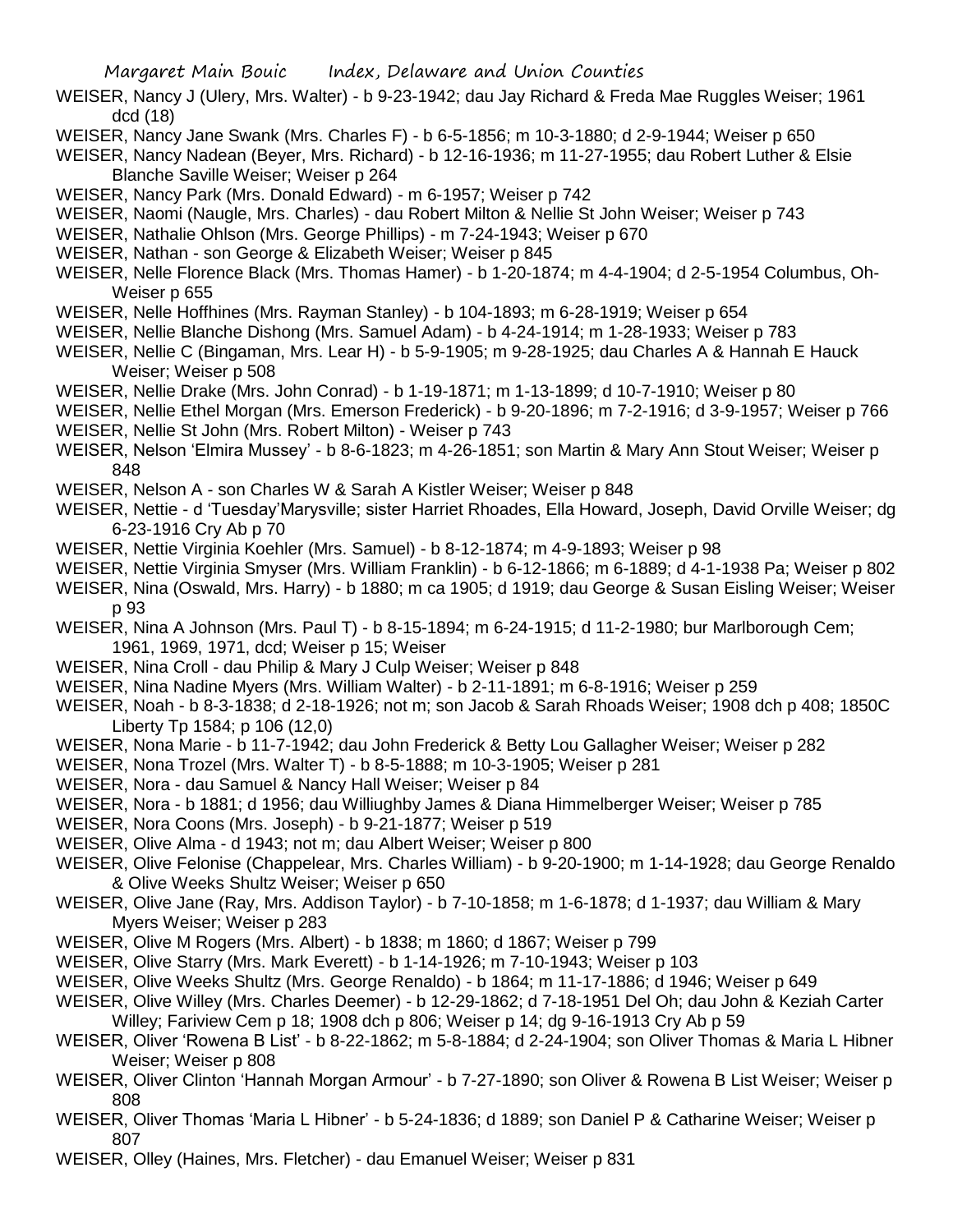WEISER, Orville - brother of Nettie, Joseph David Weiser; dg 6-23-1916 Cry Ab p 70

WEISER, Orville Berneal 'Evelyn Fisher' - b 10-14-1903; m 1-1-1938; son John Edgar & Lillie Bell Noggle Weiser; Weiser p 655

- WEISER, Orville Samuel 'Catherine Belle Mosher' b 4-12-1866; m 8-27-1891; d 7-2-1931; son David & Sarah Troutman Weiser; Weiser p 287
- WEISER, Oscar Oswald 'Mildred Treadway' b 2-12-1912; m 7-4-1934; son George Edmond & Belle McGimpsey Weiser; Weiser p 672

WEISER, Palma Martin (Mrs. William Calvin) - b 3-27-1935; m 12-21-1956; Weiser p 652

WEISER, Pamela J - b 11-3-1949; dau Ronald Emerson & Elizabeth Loren Weiser; Weiser p 766

WEISER, Pat (Mrs. W Kenneth) - Weiser

- WEISER, Patrecia Isabel Runyan (Mrs. Wilbur Kenneth) b 6-30-1931; m 8-11-1951; Weiser p 262
- WEISER, Patricia Ann b 7-22-1926; dau Herbert Raymond & Irma Louise Betz Weiser; Weiser p 268
- WEISER, Patricia Ann (Johnson, Mrs. Kenneth Elwood) b 6-28-1933; m 5-15-1954; dau Wilbur William & Vera Elizabeth Boyer Weiser; Weiser p 501
- WEISER, Patricia Ellen b 2-14-1950; dau Allen Bomberger & Mary Frances Pletz Weiser; Weiser p 500
- WEISER, Patricia M (Meyer, Mrs. Joel) b 7-23-1937; m 7-22-1956; dau Frederick Penrose & June Hinkle Weiser; Weiser p 101
- WEISER, Patricia Rae (Moen, Mrs. Newton Alfred) b 1-6-1934; m 6-1-1956; dau Wayne Willard & Hazel Hortense Beeson Weiser; Weiser p 262

WEISER, Patsy Ann - b 5-28-1940; dau Homer Bradshaw & Ethel Gibbs Weiser; Weiser p 104

- WEISER, Patterson Sterrett 'Hattie A Stubbins' b 4-30-1864; m 1-2-1890; d 6-19-1928 Pa; son John A & Mary Jane Upp Weiser; Weiser p 804
- WEISER, Patty Ann (Wallace Mrs. Dale) b 8-8-1739; m 5-1957; dau William Wesley & Helen Madge Weiser; Weiser p 740
- WEISER, Paul b 3-4-1884; d 2-5-1954; son Isaac Daniel & Eliza Heister Weiser; Weiser p 785
- WEISER, Paul Alexander 'Elmina Swigert' b 6-27-1900; m 11-14-1923; son William Alexander & Margaret Kerr Weiser; Weiser p 101
- WEISER, Paul Allen b 4-6-1954; son Ernest Franklin Jr & Bonita Jones Weiser; Weiser p 265
- WEISER, Paul Andrew b 1-11-1951; son Herman Joshua Jr & Frances Workman Weiser; Weiser p 499
- WEISER, Paul George 'Helen M Johnson' b 9-13-1885; m 11-29-1918; son George & Susan Eisling Weiser; Weiser p 93
- WEISER, Paul H b 6-7-1905; d 11-19-1905; son James & Jestie M Weygand Weiser; Weiser p 62
- WEISER, Paul Kenneth 'Marvis Orla Sutta' b 2-11-1920; m 3-9-1947; son Arthur George & Estelle Irene Shively Weiser; Weiser p 264
- WEISER, Paul Thomas 'Nina C Johnson' b 4-2-1894; m 6-24-1915; d 1-9-1979; 1961, 1969, 1971 dcd; hadc p 109; son William F & Alice Thomas Weiser; Weiser p 15
- WEISER, Paul William 'Kathryn Fredericka Wilkie' b 8-15-1884; m 3-16-1910; d 11-8-1958 Iowa; son Charles Luther & Anna Bredimus Weiser; Weiser p 265
- WEISER, Pauletta Jean b 7-2-1949; dau Paul Kenneth & Marvis Orla Sutter Weiser; Weiser p 264
- WEISER, Pauline Ann (Faidley, Mrs. Myron Le Roy) b 7-22-1926; m 7-2-1950; dau Hubert Raymond & Irma Louise Betz Weiser; Weiser p 268
- WEISER, Pauline Killian (Mrs. Donald D) m 3-15-1939; Weiser p 509
- WEISER, Pauline Starner (Mrs. John Solomon) b 6-12-1910; m 6-28-1932; Weiser p 103
- WEISER, Pauline Theresa Crubic (Mrs. John Walton) b 3-2-1933; m 7-14-1951; Weiser p 501
- WEISER, Pauline Young (Mrs. Donald Karl) b 8-28-1918; m 10-19-1941; Weiser p 266
- WEISER, Pearl Courtner (Mrs. Curtis) Weiser p 84
- WEISER, Pearl Hood (Mrs. marion F) m 3-18-1927; Weiser p 740
- WEISER, Pearl (St Clair, Mrs. John) dau Samuel Hartman & Catharine Smaile Weiser; Weiser p 85
- WEISER, Pearl Wippeman (Mrs. Stanley Paul) b 4-11-1911; m 1930; Weiser p 26
- WEISER, Peggy (Cecil, Mrs. James) m 12-24-1787; dau Adam & Elizabeth Wisor or Wysor; Weiser p 846
- WEISER, Peggy Jean (Wilde, Mrs. Robert Frederick) b 9-29-1934; m 8-24-1952; dau George Wilson & Carolina Julia Weber Weiser; Weiser p 507
- WEISER, Perry D b 11-8-1899; d 1-14-1978; bur Waldo; son John Conrad & Nellie Drake Weiser; Weiser p 80
- WEISER, Peter- d 12-3-1883 (9y) Delaware Co- dcdeath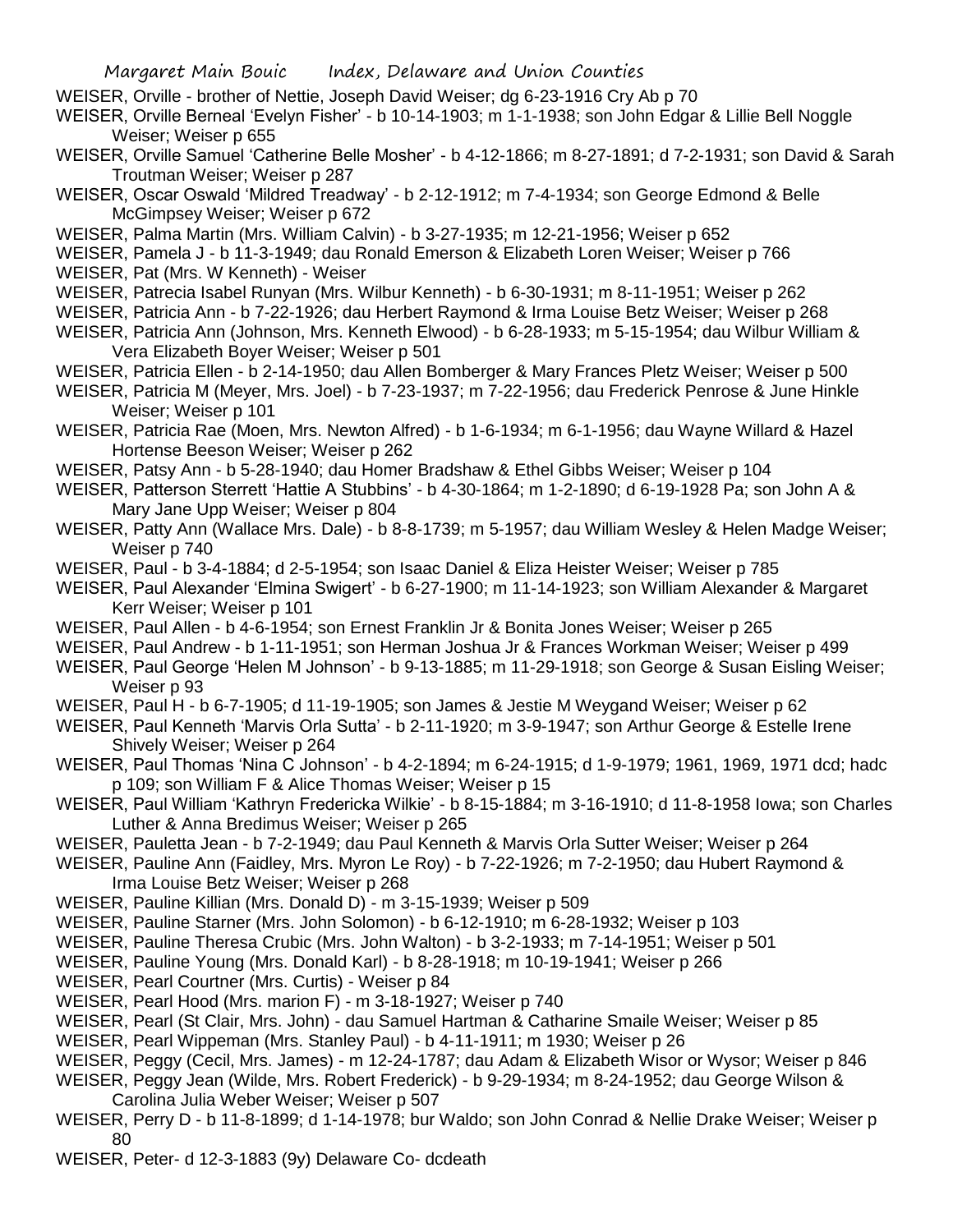WEISER, Peter - 1835 men p 61 #63 p 114 Troy Tp

- WEISER, Peter b 4-26-1751; Rev War; son Philip & Sophia Riem Weiser; Weiser p 10, 11, 57, 58
- WEISER, Peter b 3-11-1779; d 10-18-1795 Pa; son Conrad & Barbara Beyer Weiser; Weiser p 12
- WEISER, Peter son Samuel & Margaret Hart Weiser; Weiser p 632
- WEISER, Peter Weiser p 843
- WEISER, Peter Powell p 103

WEISER, Peter 'Catharine' - b 2-27-1730; son John Conrad & Anna Eva Feck Weiser; Weiser p 8, 705, 706

- WEISER, Peter 'Elizabeth Kline' b 2-11-1807; d 9-9-1891; dcc Dean Leibold 18; dcc Marjorie Brookens Humes 26; 1835 men p 22 #59 p 35 Delaware Tp; delge 2003 p B11; son Frederick & Mary Catharine Heim Weiser; dcq Dale A Johnson 14; 1908 dch p 834; Pabst 2 p 94; 1850C Delaware Tp 1411 p 99 (43,Pa); dcw Bk 4 p 74 (9); Weiser p 231, 243
- WEISER, Peter 'Elizabeth Minchaus' b 2-7-176(2)?; d 3-9-1829; son Frederick & Anna Amelia Zeller Weiser; Weiser p 229, 627, 628
- WEISER, Peter Emanuel 'Sarah D Shearer' b 6-12-1822; m 3-16-1854; d 12-19-1890; son Solomon & Maria Susan Zerbe Weiser; Weiser p 749
- WEISER, Peter 'Emma Jane Hiland' b 10-27-1853; m 12-25-1880; d 4-6-1918 Pa; son George & Margaret Malick Weiser; Weiser p 416
- WEISER, Peter 'Maria Elizabeth Krunkelman' b 1-17-1784; m 4-20-1824; d 9-4-1868; Weiser p 707
- WEISER, Peter 'Mary Reed' b 3-26-1801; d 8-6-1883; bur Oak Grove; Powell p 444; son John Fredereick & Mary Worline Weiser; Weiser p 14; 1880 dch p 784; hadc p 23, 56; CCC (1849 Del Tp); 1850C Troy Tp 2583 p 136 (49,Pa)
- WEISER, Peter M b 6-26-1956; son Robert Hoffhines & Charlotte Flynn Weiser; Weiser p 654
- WEISER, Peter Oswald 'Evelyn Netts' b 8-10-1833; m 12-28-1871; d 1-22-1933; son George & Barbara Oswald Weiser; Weiser p 669, 672
- WEISER, Peter ' ' 'Sarah Moor) b 5-25-1789; d 5-18-1843; m(2) 4-16-1830; son John & Elizabeth Anspach Weiser; Weiser p 812, 813
- WEISER, Philip b 11-11-1866; d 2-11-1871; son George & Eva Conrad Weiser; Weiser p 418
- WEISER, Philip land transferred from Henry Hyl tax duplicate 1890/91; Marlborough Tp delge 1998 XIV p 20
- WEISER, Philip 'Catharine Zerbe Greiff' b 1-11-1814; m 11-3-1834; d 1886 Ind; son John & Catharine Fengel Weiser; Weiser p 63, 86, 87
- WEISER, Philip 'Mary J Culp' b 6-30-1845; d 8-29-1899 (53) dcdeaths; dcc Jarrod Weiser 16; tax duplicate Marlborough Tp 1890/91; delge 1998 XIV p 23 son Foster & Eleanor Weiser; Weiser p 848; 1908 dch p 408; Powell p 304, 307
- WEISER, Philip 'Sabina' b 8-21-1750; son John Frederick & Anna Catharine Weiser; Weiser p 843
- WEISER, Philip 'Sophia Riem' b 9-7-1722; m 11-22-1748; d 3-27-1761; son John Conrad & Anna Eva Feck Weiser; Weiser p 8, 9,10
- WEISER, Philip Alden b 1-28-1951; son Thomas Edwin & Trella Louise Duffey Weiser; Weiser p 656
- WEISER, Philip Arthur George & Estelle Irene Shively Weiser; Weiser p 263
- WEISER, Philip Conrad b 6-18-1847; d 1865; not m; son Philip & Catharine Zerbe Greiff Weiser; Weiser p 92
- WEISER, Philip Conrad 'Inez Fancher' 'Loella Annette Phillips' b 1-3-1927; m(1) 1948; m(2) 1-19-1952; son Harold Martin & Grace Hornberger Weiser; Weiser p 678
- WEISER, Philip D son Lewis Phillip & Gertrude Weiser; Weiser
- WEISER, Philip Eugene b 1-24-1947; son David Reuben & Ina Marcella Beasley Weiser; Weiser p 261
- WEISER, Phoebe (Boyd, Mrs. Philip) dau Samuel Martin & Catharine Smaile Weiser; Weiser p 84
- WEISER, Phyllis Amanda Huster (Mrs. Harry Norman) m 6-7-1958; Weiser p 802
- WEISER, Phyllis Parker (Mrs. Russell Eugene) b 8-12-1923; m 6-3-1956; Weiser p 67
- WEISER, Pntnec Pabst 2 p 84
- WEISER, Polly (Keller, Mrs. ) dau William & Barbara Creutzer Weiser; Weiser p 848
- WEISER, Priscilla (Kershner, Mrs. John) b 4-5-1846; dau Samuel & Elizabeth Hartman Weiser; Weiser p 85
- WEISER, Priscilla (Wilcox, Mrs. Hiram) (Foust, Mrs. Joseph) b 12-25-1812; m (2) 11-25-1835; dau John & Catharine Fengel Weiser; Weiser p 63, 85
- WEISER, Priscilla Estelle b 1-16-1952; dau George Richard & Cora Evadne Zunkle Weiser; Weiser p 264 WEISER, Priscilla Howell (Mrs. William Franklin) - b 1879; d 1959 Pa; Weiser; Weiser p 773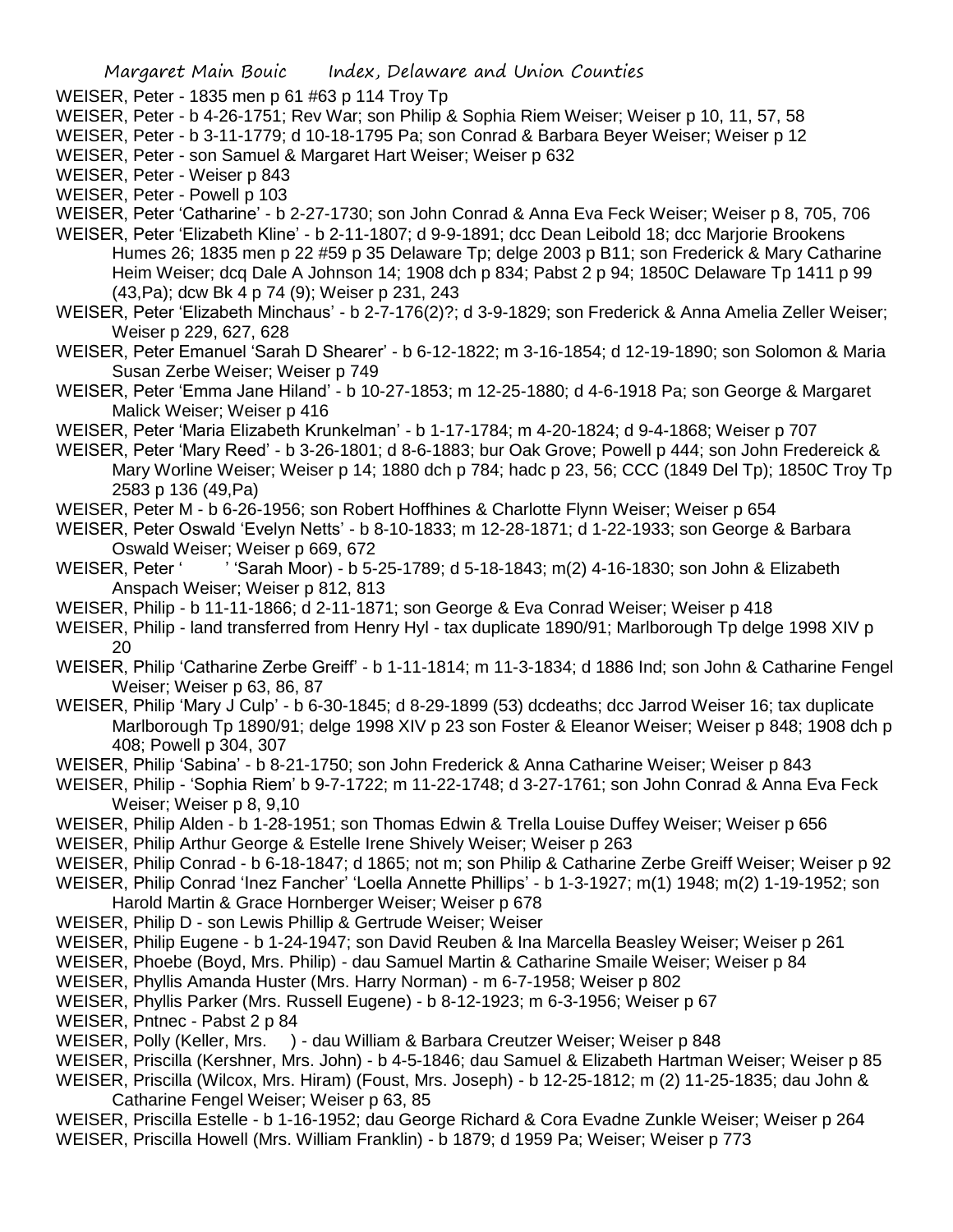- WEISER, Priscilla Morris Patton (Mrs. George Washington) b 1-29-1834; m 12-28-1854; d 5-6-1918; Weiser p 669
- WEISER, Prudence (Bladesley, Mrs. ) dau George Frederick Weiser; Weiser p 786
- WEISER, Quay Taylor son Matthew Stanley Weiser; Weiser p 808
- WEISER, Rachel b 3-5-1814; dau Abraham & Sarah Schuck Weiser; Weiser p 844
- WEISER, Rachel Elizabeth Gundrun (Mrs. William Abner) b 1880; m 12-12-1916; d 5-30-1930; Weiser p 502
- WEISER, Rachel Kline (Mrs. Samuel Henry) b 2-26-1851; m 2-2-1873; d 5-23-1893; Weiser p 98
- WEISER, Rachel Vera b 3-13-1910; dau Franklin & Ada Stelle Weiser; Weiser p 743
- WEISER, Rae Eleda Sanderson (Mrs. Russell Shively) b 8-4-1909; m 6-26-1931; Weiser p 263
- WEISER, Ralph Wilbur, Jr b 7-1-1955 Pa; son Ralph Wilbur & Doris McLain Weiser; Weiser p 499
- WEISER, Ralph Wilbur 'Doris McLain' b 2-21-1930; m 8-21-1951; son Clarence Sherman & Anna May Ressler Weiser; Weiser p 498
- WEISER, Rayman Stanley 'Nellie Hoffhines' b 1-1-1893; m 6-28-1919; son John Edgar & Lillie Bell Noggle Weiser; Weiser p 654
- WEISER, Raymond 'Hannah Palm' b 9-26-1811; m 6-30-1843; d 12-18-1890; son John Philip & Magdalena Huber Weiser; Weiser p 61
- WEISER, Raymond Everett 'Josephine Jetters' b 6-15-1906; m 11-15-1939; son William Harry & Florence B Finch Weiser; Weiser p 741
- WEISER, Rebecca b 6-6-1703; d 6-8-1704; dau John Conrad & Anna Magdalena Ubelen Weiser; Weiser p 5
- WEISER, Rebecca b 6-11-1706; d 1709;dau John Conrad & Anna Magdalena Ubelen Weiser; Weiser p 5
- WEISER, Rebecca b 10-16-1847; dau Raymond & Hannah Palm Weiser; Weiser p 62
- WEISER, Rebecca b 4-13-1842; d 5-10-1874; dcdeaths- dau Jacob & Sarah Rhoads Weiser; 1850C Liberty Tp Del Co 1584 p 106 (8,0); Weiser p 234
- WEISER, Rebecca b 4-5-1748; dau John Frederick & Anna Catharine Weiser; Weiser p 843
- WEISER, Rebecca (Brown, Mrs. Peter) m 4-18-1824; dau John & Elizabeth Anspach Weiser; Weiser p 813
- WEISER, Rebecca (Burkholder, Mrs. George) b 12-11-1821; m 6-2-1846; d 10-25-1885; dau Solomon & Elizabeth Shaffer Weiser; Weiser p 94, 115
- WEISER, Rebecca (Diehl, Mrs. George) m 7-1848; dau Jacob & Maria Magdalena Eichholtz Weiser; Weiser p 829
- WEISER, Rebecca (Eichelberger, Mrs. George) b 2-19-1796; m 1816; d 5-19-1847 Ind; dau Jabetz & Mary Elizabeth Wenger Weiser; Weiser p 60, 155
- WEISER, Rebecca (Hess, Mrs. Henry) b 8-8-1799; d 3-14-1880; dau Benjamin & Anna Maria Levan Weiser; Weiser p 757
- WEISER, Rebecca (Picket, Mrs. ) Weiser p 6
- WEISER, Rebecca (Schaum, Mrs. ) (Peters, Mrs. Morris H) b 10-9-1842; dau Aaron & Mary Ann Hoffa or Horn Weiser; Weiser p 61
- WEISER, Rebecca (Scudder, Mrs. ) dau George Frederick Weiser; Weiser p 786
- WEISER, Rebecca Ann b 6-9-1955; dau Philip Conrad & Loella Annette Phillips Weiser; Weiser p 678
- WEISER, Rebecca Krotzer (Mrs. David R) b 8-26-1847; d 7-24-1897; Weiser p 824
- WEISER, Rebecca Maria Elizabeth (Keener, Mrs. Henry) b 6-7-1844; d 3-10-1901; dau John & Magdalena Hummelberger Weiser; Weiser p 783
- WEISER, Rebecca Rollman (Mrs. William) Weiser p 785
- WEISER, Recie Hazel b 5-3-1889; d 5-27-1894 Greencastle Oh; dau Charles F & Nancy Jane Swank Weiser; Weiser p 650
- WEISER, Reuben tax duplicate Marlborough Tp 1890-1891 delge 1998 XIV p 26
- WEISER, Reuben 'Caroline Virginia Semler' son Henry Solomon & Elizabeth Shaffer Weiser; Weiser p 95, 132
- WEISER, Reuben 'Esther Malick' b 9-26-1828; d 3-1-1878; son Jacob & Maria Magdalena Eicholtz Weiser; Weiser p 829
- WEISER, Reuben 'Harriet Foust' b 1819; m 10-17-1843 dcm; d 1894; Powell p 291;
- WEISER, Reuben Benjamin 'Sarah Bossart' b 1-20-1807; m 9-10-1833; d 12-8-1885; son Benjamin & Catharine Hyde Weiser; Weiser p 839
- WEISER, Reuben Bossart 'Sarah C Stenbury' b 1846; m 1869; d 1-30-1922; son Reuben Benjamin & Sarah Bossart Weiser; Weiser p 842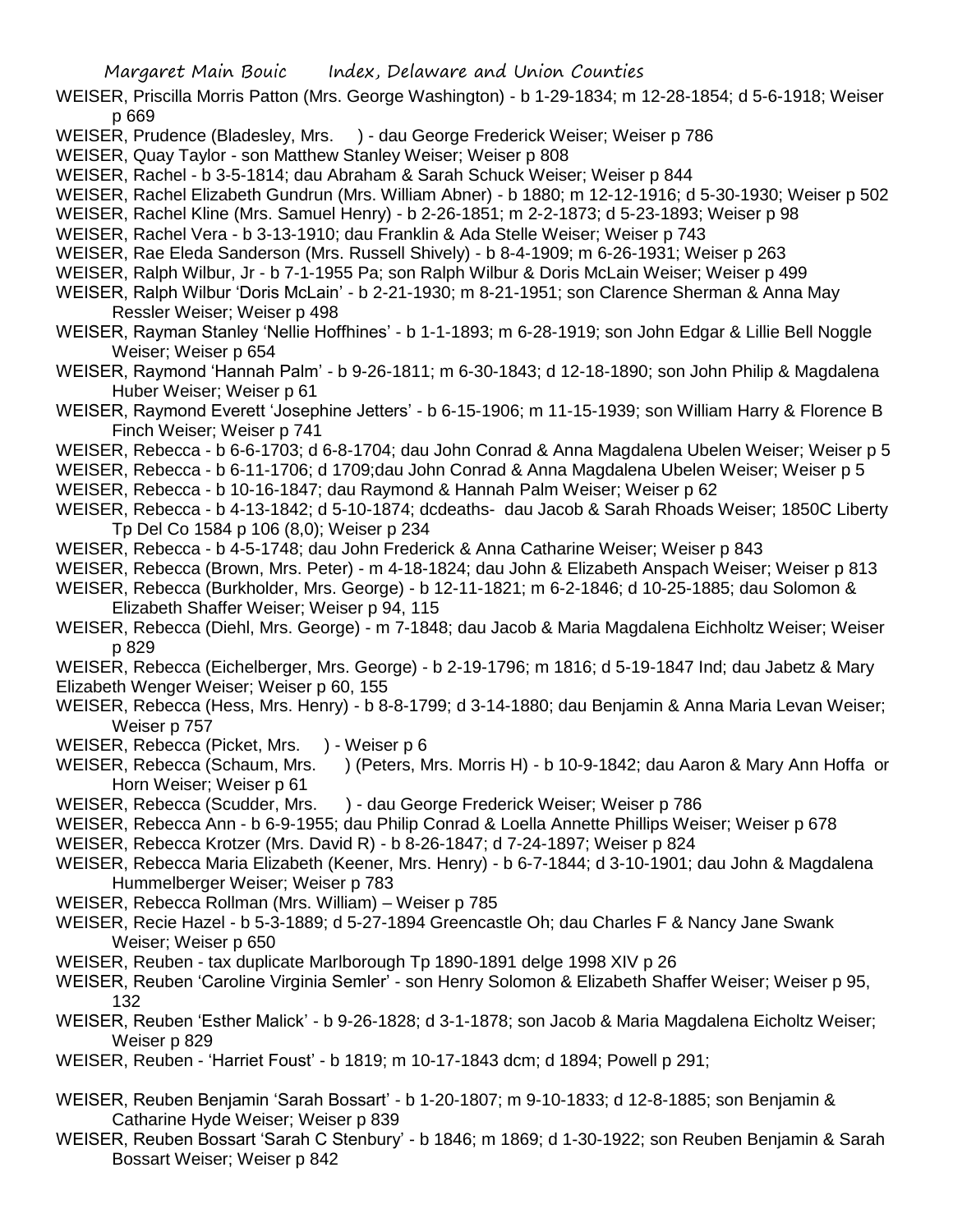- WEISER, Reuben M b 10-15-1860; d 5-11-1862; son George & Margaret Malick Weiser; Weiser p 418 WEISER, Reuben Roger - b 1-30-1886; d 6-13-1953; son George Washington & Annie May Hoover Weiser; Weiser p 502;
- WEISER, Reuben Semler b 1873; d 6-18-1894; son Reuben & Caroline Virginia Semler Weiser; Weiser p 132
- WEISER, Rhonda Lea b 5-25-1957; dau John Wesley Sr & Lois Jean Terry Weiser; Weiser p 289
- WEISER, Richard Carl b 7-23-1947; son Richard Paul & Dorothy Sunday Weiser; Weiser p 766
- WEISER, Richard Charles b 2-3-1947; son Clarence Sherman Jr & Clara L Barbush Weiser; Weiser p 498
- WEISER, Richard Conrad 'Betty Jo Woltz' b 10-26-1924; m 6-18-1949; son Ardrie Brighton & Hazel K Codner Weiser; Weiser p 652
- WEISER, Richard D 'Dorothy Meyer' b 1922; son Clair D & Lorene Martin Weiser; Weiser p 767
- WEISER, Richard George b 5-5-1944; son George Phillips & Nathalie Ohlson Weiser; Weiser p 670
- WEISER, Richard M b 1949; son Richard & Dorothy Meyer Weiser; Weiser p 767
- WEISER, Richard Paul b 3-1920 Pa; son Emerson D & May Border Weiser; Weiser p 765
- WEISER, Richard Robert b 4-2-1946; son Robert Thomas & Jean Elizabeth Ervin Weiser; Weiser p 656
- WEISER, Richard Sherman b 3-25-1953 Pa; son Edgar Sherman & Shirley Mae Deibler Weiser; p 501
- WEISER, Robert 'Betty Brown' b 2-6-1915; son Joseph & Nora Coons Weiser; Weiser p 520
- WEISER, Robert Bruce 'Mary Ann Roberts' b 7-19-1927; m 9-12-1953; son Paul Thomas & Nina C Johnson Weiser; Weiser p 15
- WEISER, Robert C b 2-14-1946; son Robert Hoffhines & Charlotte Flynn Weiser; Weiser p 654
- WEISER, Robert Charles 'Susan Carol Hand' b 5-16-193; m 6-14-1956; son Clarence Sherman & Anna May Ressler Weiser; Weiser p 499
- WEISER, Robert Charles Jr b 6-28-1959 Pa; son Robert Charles & Susan Carol Hand Weiser; Weiser p 499
- WEISER, Robert Elwood 'Gladys Myers' b 9-6-1922; m 11-1943; son Harold Martin & Grace Hornberger Weiser; Weiser p 678
- WEISER, Robert Eugene 'Marian' b 3-7-1926; son Roy W & Elizabeth Jane Elliott Weiser; Weiser p 742
- WEISER, Robert Haller b 9-6-1860; d 5-5-1861; son Martin Haller & Caroline Jane Peiffer Weiser; Weiser p 790
- WEISER, Robert Hoffhines 'Charlotte Flynn' b 6-26-1921; m 11-16-1944; son Rayman Stanley & Nelle Hoffhines Weiser; Weiser p 654
- WEISER, Robert Kent b 9-19-1941; son Robert Luther & Elsie Blanche Saville Weiser; Weiser p 264
- WEISER, Robert Lee b 12-3-1946; d 2-14-1947; son George Wilson & Carolina Julia Weiser; Weiser p 507
- WEISER, Robert Luther 'Elsie Blanche Saville' b 10-13-1915; m 10-20-1935; son Arthur George & Estelle Irene Shively Weiser; Weiser p 264
- WEISER, Robert Milton 'Nellie St John' b 1886; son George E & Mary Ann Grime Weiser; Weiser p 743
- WEISER, Robert Thomas 'Jean Elizabeth Ervin' b 5-1-1910; m 5-16-136; son Thomas Hamer & Nelle Florence Black Weiser; Weiser p 655
- WEISER, Robert Vernon 'Dorothy Esther Shanor' b 5-21-1901; m 7-2-1927; son Franklin & Ada Stelle Weiser; Weiser p 742
- WEISER, Robert Victor b 8-29-1946; son George Phillips & Nathalie Ohlson Weiser; Weiser p 670
- WEISER, Roberta J Yost (Mrs. Charles S) m 12-2-1950; Weiser p 804
- WEISER, Roberta Louise (Etherington, Mrs. Ralph Eugene) b 8-15-1937; m 4-4-1959; dau Wayne Willard & Hazel Hortense Beeson Weiser; Weiser p 263
- WEISER, Robin Cathleen b 6-14-1958 Pa; dau Eugene Robert & Mary Gingher Weiser; Weiser p 766
- WEISER, Roger Albert d 1930; son Albert Weiser; Weiser p 799
- WEISER, Rolla James 'Evelyn Lillian Mahler' b 9-10-1917; m 3-6-1943; son Walter T & Nona Trozel Weiser; Weiser p 281
- WEISER, Rolland Scott b 12-28-1943; son Rolla James & Evelyn Lillian Mahler Weiser; Weiser p 281
- WEISER, Romaine (Gardner, Mrs. Charles W) b 9-25-1920; m 7-22-1938; dau Mark Everett & Ethel I Trump Weiser; Weiser p 102
- WEISER, Ronald Emerson 'Elizabeth L Loren' b 5-21-1919; son Emerson Frederick & Nellie Ethel Morgan Weiser; Weiser p 766
- WEISER, Ronnie Ray b 5-4-1954; son Ronald Emerson & Elizabeth L Loren Weiser; Weiser p 766 WEISER, Rosa Jones (Mrs. John) - Weiser p 84
- WEISER, Rosa Mitchel Martinez DelBosco (Mrs. Walter Owen) m 12-1-1956; Weiser p 506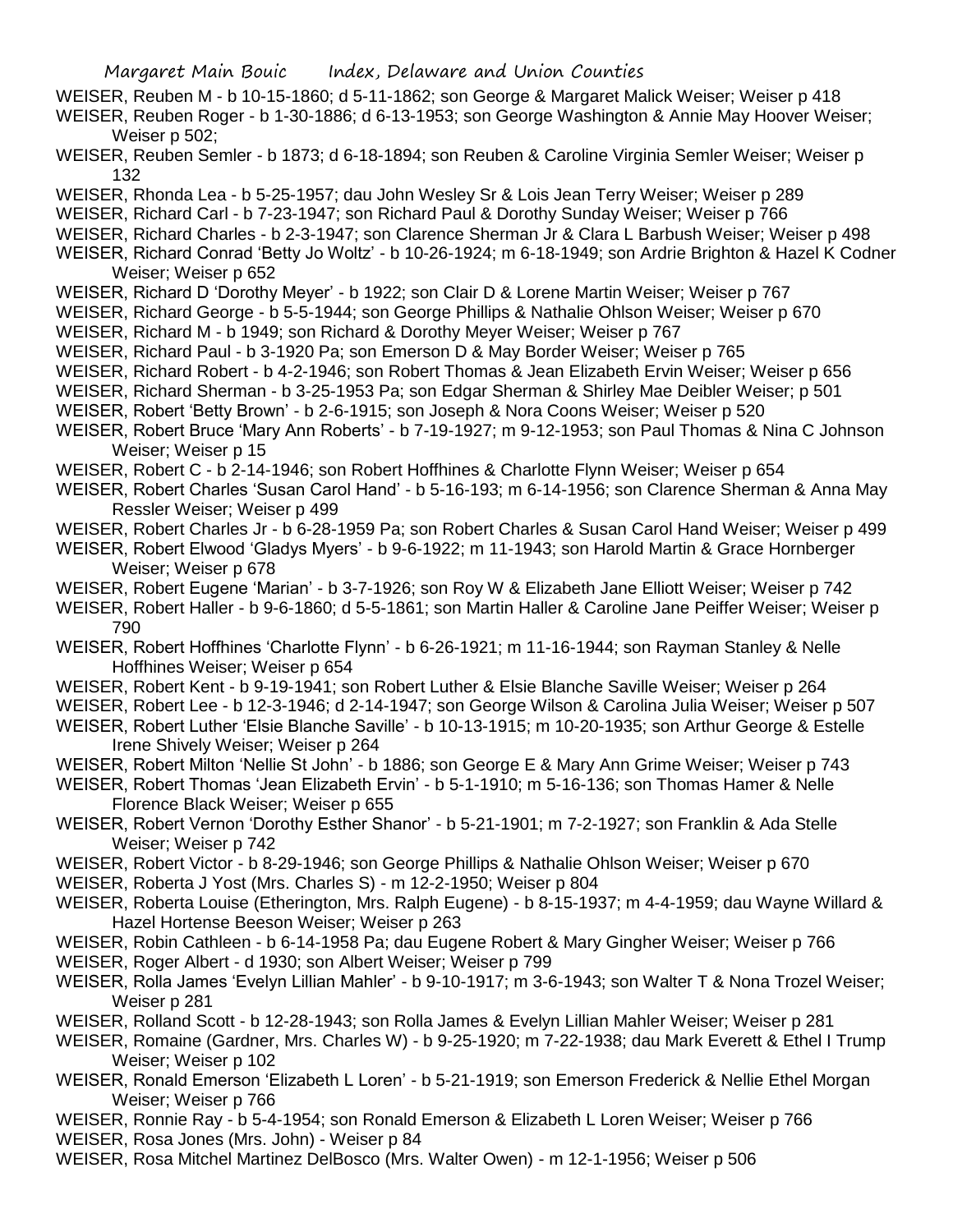- WEISER, Rosabel Virginia b 1-19-1916 Cols Oh; dau Wesley W & Jessie Florence Main Weiser; Weiser p 81; Asp 2397k-1
- WEISER, Rosanna b 11-27-1835; d 10-23-1841; dau Aaron & Ann Hoffa or Horn Weiser; Weiser p 61
- WEISER, Rosa(nna) Howald (Mrs. George) b 8-26-1845; m 11-2-1862; d 8-14-1932 Del; Weiser p 80; Marlborough p 177; dcq, dcc Paul Barrett 7 ; dau Andrew & Fannie Lantz Howald; dg 6-7-1904 Cry Ab p 250
- WEISER, Rose C (Yost, Mrs. William) b 4-16-1854; d 10-29-1880; dau Joshua & Juliana Millhouse Weiser; Weiser p 507
- WEISER, Rose Marie b 8-11-1941; dau Clarence Sherman Jr & Clara L Barbush Weiser; Weiser p 498
- WEISER, Rose Marie (Clevenger, Mrs. Harry Arthur) b 2-5-1900; m 2-20-1923; d 8-25-1937, Del Oh, bur Kilbourne, Oh; dau Orville Samuel & Catherine Belle Mosher Weiser; Weiser p 288
- WEISER, Rose Marie Barber (Mrs. Donald Eugene) b 6-4-1928; m 9-10-1948; Weiser p 500
- WEISER, Rosina (Heilt, Mrs. ) b 2-1-1746; d 5-4-1794; dau David & Catharine Weiser; Weiser p 844
- WEISER, Rosina Kistner (Mrs. Isaac) Weiser p 845
- WEISER, Rowena B List (Mrs. Oliver) b 3-27-1867; m 5-8-1883; d 1-1950; Weiser p 808
- WEISER, Roy W 'Elizabeth Jane Elliott' b 9-2-1907; m 1925; son Harvey George & Ella M Winters Weiser; Weiser p 742
- WEISER, Ruby Chloe Kent (Mrs. William Walter) b 11-17-1883; m 11-19-1901; d 1-27-1914; Weiser p 259
- WEISER,Russell 'Judith A'- son James E & Elizabeth Penhorwood Weiser; Weiser;1959 (13), 1967 ucd
- WEISER, Russell Eugene 'Annette Van Buskirk' b 10-2-1938; m 3-30-1958; son Melvin Ralph & Margaret Sarah Barlow Weiser; Weiser p 505
- WEISER, Russell Eugene 'Marlyn Miller' 'Phyllis Parker' b 8-15-1918; m(1) 7-20-1939 div; m(2) 6-3-1956; son George Washington & Anna Bernice Phillips Weiser; Weiser p 670
- WEISER, Russell Frederick b 1-9-1957; son Philip Arthur & Jeanette Vivian Young Weiser; Weiser p 263
- WEISER, Russell Lee b 8-29-1959; son Conrad John & Jo Ann Tryznka Weiser; Weiser p 263
- WEISER, Russell Shively 'Rae Eleda Sanderson' b 9-28-1906; m 6-26-1931; son Arthur George & Estelle Irene Shively Weiser; Weiser p 263
- WEISER, Ruth Amelia (Hinds, Mrs. Frank L) b 10-3-1893; m 6-17-1919; dau Thomas Patton & Laura M Seltzer Weiser; Weiser p 670
- WEISER, Ruth Ann (Haugh, Mrs. Glenn) b 2-15-1932; m 6-19-1953; dau David D & Helen E Kreamer Weiser; Weiser p 769
- WEISER, Ruth Ann Ramsdell (Mrs. Frank Robert) b 7-13-1926; m 9-24-1949; Weiser p 795
- WEISER, Ruth Bertha (Lowe, Mrs. Glenn Ovel) b 3-22-1893; m 7-23-1918; dau Charles Luther & Adalina Augusta Schoen Weiser; Weiser p 266
- WEISER, Ruth Elizabeth b 1-6-1893; m 5-26-1919 Pa; dau Jonathan Lewis & Elizabeth Eve Holman Weiser; Weiser p 814
- WEISER, Ruth Ellen (Marshall, Mrs. John) b 1-8-1941 Pa; m 12-28-1957; dau Samuel Adam & Nellie Blanche Dishong Weiser; Weiser p 783
- WEISER, Ruth Jensine Halderson (Mrs. Virgil Leonard) b 4-23-1907; m 8-27-1933; Weiser p 263
- WEISER, Ruth Jill b 3-22-1947; dau Earl Victor & Almeda Eugenia Goold Weiser; Weiser p 268
- WEISER, Ruth Marie (Ritts, Mrs. Roy) b 7-28-1911; m 10-11-1936; dau William Alexander & Margaret Kerr Weiser; Weiser p 101
- WEISER, Ruth Pauline (Sills, Mrs. Oren Kenneth) b 8-31-1912; dau Charles Leon & Henrietta Zeiser Weiser; Weiser p 794
- WEISER, Ruth Viola (Stewart, Mrs. William) b 7-6-1906; dau Franklin & Ada Stelle Weiser; Weiser p 742
- WEISER, Saint Paul 'Katharine Elizabeth Konda' b 4-28-1888 Pa; m 7-22-1919; d 1-23-1932 Utah; son Samuel Henry & Rachel Kline Weiser; Weiser p 102
- WEISER, Sally dau Christian & Susannah Wiser; Weiser p 847
- WEISER, Sally (Hartman, Mrs. ) dau Isaac Daniel & Eliza Heister Weiser; Weiser p 784
- WEISER, Sally (Lipp, Mrs. Joseph) dau Isaac & Catherine Houseworth Weiser; Weiser p 819
- WEISER, Sally (Wolf, Mrs. Daniel) m 2-24-1822; dcga p 3 Del Patron & Franklin Chronicle
- WEISER, Saloma or Sarah (Rabold Mrs. John) b 12-31-1831; d 3-24-1915; dau Peter & Mary Elizabeth Krunkelman Weiser; Weiser p 709
- WEISER, Salome b 7-3-1789 d before 1805; dau John Conrad & Elizabeth Klinger Weiser; Weiser p 230 WEISER, Salome - b 1-3-1797; d 10-30-1842; dau John & Elizabeth Anspach Weiser; Weiser p 812, 818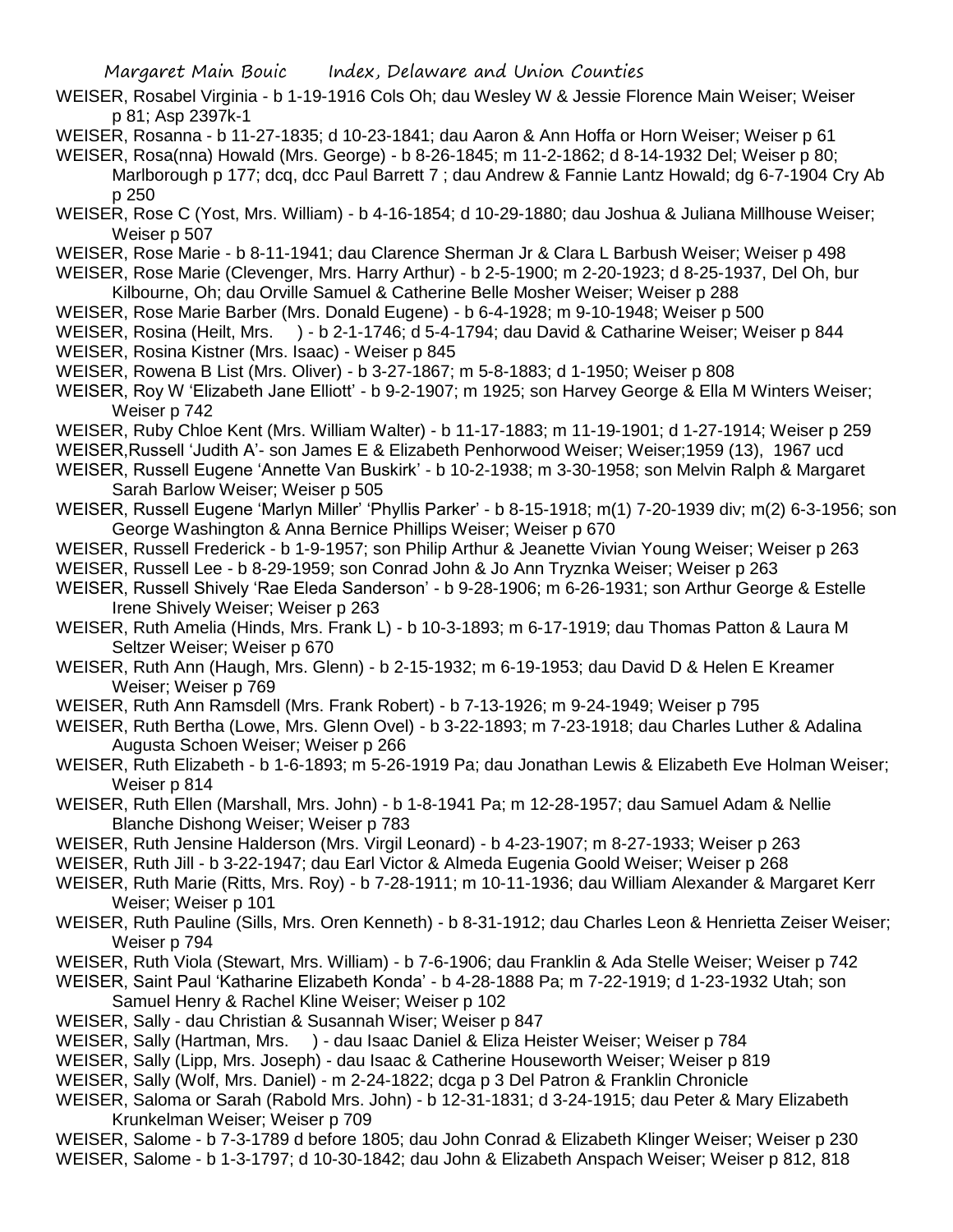- WEISER, Salome (Kehl, Mrs. John) b ca 1769; m 12-21-1790; dau Frederick & Anna Amelia Zeller Weiser; Weiser p 229, 681
- WEISER, Sam Van Hoff 'Edna Mae Tierney' b 9-19-1872; m 6-17-1896; d 9-17-1942; son Emelius Ilgenfritz & Maria Louis Van Hoff Weiser; Weiser p 801
- WEISER, Samantha Helena b 6-17-1992; dau David & Lana Weiser; Weiser

WEISER, Samuel - b 5-19-1781; d young; son Jabetz & Mary Elizabeth Wenger Weiser; Weiser p 60

- WEISER, Samuel son John E & Nancy Faust Weiser; Weiser p 93; 1850C Scioto Tp 2376 (1,0)
- WEISER, Samuel son Solomon & Elizabeth Shaffer Weiser; Weiser p 94
- WEISER, Samuel b 9-13-1841; d 2-12-1843; son Samuel Weiser; Weiser p 801
- WEISER, Samuel b 10-18-1806; son George & Elizabeth Weiser; Weiser p 845
- WEISER, Samuel son Christian & Susannah Wiser; Weiser p 847
- WEISER, Samuel 'Anna Maria Ilgenfritz' b 5-3-1788; d 7-20-1856 Pa; son Samuel & Eva Catharine Pfluger Weiser; Weiser p 797
- WEISER, Samuel 'Clara Cantner' b 10-28-1853; m 11-14-1875; d 1-22-1912; son Henry Hess & Catherine Long Weiser; Weiser p 765
- WEISER, Samuel 'Elizabeth Hartman' son John & Catharine Fengel Weiser; Weiser p 63, 84
- WEISER, Samuel 'Elizabeth Snavely' b 6-2-1808; d 11-20-1886 Pa; son Benjamin & Anna Maria Levan Weiser: Weiser p 757, 764
- WEISER, Samuel 'Eva Catharine Pfluger' b 5-16-1765; d 1-15-1838 Pa; son John Conrad & Maria Margaret Battorf Weiser; Weiser p 787, 797
- WEISER, Samuel 'Eve Ann Carris'- b 12-23-1825; m 7-4-1852; d 4-22-1908; son Samuel & Margaret Hart Weiser; Weiser p 649
- WEISER, Samuel 'Henrietta Thompson' son Samuel & Elizabeth Sanvely Weiser; Weiser p 765, 772
- WEISER, Samuel 'Judith Levan' b 4-23-1735; d 1794; son John Conrad & Anna Eva Feck Weiser; Weiser p 8, 756, 757
- WEISER, Samuel 'Margaret Hart' b 1-28-1790; d 4-7-1868; son Peter & Elizabeth Minchaus Weiser; Weiser p 628, 632, 757
- WEISER, Samuel 'Nettie Virginia Koehler' b 5-22-1875; m 4-9-1893; son Samuel Henry & Rachel Kline Weiser; Weiser p 98
- WEISER, Samuel Adam 'Nellie Blanche Dishong' b 9-5-1911; m 1-28-1933; d 9-27-1944; son John & Anna Baum Weiser; Weiser p 783
- WEISER, Samuel D 'Mary Schroeder' b 11-5-1783; m 1-22-1815; d 1852; son David & Maria DeTurk Weiser; Weiser p 844

WEISER, Samuel Gardiner - b 8-1-1851; son Augustus & Sarah Ann Gotwalt Weiser; Weiser p 798

- WEISER, Samuel H 'Annie Mack' 'Annie Coleman' b 8-29-1871; d 1-11-1950; son Joshua & Susanna Campbell Weiser; Weiser p 505
- WEISER, Samuel Hartman 'Catharine Smaile' m 1867; d 6-2-1889; Civil War; son Samuel & Elizabeth Hartman Weiser; Weiser p 84
- WEISER, Samuel Henry 'Rachel kline' 'Catharine Mullin' b 7-1-1851; m (1) 2-2-1873; m(2) 1-28-1897; d 3-5- 1930 Pa; son John Jacob Shaffer & Margaret Tawser Weiser; Weiser p 95, 98
- WEISER, Samuel John 'Sandra Lee Asbury' b 8-5-1939; m 3-16-1959; son Samuel Adam & Nellie Blanche Dishong Weiser; Weiser p 783
- WEISER, Samuel Lincoln 'Signe Marie Foss' b 3-18-1879; m 11-23-1921; son Albert & Ida Mae Norman Weiser; Weiser p 800;
- WEISER, Samuel Sylvester 'Ella C Cannon' b 11-5-1864; m 5-15-1887; d 10-9-1918 Pa; son Uriah Peter & Mary Krotzer Weiser; Weiser p 821
- WEISER, Samuel Young 'Maria H Roberts' b 1-19-1831; m 6-10-1869; d 1919 Illinois; son George & Barbara Oswald Weiser; Weiser p 669, 671
- WEISER, Sandra b 6-6-1937; dau Joseph Edgar & Irma Conti Weiser; Weiser p 520
- WEISER, Sandra Charlotte b 2-11-1943; dau Russell Shively & Rae Eleda Sanderson Weiser; Weiser p 263
- WEISER, Sandra D (Bender, Mrs. Vic) b 2-24-1939; m 4-1956; dau Frederick Penrose & June Hinkle Weiser; Weiser p 102
- WEISER, Sandra Faith b 4-25-1939; dau John Solomon & Pauline Starner Weiser; Weiser p 103
- WEISER, Sandra June b 2-16-1945; dau Richard Paul & Dorothy Sunday Weiser; Weiser p 766
- WEISER, Sandra Lee Asbury (Mrs. Samuel John) m 3-16-1959; Weiser p 783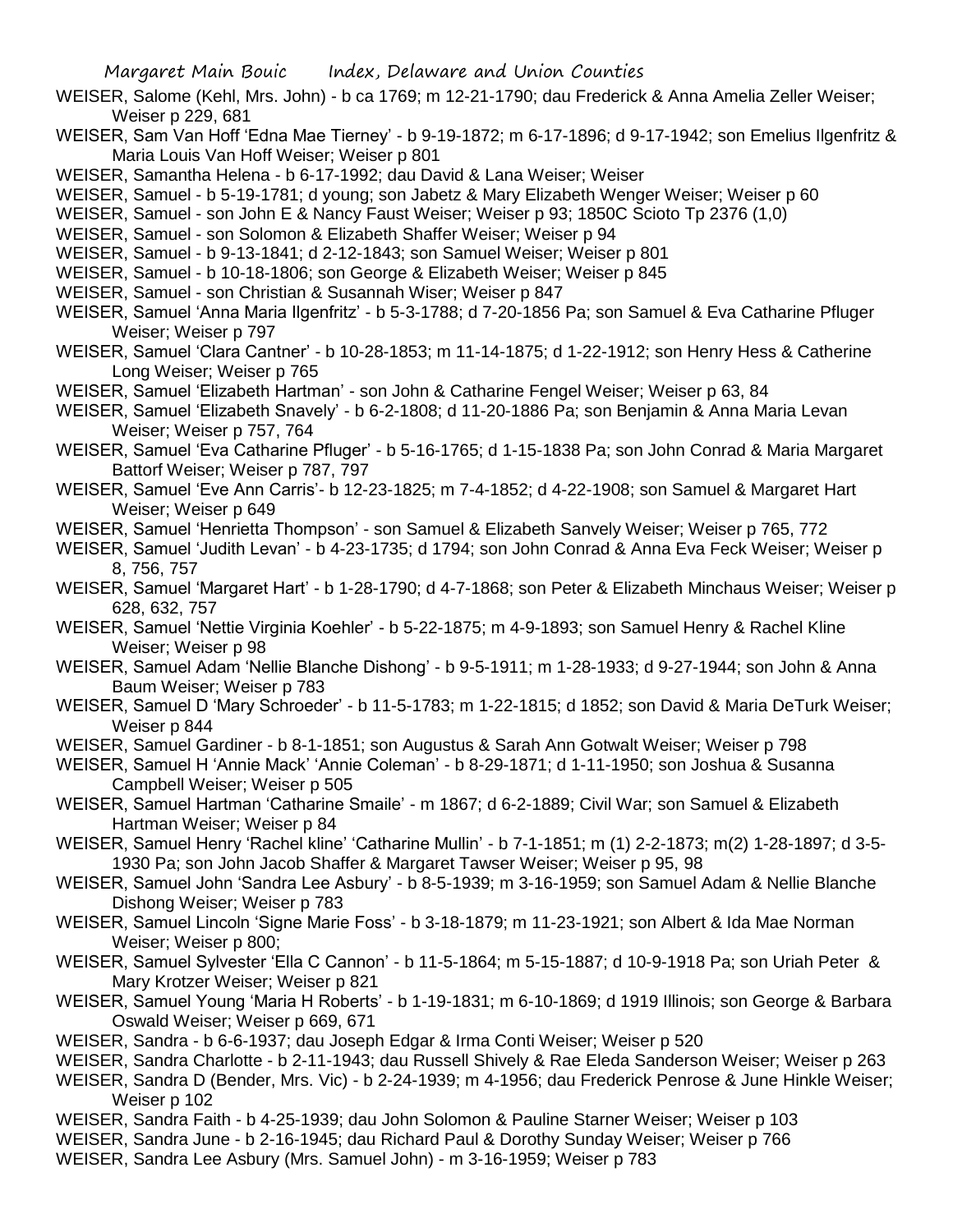- WEISER, Sara Ann b 1-19-1953; dau John Conrad & Ann Liggett Weiser; Weiser p 267
- WEISER, Sara Church (Dice, Mrs. Palmer Edward) b 12-24-1924; m 1-26-1944; dau Harry Norman & Emily Church Benham Weiser; Weiser p 802
- WEISER, Sarah Pabst 2 p 84
- WEISER, Sarah tax duplicate Marlborough Tp delge 1998 XIV p 20
- WEISER, Sarah b 6-18-1800; dau John Conrad & Elizabeth Klinger Weiser; Weiser p 230
- WEISER, Sarah b 7-12-1873; d 4-3-1950; dau Joshua & Susanna Campbell Weiser; Weiser p 505
- WEISER, Sarah b 4-25-1803; d 8-9-1807; dau Peter & Elizabeth Minchaus Weiser; Weiser p 628
- WEISER, Sarah dau Jacob & Sarah Weiser; 1850C Liberty Tp Del Co 1585 p 106 (6,0)
- WEISER, Sarah d young; twin dau Samuel & Elizabeth Snavely Weiser; Weiser p 764
- WEISER, Sarah dau Nelson & Elmira Mussey Weiser; Weiser p 848
- WEISER, Sarah (Mrs. ) grandmother of Mrs. Elma S Perry; dg 8-1-1911 Cry Ab p 55
- WEISER, Sarah (Mrs. Benjamin) b 10-4-1821; d 5-22-1897; Weiser p 788
- WEISER, Sarah (Mrs. Jacob K) b 8-11-1819; d 81-1-1901; Weiser p 788
- WEISER, Sarah (Blake, Mrs. David T) b 12-25-1924; dau Charles John Jr & Dorothy Reeves Weiser; Weiser p 806
- WEISER, Sarah (Deppen, Mrs. Michael) b 1-18-1802; m 12-9-1820; d 2-15-1891 Ill; dau John & Catharine Fengel Weiser; Weiser p 63
- WEISER, Sarah (Mengel, Mrs. Benjamin) b 2-15-1794; d 3-29-1879; dau Jabetz & Mary Elizabeth Wenger Weiser; Weiser p 60, 148
- WEISER, Sarah (Pollard, Mrs. John P) b 12-15-1834; d 1910 Del Co; dau Jabez & Mary Madera Weiser; 1850C Marlborough Tp 66 p 184 (15, Pa); Marlborough p 196
- WEISER, Sarah or Saloma (Rabold, Mrs. John) b 12-31-1831; d 3-24-1915 Dayton; dau Peter & Mary Elizabeth Krunkelman Weiser; Weiser p 709
- WEISER, Sarah (Rockey) (Bicher, Mrs. Henry Ward) m (2) 8-23-1858; dau Samuel & Margaret Hart Weiser; Weiser p 632, 647
- WEISER, Sarah (Steward, Mrs. Ezra) b 2-28-1845 Del Oh; d 1918; dau Jacob & Sarah Rhoads Weiser; Weiser p 234, 240
- WEISER, Sarah (Wagner, Mrs. John) b 6-17-1816; d 3-9-1904 Pa; dau Benjamin & Anna Maria Levan Weiser; Weiser p 758, 776
- WEISER, Sarah A Henderson (Mrs. David M) b 10-6-1876; m 8-19-1895; d 6-3-1953; Weiser p 823
- WEISER, Sarah A Kistler (Mrs. Charles W) Weiser p 848
- WEISER, Sarah Adaline (Protzeller, Mrs. Louis) b 12-20-1853; m 12-24-1878; d 11-2-1940; dau John Jacob Shaffer & Margaret Tawser Weiser; Weiser p 95, 104
- WEISER, Sarah Adda b 10-2-1870; d 3-16-1884; dau David R & Rebecca Krotzer Weiser; Weiser p 828
- WEISER, Sarah Alice (Gonser, Mrs. Elias) b 4-15-1855; m 3-1-1874; d 6-12-1936; dau Reuben & Esther Malick Weiser; Weiser p 829
- WEISER, Sarah Ann b 1-19-1855; d 11-19-1863; dau Franklin Samuel & Barbara Sophia Stahle Weiser; Weiser p 801
- WEISER, Sarah Ann b 7-18-1831; d 4-21-1854; not m; dau John Jacob & Sarah Kraber Weiser; Weiser p 803
- WEISER, Sarah Ann b 1841; d 3-1914 Pa; not m; dau Jacob & Maria Magdalena Eicholtz Weiser; Weiser p 831
- WEISER, Sarah Ann (Evert, Mrs. John C) b 7-31-1817; m 12-31-1845; d 12-7-1893; dau Philip & Catharine Malick Weiser; Weiser p 412, 426
- WEISER, Sarah Ann (Hartley, Mrs. George) (Ward, Mrs. Isaac) b 2-8-1845; m(2) 9-1872; dau Philip & Catharine Zerbe Greiff Weiser; Weiser p 92
- WEISER, Sarah Ann Gotwalt (Mrs. Augustus) b 12-20-1819; m 10-27-1839; d 6-3-1895; Weiser p 798
- WEISER, Sarah Ann Landis (Mrs. William H) b 10-16-1859; d 11-4-1925; Weiser p 788
- WEISER, Sarah Bossart (Mrs. Reuben Benjamin) m 9-10-1833; b 10-31-1815; d 5-12-1898; Weiser p 839
- WEISER, Sarah C b 9-30-1870; d 9-20-1873 Pa; dau Joshua & Juliana Millhouse Weiser; Weiser p 508
- WEISER, Sarah C Brosius (Mrs. Charles Peter Shindel) b 9-7-1927; Weiser p 796
- WEISER, Sarah C Stenbury (Mrs. Reuben Bossart) m 1869; Weiser p 842
- WEISER, Sarah Catharine Eyster (Mrs. George Upp) b 10-31-1869; m 4-18-1901; d 3-28-1910; Weiser p 804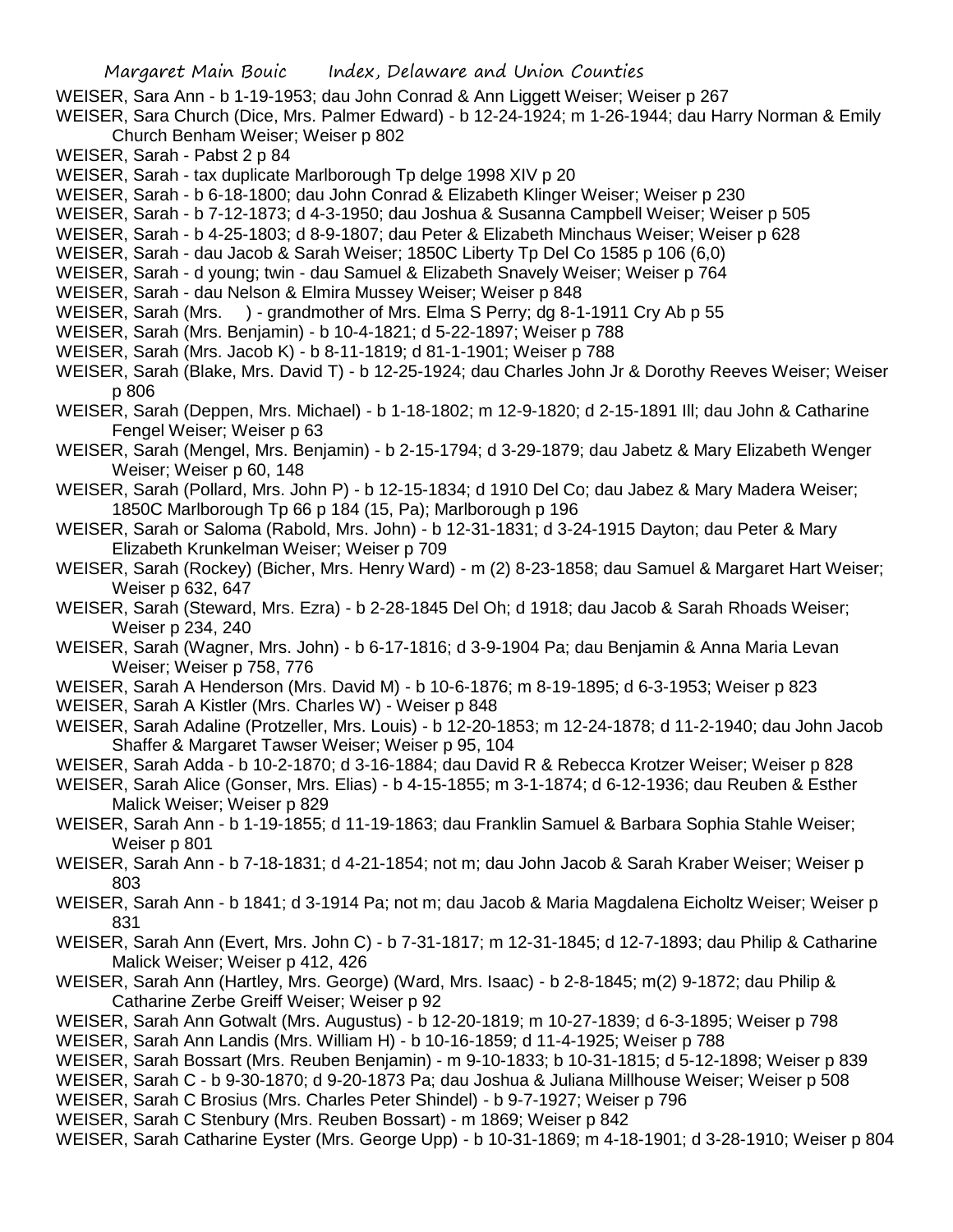- WEISER, Sarah Catharine Eyster (Martin Mrs. Henry B) b 2-29-1904; m 4-20-1938; d 11-15-1955 Pa; dau George Upp & Sarah Catharine Eyster Weiser; Weiser p 804
- WEISER, Sarah Catharine Schoch (Mrs. George Broscius or Bucher) b 10-13-1861; m 10-2-1890; d 2-24- 1948; Weiser p 796
- WEISER, Sarah Cowden (Shipler, Mrs. John Henry) b 11-15-1857; d 11-29-1922; dau Abner & Anna Maria Simpson Weiser; Weiser p 502
- WEISER, Sarah D Shearer (Mrs. Peter Emanuel) b 12-30-1828; m 3-16-1854; d 12-28-1915; dau Samuel & Susan Shearer; Weiser p 749
- WEISER, Sarah E dau John E & Nancy Weiser; 1850C Sc Tp 2376 p 144 (3,0)
- WEISER, Sarah E (Meeker, Mrs. Edward) b 10-9-1840; m 3-31-1867; dau Peter & Elizabeth Kline Weiser; 1850C Delaware Tp 1411 p 99 (9,0); Weiser p 243, 253
- WEISER, Sarah Elizabeth b 10-17-1828; d 6-6-1837 Pa; dau George & Barbara Oswald Weiser; Weiser p 669
- WEISER, Sarah Elizabeth (Mrs. William M) m 5-29-1856; Weiser p 790
- WEISER, Sarah Elizabeth (Duffie, Mrs. William Hamilton) b 10-19-1854; m 11-21-1878; d 8-29-1927; dau Solomon & Mary Ann Miller Weiser; Weiser p 429, 431
- WEISER, Sarah Ellen b 1-5-1866; d 9-15-1891; dau Augustus & Catharine C Hoke Weiser; Weiser p 798
- WEISER, Sarah Geneva (Bishop, Mrs. John Herbert) b 5-28-1885; m 4-1908; d 6-11-1916; dau Joseph Augustus & Mary Ann Zehring Weiser; Weiser p 286
- WEISER, Sarah Harold (Mrs. Jacob) b 1856; d 1920; Weiser p 817
- WEISER, Sarah Jane b 11-11-1837; dau Adam & Susan Bender Weiser; Weiser p 847
- WEISER, Sarah Jane (Rabuck, Mrs. Augustus) b 2-22-1848; d 9-25-1902; dau George & Margaret Malick Weiser; Weiser p 412
- WEISER, Sarah Jane (Reichenbach, Mrs. Washington C) b 10-5-1855; d 12-23-1943 Pa; dau Uriah Peter & Mary Krotzer Weiser; Weiser p 820
- WEISER, Sarah Jane Summers (Mrs. Franklin Fleming) b 2-19-1862; d 9-5-1946; Weiser p 767
- WEISER, Sarah Jennie Bixler (Mrs. William Wesley) m 12-30-1890; d 1-16-1932; Weiser p 821
- WEISER, Sarah Kraber (Mrs. John Jacob) d 5-23-1833; Weiser p 801
- WEISER, Sarah Madeline (Sanks, Mrs. Dr. James Owen) b 9-18-1838; m 6-7-1860; d 12-13-1904; dau Reuben Benjamin & Sarah Bossart Weiser; Weiser p 840
- WEISER, Sarah Magdalena b 8-26-1841 Pa; dau Daniel B & Margaret Matilda Pentz Weiser; Weiser p 789
- WEISER, Sarah Manetta b 1847 Del Oh; d 1916; not m; dau David & Sarah Troutman Weiser; Weiser p 285; 1850C Delaware Tp 1428 p 99 (3,0)
- WEISER, Sarah Markle (Mrs. Solomon P) m 12-23-1856 dcm; Weiser p 93
- WEISER, Sarah Miller (Mrs. William) b 3-4-1832; m 10-9-1856 dcm; d4-2-1906; Weiser p 14; dg 4-6-1906 Cry Ab p 90,91
- WEISER, Sarah Minerva (Grove, Mrs. Alfred J) b 8-27-1865; dau Henry hess & Catherine Long Weiser; Weiser p 769
- WEISER, Sarah Moor (Mrs. Peter) b 9-21-1808; m 4-16-1830; d 2-6-1847; Weiser p 813
- WEISER, Sarah Rhoads (Mrs. Jacob) b 7-3-1811; d 9-22-1897 Del Oh; Weiser p 234; 1850C Liberty Tp Delaware co 1584 p 106 (40,Va)
- WEISER, Sarah Schuck (Mrs. Abraham) m 4-1-1798; d 12-1843; Weiser p 844
- WEISER, Sarah Sptiler (Mrs. John) b 10-4-1799; m 5-23-1815; Weiser p 493, 492
- WEISER, Sarah Troutman (Mrs. David) b 6-1822; m 8-6-1843 dcm; d 12-1911; dcq Della Weiser Ewing 5; Pabst 2, p 81, 82; 1850C Delaware Tp 1428 p 99 (27,Va)
- WEISER, Scott Richardson b 4-4-1954; son Charles Bruce & Martha Richardson Weiser; Weiser p 265
- WEISER, Shadrach Pabst 2 p 84
- WEISER, Sharon Ann (Smelser, Mrs. William Alfred) b 10-29-1938; m 3-3-1957; dau Robert Luther & Elsie Blanche Saville Weiser; Weiser p 264
- WEISER, Sheri Lynn b 3-30-1952; dau Eugene Robert & Mary Gingher Weiser; Weiser p 766
- WEISER, Sherman son Philip & Mary J Culp Weiser; Weiser p 848; Sunbury p 56, 143
- WEISER, Sherry Marie Horvath (Mrs. James Allison) b 6-1-1943; m 3-14-1959; Weiser p 501
- WEISER, Shirley dau Arthur Nelson & Lucille Weiser; Weiser p 743
- WEISER, Shirley Mae Deibler (Mrs. Edgar Sherman) b 9-1-1931; m 9-24-1949; Weiser p 500
- WEISER, Siantha (Cline, Mrs. William H) m 1862; Giffen (1645); Powell p 287; Marlborough 161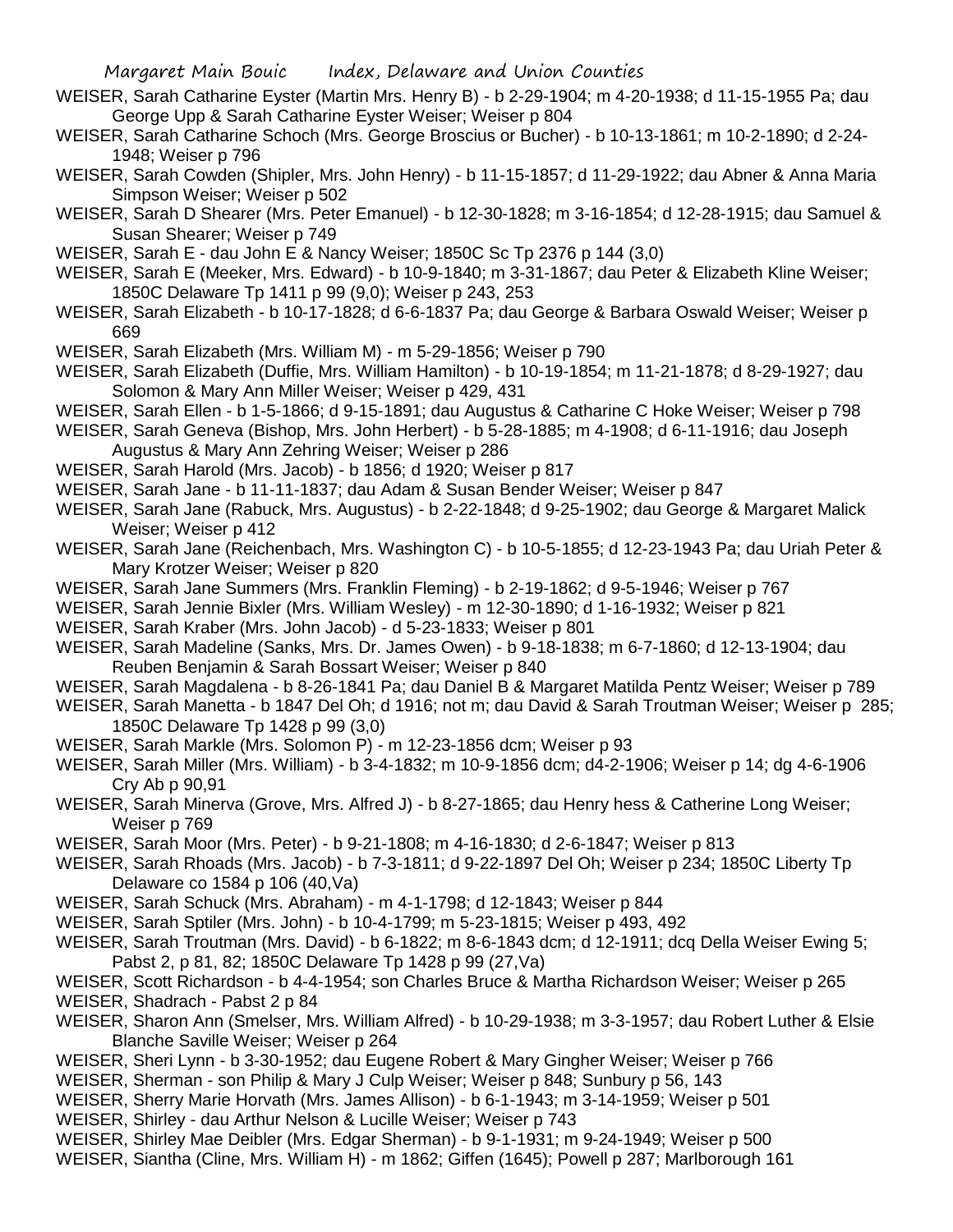- WEISER, Siegfried b 12-29-1803; son Benjamin & Catharine Hyde Weiser; Weiser p 839
- WEISER, Signe Marie Foss (Mrs. Samuel Lincoln) m 11-23-1921; Weiser p 800
- WEISER, Simon Douglas 'Hattie Jane Tyler' b 6-6-1861; d 4-20-1925; son Solomon & Mary Ann Miller Weiser; Weiser p 429, 436
- WEISER, Sollie ch Philip & Mary J Culp Weiser; Weiser p 848
- WEISER, Solomon son Christian Weiser; Weiser p 847
- WEISER, Solomon b 5-27-1761; d young; son Peter & Catharine Weiser; Weiser p 706
- WEISER, Solomon b 11-6-1783; d young; son Jabetz & Mary Elizabeth Wenger Weiser; Weiser p 60
- WEISER, Solomon 'Maria Susan Zerbe' b 3-4-1793; m 1818; d 1-11-1866 Pa; son Solomon & Marie Wenger Weiser; Weiser p 744, 745
- WEISER, Solomon 'Mary Ann Miller' b 1-28-1819; m 6-20-1850; d 2-2-1900 Ill; son Philip & Catherine Malick Weiser; Weiser p 412, 429
- WEISER, Capt Solomon B 'Esther or Hester Werlein' 'Sarah Markle' b 2-3-1823; m(1) 7-24-1845; m(2) 12-23- 1856 dcm; d 1-17-1883; bur Oak Grove; Powell p 443; Civil War; 1850C Delaware Town 1050 p 82 (27,Pa); 1880 dch p 299; 1908 dch p 33, 408, 605, 120, 383; dcw Bk 4 p 65 (8); Weiser p 63, 93
- WEISER, Solomon Long 'Mary K Shirley' b 11-6-1855; m 9-24-1889; d 11-21-1955 Marion Oh; son Henry Hess & Catherine Long Weiser; Weiser p 766
- WEISER, Sophia (Shover, Mrs John) b 8-3-1771; dau John Conrad & Barbara Beyer Weiser; Weiser p 12, 13
- WEISER, Sophia Jane (Mrs. Benjamin Franklin) b 5-5-1849; d 10-16-1874; Weiser p 773
- WEISER, Sophia Juliana Georjii (Mrs. Christoph Friedrich) b 6-3-1710; m 9-26-1747; d 9-10-1782; Weiser p 2
- WEISER, Sophia Riem (Mrs. Philip) m 11-22-1748; d 10-1-1764; Weiser p 8,9,10
- WEISER, Spencer Bucher 'Jane Isabelle Hutton' b 5-17-1873; d 2-21-1923; son George Bucher & Susan Ressler Weiser; Weiser p 795
- WEISER, Spencer Kenneth 'Florence Mildred Randolph' b 9-24-1906; m 10-8-1935; son Spencer Bucher & Jane Isabelle Hutton Weiser; Weiser p 796
- WEISER, Spencer Randolph b 6-22-1941; son Spencer Kenneth & Florence Mildred Randolph Weiser; Weiser p 796
- WEISER, Stacy June b 6-15-1959; ch Harry Norman & Phyllis Amanda Heuter Weiser; Weiser p 802
- WEISER, Stanley Eugene 'Barbara J Stults' b 10-9-1930 Del Oh; m 12-9-1950; son David Le Roy & Georgia N Millhoan Weiser; Weiser p 289; 1961 dcd
- WEISER, Stanley Paul 'Pearl Wippeman' b 3-4-1911; m 1930; son Paul William & Kathryn Frederika Wilkie Weiser; Weiser p 265
- WEISER, Stanley Paul, Jr 'Nadine Perviance' b 6-6-1932; m 2-4-1952; son Stanley Paul & Pearl Wippeman Weiser; Weiser p 265
- WEISER, Stella (Dressler, Mrs. ) dau Daniel & Mary Shirk Weiser; Weiser p 816
- WEISER, Stephen Bertram 'Mona Belle Thompson' b 6-13-1882; m 8-9-1909; son Stephen Peter & Emogene Haughawout Weiser; Weiser p 261; Weiser
- WEISER, Stephen Mark 'Debra Lynn Slack' b 7-18-1954; m 7-20-1974; son of Gerald Everett & Frena Amanda McCurdy Weiser; dcc Jarrod Weiser 2; Weiser; 1961 dcd; 1979, 1981, 1983 ucd
- WEISER, Stephen Peter 'Emogene Haughawout' b 10-13-1849 Del Co; m 3-13-1872; d 12-27-1881; son
- Peter & Elizabeth K delge 2003 p 11B query from Terry Brown; Weiser; Weiser p 243, 258; 1850C Delaware Tp 1411 p 99 (9/12,0); Powell p 443; Oak Grove;
- WEISER, Stephen Philip b 1-24-1920; d 8-27-1928 Mt Sterling; son William Walter & Nina nadine Myers Weiser; Weiser p 261
- WEISER, Stephanie Rachelle (Carter, Mrs. Stuart Herrick) b 8-19-1953; dau Edward Leroy & Dorothy Gail Stephenson Weiser; Weiser p 766
- WEISER, Susan dau Benjamin Weiser; Weiser p 13
- WEISER, Susan (Mrs. Dennis) 1971, 1973 ucd
- WEISER, Susan (Rearick, Mrs. Peter) dau Samuel & Elizabeth Snavely Weiser; Weiser p 764, 772
- WEISER, Susan (St John, Mrs. ) b 7-16-1840; dau Adam & Susan Bender Weiser; Weiser p 847
- WEISER, Susan Bender (Mrs Adam) b 7-16-1819; m 11-30-1836; d 7-4-1889; Weiser p 847
- WEISER, Susan Carol Hand (Mrs. Robert Charles) m 6-14-1956; Weiser p 499
- WEISER, Susan Dianne b 6-18-1957; dau Edgar Sherman & Shirley Mae Deibler Weiser; Weiser p 501
- WEISER, Susan Eisling (Mrs. George) d 1885; Weiser p 93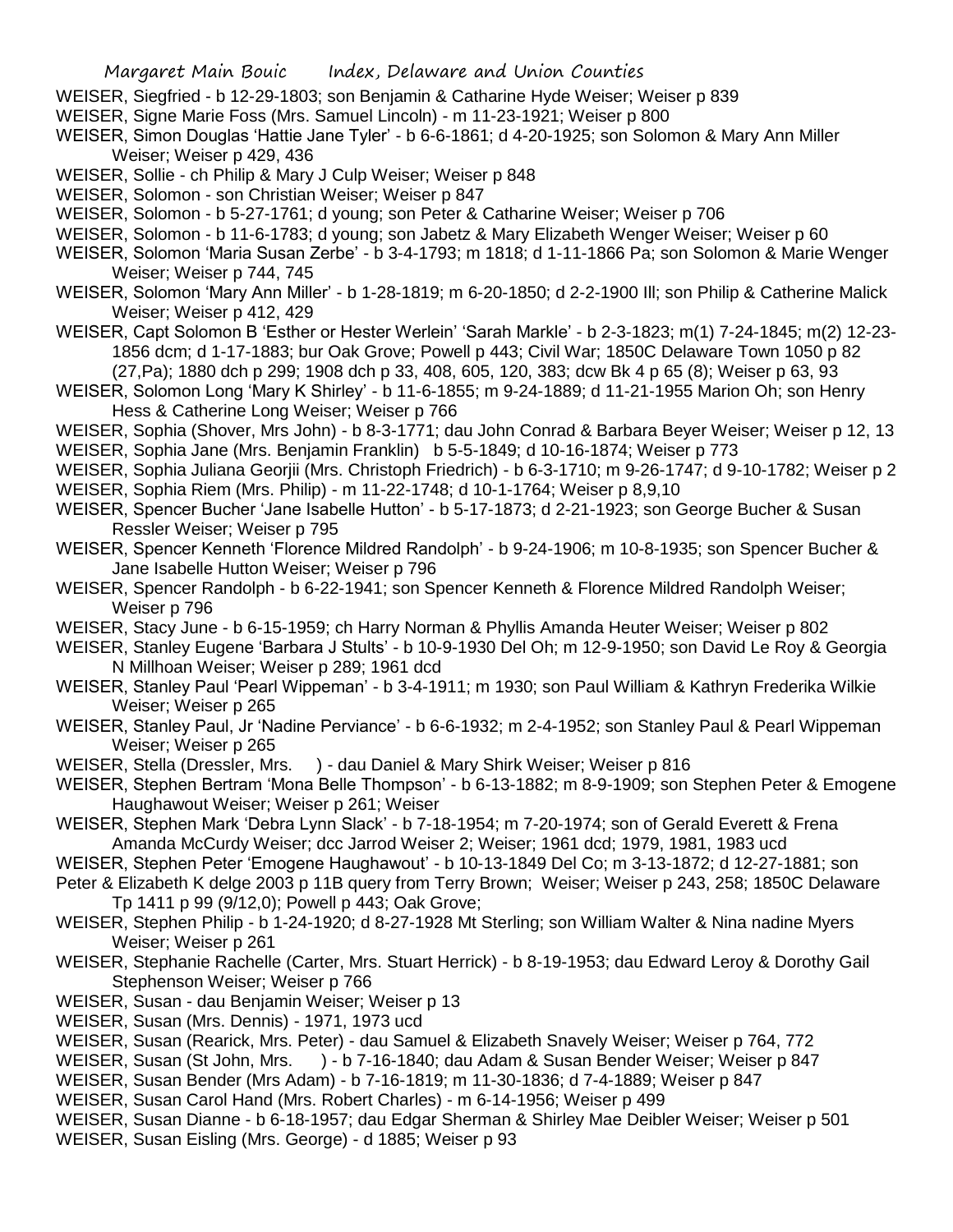- WEISER, Susan Ella (Hendley, Mrs. Frank) b 11-24-1854; m 1-10-1884; dau Peter Emanuel & Sarah D Shearer Weiesr; Weiser p 749
- WEISER, Susan M b 3-28-1948; dau Robert Hoffhines & Charlotte Flynn Weiser; Weiser p 654
- WEISER, Susan Marie b 1-18-1942; dau Philip Arthur & Jeanette Vivian Young Weiser; Weiser p 263
- WEISER, Susan Ressler (Mrs. George Bucher) b 1-10-1829; m 2-24-1857; d 3-1-1911; Weiser p 794
- WEISER, Susana Pabst 2 p 78, 83; 1850C Delaware Tp 145 p 100 (16,0)
- WEISER, Susanna b 12-5-1954 Pa; dau Donald D & Marian Weiser; Weiser p 768
- WEISER, Susanna (Ziegler, Mrs. Peter) dau Daniel & Esther Pott Weiser; Weiser p 845
- WEISER, Susanna Bayler (Mrs. George Washington) b 8-16-1816; m 12-26-1841; d 9-22-1870; Weiser p 505
- WEISER, Susanna Bordner (Mrs. Jacob) b 4-4-1819; d 4-21-1841; Weiser p 392
- WEISER, Susanna Campbell (Mrs. Joshua) b 6-4-1842; d 4-9-1900; Weiser p 505
- WEISER, Susanna Spangler (Mrs. Daniel K) b 11-2-1815; m 11-14-1832; d 5-19-1888 Pa; Weiser p 788
- WEISER, Susannah dau Christian Weiser; Weiser p 847
- WEISER, Susannah (Mrs. Christian) Weiser p 847
- WEISER, Susannah b 5-2-1819; d 8-6-1837 (18y 3m 4d) Del Oh; dau Frederick & Mary Catharine Heim Weiser; Weiser p 231; dbg p 18; Powell p 97
- WEISER, Suzanne Jane (Stover, Mrs. Fred John J) b 2-16-1933; m 6-24-1956; dau Harry Howard & Irma Strong Weiser; Weiser p 15
- WEISER, Sybella (Mrs. Henry) Weiser p 843
- WEISER, Theodosia E b 12-11-1830; d 12-30-1889; not m; dau Charles & Anna Maria Spangler Weiser; Weiser p 806
- WEISER, Thomas b 2-26-1833; son Daniel P & Catharine Weiser; Weiser p 807
- WEISER, Thomas son John & Elizabeth Anspach Weiser; Weiser p 812
- WEISER, Thomas b 5-15-1849; d 11-1-1850; son Thomas Boyd & Ann Teresa Farrell Weiser; Weiser p 835
- WEISER, Thomas Boyd 'Ann Teresa Farrell' b 3-22-1810; m 2-22-1846; d 10-1882; son Daniel & Elizabeth Copeland Weiser; Weiser p 835
- WEISER, Thomas Christopher b 4-19-1951; son William Jacob & Mary Louise Sieber Weiser; Weiser p 789
- WEISER, Thomas Davis 'Annie M Parker' b 8-26-1838; m 6-1-1859 Pa; son Daniel P & Catharine Weiser; Weiser p 808
- WEISER, Thomas Edward b 10-13-1880; b 12-14-1881; son Johnathan M & Fietta Schlegal Weiser; Weiser p 815
- WEISER, Thomas Edwin 'Trella Louise Duffey' b 8-15-1915; m 9-4-1943; son Thomas Hamer & Nelle Florence Slack Weiser; Weiser p 656
- WEISER, Thomas Ervin b 11-2-1941 Cols Oh; son Robert Thomas & Jean Elizabeth Ervin Weiser; Weiser p 656
- WEISER, Thomas Hamer 'Nelle Florence Black' b 11-4-1873; m 4-4-1904; d 3-8-1952 Cols Oh; son Samuel & Eva Ann Carris Weiser; Weiser p 655
- WEISER, Thomas Harold b 6-27-1941; son George Richard & Cora Evadne Zunkle Weiser; Weiser p 264
- WEISER, Thomas Patton 'Laura M Seltzer' b 2-22-1861; d 12-14-1951; son George Washington & Priscilla Morris Patton Weiser; Weiser p 670
- WEISER, Thomas R b 11-14-1954; son Robert Hoffhines & Charlotte Flynn Weiser; Weiser p 654
- WEISER, Thompson son Samuel & Henrietta Thompson Weiser; Weiser p 772
- WEISER, Tillie Warner (Hartman, Mrs. ) (Mrs. Alvah Victor) b 5-4-1867; m (2) 1904; d 10-11-1936; Weiser p 656
- WEISER, Timothy Lee b 8-14-1950 Pa; son Mark Everett & Olive Starry Weiser; Weiser p 103
- WEISER, Timothy Mark b 1-1-1955; son Philip Arthur & Jeanette Vivian Young Weiser; Weiser p 263
- WEISER, Todd Conrad b 6-19-1955; son Richard Conrad & Betty Jo Woltz Weiser; Weiser p 652
- WEISER, Tracey Jo b 7-25-1956 Pa; ch Philip Conrad & Loella Annette Phillips Weiser; Weiser p 678
- WEISER, Trella Louise Duffy (Mrs. Thomas Edwin) b 8-25-1918; m 9-4-1943; Weiser p 656
- WEISER, Uriah Peter 'Mary Krotzer' b 4-11-1835; m 7-12-1855; d 4-6-1911; son Peter & Sarah Moor Weiser; Weiser p 820
- WEISER, Velda (Allen, Mrs. ) dau Herbert & Fannie Wormell Weiser; Weiser
- WEISER, Vera Elizabeth Boyer (Mrs. Wilbur William) b 4-23-1911; m 12-5-1931; Weiser p 501
- WEISER, Vera Florence (Moore, Mrs. Nathan John) b 2-19-1907; m 4-21-1926; dau William Walter & Ruby Chloe Kent Weiser; Weiser p 260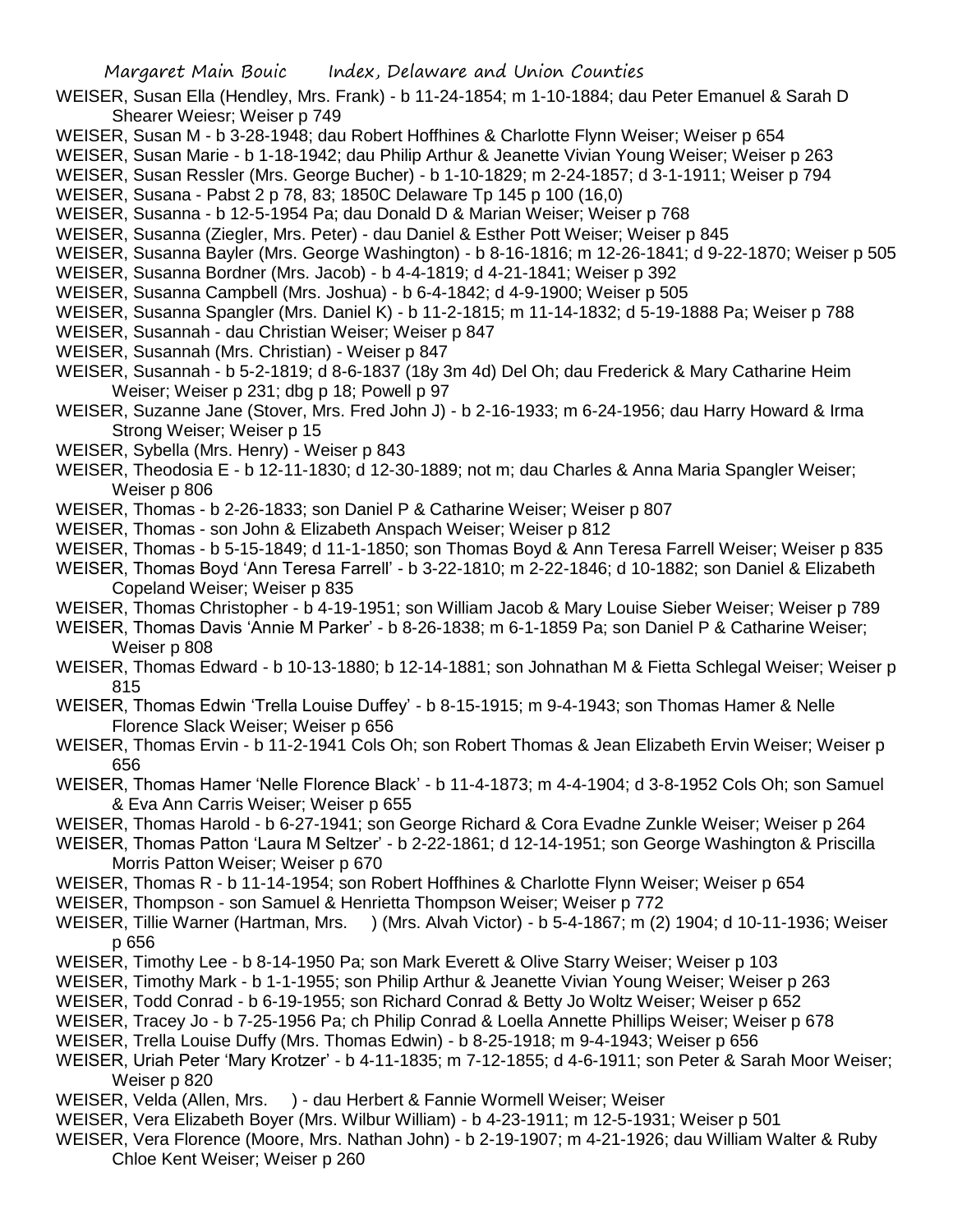## Margaret Main Bouic Index, Delaware and Union Counties

- WEISER, Vicki b 1-10-1949; dau William V & Carol Dieter Weiser; Weiser p 16
- WEISER, Vicki Lynn b 11-13-1954 Pa; dau Clarence Sherman Jr & Clara L Barbush Weiser; Weiser p 498
- WEISER, Victor A b 8-11-1895; son Roger Albert Weiser; Weiser p 799
- WEISER, Victor A, Jr son Victor A Weiser; Weiser p 799
- WEISER, Victoria Ann b 11-2-1953 Pa; dau Ralph Wilbur & Doris McLain Weiser; Weiser p 498
- WEISER, Viola May (Curry, Mrs. Albert Ellsworth) b 6-15-1893; m 2-9-1916; d 2-23-1955 Pa; dau George Washington & Annie May Hoover Weiser; Weiser p 502
- WEISER, Virgil Leonard 'Ruth Jensine Halderson' b 12-21-1907; m 8-27-1933; son Arthur George & Estelle Irene Shively Weiser; Weiser p 263
- WEISER, Virginia Catharine (Lore, Mrs. Joseph A) b 4-24-1842; m 7-10-1877; d 11-1921; dau Reuben Benjamin & Sarah Bossart Weiser; Weiser p 842
- WEISER, Virginia Helen (Redfern, Mrs. Charles T) b 11-13-1915; dau John A & Helen Frances Robinson Weiser; Weiser p 804
- WEISER, Virginia Kay b 8-22-1952 Pa; dau Ralph Wilbur & Doris McLain Weiser; Weiser p 498
- WEISER, Virginia May (Trigg, Mrs. William Grant) b 10-2-1915; m 7-1-1936; dau Stephen Bertram & Mona Belle Thompson Weiser; Weiser; Weiser p 261
- WEISER, Virginia Smith McLain (Mrs. Elwood Ray) m 10-10-1954; Weiser p 498; Weiser
- WEISER, Vivian (Donahue, Mrs. Jack E) b 1925; dau Clair D & Lorene Martin Weiser; Weiser p 767
- WEISER, Waldo Wittenmyer b 4-2-1872; d 10-1952 Pa; son Uriah Peter & Mary Krotzer Weiser; Weiser p 823
- WEISER, Walter Edgar b d 1912; bur Rome, Oh; son William Walter & Ruby Chloe Kent Weiser; Weiser p 261
- WEISER, Walter J 'Lillie Dale Baird' b 9-6-1870; m 11-2-1899; d 4-24-1947; son George & Rosa Howald Weiser; Weiser p 80; dg 6-7-1904 dg 6-3-1904 ,dg 6-7-1904, Cry Ab p 249, 250
- WEISER, Walter Karl 'Elizabeth Peitzman' b 8-30-1891; d 1-5-1949; son Charles Luther & Adalina August Schoen Weiser; Weiser p 266
- WEISER, Walter Owen 'Rosa Mitchel Matinez Del Bosco' b 3-4-1905; m 12-1-1956; son George Washington & Louise Schultz Weiser; Weiser p 506
- WEISER, Walter Rupert b 1-13-1870; son Martin Haller & Mary E Tyler Weiser; Weiser p 791
- WEISER, Walter T 'Nona Trotzel' b 12-16-1881; m 10-3-1905; son Frederick & Flora Park Weiser; Weiser p 281
- WEISER, Walter T, Jr 'Clara Mae Rudd' b 9-23-1906; m 9-4-1943; son Walter T & Nona Trotzel Weiser; Weiser p 281
- WEISER, Wanda Lillian b 1-29-1917; d 5-23-1927; dau Chester Howard & Jane Adell Burt Weiser; Weiser p 439
- WEISER, Wanda William- b 6-2-1939 Pa; ch Wilbur William & Vera Elizabeth Boyer Weiser; Weiser p 501
- WEISER, Ward son Samuel & Nancy Hall Weiser; Weiser p 84
- WEISER, Ward b 6-5-1876 Pa; d 5-2-1927; not m; son Samuel & Clara Cantner Weiser; Weiser p 765
- WEISER, Warren Grove 'Barbara Mary Bomberger' b 11-1-1901; m 6-12-1924; son of Elmer Sherman & Amy Kate Snoddy Weiser; Weiser p 500
- WEISER, Warren Grove Jr 'LaVonne House' 'Margaret Mary Hollcraft' b 10-7-1925; m(1) 9-15-1944 div; m(2) 1-31-1953; son Warren Grove & Barbara Mary Bomberger Weiser; Weiser p 500
- WEISER, Warren M b 4-25-1889 Pa; son Samuel Sylvester & Ella C Cannon Weiser; Weiser p 821
- WEISER, Wayne Willard 'Hazel Hortense Beeson' b 2-10-1905; m 7-3-1931; son Arthur George & Estelle Irene Shively Weiser; Weiser p 262
- WEISER, Wesley W 'Jessie Florence Main' b 4-12-1881; m 12-24-1912; d 2-10-1966; bur Marlborough; son George & Rosa Howald Weiser; Asp (2307k); Weiser p 81; dg 6-3-1904. dg 6-7-1904 Cry Ab p 249, 250
- WEISER, Whrena Miles (Mrs. Herman Joshua) 10-12-1900; m 8-16-1922; Weiser p 499
- WEISER, Wilbur Kenneth 'Claudine Thompson' 'Patrecia Isabel Runyan' b 11-18-1918; m(1) 4-8-1948; m(2) 8-11-1951; son Stephen Bertram & Mona Belle Thompson Weiser; Weiser p 262 Weiser
- WEISER, Will b 1858; d 1940; son George W & Mary Jane Homrighous Weiser; Weiser p 656
- WEISER, William Pabst 2, p 84, 87; Powers p 279
- WEISER, William son William & Caroline Weiser; 1880 dch p 784
- WEISER, William son Philip & Magdalena Huber Weiser; Weiser p 60, 61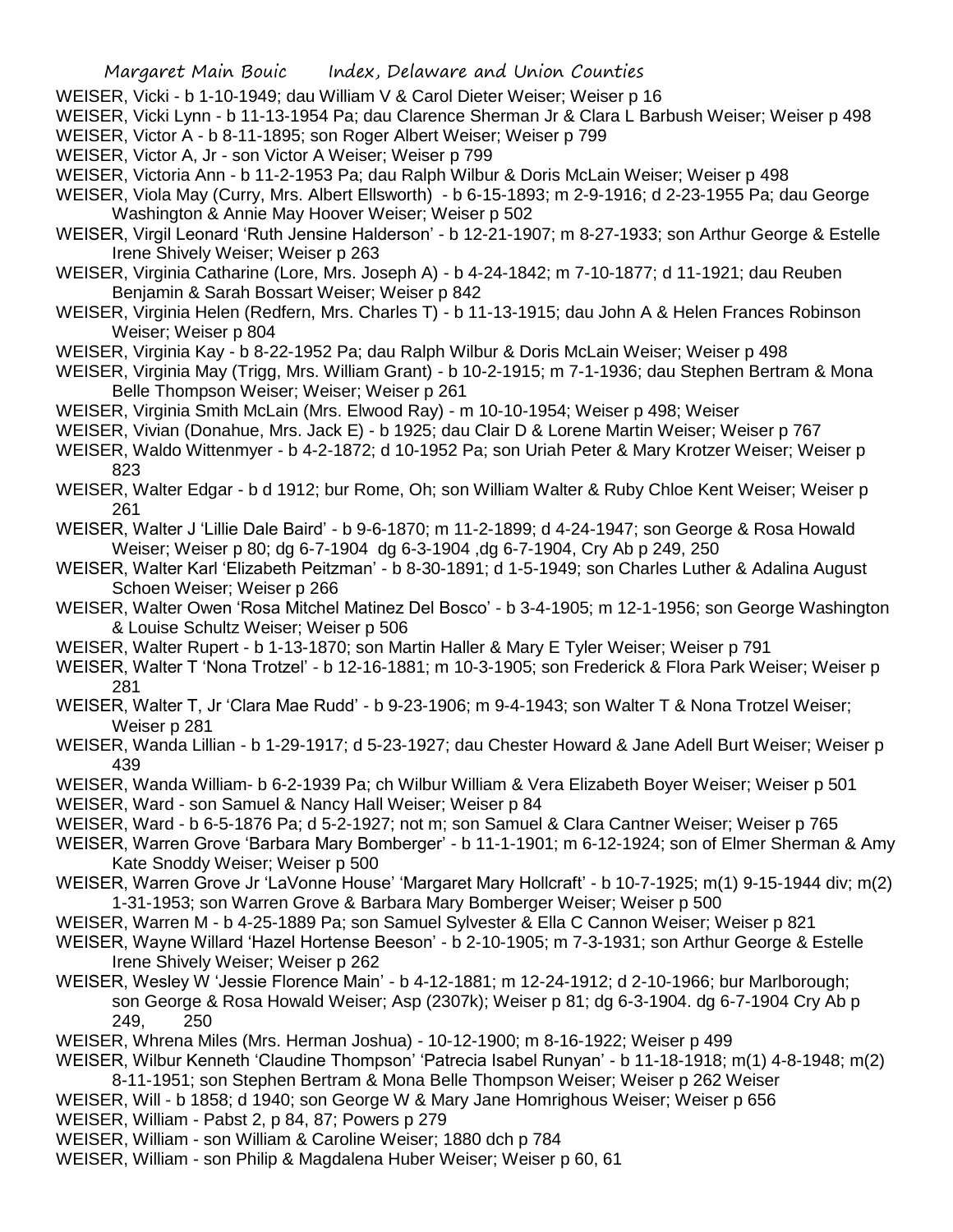WEISER, William - b 1832; son Samuel D & Mary Schroeder Weiser; Weiser p 844

WEISER, William - b 9-24-1782; d 4-12-1861; son Daniel & Esther Pott Weiser; Weiser p 844

WEISER, William - b 7-11-1814; d 4-21-1848; son David P & Esther Butz Weiser; Weiser p 845

WEISER, William - b 7-28-1864; d 8-14-1864; son Jacob & Margaret Niemond Weiser; Weiser p 814

WEISER, William 'Anna M Schrack' - b 11-4-1815; d 1-23-1876 Pa; son John & Rebecca Rollman Weiser; Weiser p 785

WEISER, William 'Barbara Creutzer' - b 8-6-1784; m 7-6-1807; d 4-14-1849; Weiser p 847

WEISER, William 'Mary Myers' - b 11-29-1813; m 3-8-1846; d 11-27-1889; son Frederick & Mary Catharine Heim Weiser; Weiser p 231, 281; dcw Bk 4 p 75 (9); 1835 men p 22 #69 p 35 Delaware Tp

- WEISER, William 'Sarah Gehris' b 8-13-1822; d 2-22-1902; son Jonathan & Magdalene Diener Weiser; Weiser p 845
- WEISER, William 'Sarah Miller' b 3-18-1835 Del Oh; m 10-9-1856; d 6-18-1876; 1880 dch p 784; 1850C Troy Tp 2583 p 136 (16,0); Weiser p 14; son Peter & Mary Reed Weiser; Oak Grove Cem; Powell p 443; dg 4-6-1906 Cry Ab p 91
- WEISER, William Abner 'Rachael Elizabeth Gundrun' b 6-25-1884; m 12-12-1916; d 10-11-1953 Pa; son George Washington & Annie May Hoover Weiser; Weiser p 502
- WEISER, William Alexander 'Margaret Kerr' b 12-13-1879; m 2-28-1898; son Samuel Henry & Rachel Kline Weiser; Weiser p 100
- WEISER, William B b 1906; d 1908; son Arthur E & Lucinda Keller Weiser; Weiser p 788
- WEISER, William Bruce b 6-31-1955 Pa; son Ernest Franklin Jr & Bonita Jones Weiser; Weiser p 265
- WEISER, William Calvin 'Palma Martin' b 7-30-1931; m 12-21-1956; son Ardrie Brighton & Hazel K Codner Weiser; Weiser p 652

WEISER, William David - b 1-23-1863; d 5-31-1891; son William & Mary Myers Weiser; Weiser p 283

WEISER, William Donald - b 1894; d 1895; son William Franklin & Nettie Virginia Smyser Weiser; Weiser p 802

- WEISER, William E b 1860; d 1-4-1885; not m; son John B & Elizabeth Musselman Weiser; Weiser p 671
- WEISER, William F 'Alice Thomas' b 10-11-1869; m 4-15-1893; d 11-23-1943 Del Co; son William & Sarah Miller Weiser; Weiser p 15
- WEISER, William Franklin b 8-28-1858; d 4-1-1906; son Erastus Hay & Annie Franklin Weiser; Weiser p 805
- WEISER, William Franklin 'Annie H' b 11-21-1874;son William & Anna M Schrack Weiser; Weiser p 785
- WEISER, William Franklin 'Mary Kathryn Sherman' b 5-30-1855; d 10-18-1942; son Adam & Susan Bender Weiser; Weiser p 847
- WEISER, William Franklin 'Nettie Virginia Smyser' b 102-1-865; m 6-1889; d 3-21-1915 Pa; son Franklin Samuel & Barbara Sophia Stahle Weiser; Weiser p 802
- WEISER, William Franklin 'Priscilla Howell' b 1872; d 1946; son Benjamin Franklin & Sophia Jane Weiser; Weiser p 773
- WEISER, William H 'Sarah Ann Landis' b 1853; d 1930; son John C & Leah Jane Myers Weiser; Weiser p 788
- WEISER, William Harry 'Florence B Finch' b 8-24-1868; m 1-19-1893; d 4-29-1945; son George E & Mary Ann Grime Weiser; Weiser p 740
- WEISER, William Henderson 'Dora Harrold' b 2-8-1867; m 9-28-1893; d 8-17-1953; son George Bucher & Susan Ressler Weiser; Weiser p 795
- WEISER, William Henry b 3-13-1844; d 3-15-1844; son George & Barbara Oswald Weiser; Weiser p 669
- WEISER, William Isaac b 12-6-1875 Pa; d 10-26-1881; son John & Jestina Rothermel Weiser; Weiser p 410
- WEISER, William J son John E & Nancy Weiser; 1850C Scioto Tp 2376 p 144 (5,0)
- WEISER, William J b 3-22-1845; d 12-7-1872; son Abner & Anna Maria Simpson Weiser; Weiser p 497
- WEISER, William J Bryan 'Esther M Steckle' b 1-24-1897; m 11-1-1917; d 10-1-1940; son Simon Douglas & Hattie Jane Tyler Weiser; Weiser p 437
- WEISER, William Jacob b 9-10-1861; son William M & Sarah Elizabeth Weiser; Weiser p 790
- WEISER, William Jacob 'Mary Louise Sieber' b 2-23-1925; m 7-24-1948; son Ira Daniel & Edna C Brillinger Weiser; Weiser p 789
- WEISER, William John 'Ella Everhart' b 9-12-1853; d 4-10-1926 Pa; son Daniel K & Susanna Spangler Weiser; Weiser p 788
- WEISER, William L b 8-15-1901; d 1-2-1903; son James & Jestie M Weyand Weiser; Weiser p 62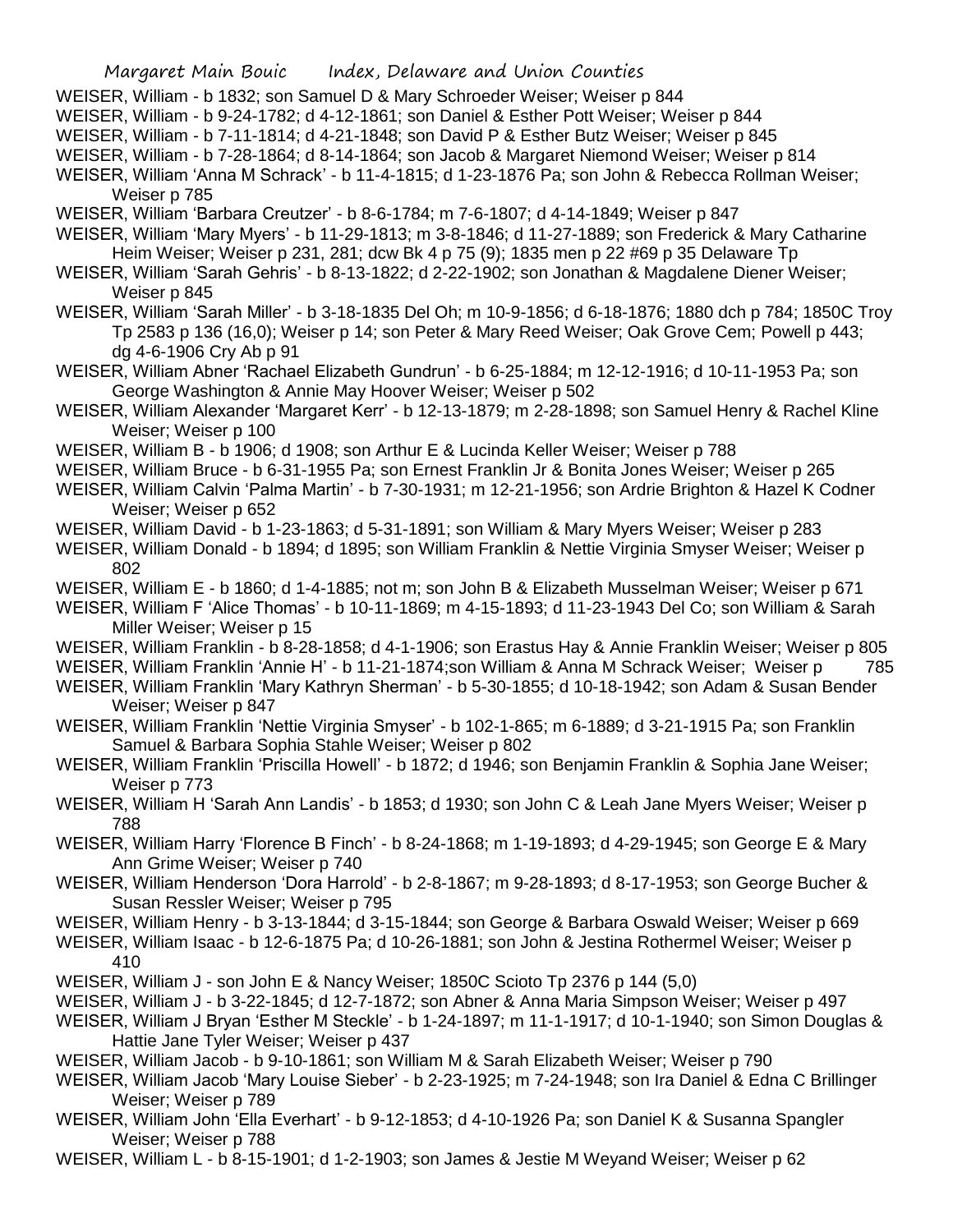Margaret Main Bouic Index, Delaware and Union Counties

WEISER, William M 'Sarah Elizabeth' - b 1-17-1823; d 3-28-1861 Pa; son Martin Jonathan & Catharine Haller Weiser; Weiser p 790

- WEISER, William Peiffer b 8-5-1854; son Martin Haller & Caroline Jane Peiffer Weiser; Weiser p 790
- WEISER, William Phillip b 6-15-1947; son George Richard & Cora Evadne Zunkle Weiser; Weiser p 264

WEISER, William R 'Julia Hess' - b 10-6-1836; d 2-11-1915; son Samuel & Elizabeth Snavely Weiser; Weiser p 764

- WEISER, William Ray 'Marie Davis' b 2-2-1934; m 9-7-1957; son Herbert Raymond & Irma Louise Betz Weiser; Weiser p 268
- WEISER, William V 'Carol Dieter' b 3-24-1927; son Earl W & Carolyn Pfiffner Weiser; Weiser p 16
- WEISER, William W 'Catharine' b 9-15-1849; d 8-25-1920; son Raymond & Hanna Palm Weiser; Weiser p 62
- WEISER, William Walter 'Ruby Chloe Kent' 'Nina Nadine Myers' b 4-20-1880; m(1) 11-19-1901; m(2) 6-8- 1916; d 8-24-1944; son Stephen Peter & Mary Emogene Haughawout Weiser; Weiser p 259
- WEISER, William Walter b 8-24-1870; d 7-13-1872; son Emelius Ilgenfritz & Maria Louise VanHoff Weiser; Weiser p 801
- WEISER, William Walter, Jr b 9-6-1917; d 9-27-1928 Mt Sterling, Oh; son William Walter & Nina Nadine Myers Weiser; Weiser p 261
- WEISER, William Weakley b 7-22-1841; d 8-20-1855; son John Jacob Shaffer & Margaret Tawser Weiser; Weiser p 95
- WEISER, William Wesley b 3-6-1831; d 1-8-18136; son Peter & Sarah Moor Weiser; Weiser p 820
- WEISER, William Wesley 'Helen Madge' b 12-18-1914; m 12-25-1934; son Marion F & Eva Mason Weiser; Weiser p 740
- WEISER, William Wesley 'Sarah Jennie Bixler' b 11-21-860; m 12-30-1890; d 3-3-1935 Conn; son Uriah Peter & Mary Krotzer Weiser; Weiser p 821
- WEISER, William Wilbur b 6-2-1939; son Wilbur William & Vera Elizabeth Boyer Weiser; Weiser p 501 WEISER, Willie - son Reuben Bossart & Sarah C Stenbury Weiser; Weiser p 842
- WEISER, Willie son Jebits & Elizabeth Weiser; 1880C Milford Centr 42 p 42(9,0,Pa,Md)
- WEISER, Willis 'Jennie Teeple' son Samuel Hartman & Catharine Smaile Weiser; Weiser p 84
- WEISER, Willoughby see William; confirmed April 1827; Weiser p 61
- WEISER, Willoughby James 'Diana Himmelberger' b 12-17-1854; d 4-14-1941; son John & Barbara Witman Weiser; Weiser p 785
- WEISER, Wilson Grant b 1866; d 1868; son George E & Mary Ann Grime Weiser; Weiser p 740
- WEISER, Wilson Monroe b 11-12-1912 Pa; son jacob Monroe & Alice Cora Hoke Weiser; Weiser p 410
- WEISER, Zelma Rea b 1882; d 10-25-1961, York Cem 018 p 97
- WEISHEIMER, Alice M. Turner (Mrs. Charles)- Weisheimer
- WEISHEIMER, Charles 'Alice M. Turner'- Weisheimer
- WEISHEIMER, Kathryn M. (Lake, Mrs. M. Stanley)(Mahon, Mrs. John M.)- b 7-15-1904 Columbus d 5-20- 1989 (84) Greenlawn Cem, Columbus- dau Charles & Alice M. Turner Weisheimer- Weisheimer
- WEISHEIMER, Kimberley Sue (Cline, Mrs. Lester Lee) m 8-29-1981; dau Irvin Weisheimer; Cline; Weisheimer
- WEISHEIMER, P. Irvin 'Wanda' 1980 dcd; Weisheimer
- WEISHEIMER, Wanda (Mrs. P Irvin) 1980 dcd
- WEISHEIT, Hilda (Witmer, Mrs. Dick Aubry) Weiser p 600
- WEISINGER, Rev conducted funeral of Mrs. Anna Kesman; dg 9-19-1913 Cry Ab p 59
- WEISKIRCHER, Edna F. Markiewicz (Mrs. Richard H.)- b 1-14-1915 d 6-30-1994 (79) bur Martin's Ferry Cemdau Michael & Anna Markiewicz- Weiskircher
- WEISKIRCHER, Nancy (Mrs. Richard J.)- Weiskircher
- WEISKIRCHER, Richard H. 'Edna F. Markiewicz'- Weiskircher
- WEISKIRCHER, Richard J. 'Nancy;- son Richard H. & Edna F. Markiewicz Weiskircher- Weiskircher
- WEISMAN, Anna Schaaf (Mrs. Peter) dau Peter J & Jacobana Wagner Schaaf; 1880 dch p 779; 1908 dch p 509
- WEISMAN, Joseph Cline p 10
- WEISMAN, Peter 'Anna Schaaf' 1908 dch p 509
- WEISS, Ashley Gavrielle b 2-16-1994; dau Kerry & Beverly Steenrod Weiss; Weiss
- WEISS, Beverly (Mrs. Kerry) dau Grace Steenrod; Weiss
- WEISS, Bud 'Elaine' Weiss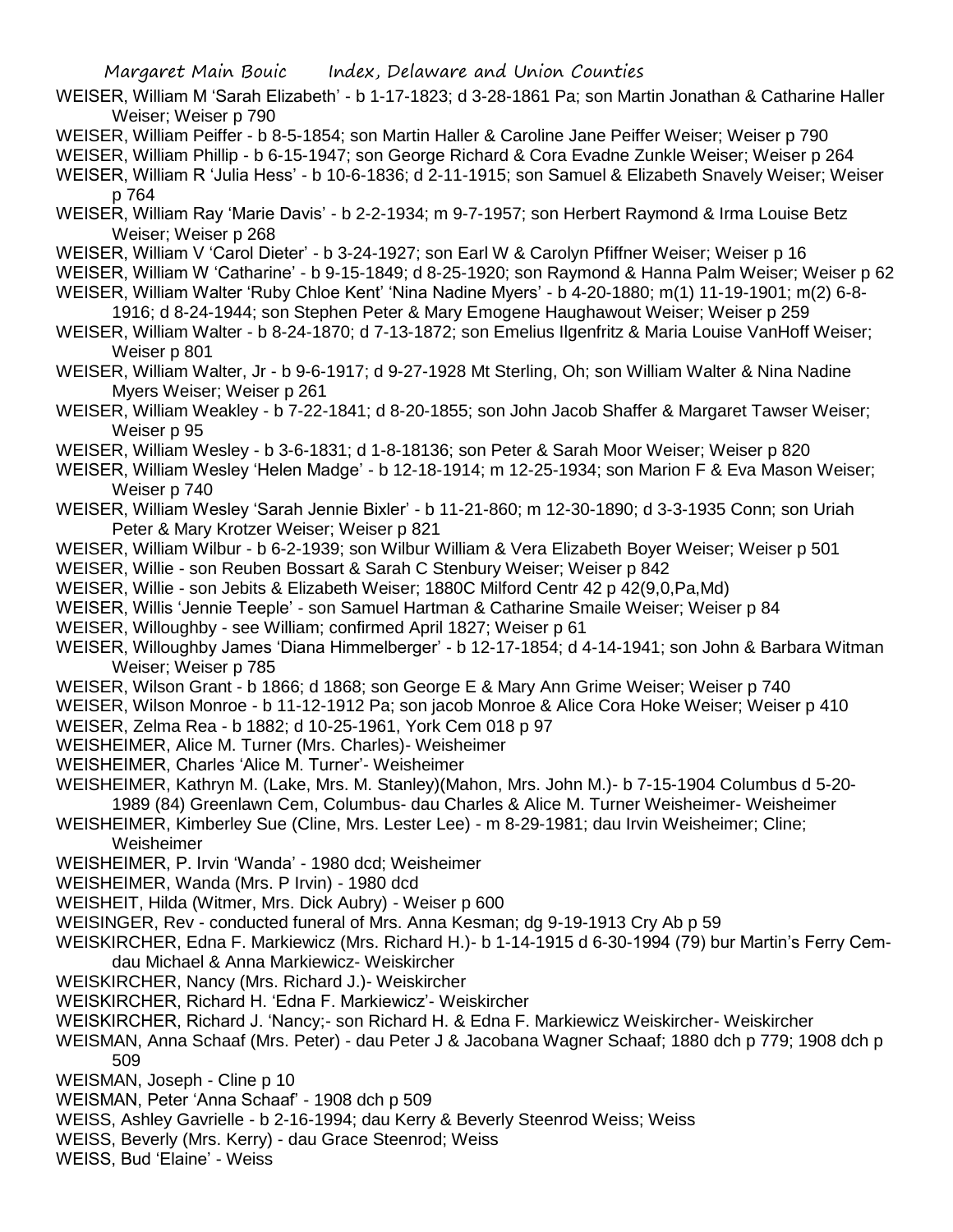- WEISS, Carrie Mae (Rice, Mrs. Harold Edward)- m 11-10-1935 d 10-19-1976- Weiss
- WEISS, Charles G 'Maggie M' b 1872; d 1927; son Levi & Mary Weiss; Weiser p 744
- WEISS, Donald M.'Gertude Efflenger'- d 12-1972 (40) son Joseph & Pearl Weiss- Weiss
- WEISS, Eddie G b 3-25-1883; d 11-6-1887; son Levi & Mary Weiss; Weiser p 744
- WEISS, Elaine (Mrs. Bud) Weiss
- WEISS, Elizabeth Weiser (Mrs. Joseph) b 6-21-1811; m 4-14-1834; d 2-4-1889; dau Elizabeth Weiser; Weiser p 744
- WEISS, Elizabeth Z. O'Brien (Mrs. Russell E.)- d 2-23-1985 (72) Resurrection Cem- sister Harry L. O'Brien-**Weiss**
- WEISS, Elmira W (Matthews, Mrs. Jacob P) b 3-7-1925; dau Joseph & Elizabeth Weiser Weiss; Weiser p 744
- WEISS, Florence M (Mrs. John L) b 1876; Weiser p 744
- WEISS, Frank son Joseph & Elizabeth Weiser Weiss; Weiser p 744
- WEISS, Fred L b 1875; d 1930; son Levi & Mary Weiss; Weiser p 744
- WEISS, Gertrude Efflenger (Mrs. Donald M.)- Weiss
- WEISS, Glenna Marjorie (Sparks, Mrs. Harold I.)- b 6-11-1917 m 7-26-1936 d 10-26-1997 (80) Radnor Cem- dau Marion Francis & Lulu M. Delong Weiss- Weiss
- WEISS, Harry S b 1867; d 1927; son Levi & Mary Weiss; Weiser p 744
- WEISS, Harry W b 1894; d 1897; son Charles G & Maggie M Weiss; Weiser p 744
- WEISS, John L 'Florence M' b 1870; d 1933; son Levi & Mary Weiss; Weiser p 744
- WEISS, Joseph 1980 dcd WEISS, Joseph 'Izetta J' 1980 dcd
- WEISS, Joseph b 10-17-1840; son Joseph & Elizabeth Weiser Weiss; Weiser p 744
- WEISS, Joseph 'Elizabeth Weiser' b 3-6-1815; m 4-14-1834; d 3-12-1891 Pa; Weiser p 744
- WEISS, Joseph F 'Lena V' b 1877; son Levi & Mary Weiss; Weiser p 744
- WEISS, Joseph 'Pearl'- parents of Donald M. Weiss- Weiss; Weiss Bros, Marysville
- WEISS, Katelyn Marie- b 6-10-1990 dau Kerry & Beverly Steenrod Weiss- Weiss
- WEISS, Kerry 'Beverly Steenrod' son Bud & Elaine Weiss; Weiss
- WEISS, Lawrence William "Coxie" 'Margaret Belle Loy'- Weiss
- WEISS, Lena V (Mrs. Joseph F) b 1884; d 1955; Weiser p 744
- WEISS, Levi, 'Mary' b 10-13-1838; d 4-19-1913; son Joseph & Elizabeth Weiser Weiss; Weiser p 744
- WEISS, Lulu 1971 ucd
- WEISS, Lulu M. DeLong (Mrs. Marion Francis)- Weiss
- WEISS, M.- Un Co Probate Deaths- Vol I p 47 (1867-1878)
- WEISS, M.- Sunbury p 143
- WEISS, Maggie M (Mrs. Charles G) b 1873; Weiser p 744
- WEISS, Margaret Belle Loy (Mrs. Lawrence William "Coxie")- b 7-8-1915 Worthington d 2-14-1997 (81) Clariden Cem- dau John & Edna Hatfield Loy- Weiss
- WEISS, Marion Francis 'Lulu M. DeLong'- parents of Glenna Marjorie Sparks- Weiss
- WEISS, Mary b 9-12-1836; dau Joseph & Elizabeth Weiser Weiss; Weiser p 744
- WEISS, Mary (Mrs. Levi) b 5-21-1841; d 6-14-1898; Weiser p 744
- WEISS, Nelson and Joseph owned Weiss Bros store in Marysville- Weiss
- WEISS, Pearl (Mrs. Joseph)(Stiles, Mrs. )- d 7-1996 (96) Pa- mother of Donald M. Weiss- Weiss
- WEISS, Ruhlina (Truesdell, Mrs. Frank) m 10-3-1865 ucm 3794
- WEISS, Russell E. 'Elizabeth Z. O'Brien'- d 1973- Weiss
- WEISS, Sarah (Hoffman, Mrs. J H) b 10-9-1834; d 10-10-1975 Pa; dau Joseph & Elizabeth Weiser Weiss; Weiser p 744
- WEISS, William S b 4-9-1866; d 10-29-1872; son Levi & Mary Weiss; Weiser p 744
- WEISS, William H b 7-31-1849; d 7-23-1917; Civil War; son Joseph & Elizabeth Weiser Weiss; Weiser p 744
- WEISSE, Claudette (Kahle, Mrs. Laurence Arthur) m 4-1958; Weiser p 696
- WEISSE, Jack 'Ruth Dutcher' Maugans Anc p 138
- WEISSE, Ruth Dutcher (Ross, Mrs. Jessie), (Mrs. Jack) dau George & Jessie Murl Ross Dutcher; Maugans Anc p 138
- WEISSENFLUH, Diane lived with Frank & Phyllis J Dattilo 1961 dcd (15)
- WEISSENFLUH, James lived with Frank & Phyllis J Dattilo 1961 dcd (13)
- WEISSENFLUH, James b 1968; son James S & Lynda Weissenfluh; 1980 dcd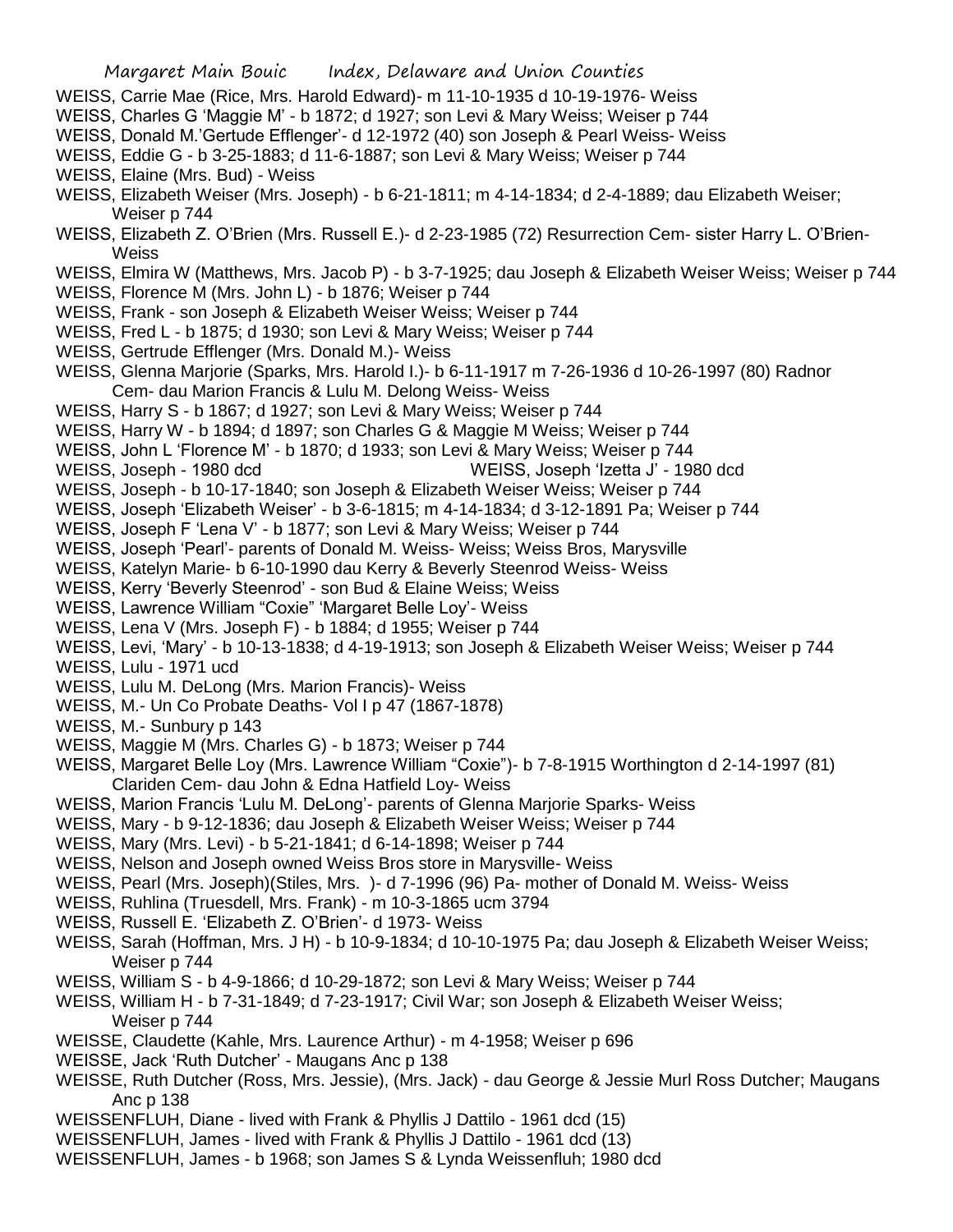- WEISSENFLUH, James S 'Lynda' 1980 dcd
- WEISSENFLUH, Lori b 1965; dau James S & Lynda Weissenfluh; 1980 dcd
- WEISSENFLUH, Lynda (Mrs. James S) 1980 dcd
- WEISSMAN, Aaron J son Roberta L Weissman; Weissman
- WEISSMAN, Amy C dau Roberta L Weissman; Weissman
- WEISSMAN, Roberta L (Miller, Mrs. James E) m 12-31-1981 dau Mr & Mrs. Robert W Harton Weissman
- WEIST, Dwight grad OWU 1931; d 7-16-1991 (81) radio actor- Weist
- WEIST, George E 'Mary Leota Baughman' m 4-6-1912; Graham (12748)
- WEIST, George Le Roy 'Virginia Rachel Dilsaver' b 5-17-1914; m 5-27-1938; son George E & Mary Leota Baughman Weist; Graham (127482)
- WEIST, Margarite Amelia b d 10-11-1912; dau George E & Mary Leota Baughman Weist; Graham 127481
- WEIST, Mary Ellen b 3-24-1945; d 3-24-1945; dau George Le Roy & Virginia Rachel Dilsaver Weist; Graham 1274821
- WEIST, Mary Jemima (Walters, Mrs. Arluss LaVern) b 9-5-1916; dau Georg E & Mary Leota Baughman Weist; Graham 127483
- WEIST, Mary Leota Baughman (Mrs. George E) b 5-11-1893; m 4-6-1912; dau William H & Jemima Grace Lane Baughman; Graham 12748
- WEIST, Virginia Rachel Dilsaver (Mrs. George Le Roy) m 5-27-1938; Graham 127482
- WEISZ, Albert Rueben b 11-18-1938; son Allen William & Juanita thorp Weisz; Maugans Anc p 201, 223
- WEISZ, Allen William 'Juanita Thorp' b 3-6-1909; m 1-27-1935 div 1943; d 6-3-1969 bur Calif, son Henry W & Winona Ferguson Weisz; Maugans Anc p 201, 223; 1985 uch p 96
- WEISZ, Allen William, Jr b 3-29-1936; son Allen William & Juanita Throp Weisz; Maugans Anc p 201, 112
- WEISZ, Amaretta A (Gould, Mrs. Allen A) m 12-9-1869 ucm 4655
- WEISZ, Bennie Herron (Mrs. Carl Albert) m 1954; Maugans Anc p 201, 223
- WEISZ, Carl Albert 'Bennie Herron' b 11-16-1913; m 1954; d 10-21-1973; son Henry W & Winona Ferguson Weisz; Maugans Anc p 223, 201; 1985 uch p 96
- WEISZ, Catharine A. Shuman (Mrs. George) 1883 uch V p 654
- WEISZ, Eliza sister Reuben Weisz; b 5-1836; 1900C Richwood 380-408 p 16A (64,0,Pa,Pa) widow 1 ch, housekeeper
- WEISZ, Frank M son R W Weisz; 1880C Richwood 374-393 p 34 (18,0,0,0)
- WEISZ, Rev George Pabst 2, p 93
- WEISZ, George 'Catharine E Shuman' 1883 uch V 654
- WEISZ, George E b 12-1881; son Reuben & Lizzie W Weisz; 1900C Richwood 380-408 p 16A (18,NY,0,NY)
- WEISZ, Henry W may be son of Mary C Weisz; 1880C Richwood 374-393 p 34 (2,0,0,0)
- WEISZ, Henry W 'Winona Ferguson' b 12-24-1877; m 11-10-1901; d 10-29-1933; son Reuben & Nancy Waters Weisz; Maugans Anc p 201, 222; 1985 uch p 96; 1900C Richwood 380-408 p 16A (22,0,0,0) farm labor
- WEISZ, Juanita Thorp (Mrs. Allen William) b 6-28-1918; m 1-27-1935; d 1943; Maugans Anc p 201, 223
- WEISZ, Lizzie W (Mrs. Reuben) b 2-1861; 1900C Richwood 380-408 p 16A (39,NY,NY,NY) 7 ch
- WEISZ, Mary A Abbott (Mrs. Rev Reuben W) m 1844; d 1856; 1883 uch V p 654
- WEISZ, Mary C dau R W Weisz; 1880C Richwood 374-393 p 34(17,0,0,0)
- WEISZ, Mary Elizabeth b 11-20-1940; dau Allen William & Juanita Thorp Weisz; Maugans Anc p 201, 223
- WEISZ, Mary H Thompson (Mrs. Reuben) m 4-2-1857 ucm 2547; 1883 uch V 654
- WEISZ, Nancy M Waters (Mrs. Reuben) m 1875; d 1879; dau Nathan P & Susan D Perry Waters; 1883 uch V p 654; Maugans Anc p 201, 222; 1985 uch p 96
- WEISZ, Nellie- Un Co Probate Deaths- Vol II p 24 (1878-1886)
- WEISZ, Neta Lamont b 5-13-1906/7; d 10-16-1906/7 (5m); bur Claibourne; ch Henry W & Winona Ferguson Weisz; Maugans Anc p 201, 223; 1985 uch p 96
- WEISZ, Reuben 'Lizzie W' b 12-1858; 1900C Richwood 380-408 (41,0,0,Pa) m 19y, invalid
- WEISZ, Rev Reuben W 'Mary A Abbott' 'Mary H Thompson' 'Nancy M Waters' b 6-20-1820; son George & Catharine E Shuman Weisz; 1883 uch V p 602, 654; 1915 uch p 501; 1880C Richwood 374-395 (60,0,Pa,Pa) farmer; Maugans Anc p 201, 222
- WEISZ, Susan Maria b 4-20-1960; dau Carl Albert & Bennie Herron Weisz; Maugans Anc p 201, 223
- WEISZ, William Henry b 7-1-1937; son Allen William & Juanita Thorp Weisz; Maugans Anc p 201, 223